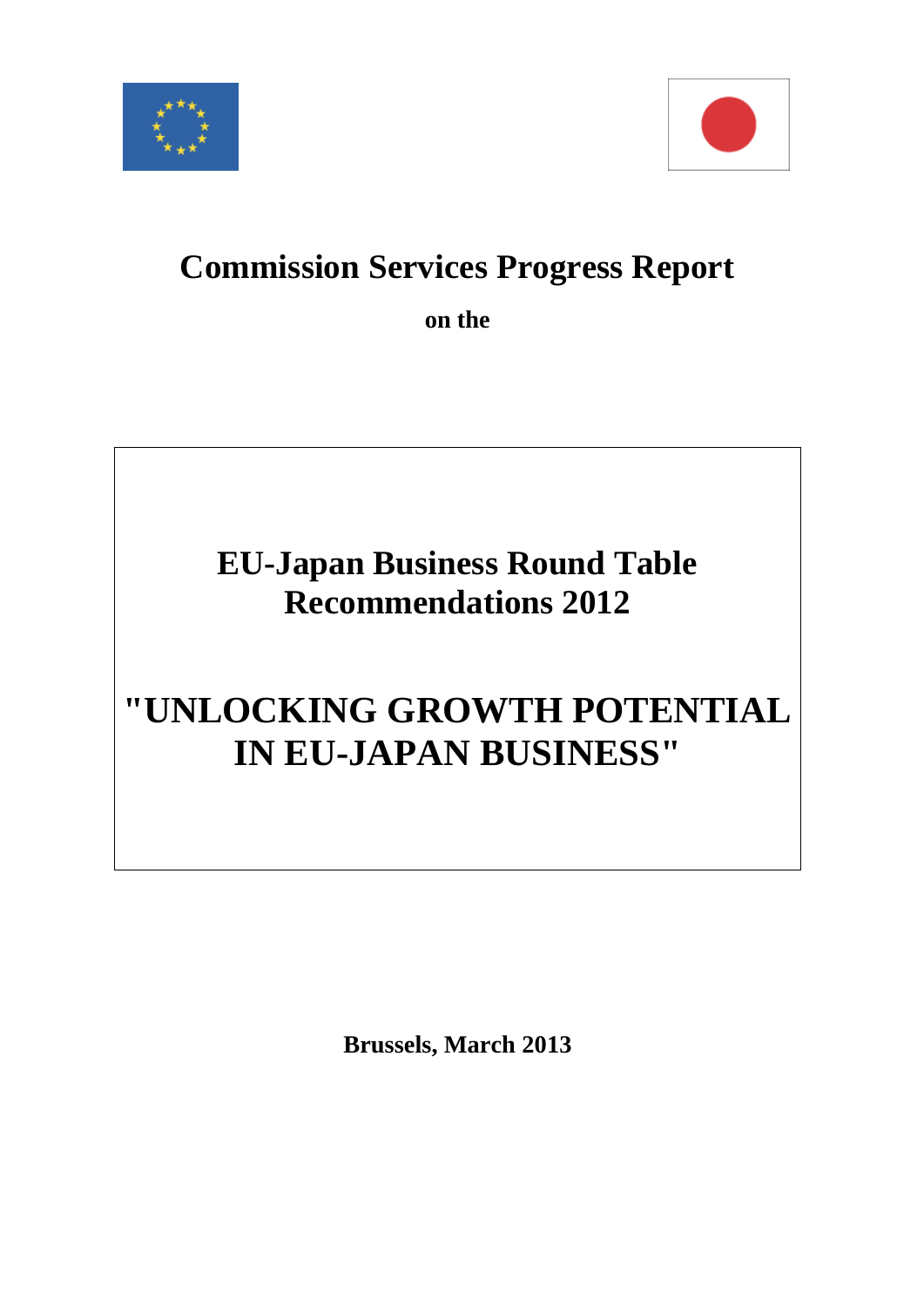## **Table of contents**

\_\_\_\_\_\_\_\_\_\_\_\_\_\_\_\_\_\_\_\_\_\_\_\_\_\_\_\_\_\_\_\_\_\_\_\_\_\_\_\_\_\_\_\_\_\_\_\_\_\_\_\_\_\_\_\_\_\_\_\_\_\_\_\_\_\_\_\_\_\_\_\_\_\_\_\_\_\_\_\_\_\_\_\_\_\_\_\_\_\_\_\_

|                        | page |
|------------------------|------|
| <b>Working Party A</b> | 3    |
| <b>Working party B</b> | 29   |
| <b>Working party C</b> | 39   |
| <b>Working Party D</b> | 57   |
| <b>Working Party E</b> | 67   |
| nnex                   | 77   |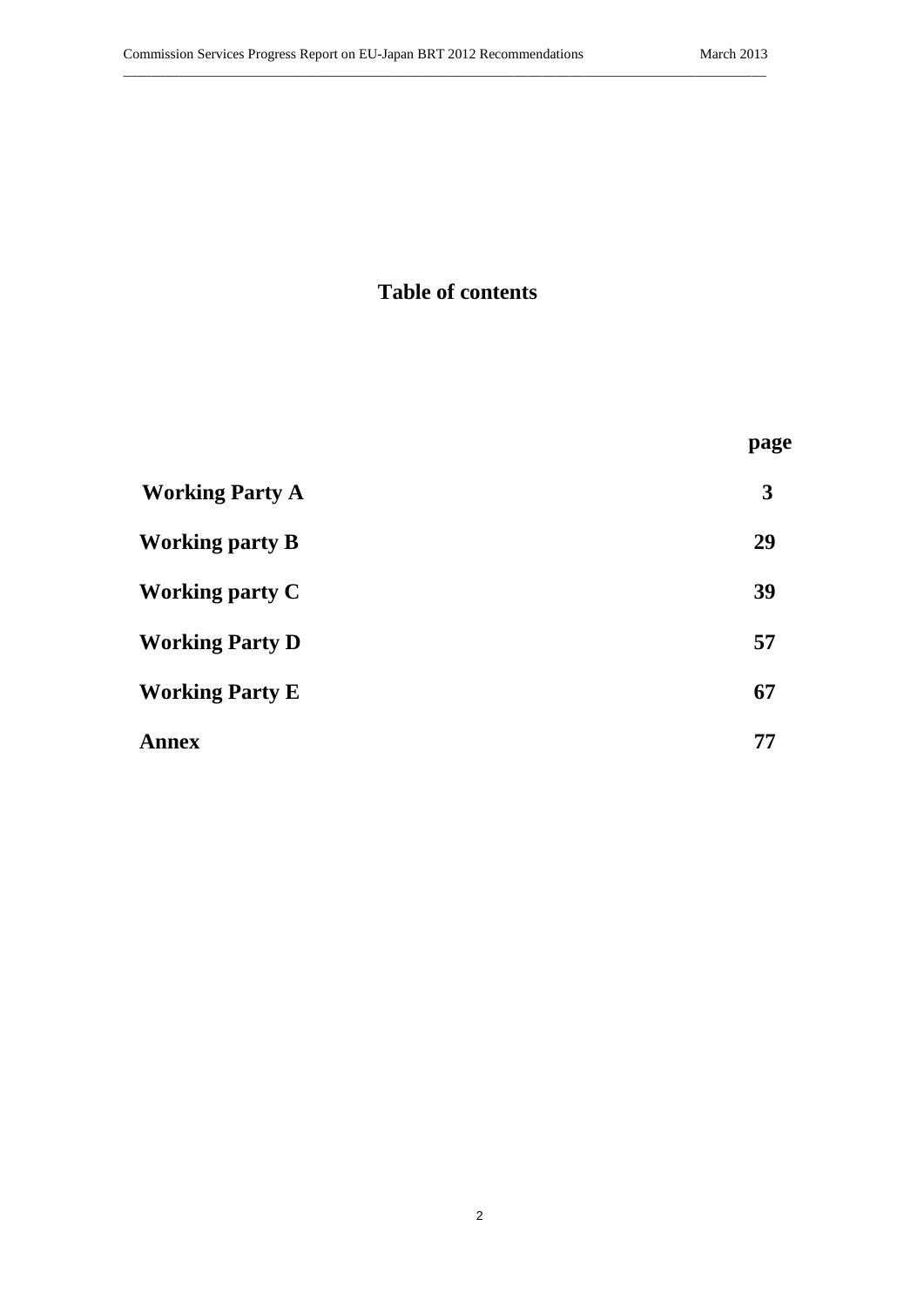## **Working Party A**

\_\_\_\_\_\_\_\_\_\_\_\_\_\_\_\_\_\_\_\_\_\_\_\_\_\_\_\_\_\_\_\_\_\_\_\_\_\_\_\_\_\_\_\_\_\_\_\_\_\_\_\_\_\_\_\_\_\_\_\_\_\_\_\_\_\_\_\_\_\_\_\_\_\_\_\_\_\_\_\_\_\_\_\_\_\_\_\_\_\_\_\_

# **Trade Relations, Investment and Regulatory Cooperation**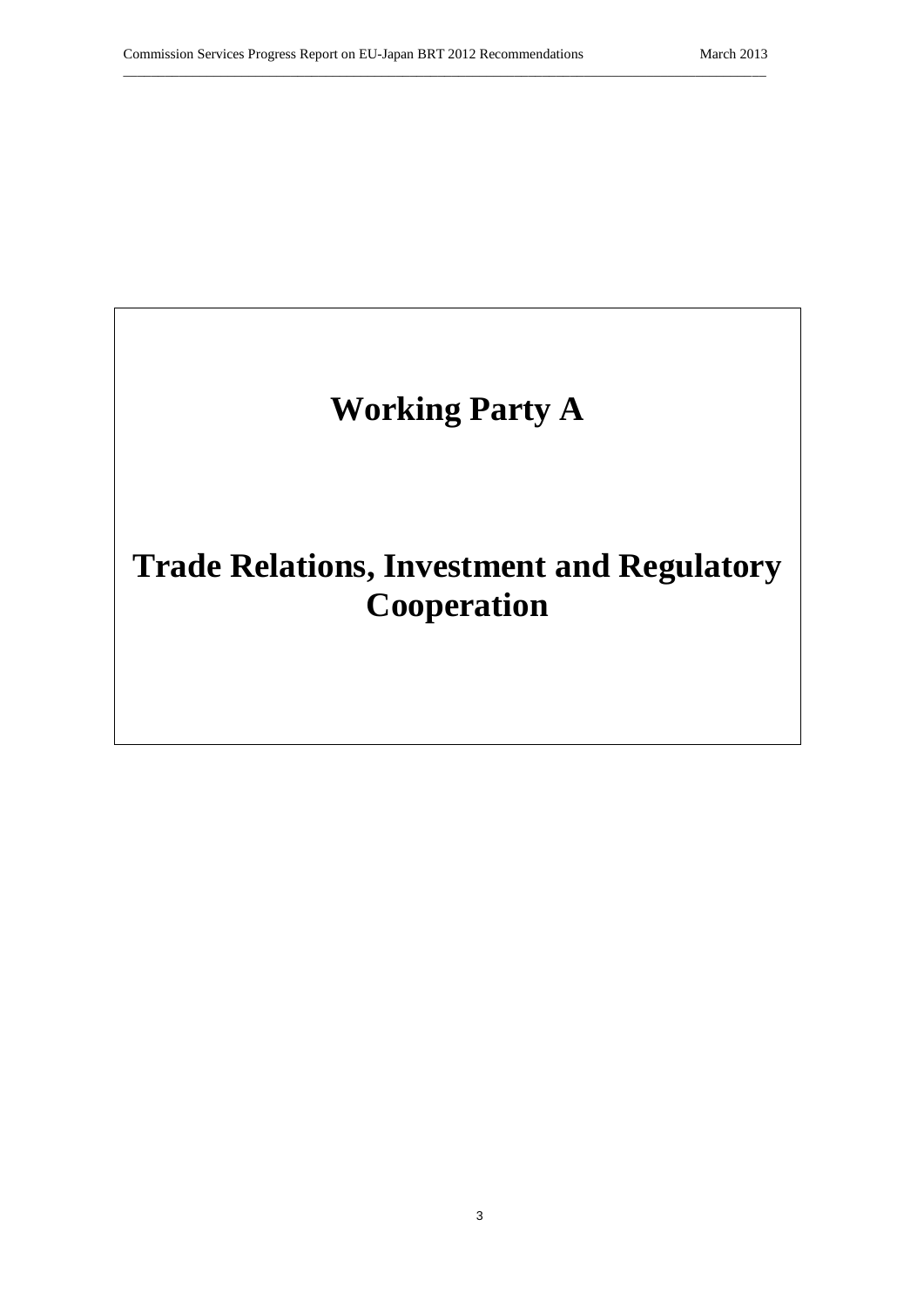## **Recommendations from both European and Japanese industries**

\_\_\_\_\_\_\_\_\_\_\_\_\_\_\_\_\_\_\_\_\_\_\_\_\_\_\_\_\_\_\_\_\_\_\_\_\_\_\_\_\_\_\_\_\_\_\_\_\_\_\_\_\_\_\_\_\_\_\_\_\_\_\_\_\_\_\_\_\_\_\_\_\_\_\_\_\_\_\_\_\_\_\_\_\_\_\_\_\_\_\_\_

*WP-A / 01 / EJ to EJ* Strengthening the EU-Japan Economic Relationship *The BRT calls on the European Commission and the government of Japan to expedite the remaining efforts necessary to complete their scoping activities on ambitious terms. The BRT also urges the European Commission and the Council of the EU to expedite their respective work on the mandates to authorise the European Commission to negotiate an FTA/EPA and a political and cooperation agreement with Japan* 

The Commission agrees on the need to further strengthening the EU-Japan relationship so as to foster growth and jobs both in the EU and in Japan.

In this regard it is positive to note that the scoping exercise between the two partners was completed in July 2012 and that the Council adopted the negotiating directives on 29 November 2012. Negotiations are now to be officially launched at the next EU-Japan summit in Tokyo, on  $25<sup>th</sup>$  March 2013.

The Commissions also fully agrees that in order to generate as much benefits as possible, this agreement will have to be deep and comprehensive and cover not only trade in goods but also issues such non-tariff barriers, public procurement, investment, harmonisation/mutual recognition of regulations and standards, or intellectual property and geographical indications.

#### *WP-A / 02 / EJ to EJ Call for a breakthrough in WTO Doha Development Agenda negotiation and statement of strong support for fight against protectionism*

*The BRT is a strong supporter of the multilateral trading system, whose core functions are: trade liberalisation, rule-making and dispute settlement. However, the initial high level of ambition of the Doha Round, launched in 2001, has not been confirmed resulting in the current deadlock of negotiations. A so-called "Plan B" was abandoned in May 2011. Also the December 2011 8th Ministerial Conference in Geneva could not overcome the current deadlock which has revolved both around a lack of political will and the inability to bridge the gap of market access commitments between OECD and emerging country members. With the prospects of great uncertainty, the WTO must demonstrate its ability to deliver results for the business community. It should focus more on its core functions in the future, namely trade liberalisation and rule making. As the only international organisation creating rules and setting standards on trade at the multilateral level, the WTO must remain leader in this area and take more action. The existing legal framework provides an excellent basis but needs to be updated in order to respond to a changing global economic landscape.* 

*Ambitious agreements on trade facilitation and non-tariff barriers should be concluded quickly. This would provide a significant boost to international trade. In addition, plurilateral sectoral agreements should be further negotiated. The WTO should also work towards clearer WTO guidelines on the coherence between bilateral / regional trade agreements and the WTO system. Finally, the WTO should explore other topical issues, such as the relationship between trade and investment, competition, energy and raw materials.* 

*By advancing on a case by case basis the WTO should demonstrate its ability to develop new trade rules and help its members see the advantages of trade liberalisation. This should then serve to allow the restart of more comprehensive market access*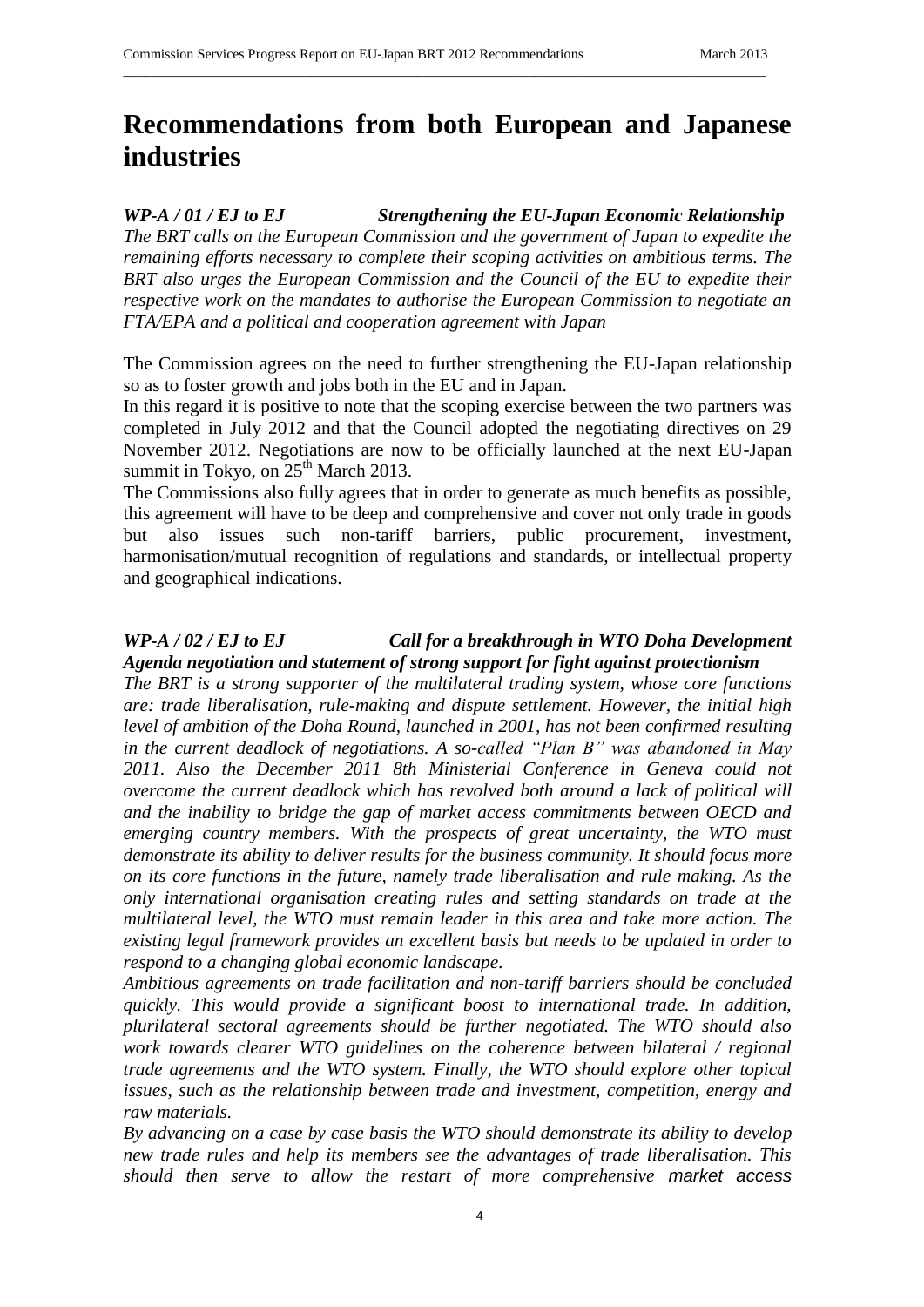*negotiations. Any weakening of the multilateral trade system should be prevented by all means*

\_\_\_\_\_\_\_\_\_\_\_\_\_\_\_\_\_\_\_\_\_\_\_\_\_\_\_\_\_\_\_\_\_\_\_\_\_\_\_\_\_\_\_\_\_\_\_\_\_\_\_\_\_\_\_\_\_\_\_\_\_\_\_\_\_\_\_\_\_\_\_\_\_\_\_\_\_\_\_\_\_\_\_\_\_\_\_\_\_\_\_\_

The European Commission welcomes the continued interest of the business community in the Doha Round negotiations. After several years and many ups and downs in the negotiations process, the EU along with other Members of the WTO is focusing on moving forward discussions on a limited set of issues that could be agreed in the shortterm, and as a first step toward the conclusion of the entire Round. In this regard, the Commission notes the importance that the business community attaches to the conclusion of an ambitious trade facilitation agreement. Although there is a clear interest on the part of all WTO Members to advance, it is important for the business community to continue to speak openly to their governments in order to express their expectations regarding the conclusion of these negotiations in the immediate future.

### *WP-A / 03 / EJ to EJ Applying international standards and enhanced cooperation in the promotion of new global standards*

*1. The BRT urges both authorities to adopt international product standards and certification procedures where applicable, and, to promote harmonisation of standards*  and certification procedures, mutual recognition of product certification and, when *possible, and appropriate, mutual acceptance of functionally equivalent regulations governing the application process for importing and selling/using products in sectors such as Construction Materials, Organic Products, Cosmetics, Medical Devices, Veterinary Products, Automobiles and Processed Food.* 

The EU reiterates its commitment to achieving greater harmonization between EU and Japan on the basis of international standards and the use of a proportionate, risk-based approach to conformity assessment, including the greatest possible reliance on supplier's self-declaration of conformity in lower risk sectors as a means to show compliance with mandatory requirements. The EU confirms that these will be among our objectives in the future Free Trade Agreement Negotiations for Japan in the regulatory area. This is notably the case for the motor vehicles sector, where the EU shares the view that the adoption of all relevant Regulations developed under the 1958 UN ECE Agreement, thus benefitting also from the mutual recognition foreseen therein, is the most important avenue for minimizing duplication of requirements and related conformity assessment procedures, and lowering the costs of regulatory compliance of both EU and Japanese manufacturers.

The EU and Japan have been actively working for the past years towards greater harmonization of international standards and enhanced cooperation in fields related to Health, such as Medical Devices and Cosmetics. Both are members of the IMDRF (the International Medical Device Regulators Forum, replacing the Global Harmonization Task Force) and the ICCR (International Cooperation on Cosmetics Regulation).

There are a large number of standards that relate to medical devices and cosmetics. Some of the most important include: ISO 13485 Medical devices – Quality management systems – Requirements for regulatory processes (this is a specific medical device standard based on ISO 9001); ISO 10993 Biological evaluation of medical devices; ISO 14155 Clinical investigation of medical devices for human subjects; ISO 14971 Medical devices – Application of risk management to medical devices, and, for Cosmetics: ISO 22716 – Cosmetics Good Manufacturing Practices.

Both the EU and Japan committed themselves to follow these guidelines and include the procedures as recommended at international level into their national standards processes.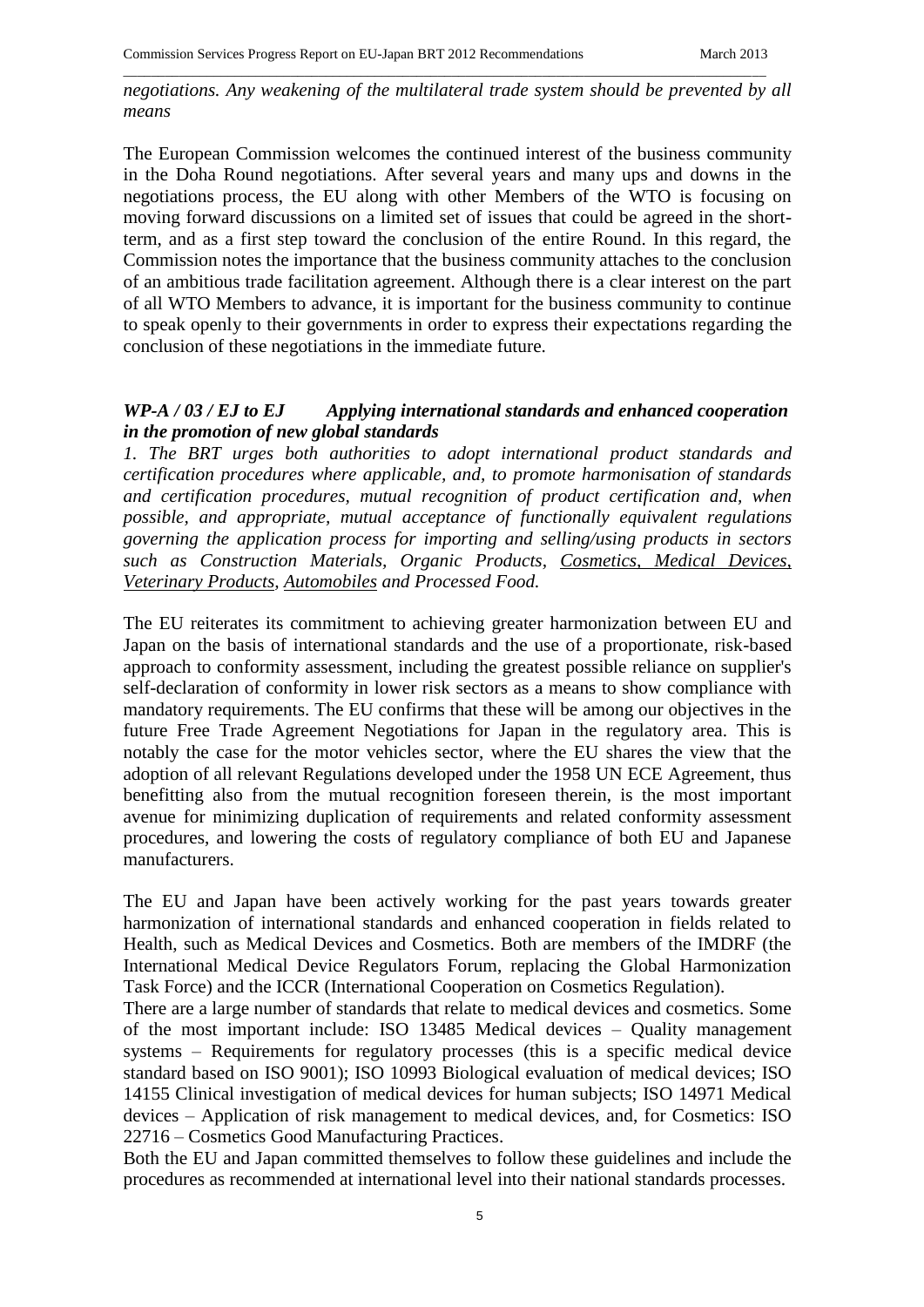*2. The BRT recognises the importance of global patent harmonisation and streamlining of the patent system as a way to promote innovation, reduce costs and boost legal certainty. The authorities of the EU and Japan should take the lead in these efforts.* 

\_\_\_\_\_\_\_\_\_\_\_\_\_\_\_\_\_\_\_\_\_\_\_\_\_\_\_\_\_\_\_\_\_\_\_\_\_\_\_\_\_\_\_\_\_\_\_\_\_\_\_\_\_\_\_\_\_\_\_\_\_\_\_\_\_\_\_\_\_\_\_\_\_\_\_\_\_\_\_\_\_\_\_\_\_\_\_\_\_\_\_\_

The European Commission supports global discussions and a future International Treaty aiming to streamline the global patent system, and considers it important to move forward. However, practically all competence for substantive patent law matters rests with the EU Member States. The main role of the European Commission is to coordinate positions among EU Member States and to facilitate progress.

Progress at WIPO Standing Committee on the Law of Patents (SCP) on international substantive patent law harmonisation continue to be blocked by divergent interests of developed and developing countries, the latter mostly interested to tackle exceptions and limitations to patent rights, technology transfer, patents and health.

In Group B+ (contracting countries of the European Patent Convention and the other members of WIPO Group B: Canada, the US, New Zealand, Australia, Japan, South Korea), progress has remained slow. However, future progress could be facilitated by the adoption in 2011 of the latest patent reform in the US, and the four studies drawn up by the Tegernsee Experts Group of the Group B+ on four key elements of global patent law harmonization: grace period, 18-month publication, treatment of conflicting applications and prior user rights.

*3. Given the nature of the issue and the importance for business as well as for society in general, the two Authorities should make an effort to harmonise the regulations for energy conservation, relevant labelling rules, and carbon footprint schemes.*

In the EU, work on the adoption of minimum performance requirements on the basis of Directive 2009/125/EC on eco-design continues at a brisk pace.

Eco-design measures (i.e. minimum performance requirements including maximum consumption levels) exist for some 17 product groups such as light bulbs, domestic refrigerators, washing machines and televisions. The Commission is working on new implementing measures setting out eco-design requirements for additional product groups such as computers, network stand-by appliances, heaters and water heaters, solid fuel boilers, vacuum cleaners and domestic cooking appliances. Implementing measures for these product groups are expected to be adopted in 2013.

Energy efficiency has been a regular topic on the agenda of the EU-Japan energy dialogue, where exchanges on the latest policy developments take place. Joint work is also ongoing in the context of international organizations addressing this policy issue, namely the International Energy Agency and the International Partnership on Energy Efficiency Cooperation.

*4. Following the agreement on the mutual recognition of the AEOs (Authorized Economic Operators) in June 2010 between the EU and Japan, the Authorities of the EU and Japan should aim at introducing further regulatory cooperation in order to give more concrete benefits to AEOs. The BRT would in this regard like to put emphasis on simplifications of import procedures where companies are given a greater freedom while also taking greater responsibility for their imports.* 

Mutual Recognition of AEOs including further benefits are discussed by AEO experts from both sides in their regular meetings concerning the implementation of the mutual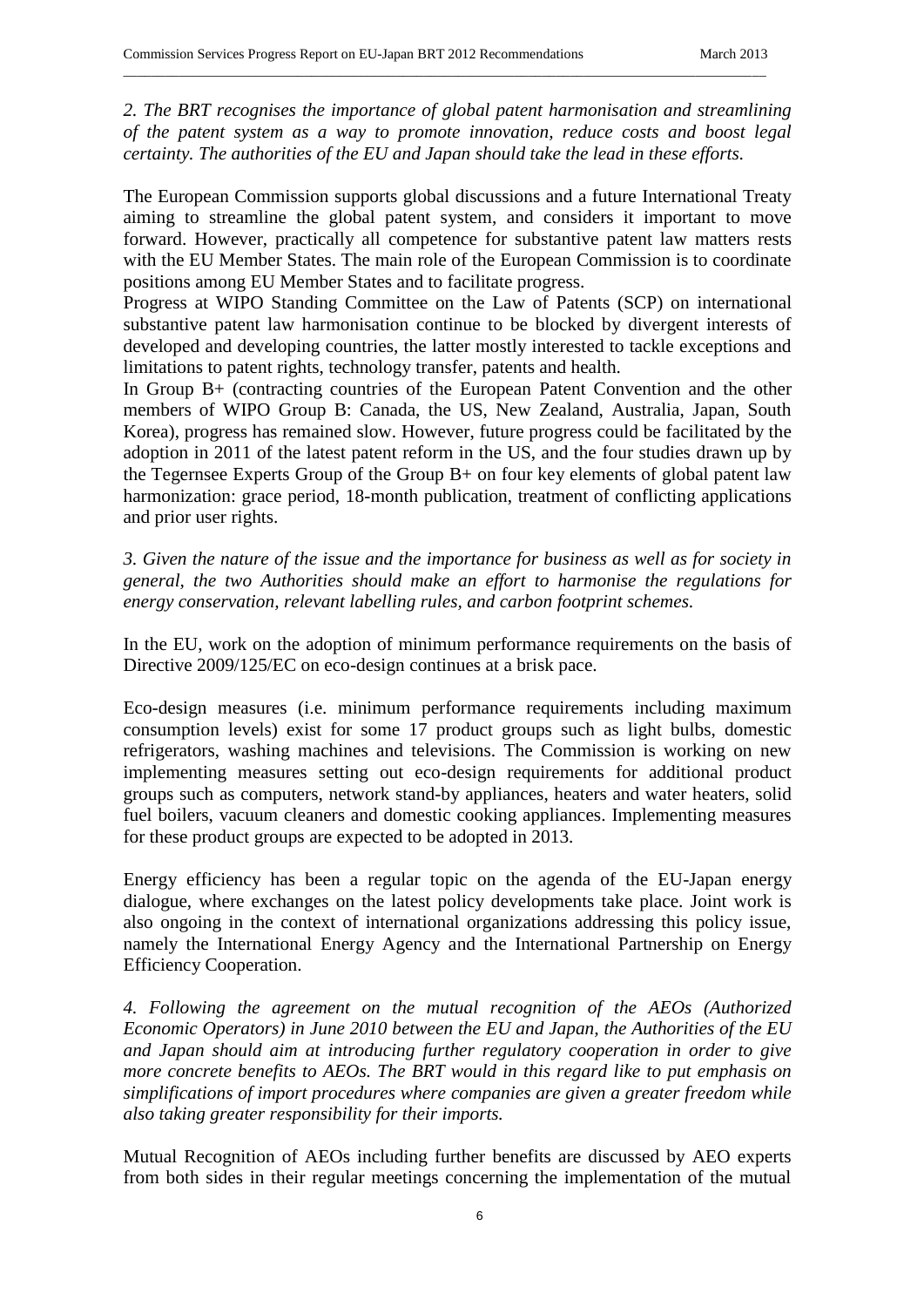recognition decision between the EU and Japan. Moreover, EU and Japanese experts will also commence working towards an automated solution for the future data exchanges. The results of those discussions are reported to the EU-Japan Joint Customs Cooperation Committee for consideration.

\_\_\_\_\_\_\_\_\_\_\_\_\_\_\_\_\_\_\_\_\_\_\_\_\_\_\_\_\_\_\_\_\_\_\_\_\_\_\_\_\_\_\_\_\_\_\_\_\_\_\_\_\_\_\_\_\_\_\_\_\_\_\_\_\_\_\_\_\_\_\_\_\_\_\_\_\_\_\_\_\_\_\_\_\_\_\_\_\_\_\_\_

In general, the possibility of expanding the benefits under the MRA is part of the agreement and reflects the common understanding of both parties that, with the practical implementation and the experience gained, additional benefits for the economic operators should be identified. However, it should be taken into account that the current scope of the agreement is restricted to 'security and safety' only. Therefore any considerations on possible simplification of import procedures going beyond the 'security and safety' processes and procedures require parallel thinking of the necessity for a legal base and all other implications related to this.

*6. The two Authorities should disseminate model ICT use that contributes to the security and the operational efficiency of the supply chain. For example, RFID tags, sensors, biometrics authentication technologies and UCR (Unique Consignment Reference) numbers can build a more secure and visible international supply chain.* 

The European Union Customs Policy aims to facilitate legitimate trade, whilst applying the level of controls necessary for guaranteeing the safety and security of citizens and protecting public health, environment, financial and economic interests of the EU and its Member States.

The EU aims to cooperate with its trading partners to ensure end-to-end security and facilitation of the international supply chain.

DG TAXUD is interested in promoting technical solutions, including research and innovations. For this reason DG TAXUD has also a very proactive approach to encourage Member States customs administrations to participate as a potential end-users in relevant research projects for the purpose of advancing the state of the art of detecting technology applications.

*7. The European Commission and the Japanese Government should support the ICT for Energy Efficiency Forum, actively participating in it and disseminating its outcome in order to encourage global collaboration.*

The ICT for Energy Efficiency Forum does not exist anymore. The European Commission is currently working on a plan to set up a stakeholder group to continue collaboration at global level on promoting energy and environmental efficiency of the ICT-sector.

*8. The European Commission and the Japanese Government should collaborate on achieving international harmonisation at CODEX in the description and standards for food for specified health use/functional foods.* 

The Commission agrees with the recommendation that calls for collaboration between Japan and the EU to enhance food safety through the application of international standards and co-operation in the standard setting process. Co-ordination takes place on a case-by-case basis in the CODEX *Alimentarius* but rather more co-operation takes place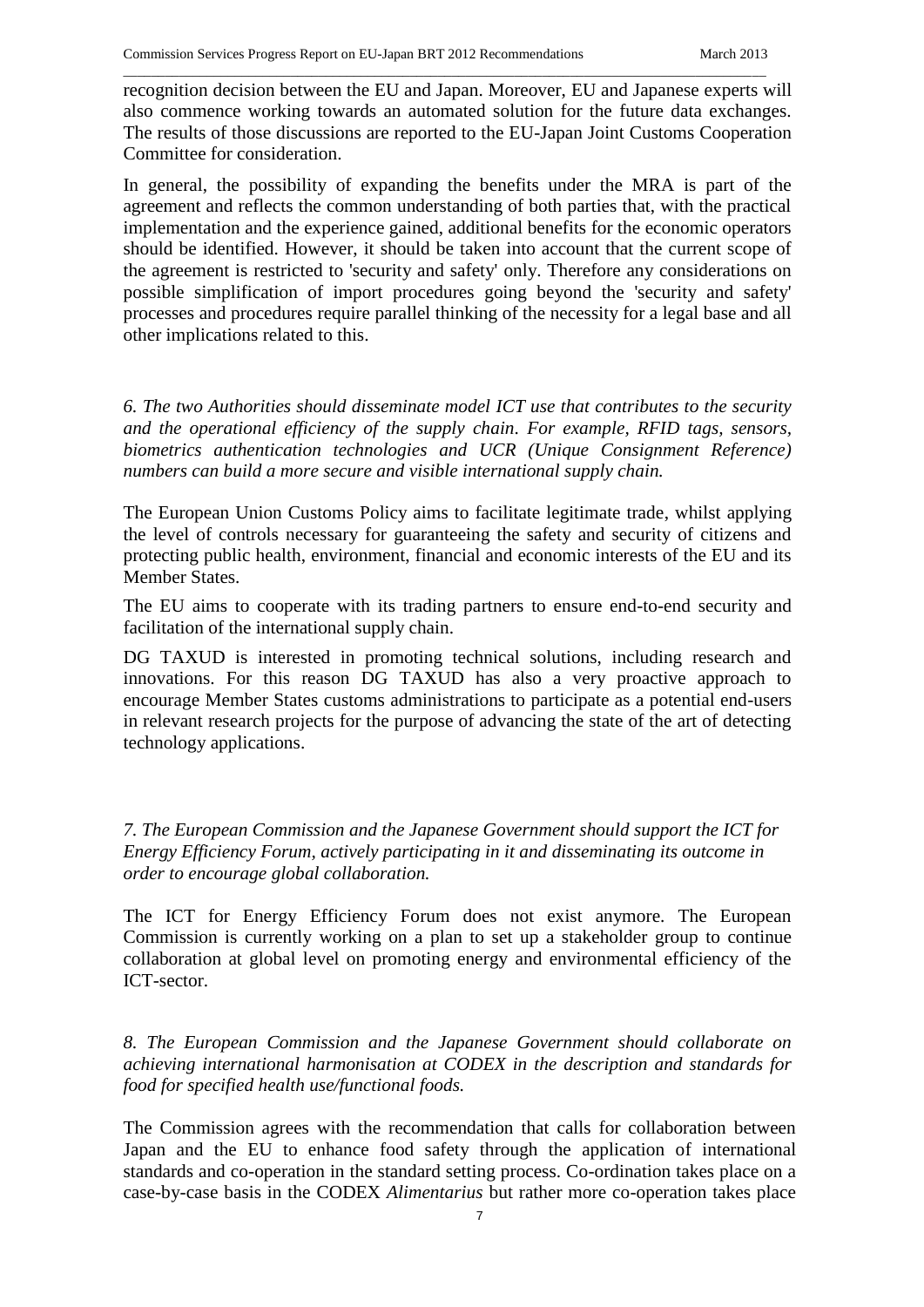in the WTO SPS Committee where the EU and Japan co-ordinate positions on different issues on a regular basis.

\_\_\_\_\_\_\_\_\_\_\_\_\_\_\_\_\_\_\_\_\_\_\_\_\_\_\_\_\_\_\_\_\_\_\_\_\_\_\_\_\_\_\_\_\_\_\_\_\_\_\_\_\_\_\_\_\_\_\_\_\_\_\_\_\_\_\_\_\_\_\_\_\_\_\_\_\_\_\_\_\_\_\_\_\_\_\_\_\_\_\_\_

*9. In the automobile sector, the Japanese and EU Authorities should accelerate their adoption of ECE Regulations to lower the cost of regulatory compliance for both European and Japanese automobile exporters by extending the benefits of mutual recognition.*

*Also the Japanese and EU Authorities should work together to establish internationally harmonised technical requirements and testing procedures that will encourage the smooth market adoption of new environmentally friendly power-train technologies electric vehicles, hybrid vehicles and fuel-cell vehicles.*

Enhancing the international harmonisation of technical requirements for motor vehicles is a high priority for an increasingly globalising automotive industry. The Commission fully shares the view of the BRT and would like to recall that in the EU legal system, the transposition of UN-ECE regulations into EU ones is automatic.

Review of the 1958 Agreement and IWVTA (International Whole Vehicle Type-Approval): the overall objective for the review is two-fold: 1) maintain a robust and reliable international framework to ensure sufficient level of safety and environmental protection. and 2) make the framework more attractive for emerging countries .

The process of the review is based on the belief that the 1958 Agreement needs to turn into a more extended global system. In March 2010 consensus was made at WP29 to reform and modernise this international framework in order to make it more effective in today's global market for cars. In the short term, the Agreement should be reviewed to make it more operational and attractive to countries applying type-approval system. Some 50 actions proposed by the informal group to this end were approved by WP29 in November 2011. Among them 40 actions address the reinforcement of type-approval and mutual recognition system and 10 actions target at making the Agreement more attractive to emerging countries. For the medium and long term, developing a global system attractive enough for countries applying self-certification system is considered to be the ultimate objective.

The WP29 agreed on a roadmap to carry out the 1958 Agreement review and the IWVTA establishment by the target year of 2016.

*WP-A / 04 / EJ to EJ Supporting timely development of business* 

*1. Social security contributions (avoiding double contributions): The BRT welcomes the conclusion of social security agreements between Japan and* 

*certain EU member states in the past, but regrets that no new agreements were concluded in 2011. Therefore, the BRT requests that, Japan and the Member States of the EU make further efforts to expand the network of Social Security Agreements. In addition, they should introduce an interim measure, by which a host country should either exempt contributions to pension funds unilaterally or refund the contributions in full when expatriates return to their home country.* 

Social Security is not harmonised in the EU and it is for Member States to organise their own social security schemes and to lay down their own national conditions according to which social security benefits (including pensions) are granted, the contributions to be made, the amount of the benefits and the period for which they are granted. Accordingly, the possible refund of contributions paid into a Member State's social security system is a matter of national law and is not regulated at EU level.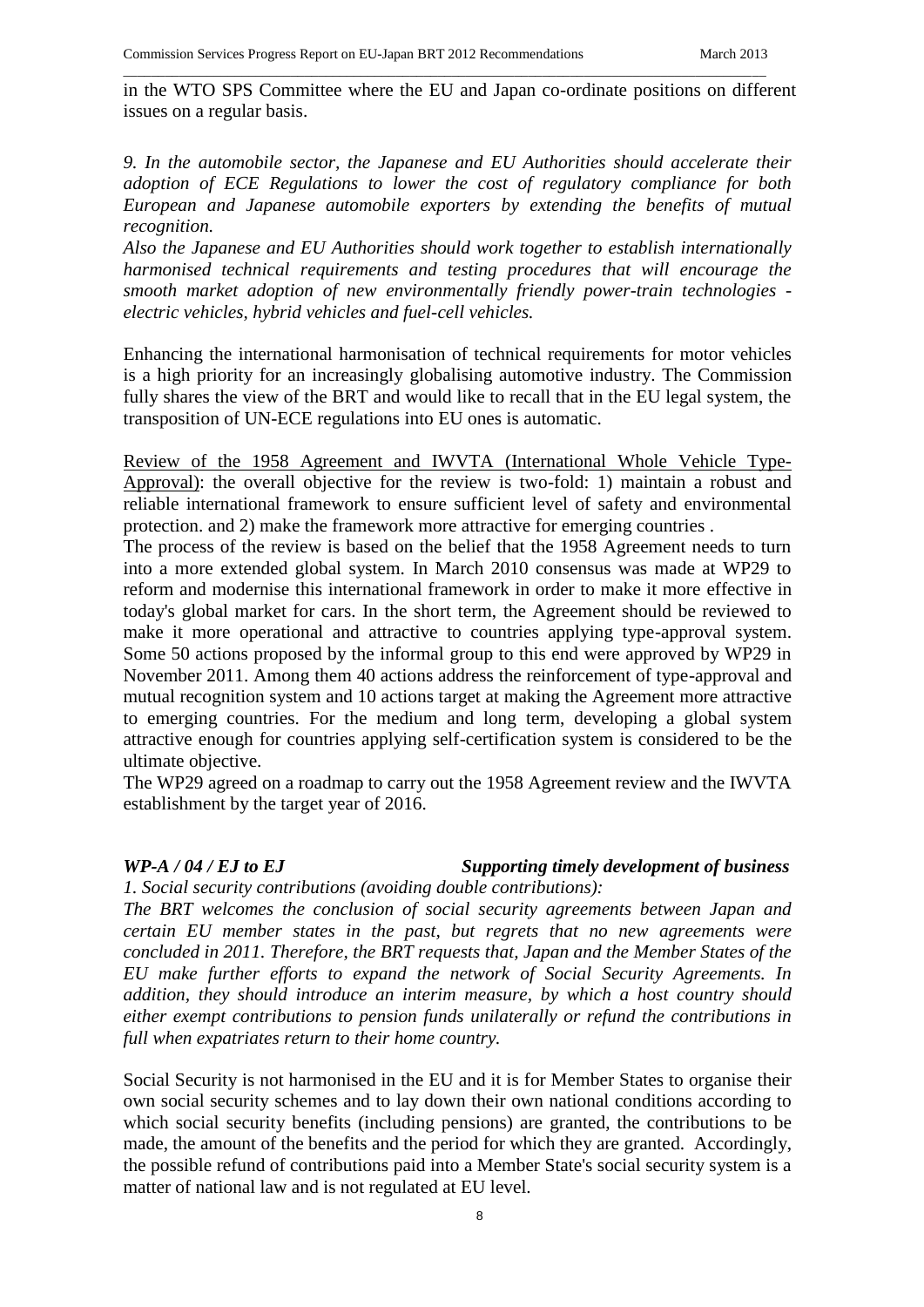The problem of double contributions can be addressed by concluding bilateral social security agreements with Member States. It is the competence of Member States to conclude social security agreements with third countries. Such agreements can allow workers posted from Japan to work on the territory of a Member State, but be exempted from contributing to the Member State's social security system for an agreed period of time.

\_\_\_\_\_\_\_\_\_\_\_\_\_\_\_\_\_\_\_\_\_\_\_\_\_\_\_\_\_\_\_\_\_\_\_\_\_\_\_\_\_\_\_\_\_\_\_\_\_\_\_\_\_\_\_\_\_\_\_\_\_\_\_\_\_\_\_\_\_\_\_\_\_\_\_\_\_\_\_\_\_\_\_\_\_\_\_\_\_\_\_\_

In this context, the Commission is aware that a growing number of bilateral social security agreements between Japan and EU Member States have been concluded. The Commission wishes to encourage closer cooperation between Member States in the conclusion and operation of bilateral agreements with non-EU states. Additionally, it believes that the possibility to make common EU agreements on social security with certain non-EU states such as Japan should be explored.

In addition, the Council of the EU and the European Parliament are currently considering a proposal of the Commission for a Directive dealing with the conditions of entry and residence of third-country nationals in the framework of an intra-corporate transfer (ICT). The aim of the proposal is to attract non-EU workers with much-needed skills, in particular key personnel of transnational corporations temporarily transferred to the EU. The proposal is an important part of the EU common migration policy. The proposal specifically accommodates the fact that key personnel may be sent to work in an EU country yet, by virtue of the application of bilateral agreements made with the country in question, will not be required to make social security contributions there. A key aspect of this proposal is to allow such temporary non-EU workers short-term mobility between Member States in order to serve the needs of their employer.

#### *2. Personal data protection regime:*

*The BRT believes that the ultimate objective of personal data protection for an individual business is to adopt and implement a reliable and cost-effective personal data protection system at the level of a corporate group, within which the flow of data should be free across national borders. In order to achieve this, the national legislation of each country should promote such a system rather than impede by creating different requirements. To realise such a business environment between the EU and Japan, the Government of Japan should make sure to build on the report of July 2011 of the Special Commission about Personal Information Protection established in the Consumer Commission with a view to realise a harmonised data protection regime between the EU and Japan. Furthermore, the EU has launched the legislative process of significantly modifying its Directive 95/46/EC. The two authorities should consult closely with each other so that the two regimes should not become more diverse.. The two governments should then launch the adequacy-finding procedure under the EU Directive as soon as feasible.* 

*In parallel with the above process, the authorities of the EU and Japan should launch a dialogue in order to seek an international framework by enhancing cooperation with third countries and international organisations. It should eventually lead to the closer alignment of data protection regimes around the world that would enable global businesses to transfer personal data by complying with one regime.* 

*In addition, the authorities of the EU and Japan should improve legal certainty surrounding the use of new technological tools such as cloud computing applications and services. The BRT believes that such improved legal certainty would support and enhance the application of new technological developments while maintaining the degree of data protection currently provided.*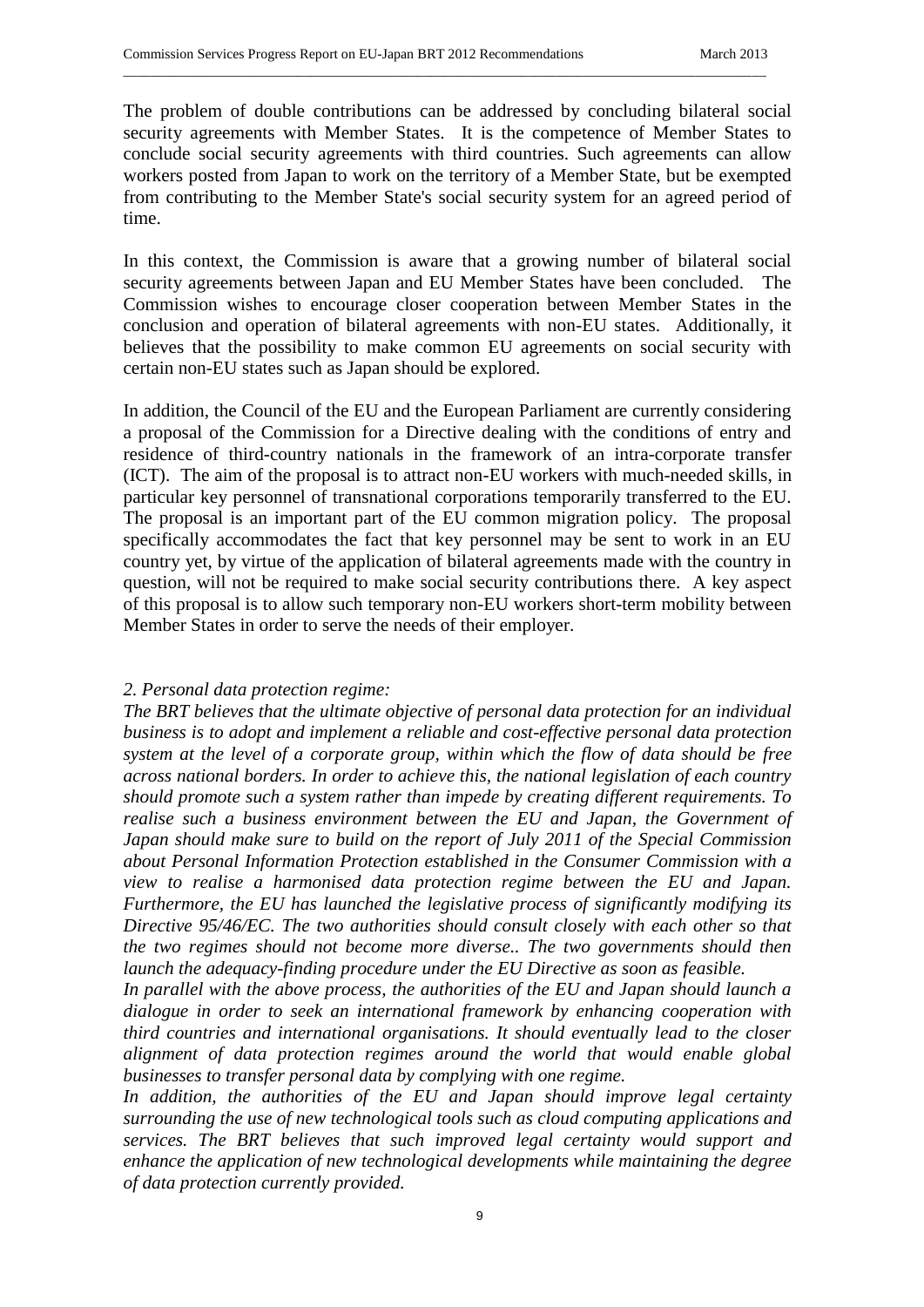The European Commission recognises the interests of business in having reliable and cost-effective personal data protection systems at the level of a corporate group, within which the flow of data should be free across national borders. That is why the European Commission is working to simplify and expand the availability of Binding Corporate Rules (BCRs) as part of the process of the reform of EU data protection legislation. This will enable more businesses to adopt BCRs, which will enable the free flow of data across borders within a corporate group, notwithstanding any differences in national legislative regimes, while ensuring a high level of protection of personal data. The new Regulation contains several innovations to facilitate international transfers, for example clear and explicit modalities for the use of BCRs and SCCs (standard contractual clauses), eliminating cumbersome prior-authorization procedures altogether in many cases. Under certain conditions, it will also be possible to base a cross-border data transfers on non-binding instruments such as memoranda of understanding and codes of conduct. More generally, the proposal encourages the adoption of codes of conduct (which should include rules on cross-border flows) as a means to ensure proper application of the Regulation. A procedure is even foreseen empowering the Commission to declare a given code valid throughout the EU, thereby granting greater legal certainty to companies making use of them. Furthermore, the proposed new Regulation on data protection will considerably simplify compliance with personal data protection rules for businesses operating between Japan and the EU, for example due to the replacement of 27 different national laws with one single law for the whole EU, and also with the creation of the "one-stop shop", where businesses will only have to deal with one single data protection authority, as well as the "consistency mechanism", which will ensure coherent application of the rules across the whole of the EU. With regard to adequacy, as noted above, it is important to recognise that as it results in completely free flow of data between the EU and a third country without any additional rules or checks, the process for adequacy involves a very detailed, lengthy and intensive examination of a third country's laws and practices. It should be recognised that adequacy is not the only route for international data transfers: both the current Directive and, in particular, the new Regulation, provide for other ways of lawful data exchange between the EU and Japan, and businesses will see real benefits in terms of the simplification of the rules introduced by the new Regulation.

\_\_\_\_\_\_\_\_\_\_\_\_\_\_\_\_\_\_\_\_\_\_\_\_\_\_\_\_\_\_\_\_\_\_\_\_\_\_\_\_\_\_\_\_\_\_\_\_\_\_\_\_\_\_\_\_\_\_\_\_\_\_\_\_\_\_\_\_\_\_\_\_\_\_\_\_\_\_\_\_\_\_\_\_\_\_\_\_\_\_\_\_

#### *WP-A* / 05 / *EJ to EJ Better Regulation*

*The BRT recommends that Japanese and European policy-makers increase mutual understanding of existing and upcoming regulations on each side and their impact on foreign business to exclude unwittingly taking initiatives that create barriers to trade. Both sides should commit to exchanging annual legislative work programmes at the earliest stage to prevent regulatory divergence and new trade barriers. In addition, the two sides should agree to an early warning system for draft legislation in order to make the dialogue effective. The EU and Japan should also develop a joint strategy to promote better regulation, learning from each other's experience and adopting a common system of good governance. Currently the views of businesses in Japan and the EU are not sufficiently taken into account in the regulatory process.*

The Commission supports the BRT recommendation on deepening mutual understanding of regulatory developments. The Commission is confident that the new context for EU-Japan relations provided by the FTA negotiations will lead to enhanced regulatory cooperation, including mechanisms for cooperation at an early stage in the respective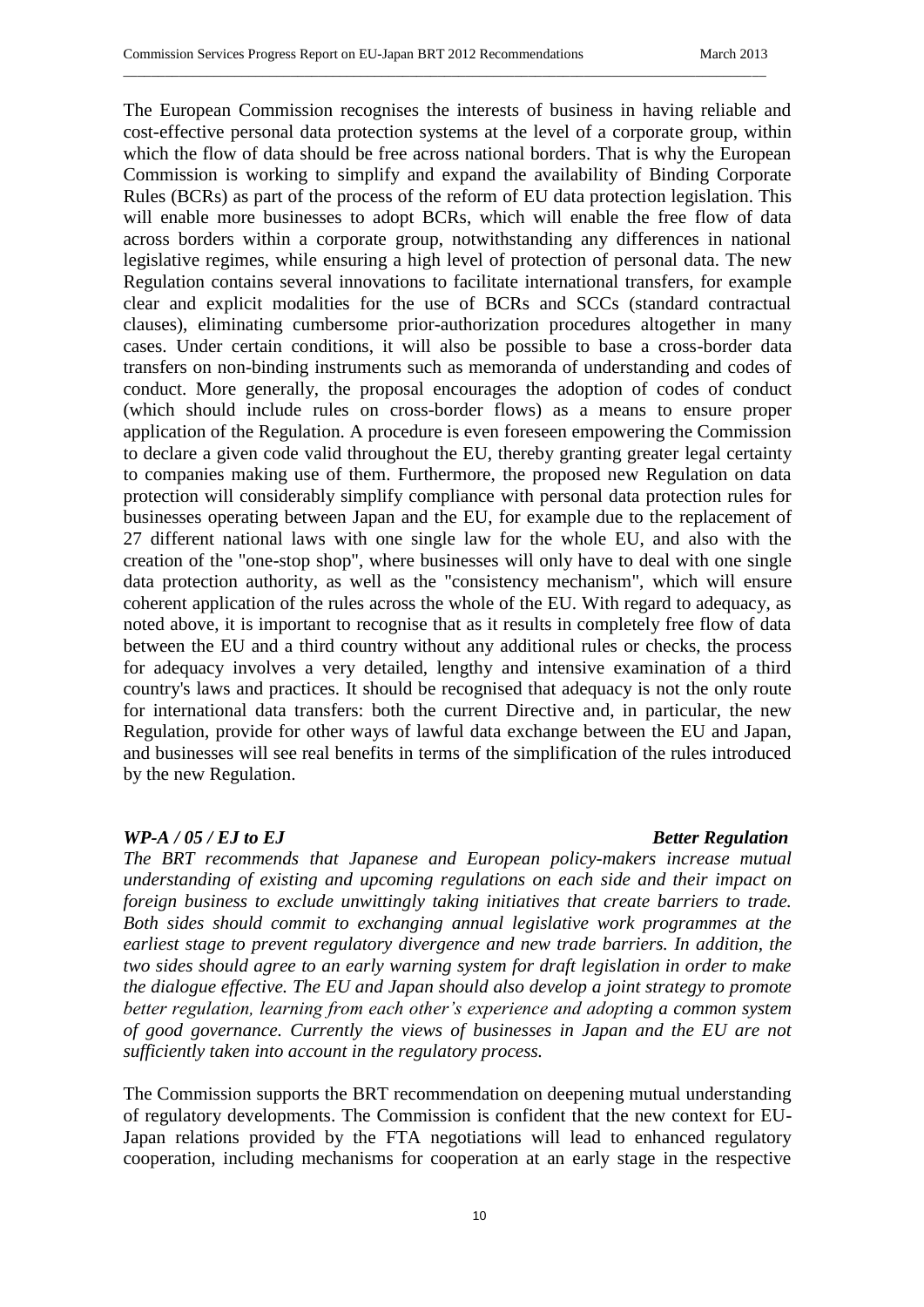regulatory processes, with a view to identifying potential areas for common regulatory work while also preventing obstacles to trade due to unnecessary regulatory divergences.

\_\_\_\_\_\_\_\_\_\_\_\_\_\_\_\_\_\_\_\_\_\_\_\_\_\_\_\_\_\_\_\_\_\_\_\_\_\_\_\_\_\_\_\_\_\_\_\_\_\_\_\_\_\_\_\_\_\_\_\_\_\_\_\_\_\_\_\_\_\_\_\_\_\_\_\_\_\_\_\_\_\_\_\_\_\_\_\_\_\_\_\_

As part of its Better / Smart Regulation Policy, the Commission is fully committed to a transparent regulatory process that provides adequate opportunities to stakeholders, including foreign ones, to provide input at all stages of the regulatory lifecycle. The Commission shares the view of the BRT that good governance improves the quality of legislation, contributes to greater accountability of the system and ensures not only that legislation is not more burdensome than necessary to achieve its legitimate public interest objectives but also that it remains fit for purpose.

Every year towards the end of October the Commission publishes Annual Work Programmes identifying the main policy and regulatory initiatives for the year to come. All proposals with significant economic, social and environmental impact are subject to a detailed impact assessment, whose findings are made public. A web-based public stakeholder consultation is held as part of the impact assessment, seeking interested parties' views on possible policy options. All consultations are accessible via a single access point on the internet ("Your Voice in Europe" – http://ec.europa.eu/yourvoice), anybody can participate, regardless of their location, and a minimum 12 week period is allowed for sending comments. To enable stakeholders to prepare well in advance, detailed roadmaps are prepared for each proposal that provide information about the content of the initiative and the timing of the planned public consultation. Stakeholders are also involved in the evaluation of legislation in force with a view to assessing their continued adequacy and identifying potential for simplification and cutting unnecessary compliance costs and administrative burdens.

For further details, reference is made to the most relevant recent policy documents relating to the Commission's Better / Smart Regulation Policy:

- Commission Communication on EU Regulatory Fitness - COM(2012) 746 final of 12.12.2012

- Commission Staff Working Document – Review of the Commission Consultation Policy – SWD(2012) 422 final of 12.12.2012

- Commission Communication – Commission Work Programme 2013 – COM(2012) 629 final of 23.10.2012

- Commission Communication on Smart Regulation in the European Union – COM(2010) 543 of 8.10.2010

and, more generally, to the Commission's Better Regulation website:

http://ec.europa.eu/governance/better\_regulation/index\_en.htm

#### *WP-A / 06 / EJ to EJ Support for SMEs*

*The BRT calls on the EU and Japanese Authorities to develop measures to promote and assist SMEs to explore and seize business opportunities in each other's market. Should negotiations for an FTA/EPA begin, specific consideration should be made to establish measures for SMEs within the framework of negotiations.* 

The Commission considers that a SME policy dialogue would be useful, but only when it is put in a broader context of relations between for instance the Directorate General Enterprise and its Japanese counterpart, for instance in the form of Regulatory and Political Dialogue – as it is the case with China and Russia, or US (where the dialogue is put in the framework of the Transatlantic Economic Council). The SME dialogue could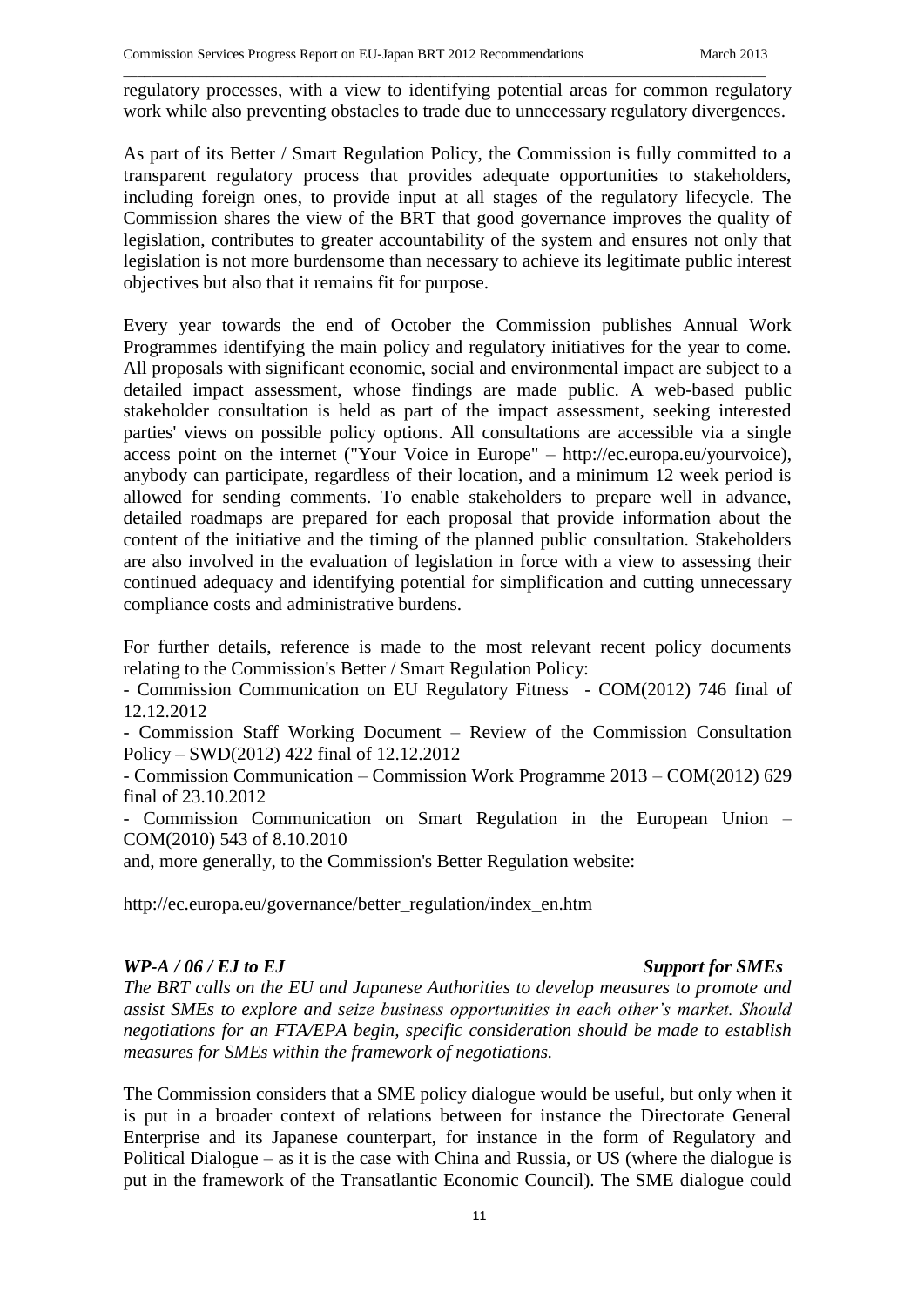be a platform providing contributions to a kind of "SME chapter" in the context of the FTA with Japan.

\_\_\_\_\_\_\_\_\_\_\_\_\_\_\_\_\_\_\_\_\_\_\_\_\_\_\_\_\_\_\_\_\_\_\_\_\_\_\_\_\_\_\_\_\_\_\_\_\_\_\_\_\_\_\_\_\_\_\_\_\_\_\_\_\_\_\_\_\_\_\_\_\_\_\_\_\_\_\_\_\_\_\_\_\_\_\_\_\_\_\_\_

The Commission would like to recall that it already proposes measures to support the internationalisation of its SMEs within the EU and abroad. In Japan, the support to SMEs is one of the primary objectives of the EU-Japan Centre for industrial cooperation.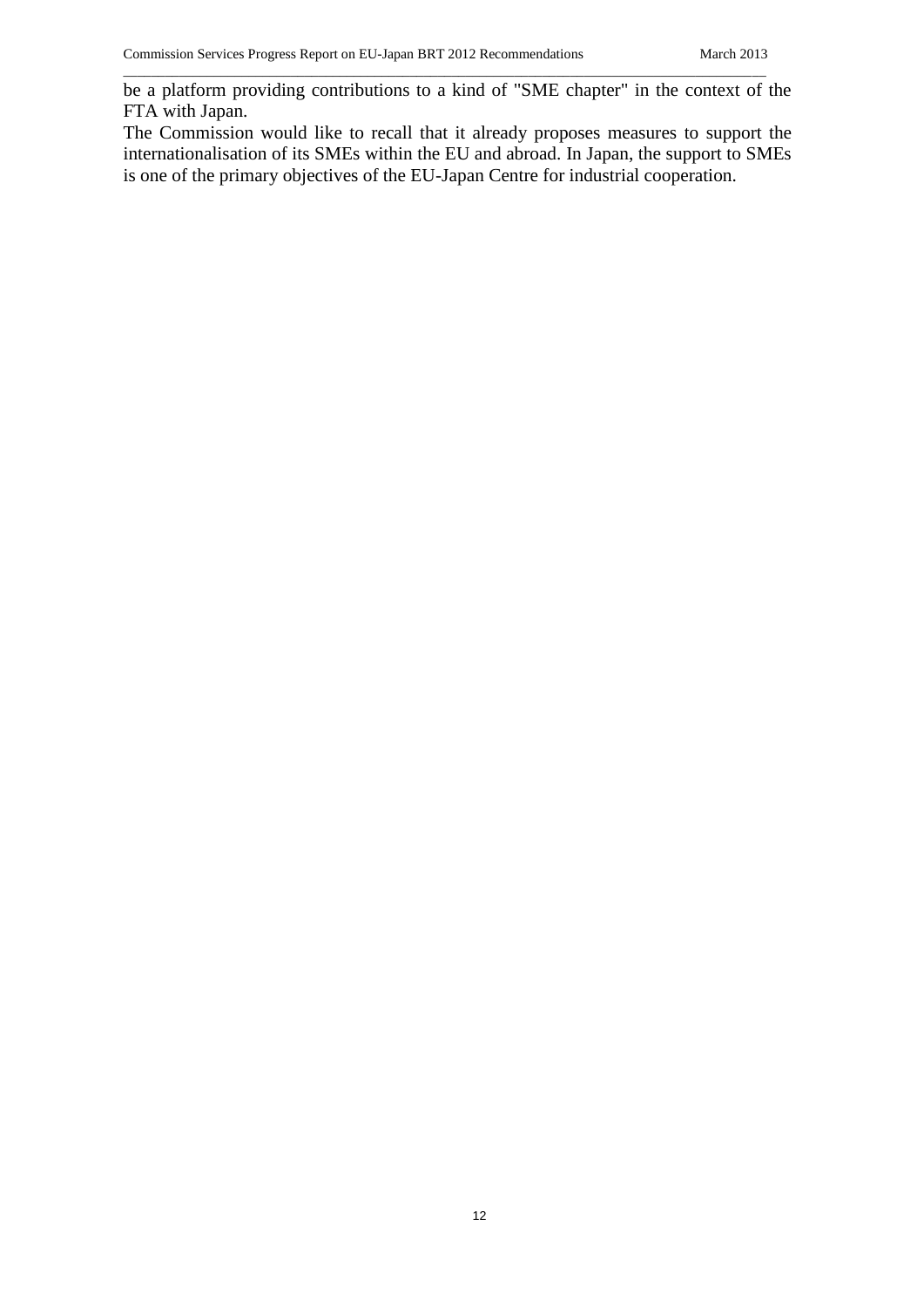## **Recommendations from Japanese industry to the EU**

\_\_\_\_\_\_\_\_\_\_\_\_\_\_\_\_\_\_\_\_\_\_\_\_\_\_\_\_\_\_\_\_\_\_\_\_\_\_\_\_\_\_\_\_\_\_\_\_\_\_\_\_\_\_\_\_\_\_\_\_\_\_\_\_\_\_\_\_\_\_\_\_\_\_\_\_\_\_\_\_\_\_\_\_\_\_\_\_\_\_\_\_

#### *WP-A /14 / J to E Europe 2020 and the Single Market Act*

*The BRT expresses our continued support for Europe 2020 and in particular, the Single Market Act - the initiative of the European Commission to re-launch the single market. 1) The BRT would like to repeat the importance of the single market for the EU and the Europe 2020 strategy.* 

*2) The EU should make utmost efforts to realise the 12 priorities in the Single Market Act by the deadline of 2012. The BRT would like to emphasise the importance of the following priorities for the single market. - Intellectual property rights; Consumer empowerment; Services; Networks; The digital single market; Taxation; Business environment* 

The Commission adopted on 3 October 2012 the Single Market Act II, a Communication that sets out its strategy and twelve new key levers for the further development of the single market. The SMA II maintains the balanced political vision promoted by the SMA I that was widely welcomed by the European Parliament, Member States and stakeholders. Like the SMA I, SMA II aims to focus political attention on a restricted number of key actions fast-tracking their adoption for new growth in the single market. It announces 12 key proposals, in four key areas:

- 1. Developing fully integrated networks in the single market;
- 2. Fostering mobility of citizens and businesses cross-border;
- 3. Supporting the digital economy across Europe;
- 4. Strengthening social entrepreneurship, cohesion and consumer confidence.

The Commission commits to table proposals for all key legislative actions by spring 2013. It calls on the European Parliament and the Council to adopt these proposals by spring 2014.

Regarding the Single Market Act I, by spring 2012, the Commission had presented its legislative proposals for all 12 key actions. Of these, to date, only one has been formally adopted by the European Parliament and Council. Progress is needed as a matter of urgency so that all 12 SMA I priority proposals can be agreed rapidly in line with the request of the European Council in October 2011.

With the adoption of the SMA I priority measures to be completed by spring 2013, attention of the co-legislator should shift to the adoption of the key actions under the SMA II, which the Commission will have presented by then.

#### **Consumer Empowerment**

The Commission is assessing consumer empowerment in EU Member States through regular surveys and in-depth studies. In particular, it gathers relevant data in the Consumer Scoreboards, and is undertaking in-depth studies of potentially problematic markets and issues such as over-indebtedness and other vulnerability patterns in consumer markets.

The Commission is revising and updating its actions to support consumer empowerment through information, education and capacity building for consumer associations. In particular, it focuses on facilitating exchange of best practices regarding raising awareness of consumer rights and redress and regarding consumer education in schools, and on stakeholder dialogue to improve the reliability of information about products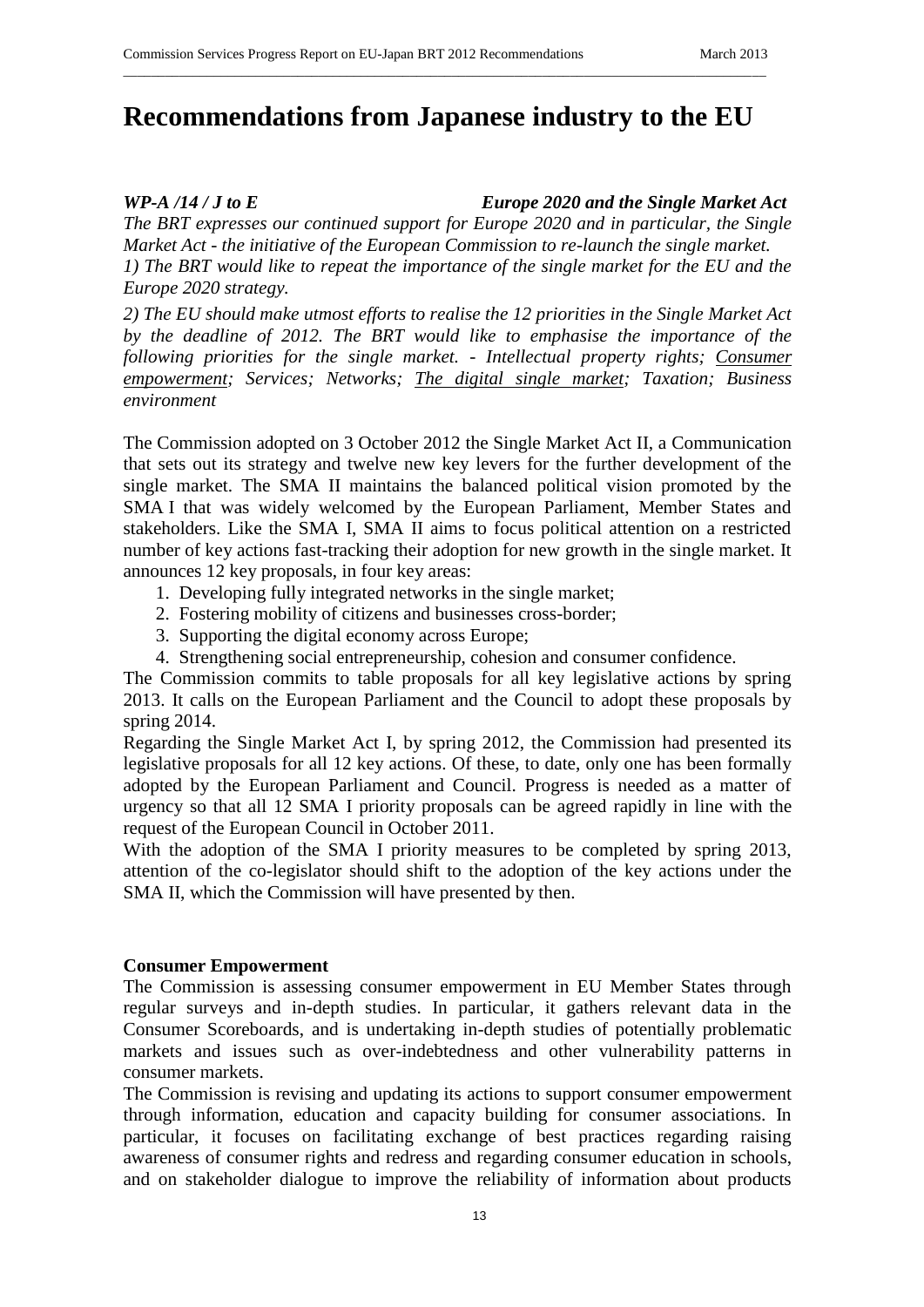through comparison sites, labelling or claims. Initiatives are also on-going (in particular on bank accounts and e-commerce) to ensure that consumers are better able to benefit from the increased choice of products thanks to more transparent and comparable offers and easier switching.

\_\_\_\_\_\_\_\_\_\_\_\_\_\_\_\_\_\_\_\_\_\_\_\_\_\_\_\_\_\_\_\_\_\_\_\_\_\_\_\_\_\_\_\_\_\_\_\_\_\_\_\_\_\_\_\_\_\_\_\_\_\_\_\_\_\_\_\_\_\_\_\_\_\_\_\_\_\_\_\_\_\_\_\_\_\_\_\_\_\_\_\_

#### **Digital Single Market**

The Commission remains committed to removing existing barriers to the EU Digital Single Market to ensure that consumers feel as confident shopping online as in the offline world and can ripe the full benefits of e-commerce. The European Consumer Agenda, adopted in May 2012, identifies the "digital revolution" as one of the key economic and societal challenges that a comprehensive and modern EU consumer policy should address.

Two key proposals on Alternative Dispute Resolution (ADR) and Online Dispute Resolution (ODR) were tabled in November 2011 and are expected to make available to all consumers a quick and inexpensive way to resolve disputes with traders. The dedicated European platform for online dispute resolution would aim to improve consumer confidence in cross-border e-commerce.

Another key goal of the Commission is to ensure that the information consumers receive online on products and services is transparent and reliable. Through a recently launched multi-stakeholder dialogue on comparison tools, the Commission works together with consumer representatives, national authorities, traders, operators of comparison websites and other online information intermediaries to develop concrete principles, promote best practices, improve the presentation of information online and encourage cross-border comparison.

Finally, we aim at improving digital literacy, also for the more vulnerable consumers, through education and information actions. The Commission is currently developing an interactive platform for exchanging best practices and distributing consumer education materials amongst teachers and other professionals working with 12-18 year-olds. This will include, amongst others, material digital literacy and new media technologies.

### *WP-A / 15 / J to E Revision of high customs tariffs on audio-visual products and passenger cars*

*The EU is protecting some sectors of its industries by maintaining high customs tariffs, for example 14% for audio-visual products and 10% for passenger cars, even though these industries are at the forefront of international competition and need stimuli for competition rather than protection. Such protection will not help enhance international competitiveness of those sectors. Furthermore, it is only their users and consumers in the EU who unfortunately have to pay the resulting higher prices. The European Commission and the member states should abolish or drastically reduce these high customs tariffs.* 

Negotiations for a Free trade Agreement with Japan are due to start in coming months. The objective is to reach a deep and comprehensive agreement with the maximum coverage possible in terms of liberalisation of trade in goods while at the same time adequately taking into account the sensitivities existing in certain sectors.

#### *WP-A / 16 / J to E Customs Classification*

*The BRT believes that customs classification should be done in accordance with the Harmonized System Convention rules. However, the BRT also believes it to be a fact that the rules do not provide a clear method of classification for such products as electric-*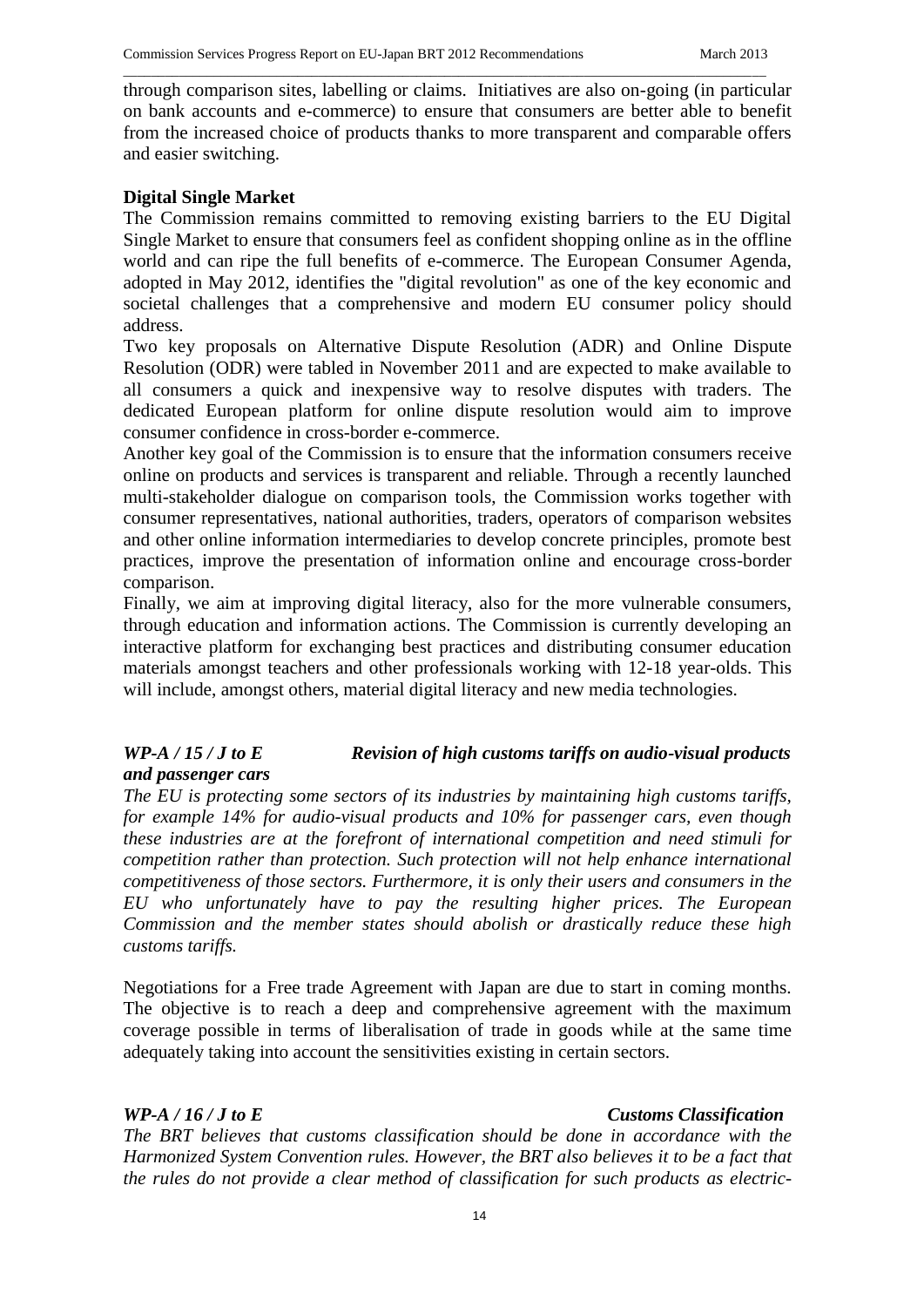*electronics products, where the technical convergence of IT and non-IT products has emerged. This situation makes interpretation and classification more difficult and complicated than ever, and has undermined transparency, predictability and promptness for businesses. It is requested that the EU acknowledges the concerns and difficulties the businesses are facing, and based on the panel reports by WTO issued on information technology dispute in August 2010, to take steps to increase predictability and improve transparency upon importation of the IT products. The improvement of the said situation will indeed contribute to the ICT industry development.* 

\_\_\_\_\_\_\_\_\_\_\_\_\_\_\_\_\_\_\_\_\_\_\_\_\_\_\_\_\_\_\_\_\_\_\_\_\_\_\_\_\_\_\_\_\_\_\_\_\_\_\_\_\_\_\_\_\_\_\_\_\_\_\_\_\_\_\_\_\_\_\_\_\_\_\_\_\_\_\_\_\_\_\_\_\_\_\_\_\_\_\_\_

*In the Netherlands, the Supreme Court ruled that toner cartridges should be classified as chemical products and thus subject to 6% customs duty. In HN classification, it is a part of copiers and thus subject to 0% customs duty. The discrepancy should be resolved without delay.* 

Assuring the correct and uniform classification of IT products. The EU has created the Binding Tariff Information (BTI) system as a tool by which all economic operators can obtain legal certainty about the correct classification of goods which they intend to import. The issuing of BTIs falls under the competence of the national customs administrations. Their classification decisions are based on an assessment of the objective characteristics and properties of an individual product taking into account the existing international (HS Nomenclature, HS Explanatory notes, WCO classification opinions) and European (CN, CN Explanatory Notes, classification regulations, EU Court of Justice rulings) legal framework. Every BTI is valid throughout the EU, regardless of the Member State which issued it. When Member States have divergent views on the classification of a certain product, the case is submitted to the Commission, who examines it and puts it on the agenda of the Customs Code Committee for in-depth discussion and decision

Classification of Toner cartridges:

This issue concerns two different products. The HS classification opinion only concerns ink cartridges with mechanical moving parts. These products are indeed classified as parts of a printing machine of heading 8443. The product on which the Dutch court ruled is an ink toner without any mechanical/electrical parts. For this product there is no HS guidance. In the EU, cartridges without any mechanical/electrical parts are classified as chemical products (printing ink) under heading 3215. This is supported by two EU Court of Justice court rulings (C-250/05 and C-276/00).

*WP-A / 17 / J to E Fight against counterfeited, pirated and contraband goods The BRT would like to see the EU to take further necessary steps such as a possible proposal for modification of the Enforcement Directive with a view to step up efforts in all the EU Member States to fight against counterfeited, pirated and contraband goods, both inside and outside the EU.* 

*The BRT would also like to urge the EU to make sure to implement Council Regulation (EC) No. 1383/2003 of 22 July 2003 concerning customs action against goods suspected of infringing certain intellectual property rights and the measures to be taken against goods found to have infringed such rights. At present, several Member States have not implemented it. Due to a lack of resources, only a small part of the goods that are passing through the EU customs are checked by the authorities. A substantial part of counterfeit goods are passing through the customs as a result. With an increased cooperation by the manufacturers and importers of the authentic goods, including the provision of more information on their products and the on-site training of officials, the*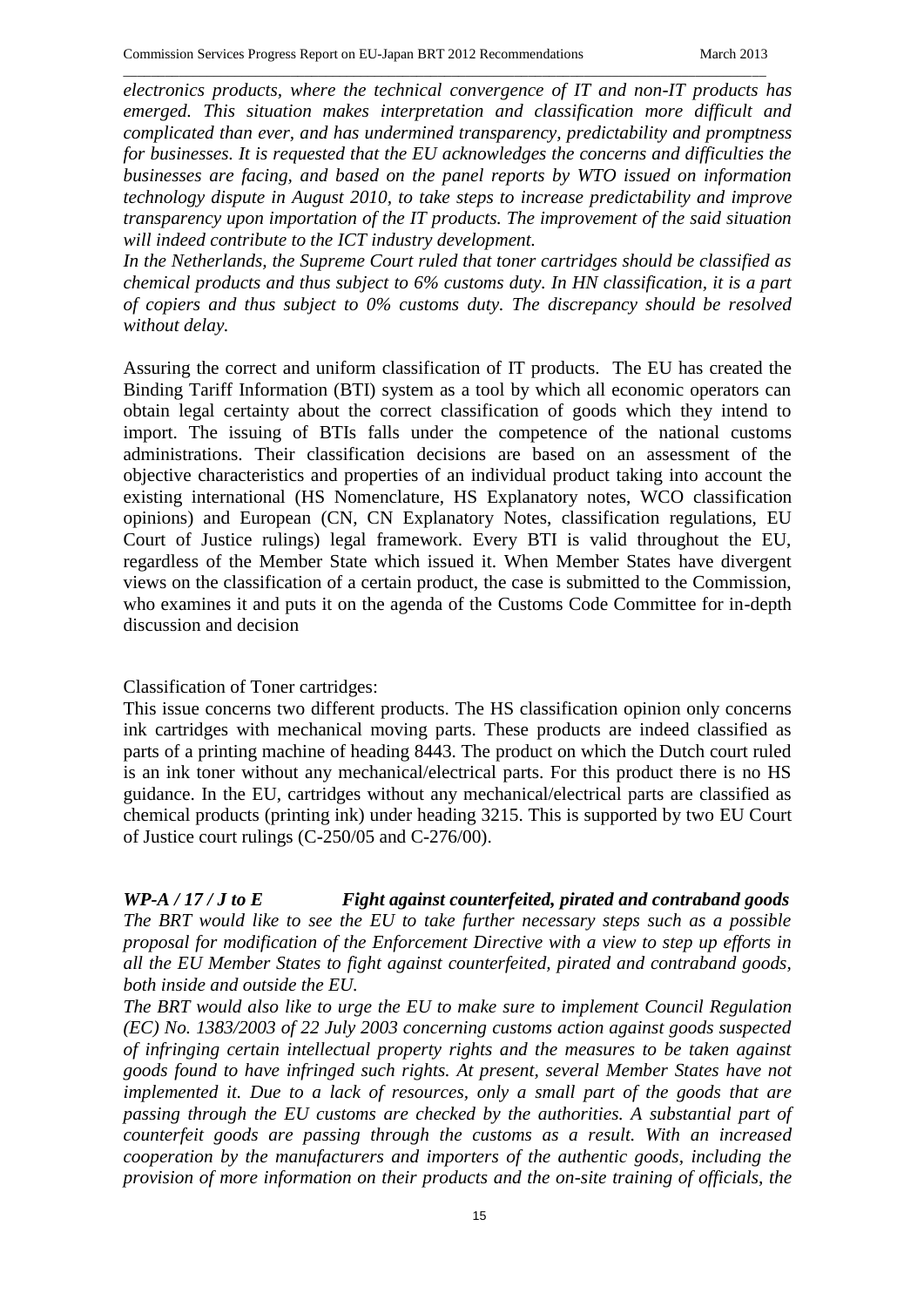*customs authorities should make inspection more efficient and raise the rate of its coverage.* 

\_\_\_\_\_\_\_\_\_\_\_\_\_\_\_\_\_\_\_\_\_\_\_\_\_\_\_\_\_\_\_\_\_\_\_\_\_\_\_\_\_\_\_\_\_\_\_\_\_\_\_\_\_\_\_\_\_\_\_\_\_\_\_\_\_\_\_\_\_\_\_\_\_\_\_\_\_\_\_\_\_\_\_\_\_\_\_\_\_\_\_\_

*The importers of the authentic products have to pay for the storage, transportation and destruction costs of counterfeit goods. Some companies may, as a result, renounce the fight against counterfeit goods. However, counterfeit products raise more and more health and safety issues. In addition, there is also an obligation for the Member States to destroy counterfeit goods detained by the customs and, especially, not to release them on the EU market. The EU, through the Member States, should introduce financial support or offer free assistance.* 

- The Commission is continuing the on-going public consultation on the functioning of the current civil enforcement system in the EU. In November 2012 it launched a survey to gather evidence to evaluate the efficiency of existing national Intellectual Property civil enforcement systems. The survey will run for 4 months and the results be made publicly available on the IPR enforcement website.

After this round of consultation, a Commission communication to be adopted by the end of 2013 will present the conclusions and possible initiatives on how to improve the existing shortcomings

In May 2011, all the relevant stakeholders (companies, trade associations and internet platforms) signed a memorandum of understanding (MoU) on the sale of counterfeit goods over the internet. This MoU aims at developing good practices addressing online counterfeiting. It foresees a 12 months evaluation period. Following several times to discuss the functioning of the MoU, practical experiences and the expected outcomes of this initiative, the signatories acknowledged the contribution of the MoU to the good progress of their dialogue. Since the evaluation period was however extended by 6 months, the evaluation report is only expected by the end of 2012.

Regulation (EU) No 386/2012 of 19 April 2012 entrusted the Office for Harmonization in the Internal Market (Trade Marks and Designs) (OHIM) with tasks related to the enforcement of intellectual property rights, including the assembling of public and private-sector representatives as a European Observatory on Infringements of Intellectual Property Rights. The plenary session of the Observatory was held in September 2012 and the Work programme for 2013 was adopted in November 2012.

- All Member States are enforcing Regulation 1383/2003 and will enforce the future regulation on the customs enforcement of IPR. Cooperation between Customs and rightholders is a pillar of these regulations. The costs incurred by customs to enforce IPR will continue to be borne by right-holders.

#### *WP-A / 18 / J to E Unitary Patent*

*The BRT welcomes the launch of an enhanced cooperation procedure for the creation of unitary patent protection authorised by the Council on 10 March 2011. The BRT would*  like to urge the EU and its Member States to adopt and implement a unitary patent *protection for the greatest possible number of Member States and a unified patent litigation system as soon as possible.* 

The reform of the EU patent system remains a top priority, as indicated in the EU 2020 Strategy and the Single Market Act I.

The envisaged reform of the patent system comprises of two main elements: the creation of unitary patent protection and the setting up of a unified specialised patent court. It is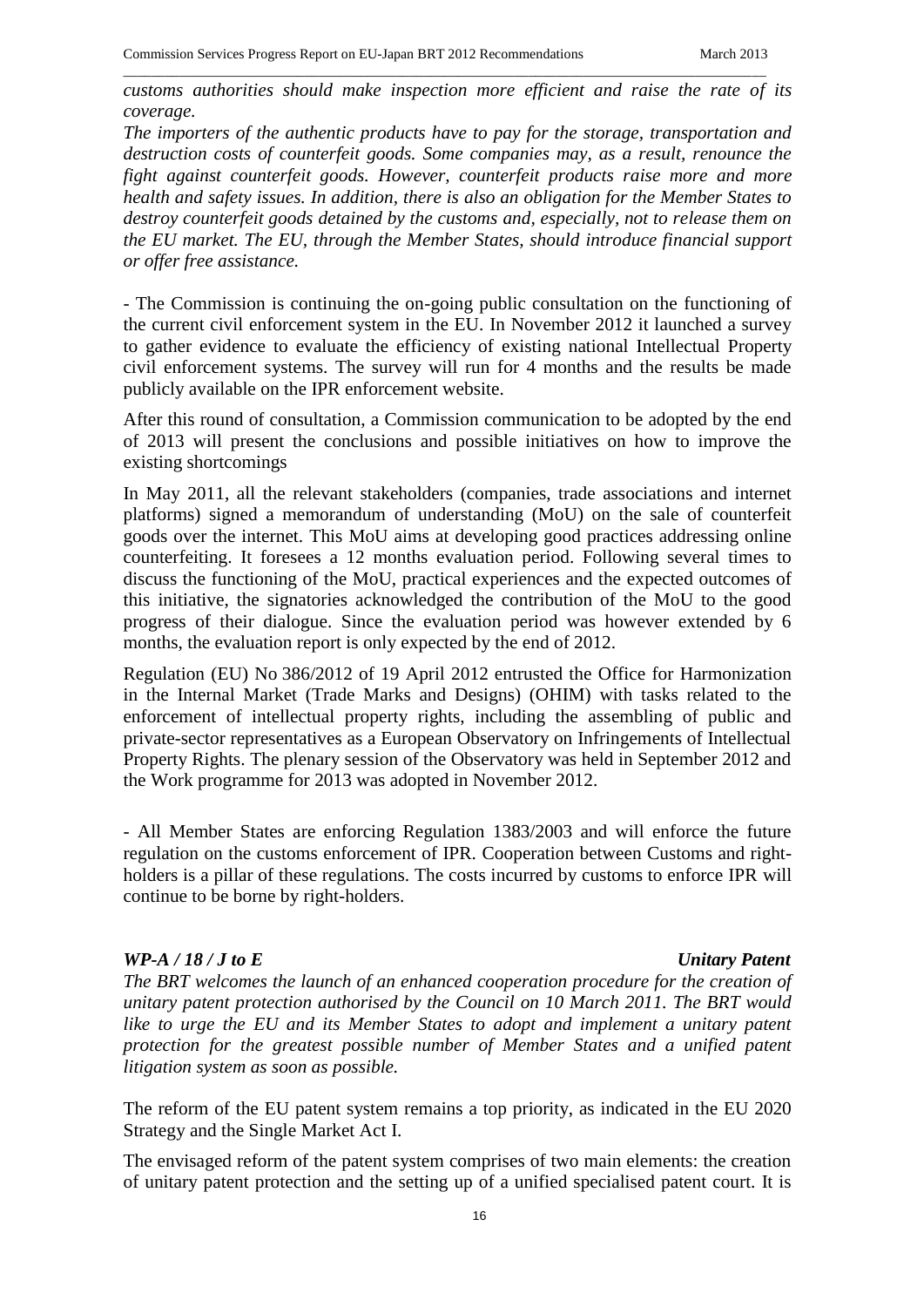still foreseen concluding both initiatives by end 2012 and accomplishing the target of registering the first unitary patent by mid-2014.

\_\_\_\_\_\_\_\_\_\_\_\_\_\_\_\_\_\_\_\_\_\_\_\_\_\_\_\_\_\_\_\_\_\_\_\_\_\_\_\_\_\_\_\_\_\_\_\_\_\_\_\_\_\_\_\_\_\_\_\_\_\_\_\_\_\_\_\_\_\_\_\_\_\_\_\_\_\_\_\_\_\_\_\_\_\_\_\_\_\_\_\_

### o Unitary patent protection

In April 2011, the Commission proposed two regulations implementing enhanced cooperation in the area of unitary patent protection as authorised by the Council on 10 March 2011. The first regulation sets out the substantive rules on obtaining unitary effect for granted European patents, and the second contains the applicable translation arrangements. The enhanced cooperation on unitary patent protection is based on the existing system of European patents. Under the proposed system, once a European patent is granted by the European Patent Office, the patent holder will have the possibility to request a unitary effect for 25 EU Member States participating in the enhanced cooperation, instead of validating the patent in each of them separately.

At this stage, Spain and Italy have decided not to take part in the enhanced cooperation. However, these Member States could join the enhanced cooperation at a later stage, as well as Croatia, expected to join the EU in July 2013.

All companies, irrespective of their establishment can obtain a unitary patent. Therefore, companies operating in the EU would have in their innovation toolbox the following options: national patents, traditional multi-territory bundle patents (centrally granted by the European Patent Office and validated in selected member states) and the new unitary patent.

### o Unified Patent Court

Member States have been negotiating an international agreement on the Unified Patent Court (UPC). The UPC would have competence for litigation related to the infringement and validity of European patents and future European patents with unitary effect. This Court would take decisions covering the territory of the EU Member States which are party to the agreement. The establishment of the Unified Patent Court will in particular enhance legal certainty by reducing the number of decisions in parallel cases with diverging outcomes.

EU Member States not participating in the enhanced cooperation in the area of unitary patent protection can, however, be part of the agreement on the UPC.

On 29 June 2012, the Heads of State or Government of the participating EU Member States agreed on the seat of the Central Division of the Court of First Instance of the UPC. That seat, along with the office of the President of the Court of First Instance, will be located in Paris. Given the highly specialised nature of patent litigation and the need to maintain high quality standards, it was also agreed the creation of thematic clusters in two sections of the Central Division, one in London (chemistry, including pharmaceuticals, classification C, human necessities, classification A), the other in Munich (mechanical engineering, classification F).

Concerning actions to be brought to the central division, it was agreed that parties will have the choice to bring an infringement action before the central division if the defendant is domiciled outside the EU. Furthermore, if a revocation action is already pending before the central division the patent holder should have the possibility to bring an infringement action to the central division. There will be no possibility for the defendant to request a transfer of an infringement case from a local division to the central division if the defendant is domiciled within the EU.

Since the work on the Draft Agreement is almost finalised, its signature might happen as soon as in early 2013.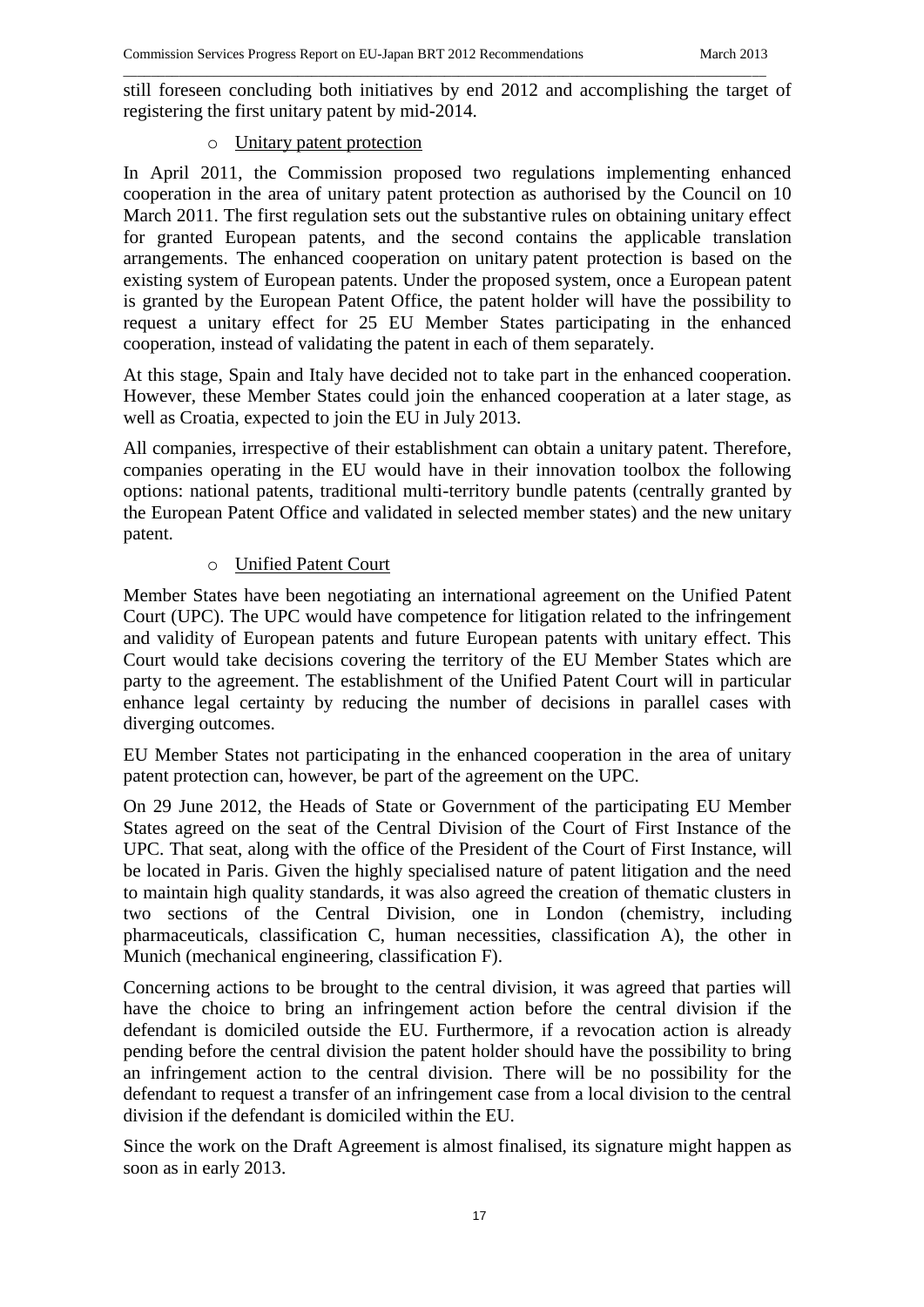\_\_\_\_\_\_\_\_\_\_\_\_\_\_\_\_\_\_\_\_\_\_\_\_\_\_\_\_\_\_\_\_\_\_\_\_\_\_\_\_\_\_\_\_\_\_\_\_\_\_\_\_\_\_\_\_\_\_\_\_\_\_\_\_\_\_\_\_\_\_\_\_\_\_\_\_\_\_\_\_\_\_\_\_\_\_\_\_\_\_\_\_ Entry into force of the agreement on the UPC is contingent on the ratification by 13 Member States (including France, Germany and UK). The ratification process would take place throughout 2013.

#### *WP-A / 19 / J to E Taxation*

#### *19.1 Common Consolidated Corporate Tax Base*

*The BRT welcomes the proposal for CCCTB (Common Consolidated Corporate Tax Base) proposed on 16 March 2011. The BRT hopes for its swift adoption. CCCTB should realise the following points to improve the competitiveness of the EU economy.* 

*1) Non-taxation of unrealised gains on goodwill within a group of companies that form CCCTB* 

*2) Non-application of arms-length principle within a group of companies that form CCCTB.* 

*3) Off-setting of profits and losses within a group of companies that form CCCTB.* 

The Commission welcomes the comments from BRT and confirms that the Commission remains firm on the elements of the CCCTB as proposed: an optional system with consolidation and with simple and less burdensome implementation rules. A first technical reading of the CCCTB proposal has now been completed in Council. The discussion on the proposal will continue in Council under the Irish Presidency during the first half of 2013.

#### *19.2 Merger Directive*

*The scope of the Merger Directive (90/434/EEC) should be expanded to include the transfer of real estates and other intangible assets in reorganisation. Furthermore, the shareholding requirements should be abolished.* 

The Merger Directive 90/434 has been substantially amended several times (in particular in 2005 by Directive 2005/19) and recently codified by Directive 2009/133 of 19 October 2009. Due to the recent amendments, a revision of the Merger Directive is currently not envisaged.

#### *19.3 EU Transfer Pricing Documentation*

*To provide sufficient incentive to the compliance with the EU TPD, the EU and the Member States should commit themselves to exemption from penalties (i.e. penalties related to non-compliance with documentation requirements, penalties related to transfer pricing adjustments and interest related to adjustments) if a company submits an EU TPD acting in good faith and in a timely manner.* 

*The EU and its Member States should not treat companies in good faith and companies that try to evade taxation in the same way as the imposition of penalties even when EU TPD is prepared in good faith could lead to undesirable distortions in the single market by forcing companies to adopt artificial transfer price in order to avoid penalties.* 

In a Resolution of the Council (27 June 2006 reference 2006/C176/01) that established a Code of Conduct on transfer pricing documentation for associated enterprises in the European Union the following references are made:

"7. Member States should not impose a documentation-related penalty where taxpayers comply in good faith, in a reasonable manner and within a reasonable time with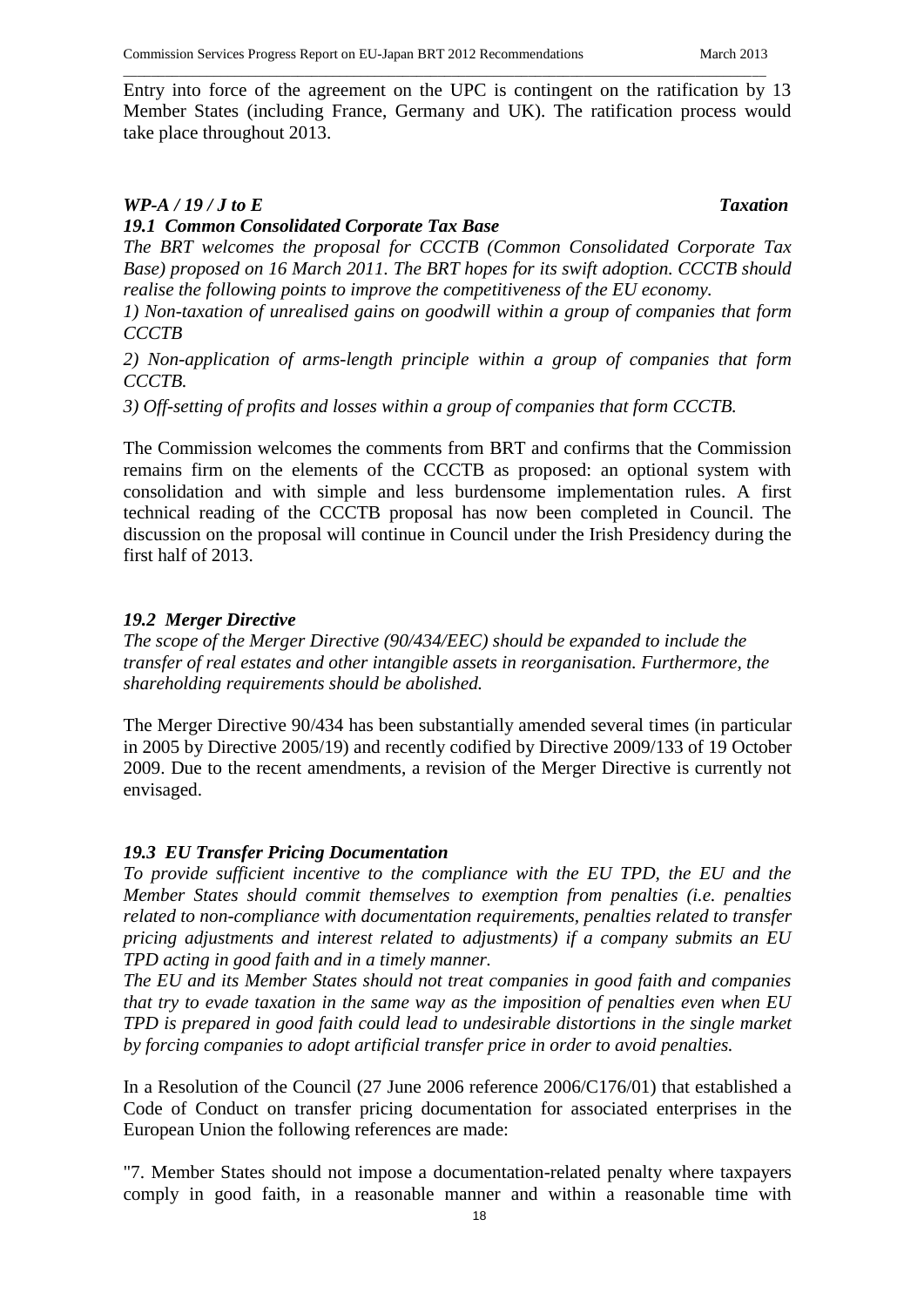standardised and consistent documentation as described in the Annex or with a Member State's domestic documentation requirements and apply their documentation properly to determine their arm's length transfer prices".

\_\_\_\_\_\_\_\_\_\_\_\_\_\_\_\_\_\_\_\_\_\_\_\_\_\_\_\_\_\_\_\_\_\_\_\_\_\_\_\_\_\_\_\_\_\_\_\_\_\_\_\_\_\_\_\_\_\_\_\_\_\_\_\_\_\_\_\_\_\_\_\_\_\_\_\_\_\_\_\_\_\_\_\_\_\_\_\_\_\_\_\_

And in Annex :

"20. Taxpayers avoid cooperation-related penalties where they have agreed to adopt the EU TPD approach and provide, upon specific request or during a tax audit, in a reasonable manner and within a reasonable time, additional information and documents going beyond the EU TPD referred to in paragraph 18.

It would appear that if there is evidence of tax evasion the requirement to "comply in good faith" will not have been met.

#### *19.4 The fundamental reforms of VAT regime under consideration*

*The BRT welcomes the strategy of the European Commission to fundamentally revise the VAT system and to establish a simpler, more efficient and robust VAT system tailored to the single market as described in Com (2011) 851.* 

*The BRT hopes that the new regime will be realised swiftly and in such a way that a business group could easily and cost effectively centralise VAT administration in the EU.* 

The fundamental reform of the VAT system is a longer term process which consists of several steps. The Commission intends to present in 2013 in the framework of the VAT reform a legislative proposal for a standardised VAT return. This proposal should facilitate compliance for businesses having reporting obligations for VAT in several Member States.

### *WP-A / 20 / J to E On the forthcoming legislative proposal on non-financial disclosure*

*The BRT supports the initiatives taken by the European Commission to involve stakeholders and facilitate dialogue in order to improve the transparency of companies with regard to non-financial information disclosure.* 

*The BRT believes companies of different sizes, business sectors and organisational structures should be given the opportunity to choose the best reporting framework to express their company values. In line with the interpretation of materiality put forward by the IASB's Practice Statement for Management Commentary, the BRT strongly believes that what is material to companies is company-specific. The BRT is, therefore, in favour of a principles-based approach and have reservations about the EU endorsing any particular reporting scheme or a small number of quantitative Key Performance Indicators (KPIs).* 

*From the perspective of an association of multi-national companies whose activities stretch across not only different European countries but also different regions in the world, the BRT strongly favours the harmonization of future requirements of nonfinancial information disclosure not only within the EU but also internationally. Different disclosure requirements regarding scope and content across the 27 EU Member States would create an additional administrative burden for European or multinational companies operating in different countries and regions.* 

*The BRT believes that under a new EU regulatory framework for non-financial disclosure, companies should be allowed to report on a group or consolidated level. Such an approach would create a solid foundation for the integration of non-financial information into the management structure of a company and would be more practical than a disclosure requirement at legal entity level. Furthermore, disclosure beyond consolidated group level, for example, disclosure concerning its supply chain or value*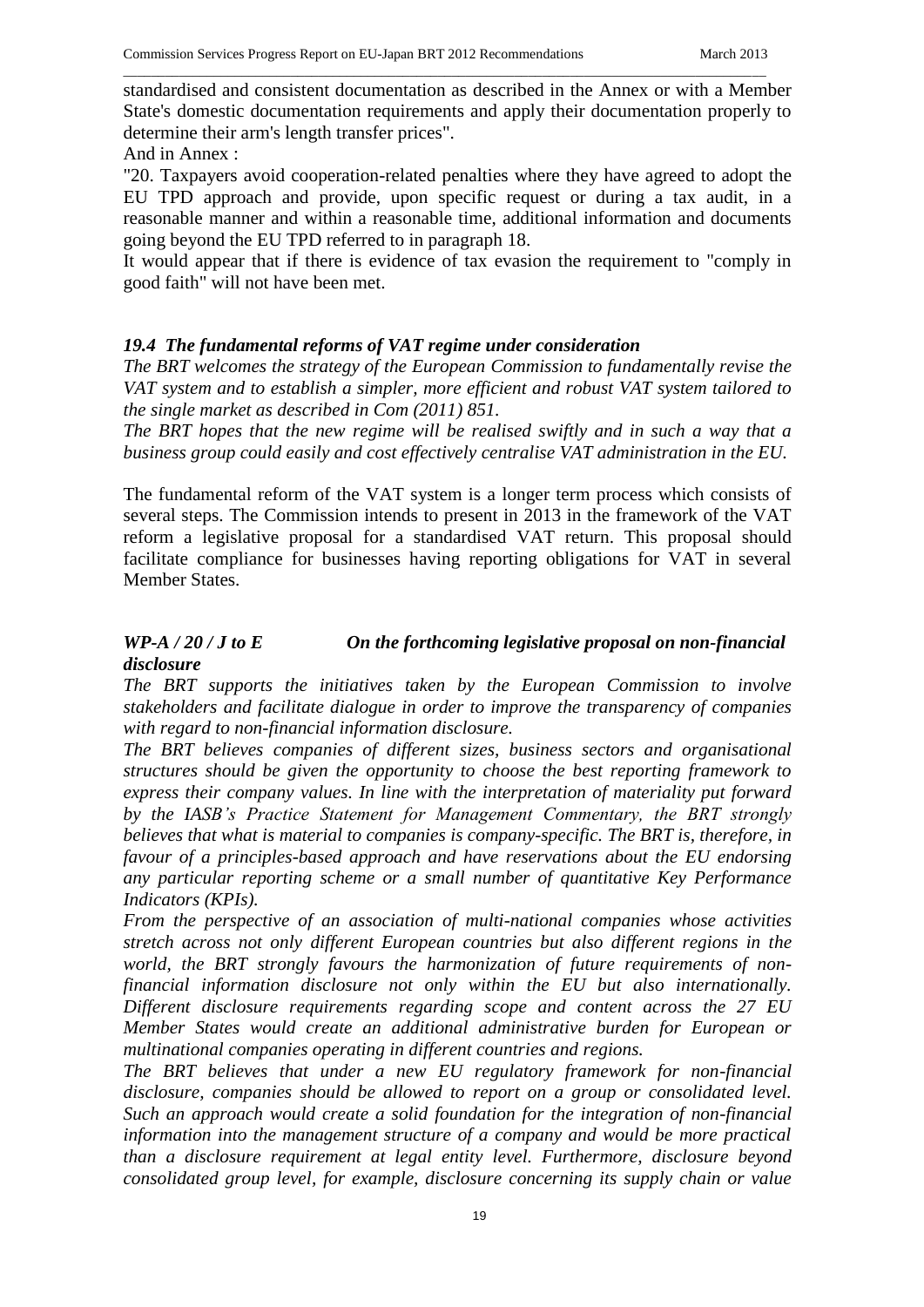*chain, should not be mandatory because mandatory inclusion would make disclosure too burdensome for companies.* 

\_\_\_\_\_\_\_\_\_\_\_\_\_\_\_\_\_\_\_\_\_\_\_\_\_\_\_\_\_\_\_\_\_\_\_\_\_\_\_\_\_\_\_\_\_\_\_\_\_\_\_\_\_\_\_\_\_\_\_\_\_\_\_\_\_\_\_\_\_\_\_\_\_\_\_\_\_\_\_\_\_\_\_\_\_\_\_\_\_\_\_\_

The Commission is currently preparing a legislative measure on disclosure of environmental and social information by companies across all economic sectors. This was announced in the Corporate Social Responsibility (CSR) communication adopted by the European Commission in October 2011, and previously in the SMA I. Such measure would present a balanced proposal allowing for significant progress on useful, transparent disclosure of non-financial information, but avoiding undue administrative burden for companies, especially for the smallest ones.

#### *WP-A /21 / J to E* EU policy on company law

*The European Commission adopted a proposal for a Council Regulation on the status for European Private Company in June 2008. According to the proposal, it was to be applicable from 1 July 2010. The Council should adopt it without delay. The statute should realize the following points.* 

*1) Widely accessible, easy to set up and inexpensive to run* 

*2) Allowing a great deal of flexibility to founders and shareholders to organize themselves in the way that is best suited to their activities: and* 

*3) As uniform throughout the EU as possible.* 

The proposal for a regulation on the Statute for a European Private Company ("the SPE") tabled in June 2008, was designed to address the current onerous obligations on small and medium-sized enterprises (SMEs) operating across borders. It aims at offering a very flexible yet transparent company form enabling SMEs to carry out business throughout the EU, hence contributing to enhancing growth. Currently, SMEs have to set up subsidiaries in different company forms in each Member State in which they want to carry out their business. In practical terms, the SPE would allow them to set up their company in the same form irrespectively of the Member State where they carry out their business. Opting for the SPE would save entrepreneurs time and money on legal advice, management and administration..

The European Parliament adopted its report on the proposal in March 2009. Unanimity has however not yet been reached in the Council and prospects to reach an agreement in the short term appear uncertain.

The Commission will continue to explore other viable alternative means notably to improve the administrative and regulatory framework in which SMEs operate.

# *22.1 REACH*

#### *WP-A / 22 / J to E Chemical Regulations*

*The BRT requests harmonization of regulation proposal in accordance with the process of REACH, especially on combined exposure of chemicals which is submitted by Member States and on denominator of concentration which could be different from Article in REACH in some Member States.*

*European Chemical Agency (ECHA) has been running a campaign, "Act Now ! REACH 2013" to urge prospective registrants to undertake the preparation of the joint submission in the tonnage band 100 – 1,000 t/year by the next registration deadline, 31 May 2013. New challenges are already foreseen in the SIEF operation toward 2013 registration deadline, namely, less data available, inexperienced lead registrants, mostly*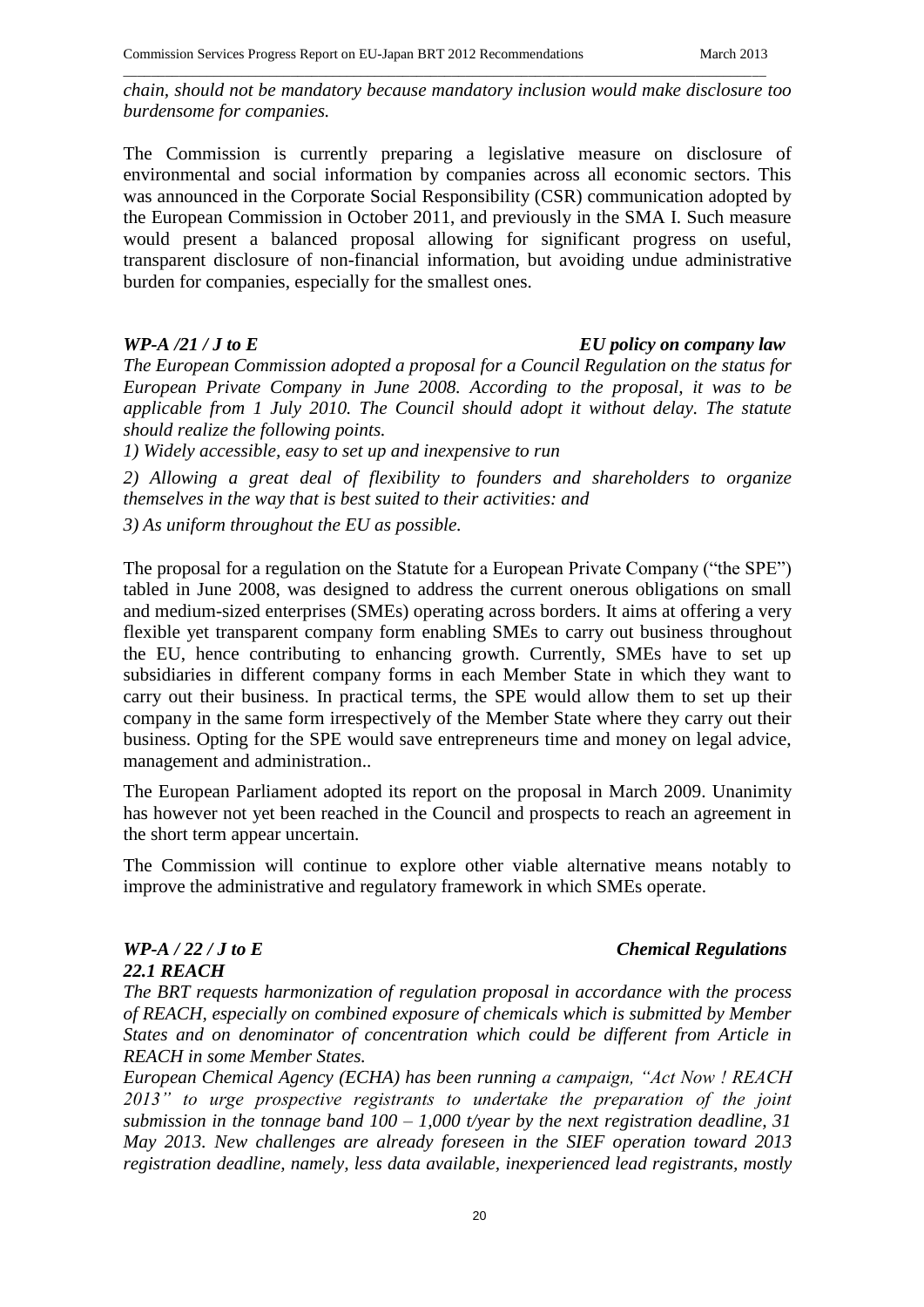*SMEs in the supply chain, and heavy financial burden. The SIEF activities will stagnate due to such concerns.* 

\_\_\_\_\_\_\_\_\_\_\_\_\_\_\_\_\_\_\_\_\_\_\_\_\_\_\_\_\_\_\_\_\_\_\_\_\_\_\_\_\_\_\_\_\_\_\_\_\_\_\_\_\_\_\_\_\_\_\_\_\_\_\_\_\_\_\_\_\_\_\_\_\_\_\_\_\_\_\_\_\_\_\_\_\_\_\_\_\_\_\_\_

*In this respect, EU Competent Authorities (CA) should enhance its promotion and support to allow the registrants to make the joint submission successful and in time. Especially, we request CA to engage in arbitration to solve the disputes, for example, in the cost sharing and the lead registrant nomination, among SIEF members.* 

As regards SIEF formation and operation, practical solutions to the main concerns reported to the DCG have been implemented by ECHA. On the basis of the outcome of the 2010 registration deadline, the joint submission process is considered to be generally working well. However, specific problems have been identified by the Commission in the framework of the Review of REACH as regards SMEs in view of the 2013, but mainly the 2018 registration deadlines. The involvement of industry as well as ECHA is crucial in order to address those issues, namely by providing targeted guidance for SMEs on transparency, non-discrimination and fair cost sharing as well as by disseminating "best practices" in SIEFs. As problems of compliance with competition law rules as well as good practice as to the dissemination of CBI within SIEFs have also been identified, the Commission recommends in its Report on the Review of REACH that industry associations work on raising awareness on these rules and principles to the benefit of their members.

*The interpretation of "Article" applied to 0.1% threshold for SVHC (Substance of Very High Concern) is still disharmonized among EU member states. The Guidance on Requirements for Substances in Articles in REACH regulation states that the 0.1% threshold should apply to an article as a whole produced or imported. Six member states, however, insist that the threshold should apply to the parts of complex articles based on the "Once an article – always an article" concept.* 

*The BRT asks EU to soon unify the interpretation of the Article as stipulated in the Guidance document so that actors in the supply chain can avoid the fragmented compliance requirement in EU market.* 

As regards the interpretation of the 0.1% weight by weight threshold foreseen in Art. 7 and 33 of REACH, the existence of a divergent interpretation among MS would compromise the objective of harmonisation of the internal market. The Commission stress the importance of a harmonised implementation of those provisions and has taken appropriate action to ensure the fulfilment of this objective (infringement procedures have been launched against the dissenting MS).

#### *22.2 RoHS*

*The BRT requests an early issuance of a compliance guidance of revised RoHS (RoHS II) and FAQ (frequently asked questions) which should be prepared, beforehand, in collaboration with industrial associations including Japanese ones.*

The new RoHS Directive 2011/65/EU (RoHS 2) entered into force on 21 July 2011 and requires Member States to transpose the provisions into their respective national laws by 2 January 2013. The FAQ document was drafted by a Member States working group under a mandate from the RoHS/WEEE Technical Adaptation Committee and takes account of stakeholder input from a consultation on an earlier version.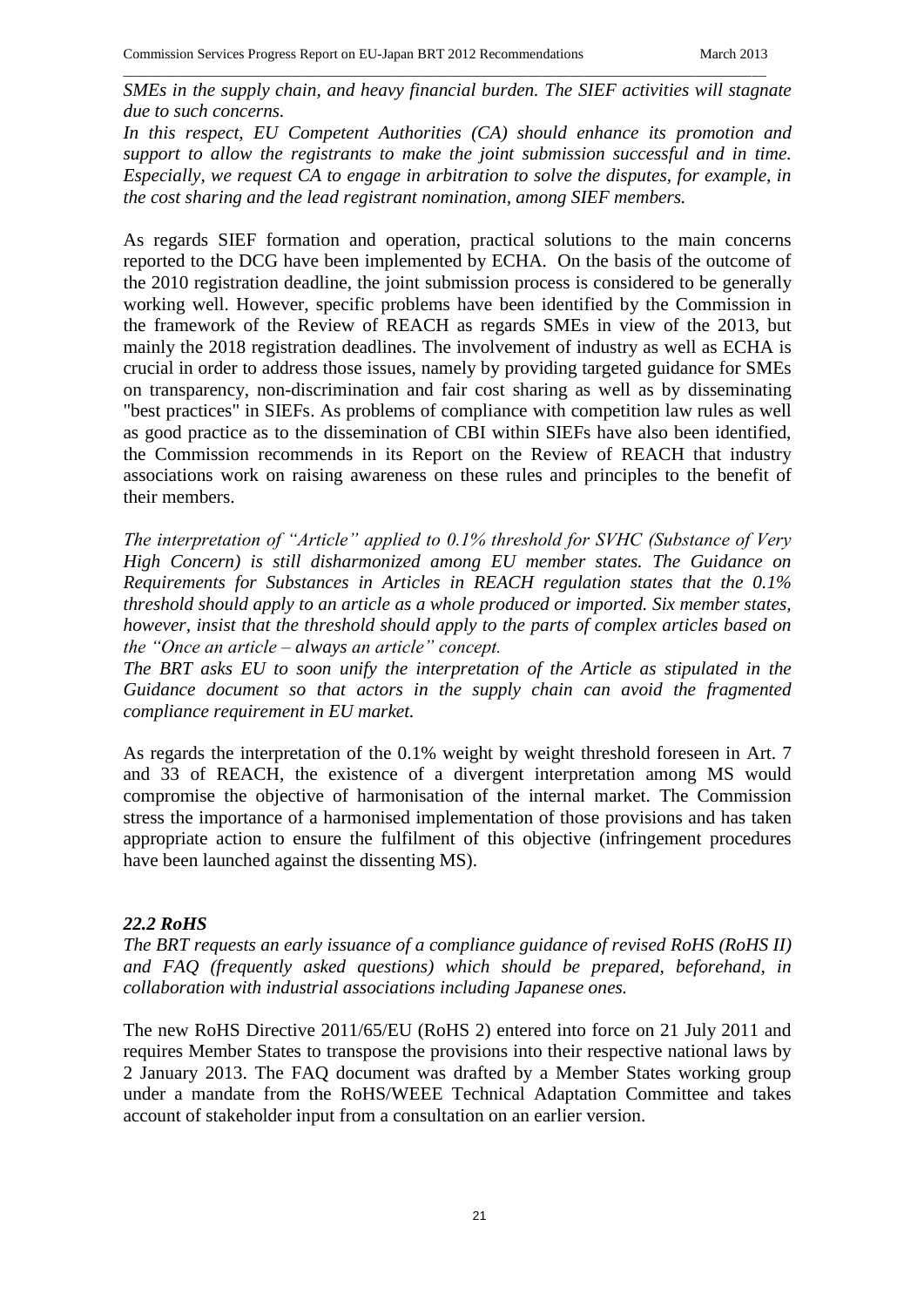The FAQs are intended to help economic operators interpret the provisions of RoHS 2 in order to ensure compliance with the Directive's requirements. They are considered a 'living document' and may be revised again in the future. The FAQ can be founded at the following address:

\_\_\_\_\_\_\_\_\_\_\_\_\_\_\_\_\_\_\_\_\_\_\_\_\_\_\_\_\_\_\_\_\_\_\_\_\_\_\_\_\_\_\_\_\_\_\_\_\_\_\_\_\_\_\_\_\_\_\_\_\_\_\_\_\_\_\_\_\_\_\_\_\_\_\_\_\_\_\_\_\_\_\_\_\_\_\_\_\_\_\_\_

http://ec.europa.eu/environment/waste/rohs\_eee/pdf/faq.pdf

### *22.3 CLP Regulation (Regulation (EC) No 1272/2008 on classification, labelling and packaging of substances and mixtures)*

*CLP regulation affects not only EU manufactures and importers but also exporters outside EU. While CLP is comparable to UN GHS, CLP does not take some of GHS classification but introduces EU own classification. As a consequence, the exporters to EU are forced to be compliant with both GHS and CLP. To alleviate a burden of exporters, we request flexibility in a way that EU accepts GHS classification and labelling at the custom clearances.* 

The request cannot be followed. The CLP requirements apply as they are for imports.

To note: CLP is not only 'comparable' to UN GHS, but implements it correctly. The GHS gives certain flexibilities (the so-called 'building block approach') to choose from.

The EU has made its choices through the CLP Regulation. Additional EU 'own classification' categories are (a) allowed by the GHS and (b) are gradually disappearing as the GHS evolves through the biennial revisions. Japan is invited to consider aligning its own GHS implementation – which to our understanding is more limited in scope more with CLP.

### *22.4. Nanomaterial Definition*

*The commission recommendation on the definition of Nanomaterial (2011/696/EU) was published on 18 October, 2011. We request EU to state that a product in which the Nanomaterials are embedded shall be out of the definition scope.*

This question is explicitly addressed in the Questions and Answers on the Commission´s website http://ec.europa.eu/environment/chemicals/nanotech/questions\_answers.htm#13: "The Recommendation's scope covers nanomaterials when they are substances or mixtures, but implicitly not when they are final products. This limitation is equal to that introduced by ISO. This means that if a nanomaterial is used amongst other ingredients in a formulation the entire product will not become a nanomaterial."

*Moreover, we expect EU to implement the prospective policy tools on nanomaterials taking into consideration the degree of exposure of nanomaterials released from the product.*

This is part of the risk-based approach which is generally applied in EU policy, most notably in REACH.

*Several EU member states intend to enact its own nanomaterial reporting scheme at national level. This intention incurs the manufacturers and importers of nanomaterials to make multiple reporting in each format, which shall cause inefficiency and confusion in the supply chain. To avoid such drawbacks, we urge EU commission to take an initiative to elaborate a harmonized reporting system in EU level.* 

The Commission will be launching an impact assessment to identify and develop the most adequate means to increase transparency and ensure regulatory oversight, including an in-depth analysis of the data gathering needs for such purpose. This analysis will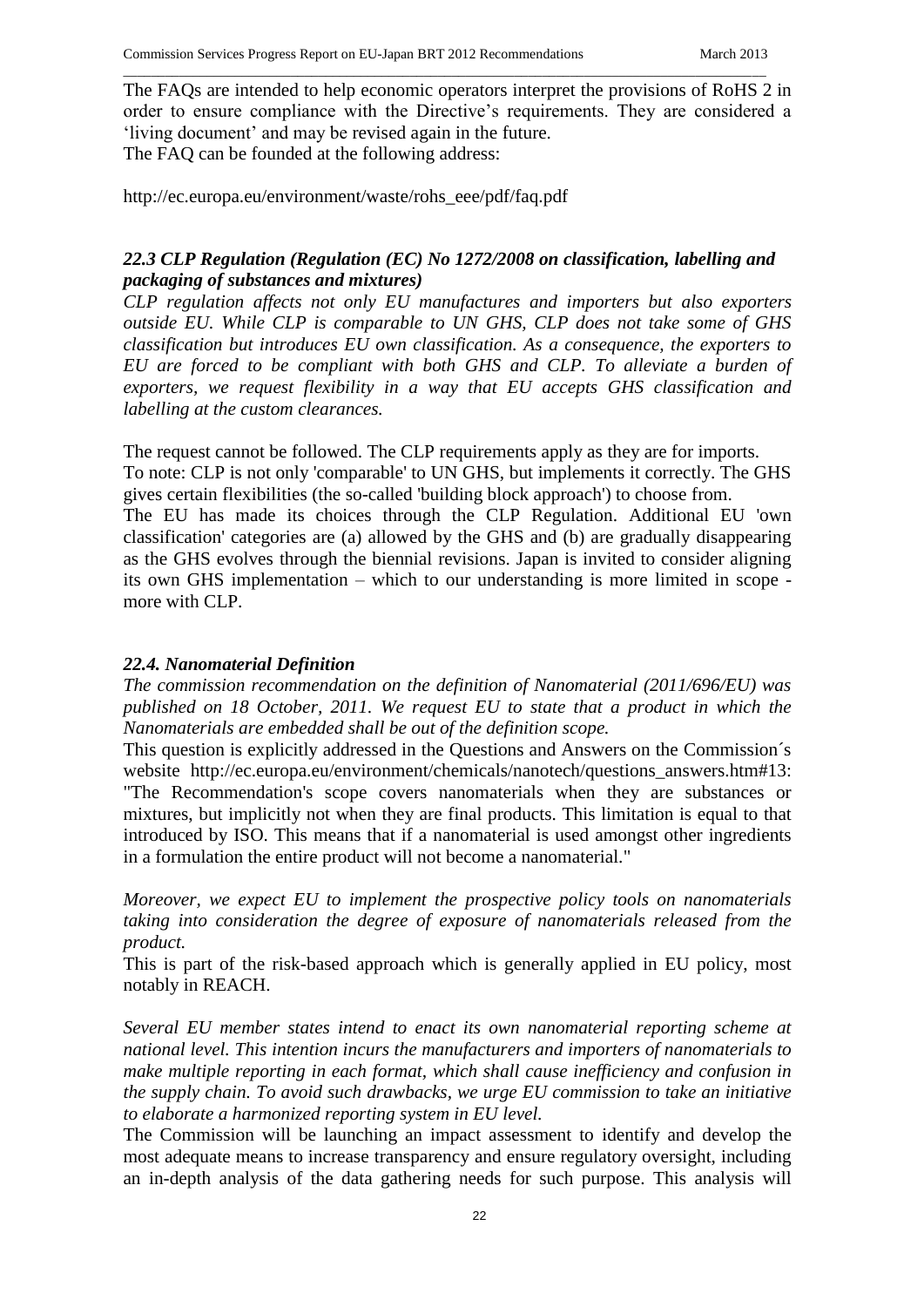include those nanomaterials currently falling outside existing notification, registration or authorisation schemes. This will include the option of harmonised reporting system on EU level mentioned in the above comment.

\_\_\_\_\_\_\_\_\_\_\_\_\_\_\_\_\_\_\_\_\_\_\_\_\_\_\_\_\_\_\_\_\_\_\_\_\_\_\_\_\_\_\_\_\_\_\_\_\_\_\_\_\_\_\_\_\_\_\_\_\_\_\_\_\_\_\_\_\_\_\_\_\_\_\_\_\_\_\_\_\_\_\_\_\_\_\_\_\_\_\_\_

### *WP-A / 23 / J to E Competition Policy*

*There are guidelines in the determination of the amount of fines in case of an infringement of the competition rules. The BRT would like to see more clarity in the determination of the amount of fines so that businesses will not be unduly deterred and that the 'Europe 2020' will be achieved.* 

We note that Japanese industry made similar statements in its 2010 and 2011 recommendations and the Commission Services provided the following replies to the previous recommendations:

"In 1998 the European Commission published its first Guidelines for the setting of fines. These guidelines were revised in 2006. The currently applicable guidelines are designed to increase transparency by clarifying beforehand the consequences of infringing EU competition rules, thereby increasing legal certainty. The European Commission's power to set fines is only broadly defined in the relevant legislation. Council regulation 1/2003 simply determines the maximum fine as 10% of annual turnover. Fining guidelines are therefore necessary to explain how the Commission calculates its fines. However, the primary purpose of the fining policy is to provide a sufficient deterrence preventing firms from infringing the competition rules. This "signalling effect" is crucial. The European Commission's fining policy - as set out in the guidelines - is intended to convey three main messages: (i.) Do not break the competition rules, (ii.) if you do, stop immediately, and (iii.) once you stopped, do not start again. By publishing the fining guidelines and explaining how it calculates its antitrust fines, the European Commission is behaving in a transparent manner, which benefits industry. Far from being an "undue deterrent" as the Working Group seems to suggest, a competition policy regime with sufficient fining powers is an important element towards fulfilling the Lisbon Strategy. No major overhaul of the current guidelines is foreseen in the near future. However, the Commission monitors developments closely and may decide to amend the guidelines again, if called for."

The Commission Services provided the following reply to the 2011 recommendation:

The Commission Notice on best practices for the conduct of proceedings concerning Articles 101 and 102 TFEU was published on 20 October  $2011$ .<sup>1</sup> The Notice provides further guidance how the Commission will act in situations where it considers the possibility of imposing fines on companies in on-going antitrust proceedings. According to the Notice, Statements of Objections will clearly indicate whether the Commission intends to impose fines if the objections should be upheld at the end of the procedure. In such cases, the Statement of Objections will refer to the relevant principles laid down in the 2006 Guidelines on setting fines. Moreover, in the Statement of Objections the Commission will indicate the essential facts and matters of law which may result in the imposition of a fine, e.g. the duration and gravity of the infringement, whether the

 $\mathbf{1}$ OJ C 308/6, 20.10.2011.

http://eur-lex.europa.eu/LexUriServ/LexUriServ.do?uri=OJ:C:2011:308:0006:0032:EN:PDF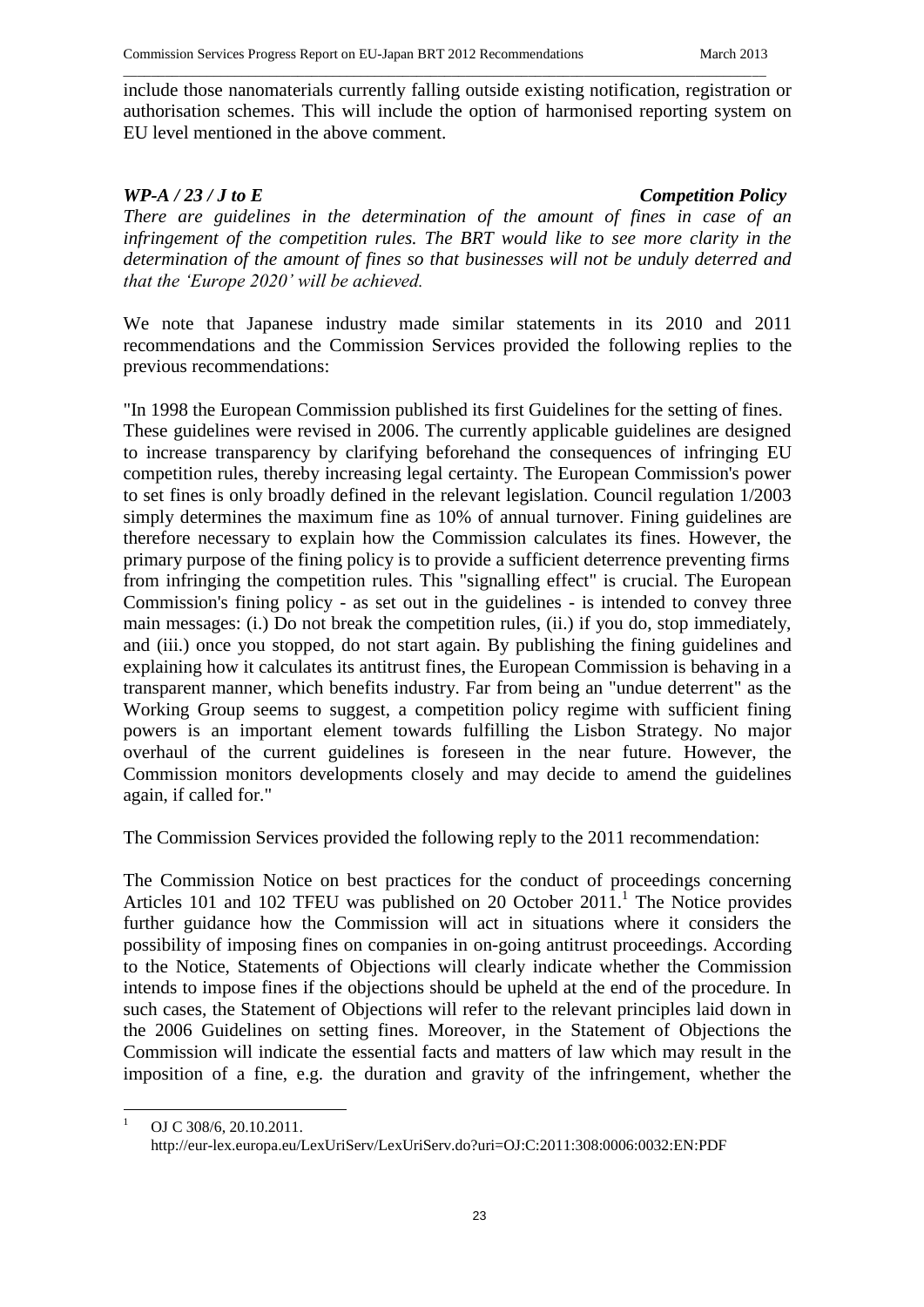infringement was committed intentionally or by negligence, and whether there are aggravating and/or attenuating circumstances.

\_\_\_\_\_\_\_\_\_\_\_\_\_\_\_\_\_\_\_\_\_\_\_\_\_\_\_\_\_\_\_\_\_\_\_\_\_\_\_\_\_\_\_\_\_\_\_\_\_\_\_\_\_\_\_\_\_\_\_\_\_\_\_\_\_\_\_\_\_\_\_\_\_\_\_\_\_\_\_\_\_\_\_\_\_\_\_\_\_\_\_\_

The Commission services consider that the explanations provided above – in particular the 2006 Guidelines on fine-setting in combination with the increased transparency provided by the 2011 Best Practices Notice should have eliminated the concerns put forward by Japanese Industry.

#### *WP-A / 24 / J to E Consumer protection*

*The BRT welcomes the adoption of the Directive 2011/83/EU of the European Parliament and of the Council of 25 October 2011 on consumer rights. The BRT also welcomes the fact that the two of our recommendations are accommodated in the new directive.* 

*The new directive, however, still maintains the discretion of the Member States to set a guarantee period longer than 2 years set in the Directive 1999/44/EC, which the BRT believes could constitute an obstacle in the single market. The BRT would like to ask the European Commission to review the advantage and disadvantage of this discretion to set a guarantee period longer than 2 years in the future review.* 

The Commission welcomes the BRT's endorsement of Directive 2011/83/EC on consumer rights, which will indeed improve the functioning of the internal market notably as regards business-to-consumer sales online and off-premises. It is true that the scope of the text finally agreed between the EU institutions is reduced compared to the Commission's original proposal. It was not possible to reach agreement between the Member States concerning a common period for the legal guarantee of goods. The existing Directive 1999/44/EC therefore still allows Member States to adopt longer guarantee periods in their national laws. However, BRT's attention should be drawn to the Commission's proposal for a Regulation on a Common European Sales Law adopted in October 2012. This proposal, if finally adopted by the Council and the European Parliament, will allow businesses and consumers to choose a second contractual regime for cross-border contracts that would apply instead of national laws. Under this proposal a common prescription period of 10 years will apply to the guarantee (or two years from the time when the consumer discovers the defect). So businesses making use of this optional contractual regime will be able to rely on the same guarantee rules all over the EU. This proposal is currently being negotiated in Council and Parliament."

*WP-A / 25 / J to E Market Surveillance under the New Legislative Framework In 2008, the Regulation 765/2008/EC, setting out the requirements for accreditation and market surveillance relating to the marketing of the products, and the Decision 768/2008/EC, a common framework for the marketing of products, were adopted. The Regulation has been applied as from 1 January 2010.* 

*The Regulation and Decision address and complement missing elements, namely, accreditation and market surveillance, in the existing sectoral legislations. The existing legislations are to be amended based on the Decision when they are reviewed. The objectives of the so-called New Legislative Framework are to introduce harmonised and transparent market surveillance and accreditation for all economic operators. The Decision provides definitions, the obligations of economic operators, traceability provisions and safeguard measures. National authorities were to develop their market surveillance programmes and communicate them to the Commission by 1 January 2010. The BRT supports the general direction the European Commission and the Member States are taking for harmonising market surveillance. This is an important step for fair*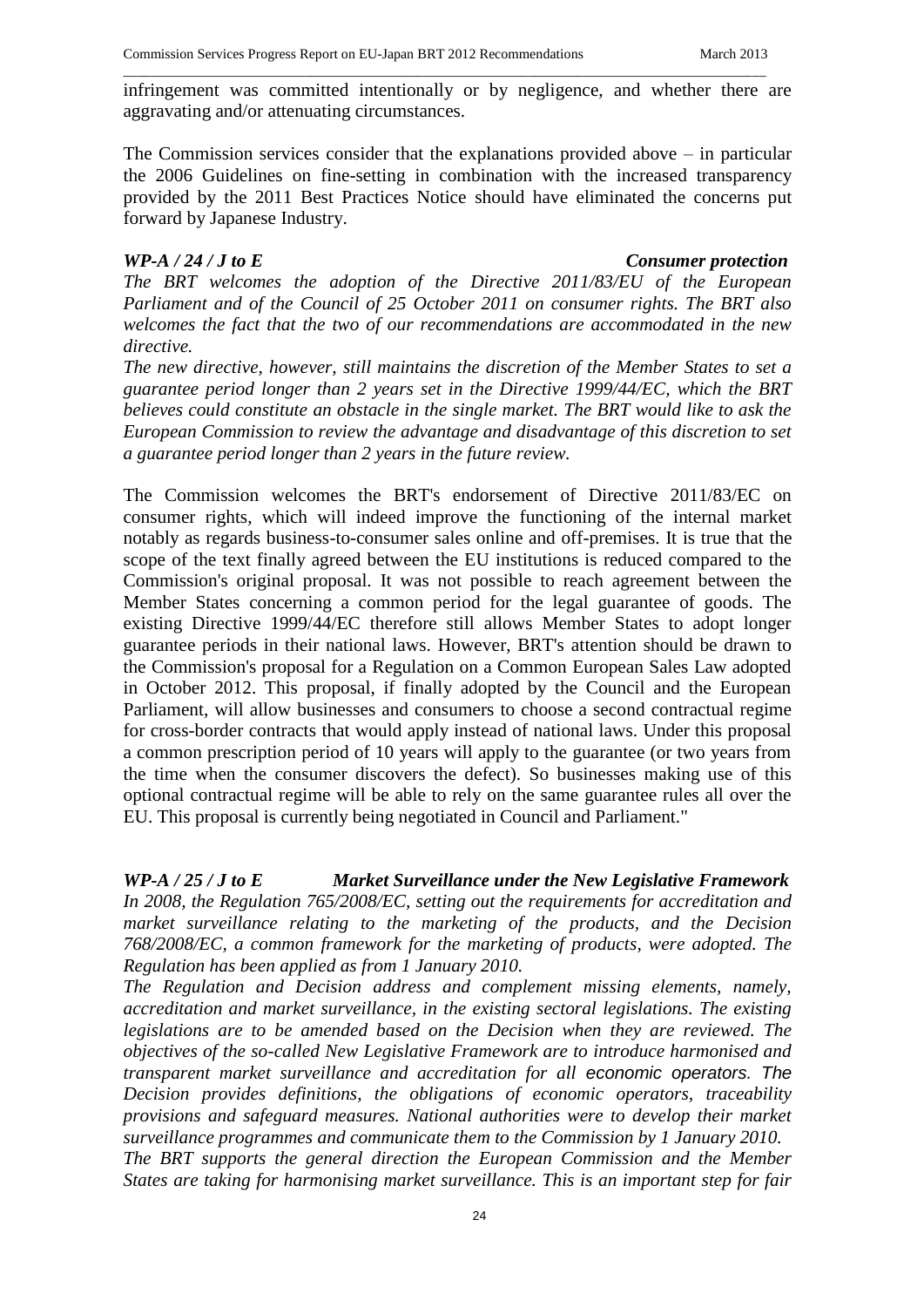*movement of products. The BRT requests the European Commission and the Member States to disclose all the relevant information regarding the progress of this process and the implementation of the market surveillance in each Member State. The BRT also requests the European Commission and the Member States to give industry an opportunity for contributing to developing the framework of harmonised market surveillance.*

\_\_\_\_\_\_\_\_\_\_\_\_\_\_\_\_\_\_\_\_\_\_\_\_\_\_\_\_\_\_\_\_\_\_\_\_\_\_\_\_\_\_\_\_\_\_\_\_\_\_\_\_\_\_\_\_\_\_\_\_\_\_\_\_\_\_\_\_\_\_\_\_\_\_\_\_\_\_\_\_\_\_\_\_\_\_\_\_\_\_\_\_

The Commission adopted on 13.2.2013 a package of legislative and policy proposals to improve product safety in the EU by, in particular, strengthening market surveillance in the EU Member States, including checks by Customs at the EU external border on products imported from third countries. This will contribute both to strengthening consumer protection and to creating a level playing field for businesses. The package was prepared with full stakeholder involvement and an extensive public consultation had been carried out as part of the impact assessment process.

The package includes two legislative proposals: a draft Regulation on market surveillance of products and a draft Regulation on consumer product safety. It also comprises a Communication on a multi-annual plan for market surveillance of products and a Report on the implementation of Regulation 765/2008.

As regards in particular market surveillance, the proposed package of measures aims to provide:

- more effective tools to enforce safety and other product-related requirements and to take action against dangerous and non-compliant products across all sectors through a single, coherence legal framework for market surveillance in the EU for all non-food products (both consumer and non-consumer products);

- alignment of the general obligations of all economic operators in the supply chain with clearer responsibilities for manufacturers, importers and distributors;

- improved product traceability requirements throughout the supply chain;

- strengthened cooperation among market surveillance authorities across the EU to be achieved through the implementation of the 20 actions identified in the proposed multiannual action plan for market surveillance;

- streamlined procedures for the notification of dangerous products, and synergies between the existing Rapid Alert Information System for non-food products (RAPEX) and the Information and Communication System for Market Surveillance (ICSMS) that links together national market surveillance authorities.

For further details, please see at: http://ec.europa.eu/enterprise/policies/single-marketgoods/internal-market-for-products/market-surveillance/index\_en.htm (DG ENTR) and at http://ec.europa.eu/consumers/safety/psmsp/ (DG SANCO)

#### *WP-A / 26 / J to E Japanese expatriates*

*1. The Commission presented in July 2009 a proposal for a Directive on conditions of entry and residence of third-country nationals in the framework of an intra-corporate transfer (COM (2010) 378 final). The BRT believes such a directive to expedite and facilitate the transfer of intra-corporate transferees (ICTs) is important to increase the attractiveness of the EU for multinational businesses. However, the proposal could be further improved to facilitate the transfer of ICTs and their family members. The BRT believes a Directive should include the following measures:* 

*1) The maximum duration of the transfer to the European Union should be 5 years for managers and specialists rather than 3 years currently set in the proposal (Article 16.3);*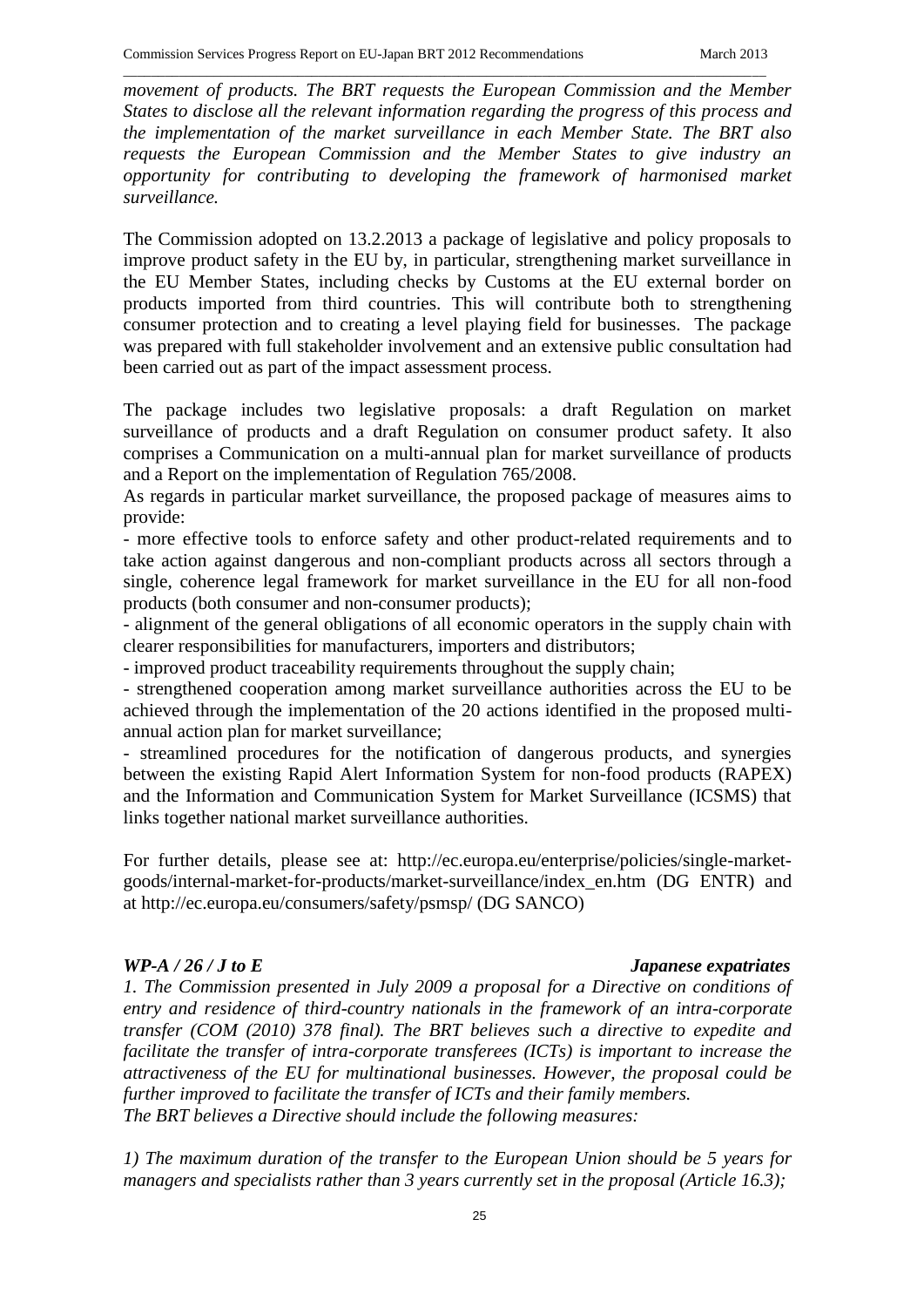\_\_\_\_\_\_\_\_\_\_\_\_\_\_\_\_\_\_\_\_\_\_\_\_\_\_\_\_\_\_\_\_\_\_\_\_\_\_\_\_\_\_\_\_\_\_\_\_\_\_\_\_\_\_\_\_\_\_\_\_\_\_\_\_\_\_\_\_\_\_\_\_\_\_\_\_\_\_\_\_\_\_\_\_\_\_\_\_\_\_\_\_ *2) It should be possible for ICTs to submit the application for a work and residence permit after entering the assigned country based on the waiver of visa requirements; 3) It should be possible for their spouses to be automatically granted the right to work upon their arrival*

*4) The application of integration measures to ICTs should be voluntary.* 

The Commission welcomes the fact that Japanese industry finds the proposal for intracorporate transferees' directive important in increasing the attractiveness of the EU for multinational businesses and that it will expedite and facilitate the transfer of intracorporate transferees (ICTs) as these elements are amongst the main objectives which dictated the need for the proposal. As noted in the 2010 Progress report "EU-Japan Business Dialogue Round Table Recommendations 2010", the proposal provides for response to longstanding requests from Japan concerning the facilitation of intracorporate transfers of skilled third country nationals both to and within the EU.

With regard to the Japanese industry's recommendations for improving this instrument, it should firstly be stated that the proposal is currently under negotiation in the European Parliament and in the Council. The legislative process may bring some changes to the current text.

Nevertheless, the Commission will not introduce new changes to the text at this stage. It is not excluded that certain amendments brought forward by the European Parliament and the Council during the negotiations could meet the expectations of Japanese industry. This may particularly be the case for provisions on the immediate access to labour market by ICT spouses. It is, however, too early to prejudge the outcome of the legislative process.

We believe that this proposal is important for EU growth and for the objective of creating favourable conditions for multinational businesses.

Regarding each of the recommendations proposed by Japan, Commission services would like to put forwards the following remarks:

*1) The maximum duration of the transfer to the European Union should be 5 years for managers and specialists rather than 3 years currently set in the proposal (Article 16.3)*

The proposal is an instrument regulating temporary migration - as opposed to long-term or permanent one. The proposal on ICTs is about movements of managerial and specialised staff of multinational companies, temporarily relocated for short assignments to the EU, where a three year period was considered as sufficient. ICTs are not intended to settle permanently in the EU. Should the skills need be permanent, other instruments of legal migration could be relevant, which could imply additional eligibility criteria, for instance that a work contract should be signed with the EU entity and that Member States could possibly apply the labour market test.

In addition, the proposal builds on certain aspects of the specific EU-25 commitments under the GATS and bilateral trade agreements, where the 3-years constitute a typical time-frame for a transfer. The proposal thus complements and facilitates the implementation of these GATS commitments.

Moreover, there is nothing in the proposal which would prevent an ICT from remaining on the territory of the EU following the completion of the 3-year transfer on the basis of another authorisation to work and reside. Finally, there is nothing in the proposal which would a priori prevent an ICT from re-applying for an ICT status. The relevance of temporary status in such cases could be questionable.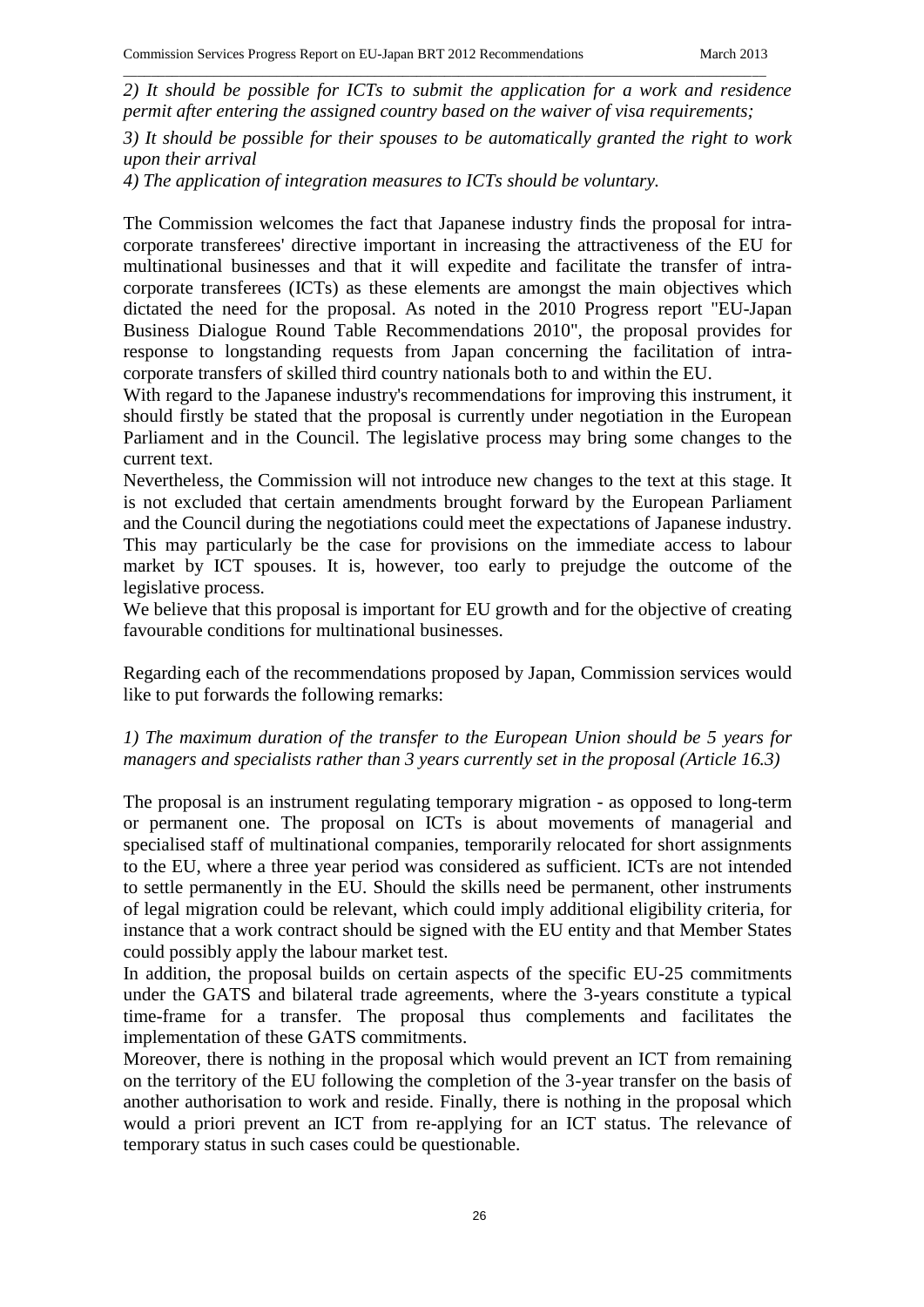\_\_\_\_\_\_\_\_\_\_\_\_\_\_\_\_\_\_\_\_\_\_\_\_\_\_\_\_\_\_\_\_\_\_\_\_\_\_\_\_\_\_\_\_\_\_\_\_\_\_\_\_\_\_\_\_\_\_\_\_\_\_\_\_\_\_\_\_\_\_\_\_\_\_\_\_\_\_\_\_\_\_\_\_\_\_\_\_\_\_\_\_ *(2) It should be possible for ICTs to submit the application for a work and residence permit after entering the assigned country based on the waiver of visa requirements.*

The whole set of the relevant provisions in the proposal aims at safeguarding – to the extent possible - the expediency and efficiency of the admission and ICT permit issuance procedures. In addition, a change to this requirement would imply an overhaul of the design of the proposal. The ICT scheme in the proposal is about temporary detachments of third country managers, specialists and graduate trainees from third-country companies to the EU.

Given this context, the ICT scheme is based on the existing employment relationship with the entity in the third country; prior employment in the relevant entity in the third country in the period immediately preceding the transfer (if required by the Member State concerned), and on the ability to be transferred back to the entity in the third country at the end of the ICT assignment to the EU. To facilitate and expedite the admissions, the proposal sets out a short (in principle, 30-days long) period for the assessment of the application.

Moreover, the proposal recognises that there are situations where visa applications or visas are not required and an application for an ICT permit is therefore sufficient.

In those cases in which a visa will be required the proposal advocates that the Member State concerned shall grant third country national whose application for admission has been accepted every facility to obtain the requisite visa. Furthermore, in the event of ICT's intra-EU mobility, the proposal does not require for an ICT to leave the territory of a Member State in order to submit relevant visa or residence permit application. This would partly address the Japanese industry's recommendation.

Finally, there are other provisions of the migration *acquis* which can appropriately address situations of legally residing third country nationals.

*(3) It should be possible for the spouses of the ICT's to be automatically granted the work upon their arrival.*

The Commission recognises the importance of setting out attractive conditions for the family members of the ICTs to enter and reside in the EU. As a result, the proposal derogates from the existing legislation in the field and extends the benefit of the Directive 2003/86/EC to ICTs and their family members, despite the fact that they are temporary migrants without reasonable prospects for a permanent residence in the EU.

In addition, the proposal contains further advantageous provisions than these laid down in the Directive 2003/86/EC (eg. faster procedures). The maximum period where the Member States may limit access of family members to labour market is 12 months. At this stage, it is not clear how and if the Member States would make any recourse to this possibility and effectively limit market access of ICTs' spouses.

Finally, it should be noted that the provisions of the proposal in the context of family reunification (Article 15) constitute only a required minimum starting point. In accordance with Article 4 of the proposal, Member States may decide to apply more favourable rules to ICTs' spouses than the ones laid down in the proposal.

*(4) The application of integration measures to ICTs should be voluntary*

The proposal does not impose any integration measures on the ICTs. The only situation where the integration measures could be applied is in the case of ICTs family members. However, this is only an option which could be exercised by the Member States. The extent, to which such a requirement would be applied by the Member States, if at all, is currently difficult to estimate.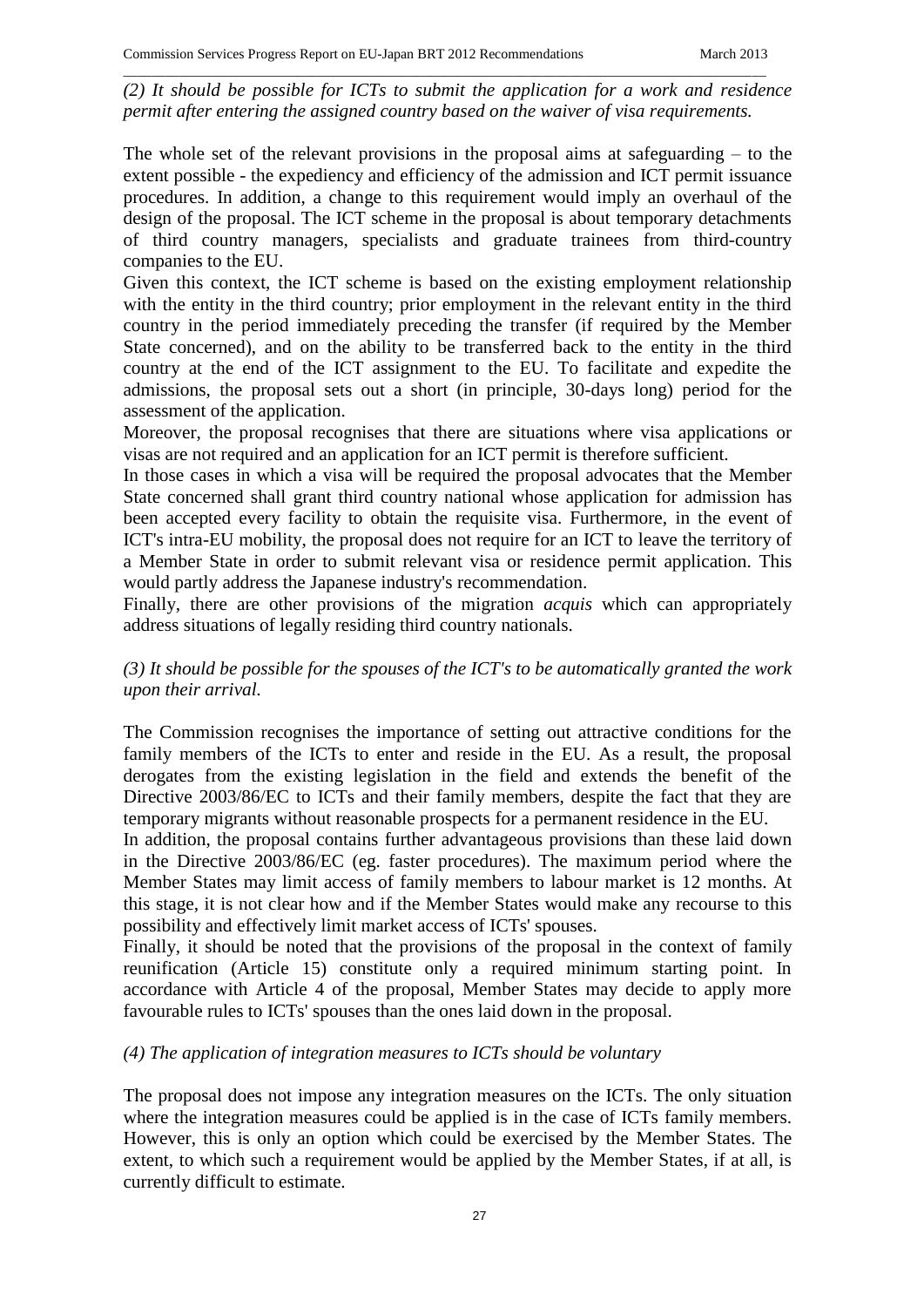\_\_\_\_\_\_\_\_\_\_\_\_\_\_\_\_\_\_\_\_\_\_\_\_\_\_\_\_\_\_\_\_\_\_\_\_\_\_\_\_\_\_\_\_\_\_\_\_\_\_\_\_\_\_\_\_\_\_\_\_\_\_\_\_\_\_\_\_\_\_\_\_\_\_\_\_\_\_\_\_\_\_\_\_\_\_\_\_\_\_\_\_ Secondly, if any integration measures would be required towards the family members of ICTs, they could only be imposed after the family reunification has been granted and not as a pre-condition of to enter the EU. This flexibility constitutes another attractive derogation from the standard rules applied in the case of family reunification.

The current provisions of the proposal on integration measures and their potential scope are already very favourable both towards the ICTs and their family members.

#### *2. Long-term residents*

*The BRT welcomes the report from the Commission on the application of Directive 2003/109/EC concerning the status of third-country nationals who are long-term residents (Com (2011) 585). The BRT has noted that the numerous issues pointed out in the report in the implementation of the directive including the weak impact of the Directive in many Member States.*

*The BRT welcomes the intention of the Commission to increase its efforts to ensure that the directive is correctly transposed and implemented across the EU.*

*The Directive 2003/109/EC is not applicable in the UK, Ireland and Denmark.*

*Japanese nationals in the UK, where their number is the highest among EU countries, therefore, do not benefit from this Directive. The UK government should take action in order to enable them to benefit from the EU directive.*

As pointed out by the recommendation, on 28 September 2011, the Commission adopted a report on the application of Directive 2003/109/EC concerning the status of thirdcountry nationals who are long-term residents. The report gives an overview of the state of implementation of the Directive by Individual Member States and identifies possible problematic issues.

As to the recommendation of the BRT to extend the application of the Directive

2003/109/EC to the UK, please note that according to Article 4 of the Protocol 21 on the Position of the United Kingdom and Ireland in respect of the Area of Freedom, Security and Justice - which is annexed to the Treaty of the EU - the UK has the right to opt-in into the migration acquis any time after the adoption of the relevant measure. Therefore such a decision is a matter of national competence of the UK.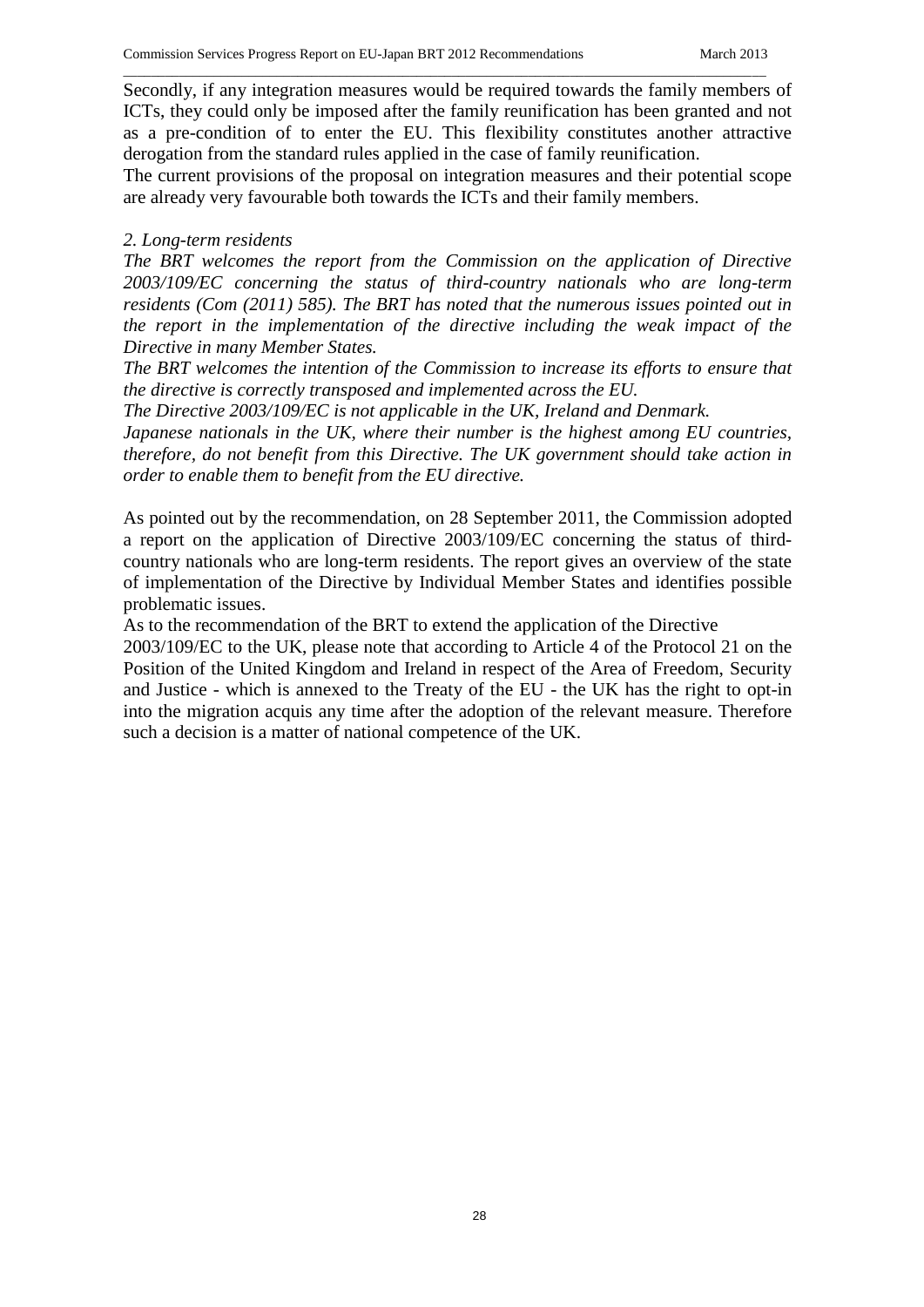## **Working Party B**

\_\_\_\_\_\_\_\_\_\_\_\_\_\_\_\_\_\_\_\_\_\_\_\_\_\_\_\_\_\_\_\_\_\_\_\_\_\_\_\_\_\_\_\_\_\_\_\_\_\_\_\_\_\_\_\_\_\_\_\_\_\_\_\_\_\_\_\_\_\_\_\_\_\_\_\_\_\_\_\_\_\_\_\_\_\_\_\_\_\_\_\_

# **Life Sciences and Biotechnologies, Healthcare and Well-being**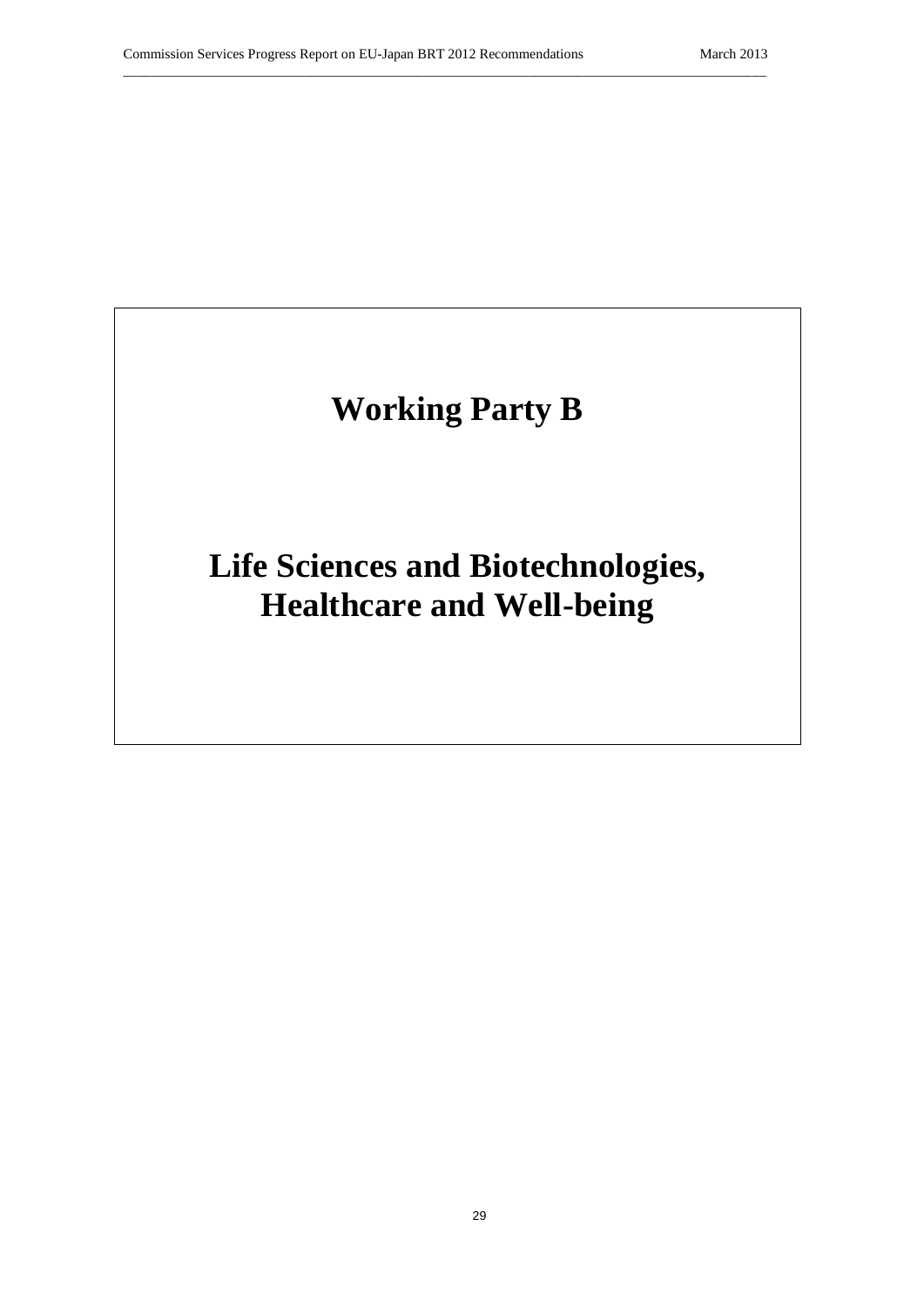## **Recommendations from both European and Japanese industries**

\_\_\_\_\_\_\_\_\_\_\_\_\_\_\_\_\_\_\_\_\_\_\_\_\_\_\_\_\_\_\_\_\_\_\_\_\_\_\_\_\_\_\_\_\_\_\_\_\_\_\_\_\_\_\_\_\_\_\_\_\_\_\_\_\_\_\_\_\_\_\_\_\_\_\_\_\_\_\_\_\_\_\_\_\_\_\_\_\_\_\_\_

### *General Issues*

#### *WP-B / 01 / EJ to EJ* Enhancement of bio-venture activities

*In both the EU and Japan, bio-venture activities should be enhanced further and dynamically integrated with each other. BRT members call for government support to expand these networks of activities through such measures as bio-conferences or the establishment of cluster centres. It is also necessary to support bio ventures financially under the current economic recession. Strong governmental (METI and MHLW) financial support is essential.*

The Commission has no comment.

#### *Healthcare*

*WP-B / 02 / EJ to EJ* Regulatory harmonization and MRA for pharmaceuticals *The regulatory harmonization and further extension of "Mutual Recognition Agreement" should be proceeded in order to avoid redundant inspections of manufacturing facilities. In addition to oral dosage forms, API, Sterile and Bio products are being requested to apply to the MRA. The new initiative of PIC/S> PIC/S stands for "Pharmaceutical Inspection Convention and Pharmaceutical Inspection Co-operation Scheme, jointly refers to PIC/S". Compared to last year a strong MHLW's initiative on PIC/S has been seen. This is an agenda point for the European industry (15 countries), EFPIA and PMDA.*

The Commission supports the recommendation to extend the scope of the mutual recognition agreement. Contacts have been established and work is on-going.

#### *WP-B / 03 / EJ to EJ Balance between prevention and treatment in healthcare*

*Seek balance between prevention and treatment. Thus, confirm inclusion of vaccination programs and include contraception in the scope of public funding.*

Developed countries worldwide are facing an epidemic of chronic diseases. Many of these are preventable by taking action on risk factors and on health determinants. Investing early in health promotion and disease prevention is therefore key, and it is indeed disappointing that only about 3% of health care budgets is being invested in prevention.

Regarding the specific points raised in the recommendation:

The European Commission has funded and continues to fund projects related to vaccines and vaccine preventable diseases. Examples include EUVAC.NET (http://www.euvac.net), VENICE (http://venice.cineca.org), VACSATC (http://www.vacsatc.eu), ECIIS (http://www.smi.se/eciis), HPROIMMUNE (http://www.hproimmune.eu), PROMOVAX (http://www.promovax.eu). The European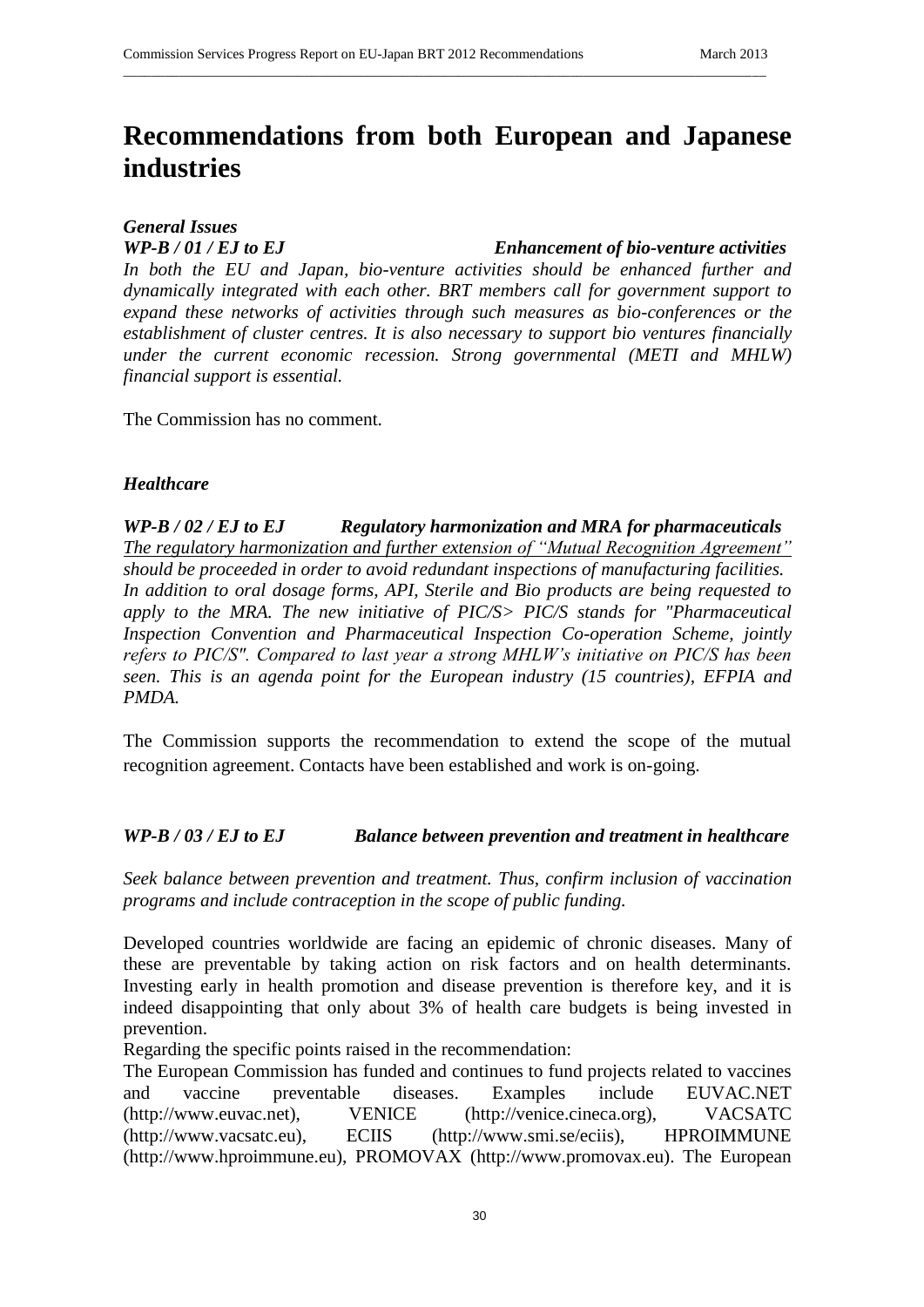Commission cannot fund vaccination programmes directly, since the organisation and delivery of healthcare is a Member State competence.

\_\_\_\_\_\_\_\_\_\_\_\_\_\_\_\_\_\_\_\_\_\_\_\_\_\_\_\_\_\_\_\_\_\_\_\_\_\_\_\_\_\_\_\_\_\_\_\_\_\_\_\_\_\_\_\_\_\_\_\_\_\_\_\_\_\_\_\_\_\_\_\_\_\_\_\_\_\_\_\_\_\_\_\_\_\_\_\_\_\_\_\_

The European Commission organised on 16-17 October 2012 a conference on childhood immunisation<sup>2</sup> to take stock of the recent initiatives on childhood immunisation taken by the EU – including the follow-up to the Council conclusions on childhood immunisation. In addition, the conference provided a platform to discuss priority areas for future EUlevel action on childhood immunisation with a wide range of stakeholders. The presentations and video recordings of the conference are available online. A report with the outcome of the discussions will be published on the conference website shortly and will help guide the European Commission to define priority areas for future EU-level action (including funding) on childhood immunisation.

The  $ECDC<sup>3</sup>$  provides scientific support on vaccination programmes to the Member States by setting up scientific panels after requests from Member States or the European Commission. In the area of vaccine-preventable diseases, scientific panels have developed guidance on human papillomavirus vaccine<sup>4</sup> and diphtheria-tetanus-pertussis childhood vaccination<sup>5</sup>, and are currently working on guidance on childhood pneumococcal vaccination.

#### *Cervical Cancer Screening*

Several Member States have introduced as part of cervical cancer control, an offer of vaccination for young women.

With the Council Recommendation of 2 December 2003 on cancer screening the EU agreed on a common approach in cancer screening. The document sets out principles of best practice in early detection of cancer. Member States are invited to implement nationwide population-based screening programmes for breast, cervical and colorectal cancer, with appropriate quality assurance at all levels. Once the Recommendation is fully implemented by all Member States it will enable all EU citizens wherever they live to benefit by the same level of quality. This also helps Member States in organising their health care systems more efficiently.

The scale of screening activities is monitored by the Commission (first report in 2008, the next planned for 2014). The first Report revealed that in 2007 for cervical cancer, only 15 Member States were running or establishing population based screening programmes. To assist the Member States with cancer screening, the Commission supported the development of the European Guidelines for quality assurance in cervical cancer screening.

The HPV vaccine offers a new, complementary tool to improve the control of cervical cancer. In 2008 ECDC produced the Guidance on the introduction of HPV vaccines in EU countries; this guidance was updated in September 2012. Since 2008, HPV vaccination programmes have been implemented in many EU countries. Coverage rates – where data are available – are lower than expected in many EU countries. Furthermore, target age, system of financing and delivery of the vaccines differ from one country to another. Moreover, at this stage the HPV vaccines cannot replace or modify current routine cervical cancer screening. It is vital that national screening programmes are maintained in place and that the impact of vaccines on screening programmes is

 2 http://ec.europa.eu/health/vaccination/events/ev\_20121016\_en.htm

<sup>&</sup>lt;sup>3</sup> ECDC: European Centre for Disease prevention and Control

<sup>&</sup>lt;sup>4</sup> http://ecdc.europa.eu/en/publications/Publications/20120905\_GUI\_HPV\_vaccine\_update.pdf

<sup>&</sup>lt;sup>5</sup>http://www.ecdc.europa.eu/en/publications/Publications/0911\_GUI\_Scientific\_Panel\_on\_Childhood\_Imm unisation\_DTP.pdf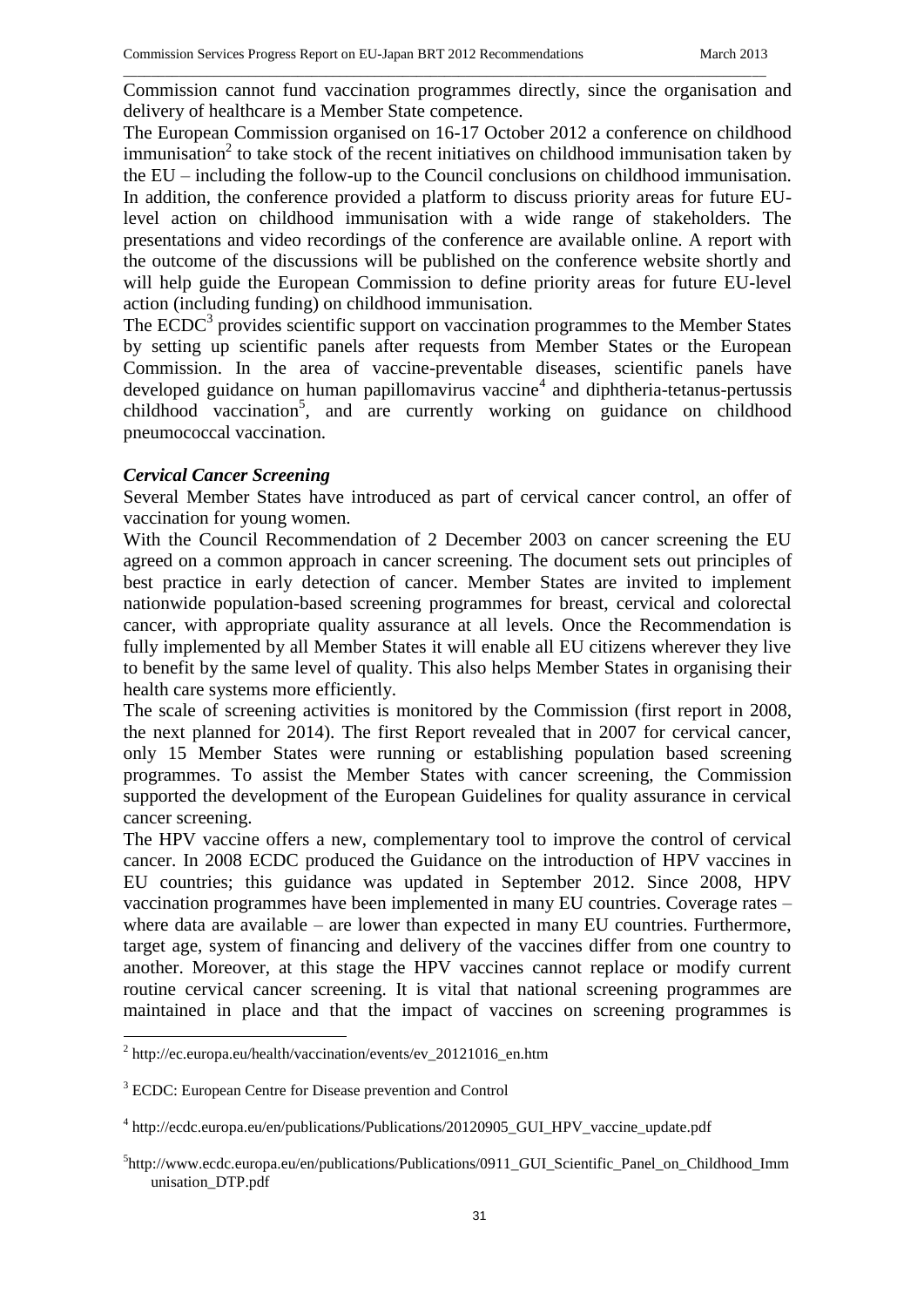monitored closely. One of the challenges in the future will be to achieve synergy between vaccination and screening in a cost-effective way and with the maximum benefit for women.

\_\_\_\_\_\_\_\_\_\_\_\_\_\_\_\_\_\_\_\_\_\_\_\_\_\_\_\_\_\_\_\_\_\_\_\_\_\_\_\_\_\_\_\_\_\_\_\_\_\_\_\_\_\_\_\_\_\_\_\_\_\_\_\_\_\_\_\_\_\_\_\_\_\_\_\_\_\_\_\_\_\_\_\_\_\_\_\_\_\_\_\_

#### *Contraception*

The provision of medical services, including contraception, is not an EU competence, but is managed and delivered at Member State level.

#### *WP-B / 04 / EJ to EJ Mutual recognition of quality management audit results for medical devices between EU and Japan*

*Improve mutual recognition of quality management audit results for lower risk medical devices, e.g. those classified as Class II, ARCB under the Japanese Pharmaceutical Affairs Law, as a first step.*

*PMDA and MHLW should initiate to introduce a mutual recognition of quality management audit results.*

#### Quality Management System (QMS) conformity based on ISO 13485

In principle the Government of Japan (GoJ) is now applying ISO 13485 plus minor deviations (for instance relating to sterilization unit). Too often, multiple auditors inspect the same manufacturer. In other words, a manufacturer can be audited several times per product. The Japanese law should be revised in the spirit: "One site"–"One audit"–"One third party (authority)"="One certificate based on ISO13585", (in order to avoid overlapping audits). This streamlining move could also be in the benefit of the Japanese side since it will generate savings in resources and time for the GoJ. Industry representatives agree that discussion with the Ministry of Health Labour and Welfare of Japan (MHLW) and the Pharmaceuticals and Medical Devices Agencies (PMDA) should take place at expert level (applicants/reviewers) in order to iron out the practical difficulties. On the positive side, one can note that Japan applies the GHTF classification: Class A: Notification only (to PMDA); Class B: Third party certification (possibility of PMDA if no standards are applied); Class C and Class D: Approval by PMDA. Japan has already streamlined the quality management system (QMS), by fully implementing all the agreements concerning paragraph 34, through the Administrative Notice of 30 May 2011 issued by the Surveillance/Instruction and Drug Prevention Division, Medicine and Food Bureau, Ministry of Health, Labour and Welfare, addressed to the Medicine Affairs Divisions of Prefectural Hygiene Management Departments/Bureaux, entitled "questions and answers on the conformity between the QMS Ministerial Order and ISO 13485: 2003".

#### International Medical Device Regulators Forum (IMDRF)

At international cooperation level, the EU and Japan work closely in the near future in order to achieve global harmonization of QMS audit procedures at multilateral level. Indeed, the International Medical Device Regulators Forum (in which both the EU and Japan are members) has launched a public consultation on Recognition of Criteria for Medical Device Auditing Organizations on the 24th of October 2012 with the aim to define common criteria that Medical Device Regulatory Authorities represented in the IMDRF will utilize to recognize an Auditing Organization performing work under the respective medical device legislation, regulations and procedures required in its jurisdiction.

This action is part of a global commitment from Japan and the EU to streamline QMS inspection audits by refraining from carrying unnecessary QMS audits in line with international standard ISO 13485, where Japan's relevant authorities (MHLW and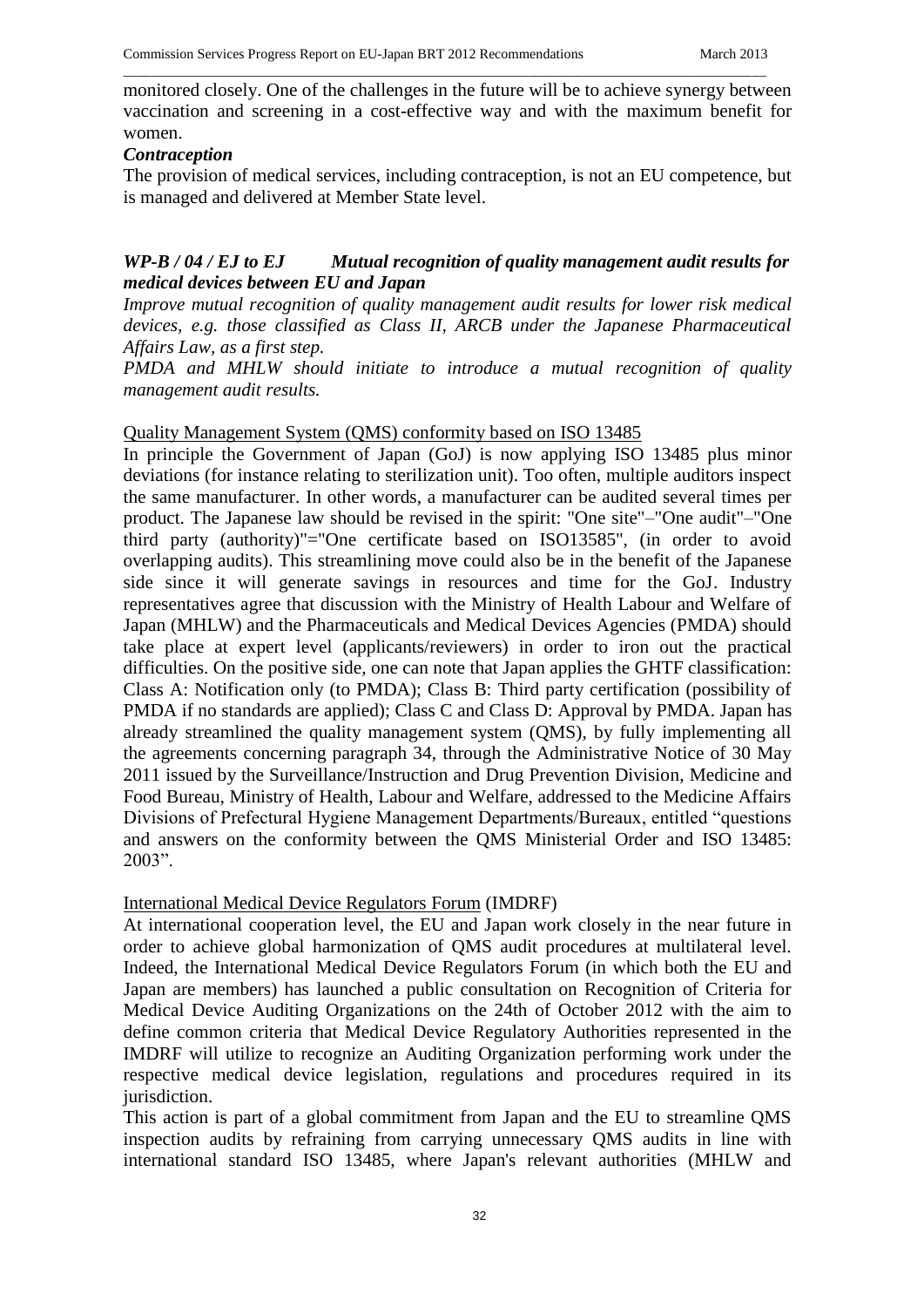PMDA) have already committed to (see the EU-Japan Free Trade Agreement currently negotiated):

\_\_\_\_\_\_\_\_\_\_\_\_\_\_\_\_\_\_\_\_\_\_\_\_\_\_\_\_\_\_\_\_\_\_\_\_\_\_\_\_\_\_\_\_\_\_\_\_\_\_\_\_\_\_\_\_\_\_\_\_\_\_\_\_\_\_\_\_\_\_\_\_\_\_\_\_\_\_\_\_\_\_\_\_\_\_\_\_\_\_\_\_

- continue to work towards the simplification of the Japanese QMS requirements and will review, simplify and enhance the audit systems including through streamlining of unnecessarily burdensome administrative practices and strengthening predictability.

- ensure active and steady progress and achievements in the MHLW-industry working group (including European industry) on reducing or eliminating differences between ISO 13485 and Japan's QMS ordinance.

- regularly publish reports indicating progress towards the goal or reducing repetitive QMS audits.

#### *WP-B / 05 / EJ to EJ Infrastructure improvement and international harmonization of regulation standards for approval of non-invasive diagnostic medicines and devices*

*Both governments should promote infrastructure improvement such as regulatory review process and structures to accelerate simultaneous research and development of therapeutic medicines and accompanying diagnostic medicines and devices (companion diagnostics).*

*Furthermore, both governments should harmonize each regulation on simultaneous development of therapeutic medicines and companion diagnostics, to support advancing science on personalized healthcare (PHC) based on global genome-cohort research.*

Personalised medicine is at very early stages of development. The current EU regulatory framework on pharmaceuticals allows companies to bring also efficacious, safe and quality medicines to the market, also if the medicines are 'omics'-based. Current EU legislation on in vitro diagnostic medical devices ('IVD') allows rapid and cost-efficient market access to innovative devices and the revision of the medical devices legislation will strengthen certain aspects of the regulatory system. The objective to promote and accelerate the simultaneous development of medicines and medical devices IVDs is understandable. However, the question is whether this should be done by setting regulatory standards or whether support should be given in the form of financing research. The Proposal for a Regulation on in vitro diagnostic medical devices introduces mechanisms for cooperation between notified bodies in charge of these devices and medicinal products competent authorities. In view of the very early stages of development of personalised medicine approaches, need for prudence is needed as regards regulatory obligations so as not to unnecessarily hamper progress in the field. In order to monitor the developments in the field, this matter will be included in the regular dialogue that is taking place between SANCO/European Medicine Agency and MHLW/PMDA.

*WP-B / 06 / EJ to EJ Mutual recognition of medical devices product licenses Introduce a mutual recognition of medical device product licenses between the EU and Japan. PMDA and MHLW should introduce a mutual recognition of medical device product licenses with low risk of class II devices.*

In the past years, Japan and the EU have worked together in order to eliminate the Medical Devices lag that forbids the establishment of a shared market in which both the EU and Japan could benefit. Some adjustments however still need to be addressed in order to achieve this mutual recognition of medical devices product licences.

Indeed, if Japan and the EU do have quite similar requirements for the granting of medical devices products licences, some discrepancies still need to be tackled within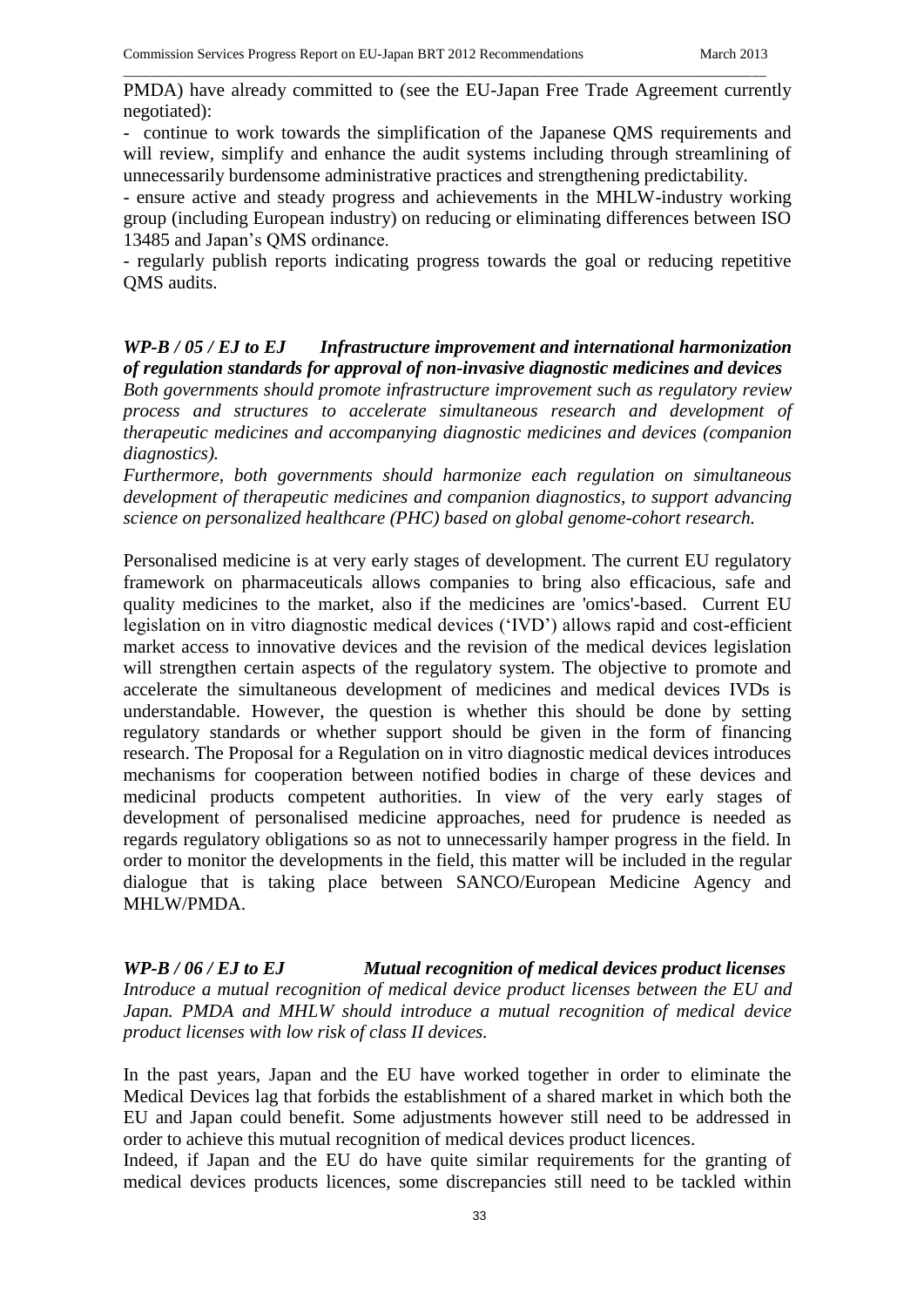Japan Law in order for the Japanese licences to be fully compatible within the EU market.

\_\_\_\_\_\_\_\_\_\_\_\_\_\_\_\_\_\_\_\_\_\_\_\_\_\_\_\_\_\_\_\_\_\_\_\_\_\_\_\_\_\_\_\_\_\_\_\_\_\_\_\_\_\_\_\_\_\_\_\_\_\_\_\_\_\_\_\_\_\_\_\_\_\_\_\_\_\_\_\_\_\_\_\_\_\_\_\_\_\_\_\_

Medical devices are subject to the provisions of the Pharmaceutical Affairs Law even though their mode of action is fundamentally different from pharmaceuticals. As a consequence, the authorization procedures could sometimes be more complex than needed. The EU suggested to the GoJ that procedures for the authorisation of medical devices should not be more burdensome than necessary to address the risks posed by the different types of medical devices.

Furthermore, in order to quickly achieve mutual recognition, Japan could consider reviewing its labelling requirements and in particular the opportunity to request specific "short Instruction Manual" ("Tempu-Busyo") when the product is already accompanied by the ordinary main instruction manual.

Finally, Japan should recognise that standalone medical software can be qualified as medical device in its own right, thus aligning with American and European practices.

### *WP-B / 07 / EJ to EJ Mutual recognition of clinical trial results for medical devices*

*Introduce a mutual recognition of clinical trial results for medical device development. Foreign clinical trial data has been accepted as a part of application dossier when; i) standards for conducting medical device clinical trials are set by the regulations of the country or region where the trial was performed, ii) the standards are equivalent or surpass the Japanese medical device GCP, and iii) the clinical trial was conducted in accordance with the standards or considered to have equivalent level of quality.*

*The GOJ encourages active use of consultation service on individual medical device applications in advance provided by the Pharmaceuticals and Medical Devices Agency (PMDA) to address use of foreign clinical trial data for application of the device.*

Japanese Good Clinical Practice (GCP) requirements are not fully in line with international standards (ISO 14155). Foreign clinical data are often accepted during the review process, but ad-hoc requests and requests for Japan based data and studies are often required in addition to the foreign clinical trial data.

Although Japan MHLW medical device officials participated in the revision of ISO 14155 (revised version adopted as final in 2011), and the revised standard is said by MHLW to address many of their concerns with the earlier standard, it seems that MHLW does not intend to significantly revise the existing Good Clinical Practice (GCP) guidance in Japan to more closely align it with ISO 14155:2011.

The EU invited Japan to fully apply these international standards, to which Japan answered positively and reassured the EU that the problem was now solved by the approval of foreign Medical Devices by utilizing clinical trials undertaken in the EU based on ISO 14155. Japan offered to the EU its availability to provide further clarifications on this area.

Finally, during the EU-Japan bilateral discussions towards a Free Trade Agreement, both parties committed to fully apply international standards on Good Clinical Practices including ISO 14155. Foreign clinical trial data should therefore be accepted during the review process without additional ad-hoc requests for domestic based data or studies.

*WP-B / 09 / EJ to E Evaluation of innovation values for pharmaceuticals in prices. The EU government should reinforce its innovation policy to member states and clarify*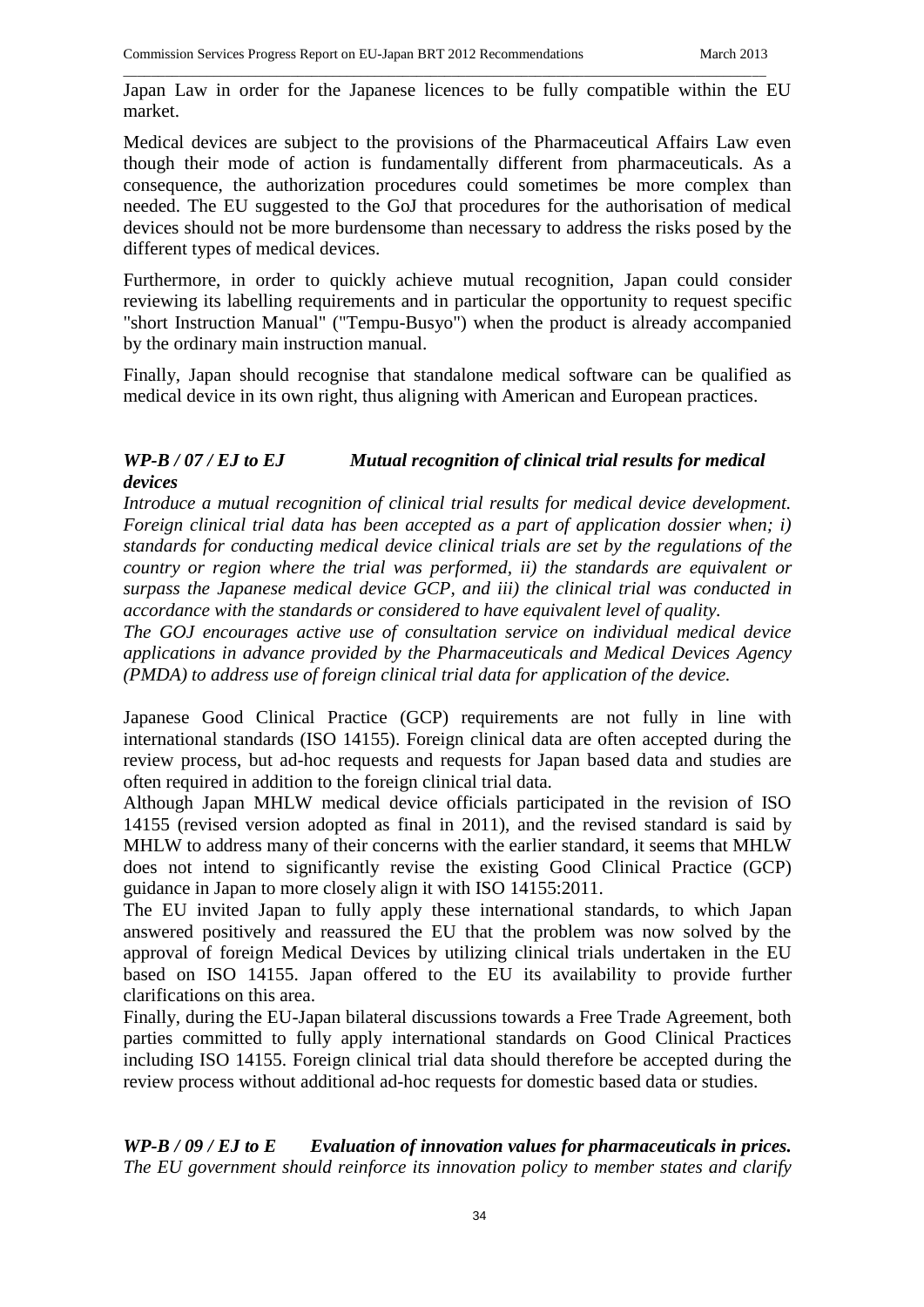*its healthcare policy, resulting in the appropriate evaluation of the value of pharmaceuticals.*

\_\_\_\_\_\_\_\_\_\_\_\_\_\_\_\_\_\_\_\_\_\_\_\_\_\_\_\_\_\_\_\_\_\_\_\_\_\_\_\_\_\_\_\_\_\_\_\_\_\_\_\_\_\_\_\_\_\_\_\_\_\_\_\_\_\_\_\_\_\_\_\_\_\_\_\_\_\_\_\_\_\_\_\_\_\_\_\_\_\_\_\_

In June 2011 Council adopted the conclusions "towards modern, responsive and sustainable health systems", inviting Member States and the Commission to initiate a reflection process to identify effective ways of investing in health. The reflection is articulated in five working groups; the third one coordinated by the Netherlands and dealing with "effective use of medicines". It is expected to deliver outcomes (recommendations) by 2013, on below points:

- 1. Can time to market be shortened without damaging the safety of pharmaceuticals?
- 2. Other lessons on how regulatory systems influence prices (e.g. medical devices)?
- 3. Effects of European Reference Price Systems on prices/availability?
- 4. Overall effects of reimbursement systems on prices and availability?
- 5. Can other parties (eg doctors, patients) take up responsibility for cost-effective use?

The Commission is actively involved in work on points 3 and 4, in relation to which two studies are currently undertaken funded through the public health programme:

External reference pricing of medicinal products: simulation-based considerations for cross-country coordination

• Policy mix for the reimbursement of medicinal products: proposal for a best practice based approach based on stakeholder assessment" as part of the European Commission "

Points 4 of the working group's agenda (and the related study on the "policy mix") will look more specifically into how to reconcile the policy objectives of patient access and equity, budget control and rewarding high-value innovation.

And also,

Members States are systematically assessing the cost effectiveness of new health technologies including medicines, medical devices as well as surgical procedures. To support MS in this effort, the EC under the Health Programme is co funding the EUnetHTA network (www.eunethta.eu). EUnetHTA groups national and/or regional bodies responsible for HTA. Its objectives are to agree on common assessment methodologies, share information on assessment procedures as well as produce join assessments. The final aim of the Network is to contribute to better use of resource and avoid duplication of assessments.

To bring EU cooperation on HTA forward and as part of the implementing measures of the Directive on the application of patients' rights in cross border healthcare (2001/24), the Commission will set up a voluntary network between bodies responsible for HTA appointed by Member States. The network which is expected to be operational by the end of 2013, will build on the results of EUnetHTA and bring the cooperation from a projectbase approach to a more "structural" approach.

### *Plant Protection and Biotechnology*

*WP-B / 10 / EJ to E Shortening review times of plant protection & biotechnology products Shorten review times for new applications/ registrations.*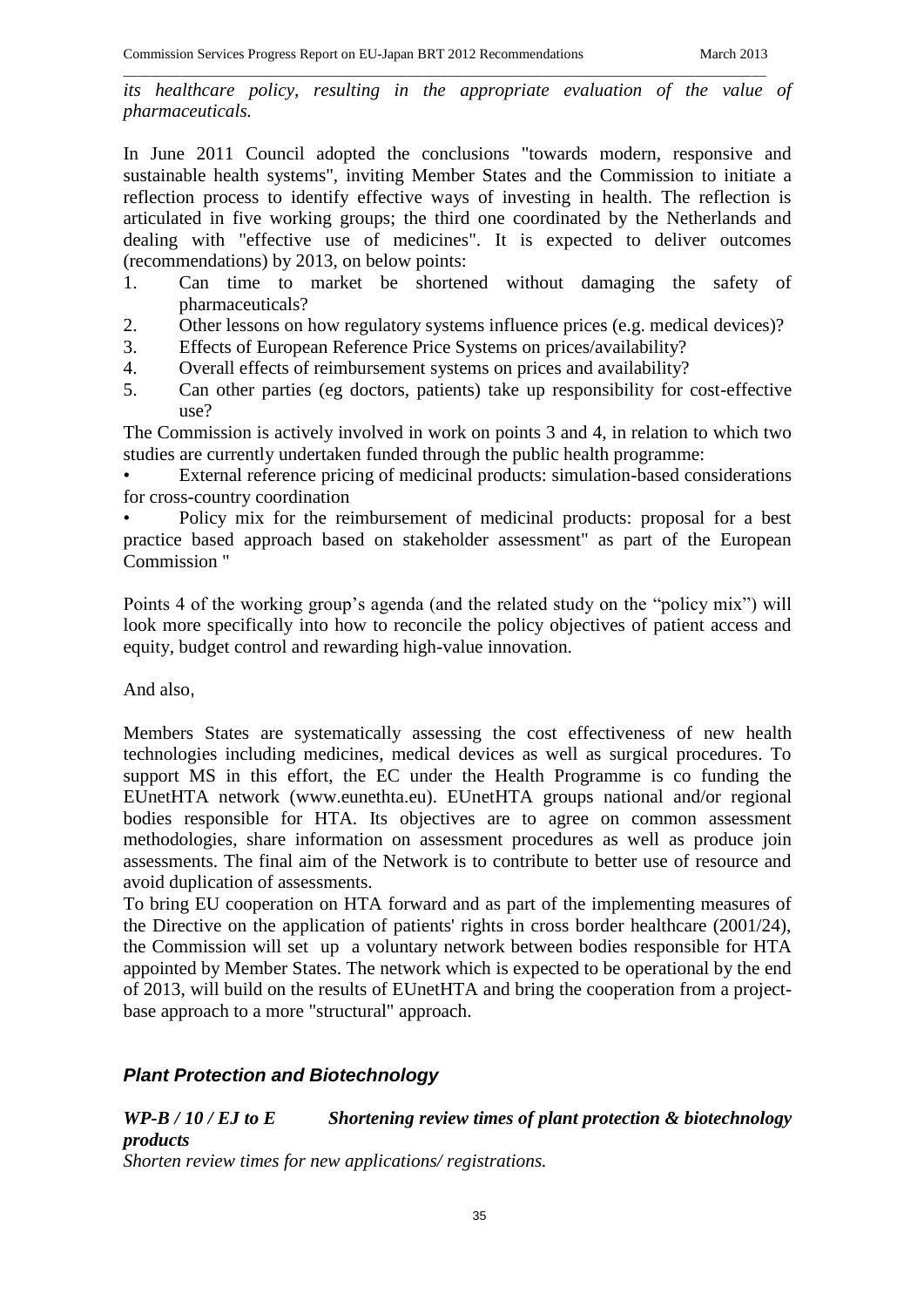Plant Protection Products and their placing on the market are regulated by Regulation 1107/2009. This legislation entered into force on 14 June 2011. The legislation lays down precise deadlines and responsibilities for every party in the approval process of active substances and plant protection products. Furthermore, the risk assessment and the underlying science are described in this legislation and in relevant implementing measures. The EU is currently in the process of adopting new legislation as regards the data which need to be submitted for the submission of an approval dossier. The whole process is transparent and with the established deadlines very transparent for applicants.

\_\_\_\_\_\_\_\_\_\_\_\_\_\_\_\_\_\_\_\_\_\_\_\_\_\_\_\_\_\_\_\_\_\_\_\_\_\_\_\_\_\_\_\_\_\_\_\_\_\_\_\_\_\_\_\_\_\_\_\_\_\_\_\_\_\_\_\_\_\_\_\_\_\_\_\_\_\_\_\_\_\_\_\_\_\_\_\_\_\_\_\_

#### - GMOs regulatory regime

Regarding the concerns expressed by the authors in the background section, the Commission wish to underline that the GMO regulatory regime is in fact working normally as evidenced by the approval decisions taken in 2011-2012. In 2011 the Commission authorised six GMOs and renewed the authorisation of a seventh one, and in 2012 the Commission has already authorised 5 more GMOs and renewed the authorisation of a sixth one.

The functioning of the GMO regime should not be rigidly assessed purely quantitatively and in the abstract, in terms of the number of authorisations per year or time, since this is dependent on various product and case-specific elements and in particular on the quality of applications and on the time needed by applicants to answer requests from EFSA on additional scientific information. Delays are in fact frequently due to incomplete files or insufficient information from applicants.

The Commission would like to address the apparent conclusion for this recommendation which reads: 'No progress has been seen for this recommendation'. The Commission would like to point out that on the contrary, it has put in place a whole package of initiatives to reinforce the authorisation process, and in particular will propose in the coming months a Commission Regulation setting more precise requirements for the submission of authorisation applications for imported GM products for food and feed use. In addition, since the implementation of the Lisbon Treaty further time savings have been achieved through the new procedural requirements concerning the adoption of authorisation decisions which have reduced the time for risk management decisions to be taken.

## *Animal Health healthproducts*

*WP-B / 11 / EJ to E Introduction of "1-1-1 concept" for all animal* 

*Introduce 1-1-1 concept for all products (one dossier – one assessment – one decision on marketing authorization applicable to all EU countries). A concept should be worked out between the respective governments / authorities.*

During the  $2<sup>nd</sup>$  quarter of 2013 the Commission intends to adopt the legal proposal on the revision of the legislation on veterinary medicines. Decreasing administrative burden and enhancing the single market are objectives of this revision. In this light the impact is assessed of several options that would involve a change of marketing authorisation procedures.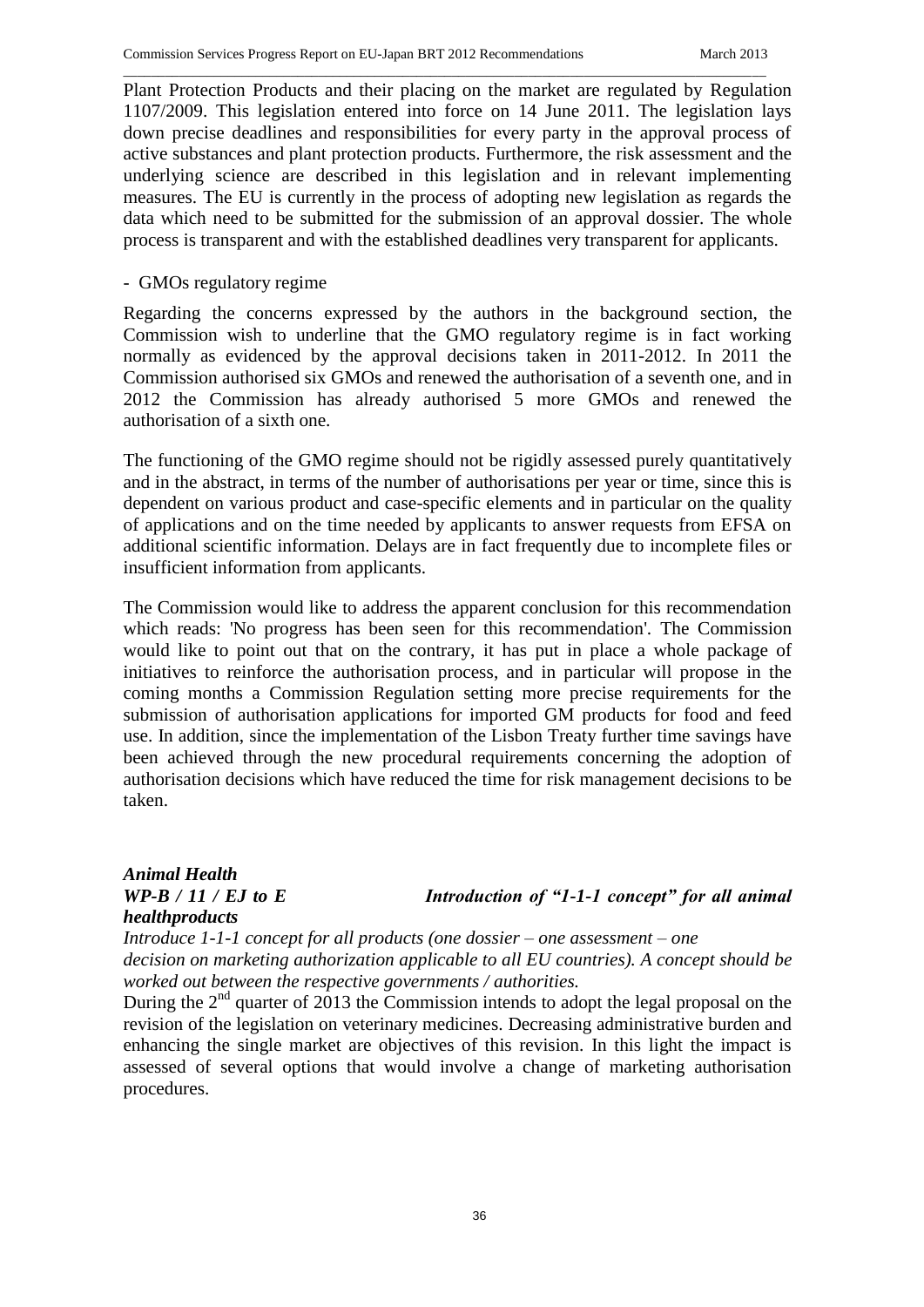## **Recommendations from European industry**

#### *Animal Health*

*WP-B / 19 / E to EJ* Regulatory harmonization for animal health products *Further harmonization and streamlining of regulatory requirements for product registration of animal health products. MAFF should start harmonization with related countries as this is the path to the 1-1-1 concept recommended previously.*

\_\_\_\_\_\_\_\_\_\_\_\_\_\_\_\_\_\_\_\_\_\_\_\_\_\_\_\_\_\_\_\_\_\_\_\_\_\_\_\_\_\_\_\_\_\_\_\_\_\_\_\_\_\_\_\_\_\_\_\_\_\_\_\_\_\_\_\_\_\_\_\_\_\_\_\_\_\_\_\_\_\_\_\_\_\_\_\_\_\_\_\_

The Commission favours harmonisation of data requirements for veterinary medicines and supports in that light the activities of VICH (International Cooperation on Harmonisation of Technical Requirements for Registration of Veterinary Medicinal Products).

#### *WP-B / 21 / E to EJ Responsible use of antibiotics in animal health MAFF should promote responsible use of antibiotics in animal health.*

Over the past decades, irresponsible and incorrect use of antibiotics in human and veterinary medicines have accelerated the emergence and spread of resistant bacteria. This situation is worsened by the lack of investment to develop new effective antibiotics. The consequences are severe. It is estimated that each year, drug resistant infections result in 25,000 patients deaths and 1.5Bn€ healthcare costs and productivity losses in the EU. AMR is therefore a priority for the Commission with initiatives developed over the past few years in human and veterinary medicines.

To further strengthen its commitment, the Commission launched on 17th November 2011 a new 5 year Action Plan against AMR. The Plan is based on a holistic approach, in line with the "one health" initiative, taking into account all sources of resistance and all sectorial aspects of antimicrobial resistance (i.e. public health, food safety, bio safety, consumer safety, environment, research and innovation, international cooperation, animal health and welfare as well as non-therapeutic use of antimicrobial substances).

The Action Plan covers seven areas and sets out 12 concrete actions both in the human and veterinary field, identifying international cooperation as a key priority. The objective is to strengthen bilateral and multilateral commitment against AMR and encourage international partners to address AMR in all sectors.

Examples of bilateral and multilateral cooperation against AMR include the EU and USA Transatlantic Task Force against antimicrobial resistance (TATFAR) set up in 2009, the Commission's involvement in international organisations setting standards for food trade (Codex Alimentarius), animal production (OIE) and public health, including food safety (WHO).

The Commission welcome and encourage the possibility to cooperate with authorities in third countries, in scaling up visibility and awareness on antimicrobial resistance and the prudent use of antimicrobial agents.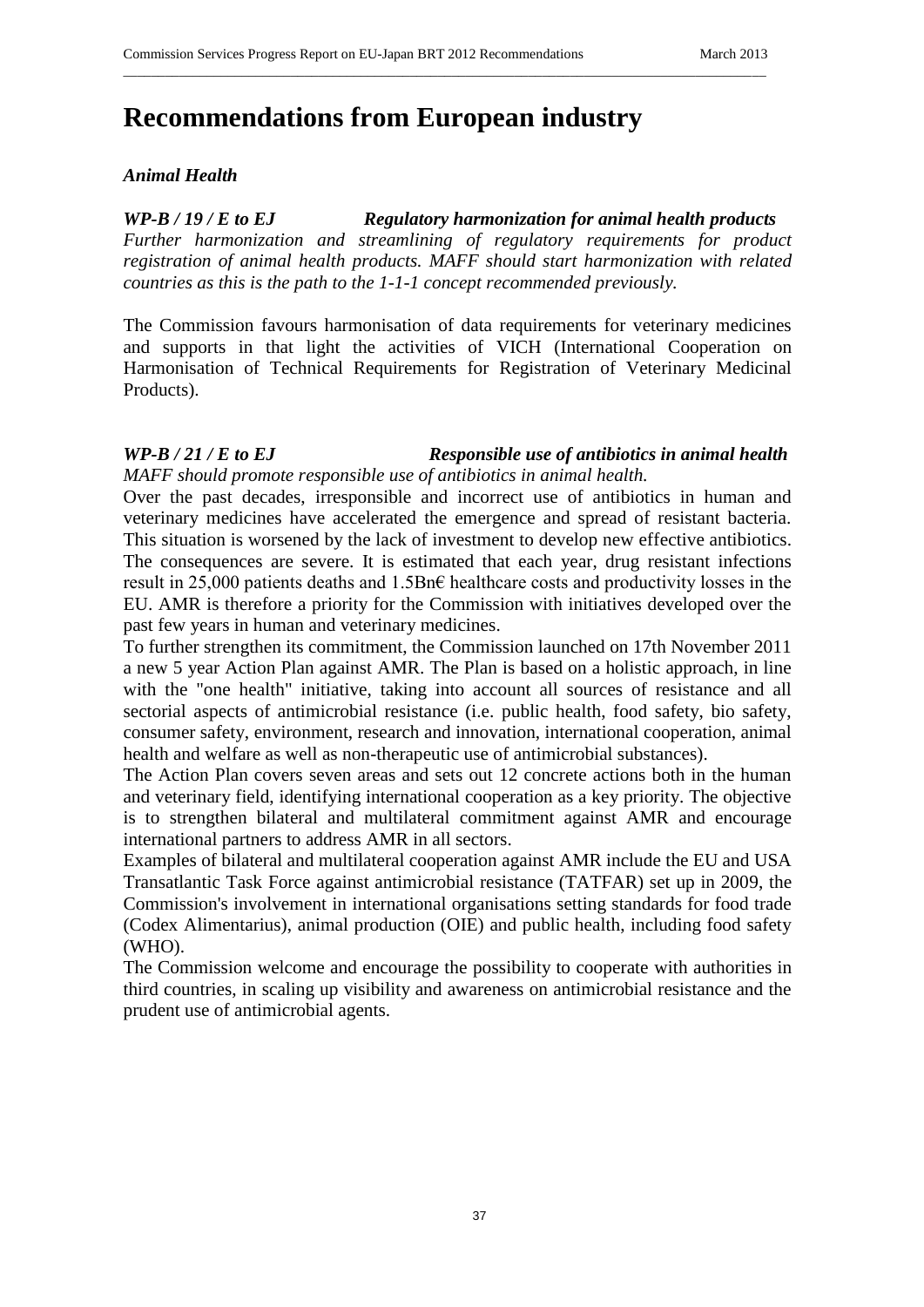# **Recommendations from Japanese industry**

#### *Plant Protection*

### *WP-B / 27 / J to EJ Promote people's understanding of GMOs based on scientific knowledge by both the governments and the private sectors*

\_\_\_\_\_\_\_\_\_\_\_\_\_\_\_\_\_\_\_\_\_\_\_\_\_\_\_\_\_\_\_\_\_\_\_\_\_\_\_\_\_\_\_\_\_\_\_\_\_\_\_\_\_\_\_\_\_\_\_\_\_\_\_\_\_\_\_\_\_\_\_\_\_\_\_\_\_\_\_\_\_\_\_\_\_\_\_\_\_\_\_\_

*To gain people's acceptance of GMOs, governments and private sectors should cooperate in educating people about the efficiency and safety of GMO's, based on scientific knowledge, considering world food supply and demand prospects.*

On the issue of promoting the public's acceptance of GMOs, the Commission would like to point out that it is neither for nor against GMOs but bases risk management decisions on science. However, to promote a debate on the issue the Commission has organised a series of hearings, which included one on "Environmental monitoring of GM crops" held in Brussels in March 2012, after the two on "GMO risk assessment and management" (March 2011) and "Socio-economic dimensions of GMO cultivation" (October 2011). Participants at these hearings included European Parliament members, non-EU and EU national authorities, private sector stakeholders, NGOs, the scientific community and the press.

With regard to the socio economic dimensions of GM cultivation, we note that the Environment Council asked the Member States on 4 December 2008 to collect and exchange relevant information on the socio-economic implications of GMO cultivation across the food chain. It also asked the Commission to prepare, on the basis of this information, a report for due consideration and further discussion. This report was published on 15 April last year and may be viewed at:

http:/7ec.europa.eu/food/plant/gtno/reports studies/index en.htm

The report is a starting point and in the next steps the Commission intends to define with the Member States a robust set of factors and indicators to capture in a uniform way the socio-economic consequences of GMO cultivation across the EU and along the food chain. A technical working group composed of Member State experts has been set up and will start working on developing these indicators and factors in January 2013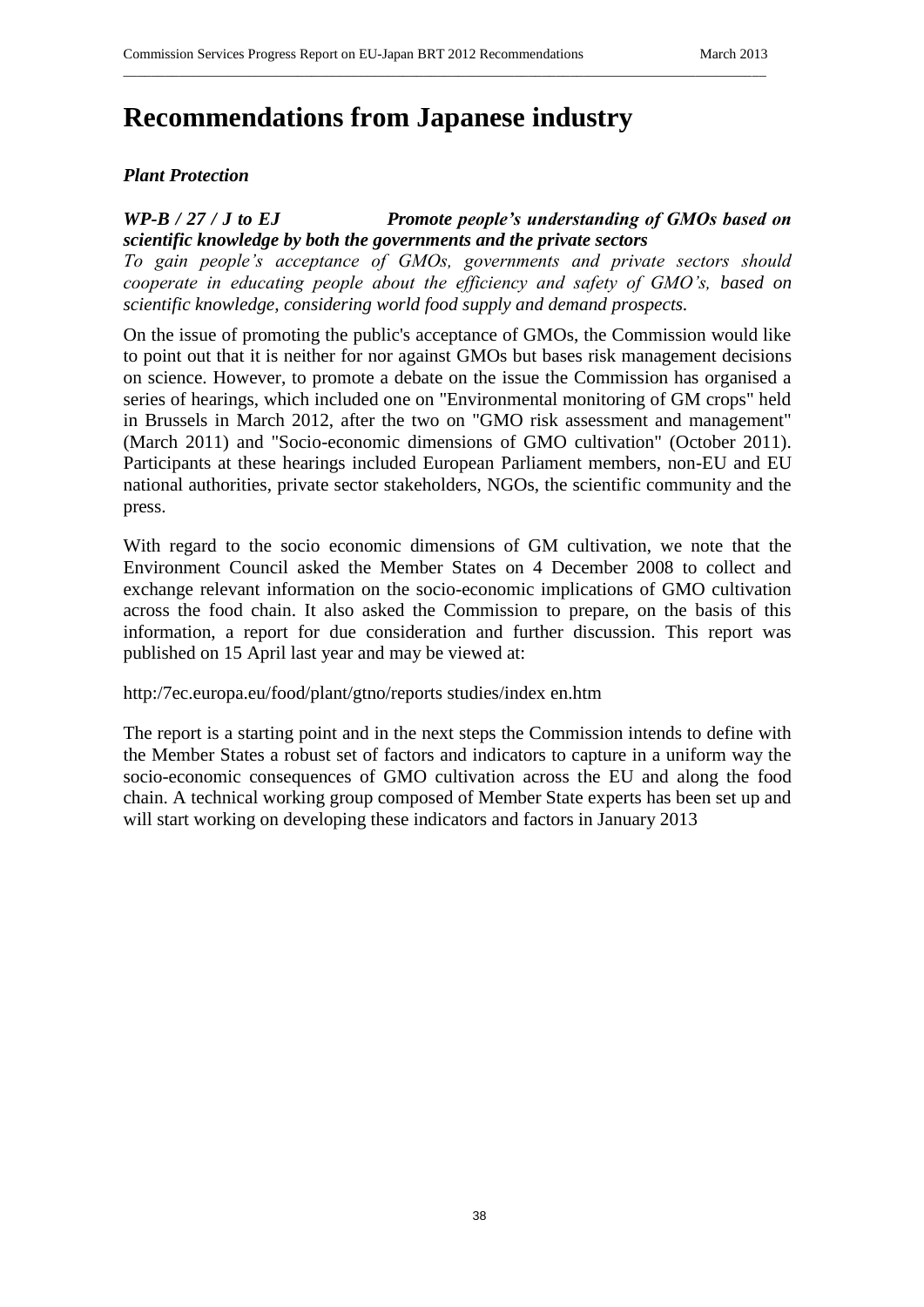# **Working Party C**

\_\_\_\_\_\_\_\_\_\_\_\_\_\_\_\_\_\_\_\_\_\_\_\_\_\_\_\_\_\_\_\_\_\_\_\_\_\_\_\_\_\_\_\_\_\_\_\_\_\_\_\_\_\_\_\_\_\_\_\_\_\_\_\_\_\_\_\_\_\_\_\_\_\_\_\_\_\_\_\_\_\_\_\_\_\_\_\_\_\_\_\_

# **Innovation, Information & Communication Technologies**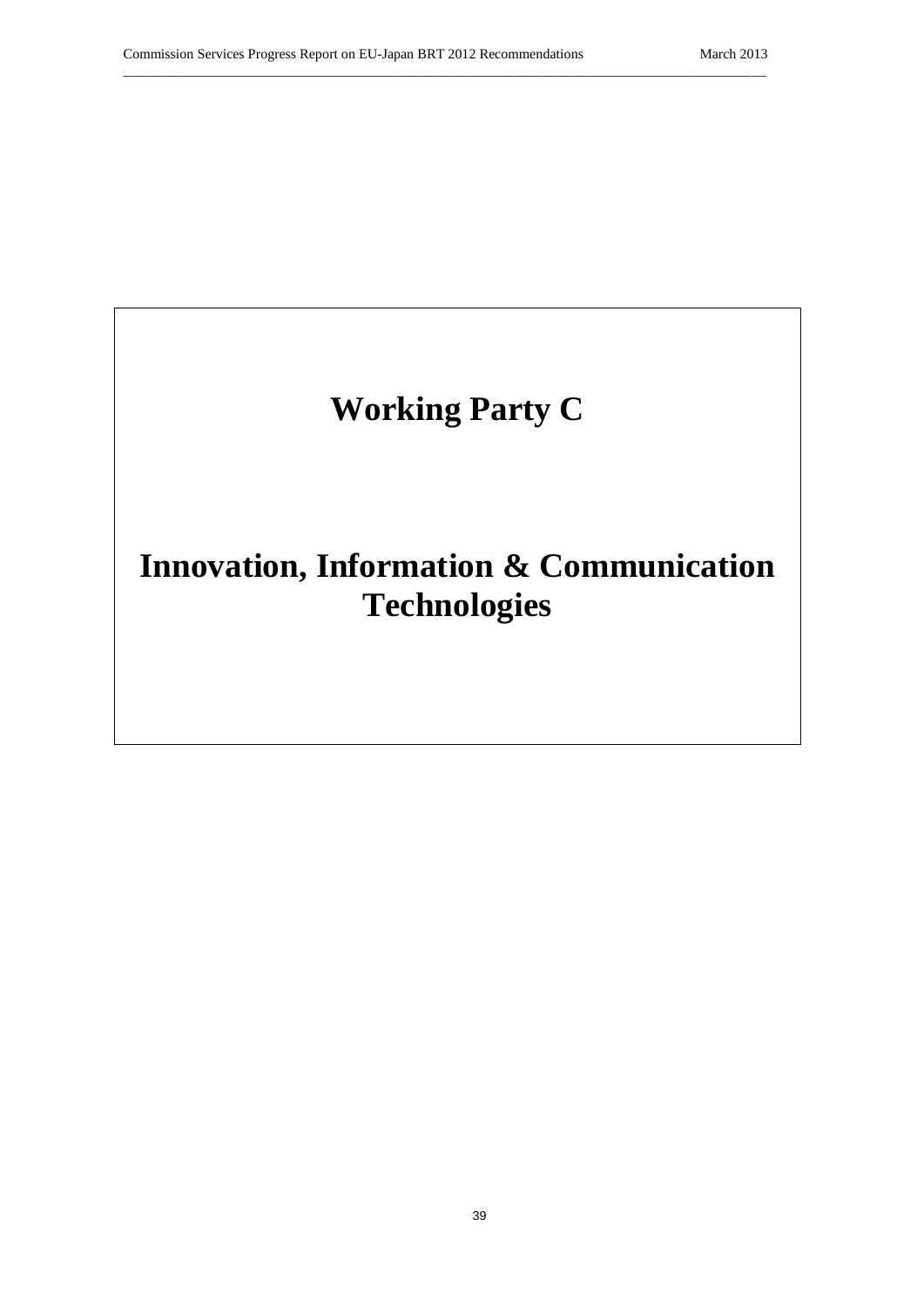## **Recommendations from both European and Japanese industries**

\_\_\_\_\_\_\_\_\_\_\_\_\_\_\_\_\_\_\_\_\_\_\_\_\_\_\_\_\_\_\_\_\_\_\_\_\_\_\_\_\_\_\_\_\_\_\_\_\_\_\_\_\_\_\_\_\_\_\_\_\_\_\_\_\_\_\_\_\_\_\_\_\_\_\_\_\_\_\_\_\_\_\_\_\_\_\_\_\_\_\_\_

*ICT*

### *WP-C / 01 / EJ to EJ Execution of Growth strategy and ICT strategy Both Authorities should implement detailed action plans with specific targets and use PDCA cycles to monitor the status of each item. ICT Strategy Progress Reports for each action should be published on the Authorities' websites. Some progress has been seen for this recommendation. The Digital Agenda for*

*Europe Annual progress report was released on 22nd of Dec, 2011*

The EU's Digital Agenda for Europe is an annual report which gives an overview of progress on the actions of the Digital Agenda for Europe, updating the list of completed actions since the Digital Agenda Scoreboard in May 2011, and outlining the work ahead. This document is part of the efforts of the European Commission on the implementation and governance of the Digital Agenda, further to other activities in 2011 including the Digital Agenda Scoreboard and the Digital Agenda Assembly. The overall aim of the Digital Agenda is to deliver sustainable economic and social benefits from a digital single market based on fast and ultra-fast internet and interoperable applications, and is a key component of the Europe 2020 strategy to provide growth and jobs in a sustainable and inclusive manner. The last annual report issued in December 2012 is published on the Digital Agenda website.

#### *WP-C / 02 / EJ to EJ Coordination of trading principles of ICT services*

*Both sides' authorities are requested to discuss trade principles of ICT services aiming at creating better environment for the business and co-operate for implementation of such principles to third countries for improving global trade conditions.*

The European Commission shared the EU-US Trade Principles with the Ministry of Internal Affairs and Communications during the EU-Japan ICT Dialogue of 2011 and took note in 2012 that a similar set of principles had been signed between the US and Japan. The Principles are also being discussed between Members of WTO thus indicating that they provide a modern way of working together. The forthcoming EU-Japan FTA negotiations may provide a platform for creating a better environment for business in the ICT sector.

#### *WP-C / 03 / EJ to EJ Building trusted and safe online environment*

*(1) Both authorities should establish an information sharing / exchange mechanism between EU and Japan for cyber security*

*1) Study on cyber-attack information sharing within closed organizations and companies.*

*2) Study on investigation mechanism across borders.*

*3) Study on reporting procedure for cyber-attack disclosure from companies to government (even if the personal data is included in the disclosure, companies can be exempted from breach of personal data protection.)*

*(2) Study on mechanism for joint training such as simulation exercises involving both forces against cyber attack*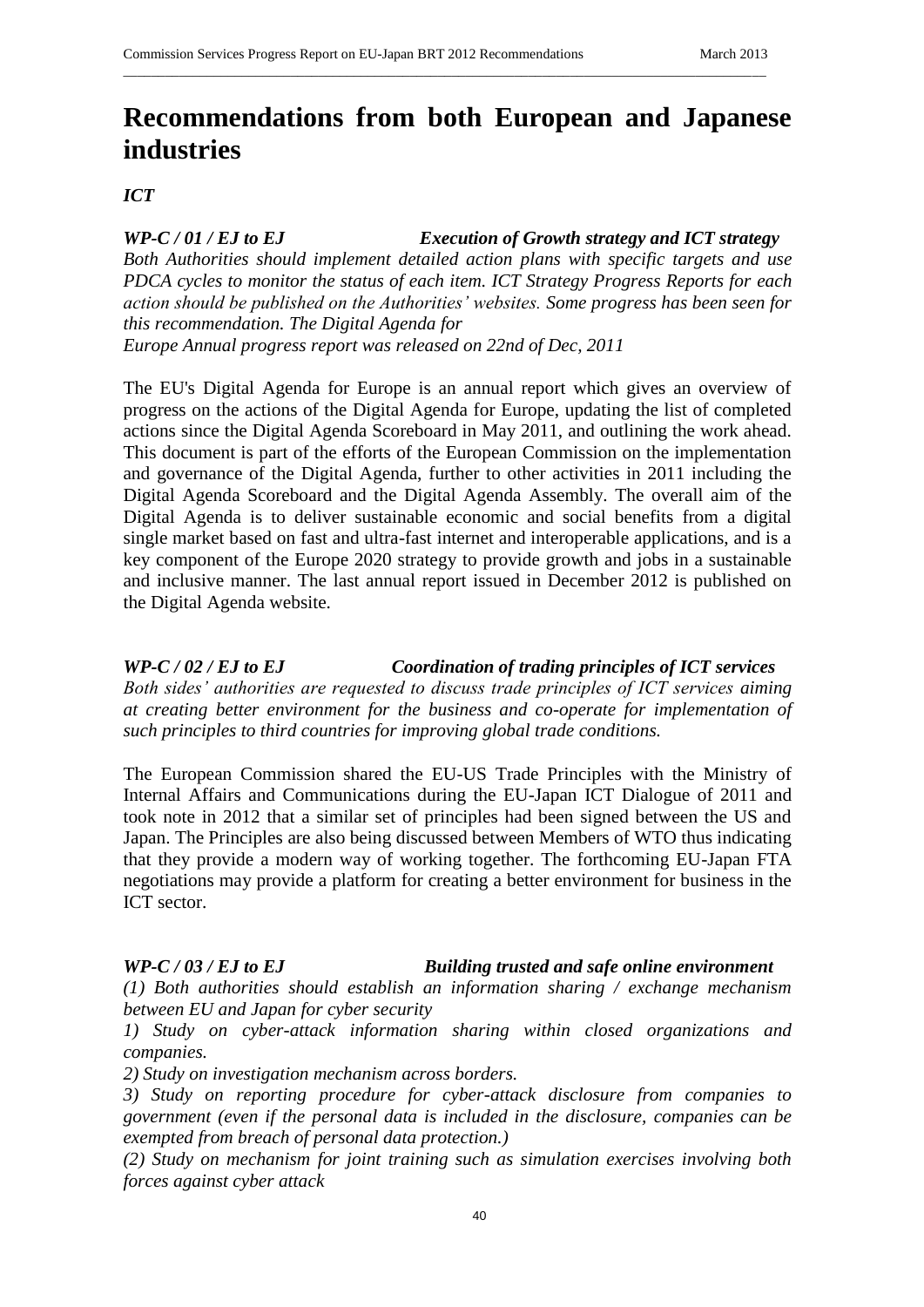*(3) Construction of safety network including government and defence industries. (4) Conduct technology development for prediction and immediate responses against cyber-attack*

\_\_\_\_\_\_\_\_\_\_\_\_\_\_\_\_\_\_\_\_\_\_\_\_\_\_\_\_\_\_\_\_\_\_\_\_\_\_\_\_\_\_\_\_\_\_\_\_\_\_\_\_\_\_\_\_\_\_\_\_\_\_\_\_\_\_\_\_\_\_\_\_\_\_\_\_\_\_\_\_\_\_\_\_\_\_\_\_\_\_\_\_

**and** 

### *WP-C / 04 / EJ to EJ Building robust critical infrastructure supported by ICT*

*Both authorities are recommended to share best practices, and earmark funding for R&D and give incentives for private sectors to construct robust resilient infrastructures supported by ICT, including telecom network and data centre, etc.*

In line with agreement between VP Kroes and Minister Kawabata in June 2012, a workshop was held in Tokyo on 15 November 2012 in order to exchange information on a number of topics in the field of Internet Security (IS), including IS strategy development, sharing good practices on IS R&D activities, protection of critical infrastructure and information sharing, awareness raising and online privacy/data protection. The workshop was set up by MIC and included participants from MoFA, NISC, and Cabinet Secretariat; while on the EU side the participants came from DG Connect. This was a successful information exchange, allowing both sides to identify areas for potential collaboration and further exchange. Notable was the emphasis on practical activities, paving the way for best practice exchange. The forthcoming EU Cyber strategy should form the basis for further discussion.

### *WP-C / 05 / EJ to EJ Deployment of Next Generation Broadband Networks*

*(1) Regulations should provide necessary legal certainty for investors. Technologies should be able to evolve on their own merits – innovation and investment decisions should not be hampered by technology-prescriptive regulations.*

*(2) Both Authorities should provide the necessary stimuli to industry to encourage the provision of high-speed fixed or mobile broadband services in the areas where deployment by private sector investment is difficult (such as less-populated areas).*

*(3) To promote the use of ICT, both Authorities should enhance the social benefits of the next generation broadband network by encouraging education, healthcare and other government services.*

*(4) To permit a more efficient use of the spectrum, and to address the very rapid traffic growth in the mobile networks due to smartphones, both Authorities should free up as many frequencies as possible for use by mobile broadband. Moreover, both Authorities should strive for a harmonised use of the spectrum to ensure economies of scale and thereby lower service prices incurred by consumers. Some progress has been made for this recommendation*

*The European Commission proposed a growth package for integrated European infrastructure on 19th of Oct, 2011. Out of 50 billion Euro Connecting Europe Facilities, 9 Billion Euro are allocated to the telecommunication sector (from 2014 to 2020)*

Key strands of current policy work focused on fostering the roll-out of broadband include the following:

- The EC is working on implementing the 12 July statement of VP Kroes on Broadband which sets out a framework to provide the legal predictability, consistency across the single market and competition needed for investment in high speed networks. This will take the shape of a Recommendation which we expect will be ready in the first half of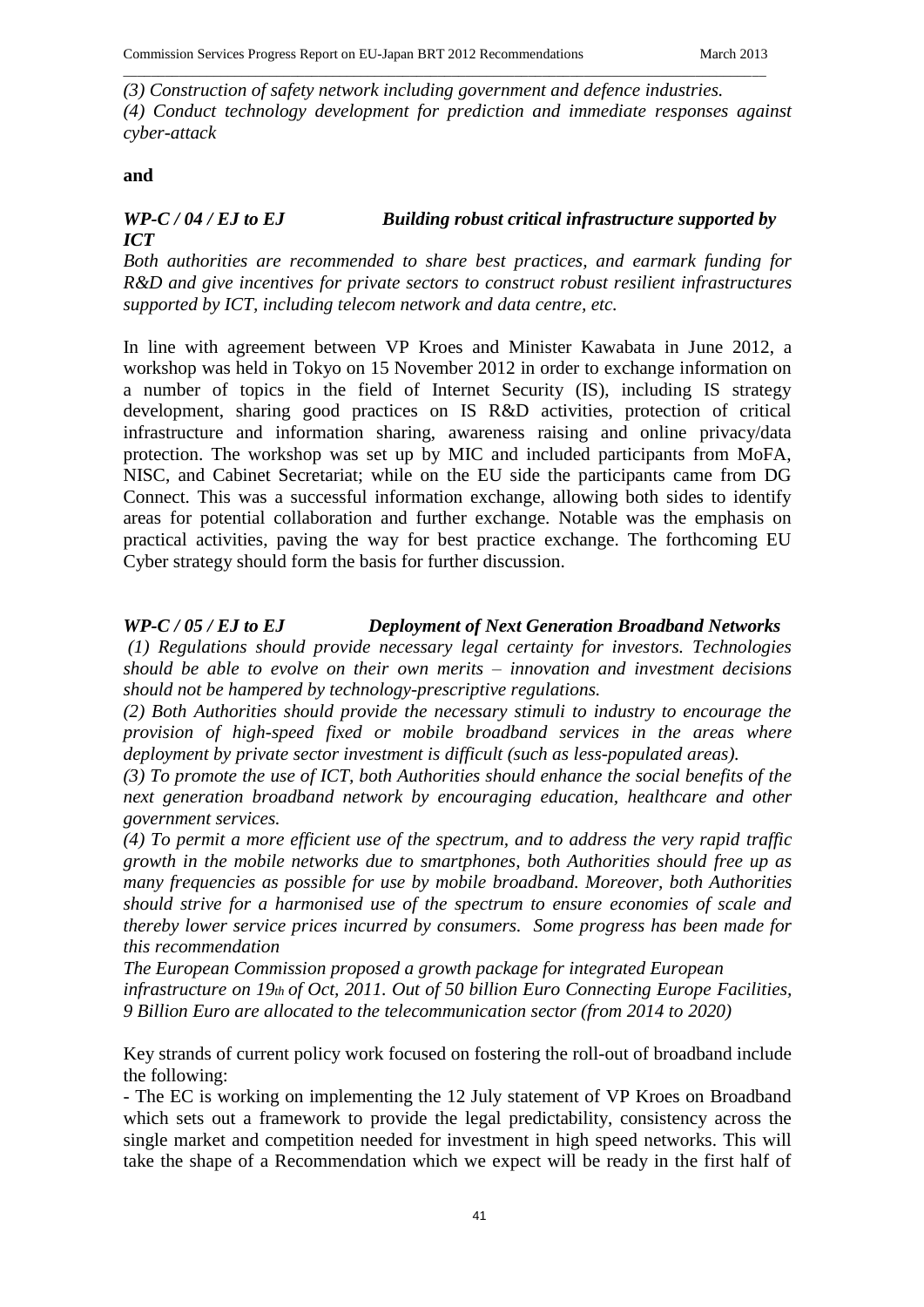2013. The EC is also working on revising the relevant markets recommendation to provide more long term certainty.

\_\_\_\_\_\_\_\_\_\_\_\_\_\_\_\_\_\_\_\_\_\_\_\_\_\_\_\_\_\_\_\_\_\_\_\_\_\_\_\_\_\_\_\_\_\_\_\_\_\_\_\_\_\_\_\_\_\_\_\_\_\_\_\_\_\_\_\_\_\_\_\_\_\_\_\_\_\_\_\_\_\_\_\_\_\_\_\_\_\_\_\_

- The EC is developing concrete proposals to reduce the cost of broadband deployments in Member States through focusing on reducing the 80% or so of costs that are due to civil engineering, and is planning to come forward with a proposal for a regulation in the first quarter of 2013.

- The Commission has taken initiatives to ensure that at EU level the right funding is available to ensure the roll-out of infrastructure in areas that are underserved, notably through the Connecting Europe Facility (CEF), which, as regards telecoms, entails the use of innovative financial instruments which will reduce the risk of private investment. In addition, grants from structural funds will play their role.

- The EC is also developing a wireless broadband strategy to ensure that Europe'

airwaves keep pace with developments, based on the Radio Spectrum Policy Programme. - It is also preparing a recommendation in the area of net neutrality.

*WP-C / 06 / EJ to EJ Continued efforts for ICT usage towards social challenges The BRT recommends continued efforts for the promotion of ICT use by the public sector. Both Authorities also should facilitate the convergence of ICT and other sectors, such as healthcare, education, energy and automobile etc. by budget allocation for innovative ICT demo projects. It will generate new growth service sectors for ICT industry. Where appropriate, laws and rules which could impede advanced ICT usage should be deregulated.*

*Some progress has seen for this recommendation*

*On 19th of Oct, 2011, the European Commission proposed Connecting Europe Facilities funding scheme amounting to 50 Billion Euro funding. Digital service infrastructure projects such as electronics health record, electronics identification, electronic procurement are selected for CEF grants.*

The Digital Agenda for Europe continues to aim to address the big societal challenges of today by applying ICT solutions in order to achieve goals such as better and personalised healthcare (whilst at the same time delivering cost savings for patients and society at large); faster and more effective interaction for citizens and business with public authorities; the possibility for a greater part of the EU ageing population to be able to live safely and independently. ICT will also help tackling environmental issues such as energy efficiency and greener transport.

Major initiatives include the European Innovation partnership (EIP) on active and healthy ageing; the eHealth action plan; the eGovernment ation plan; the EIP on smart cities; and Intelligent Mobility.

In addition, the Commission's ICT technology research programme (FP7, Framework Programme 7, and in future Horizon 2020) aims at, inter alia, jointly tackling global societal challenges in fields such as intelligent transport, healthy ageing, smart cities, etc.

#### *WP-C / 07 / EJ to EJ Balanced approach of personal data protection and innovation in the cloud computing era*

*(1) The BRT welcomes the fact that the European Commission is proposing a Regulation as the legal instrument for aiming higher level of the harmonization of data protection within the EU. It will lead to innovative new online services across Europe. The BRT also welcomes the inclusion in the proposal of a consistency mechanism for ensuring coherent implementation among Member States and of the explicit legal recognition of Binding Corporate Rules (BCRs)*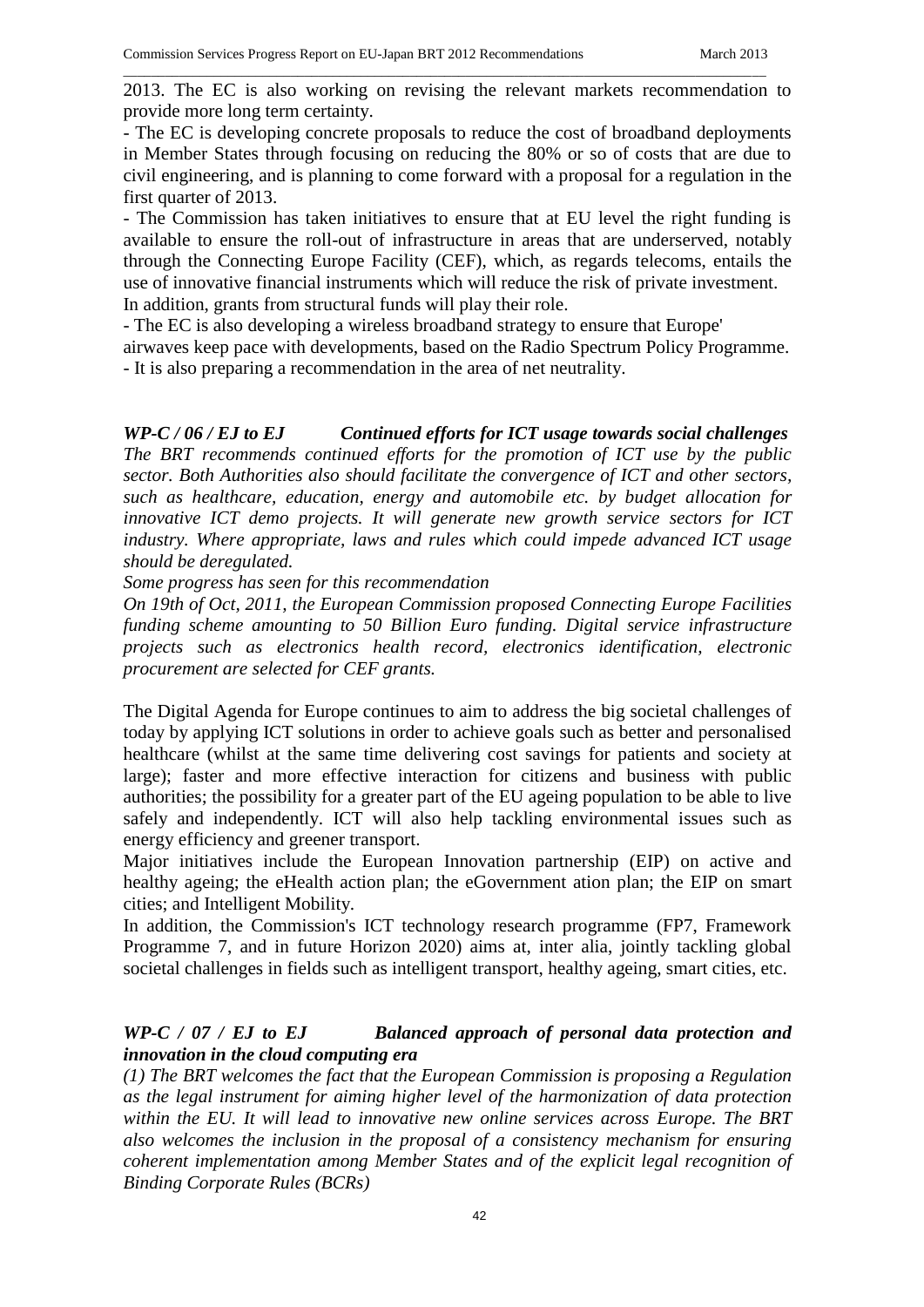*(2) However, the current proposal contains several clauses that are difficult to implement and that increase administrative burden for businesses. The European Commission is requested to discuss with global businesses a practical implementation ensuring innovation and privacy protection and that will finally create benefit for consumers in Europe. Further clarification is required for the definition of personal data, modality of consent, data portability, right to be forgotten, data breach notification procedure and sanctions. Introduction of penalty amounts to the maximum 2% of company's worldwide turnover is excessive comparing the gravity of breach. Further simplification of BCRs should also be considered.*

\_\_\_\_\_\_\_\_\_\_\_\_\_\_\_\_\_\_\_\_\_\_\_\_\_\_\_\_\_\_\_\_\_\_\_\_\_\_\_\_\_\_\_\_\_\_\_\_\_\_\_\_\_\_\_\_\_\_\_\_\_\_\_\_\_\_\_\_\_\_\_\_\_\_\_\_\_\_\_\_\_\_\_\_\_\_\_\_\_\_\_\_

*(3) The Government of Japan is reviewing its Personal Data Protection law in its Consumer Commission. The two authorities should consult closely with each other so that the international data transfer regime between the EU and Japan should become streamlined so as to develop a better environment for businesses.*

*Both Authorities should then launch the adequacy finding procedure to enable data transfer from the EU to Japan as soon as feasible.*

*(4) Both Authorities should review regulations prohibiting applications from using cloud computing. When reviewing regulations, proper utilization of big data should be considered.*

*(5) The EU and Japanese Authorities should begin a cloud computing dialogue to harmonise regulations on cloud computing and thereby facilitate cross border transactions and international data transfers within the EU and between the EU and Japan while enhancing the balance of privacy, information security against cyber-attack, data protection and the free flow of information.*

The European Commission welcomes the BRT's support for greater harmonisation of data protection rules in the EU through the new Regulation. The European Commission believes that the new Regulation will enable businesses to achieve significant cost savings. The European Commission agrees that it will lead to more innovative online services across Europe, and that the consistency mechanism and simplified BCRs will bring benefits to business. The European Commission is in regular and valuable dialogue with stakeholders on innovation and privacy protection to hear views on issues such as the clarity of definitions in the Regulation, modalities of consent, data portability, right to be forgotten, data breach notification procedure and sanctions. The European Commission is interested to note that there are similar discussions taking place in Japan on the protection of personal data and is open to dialogue with Japan. With regard to adequacy, it is important to recognise that it is only one of the tools for international data transfers provided in the new Regulation. It is noted that since adequacy results in completely free flow of data between the EU and a third country without any additional rules or checks, the process for adequacy involves a very detailed, lengthy and intensive examination of a third country's laws and practices. It should be recognised that both the current Directive and, in particular, the new Regulation, provide for other ways of lawful data exchange between the EU and Japan. The new Regulation facilitates and simplifies several alternative means of transferring data between the EU and third countries, e.g. binding corporate rules, standard contractual clauses, memoranda of understanding and codes of conduct. This will greatly facilitate the international transfer of data in the context of cloud computing, while continuing to ensure a high level of protection of personal data, which is crucial for citizens and businesses to have the necessary trust to make full use of the potential of cloud computing. More specifically on cloud computing, the European Commission's strategy launched in September 2012, "Unleashing the potential of cloud computing in Europe" outlines actions to promote, speed up and increase the use of cloud computing across the economy. Key actions of the strategy include: cutting through the jungle of technical standards so that cloud users get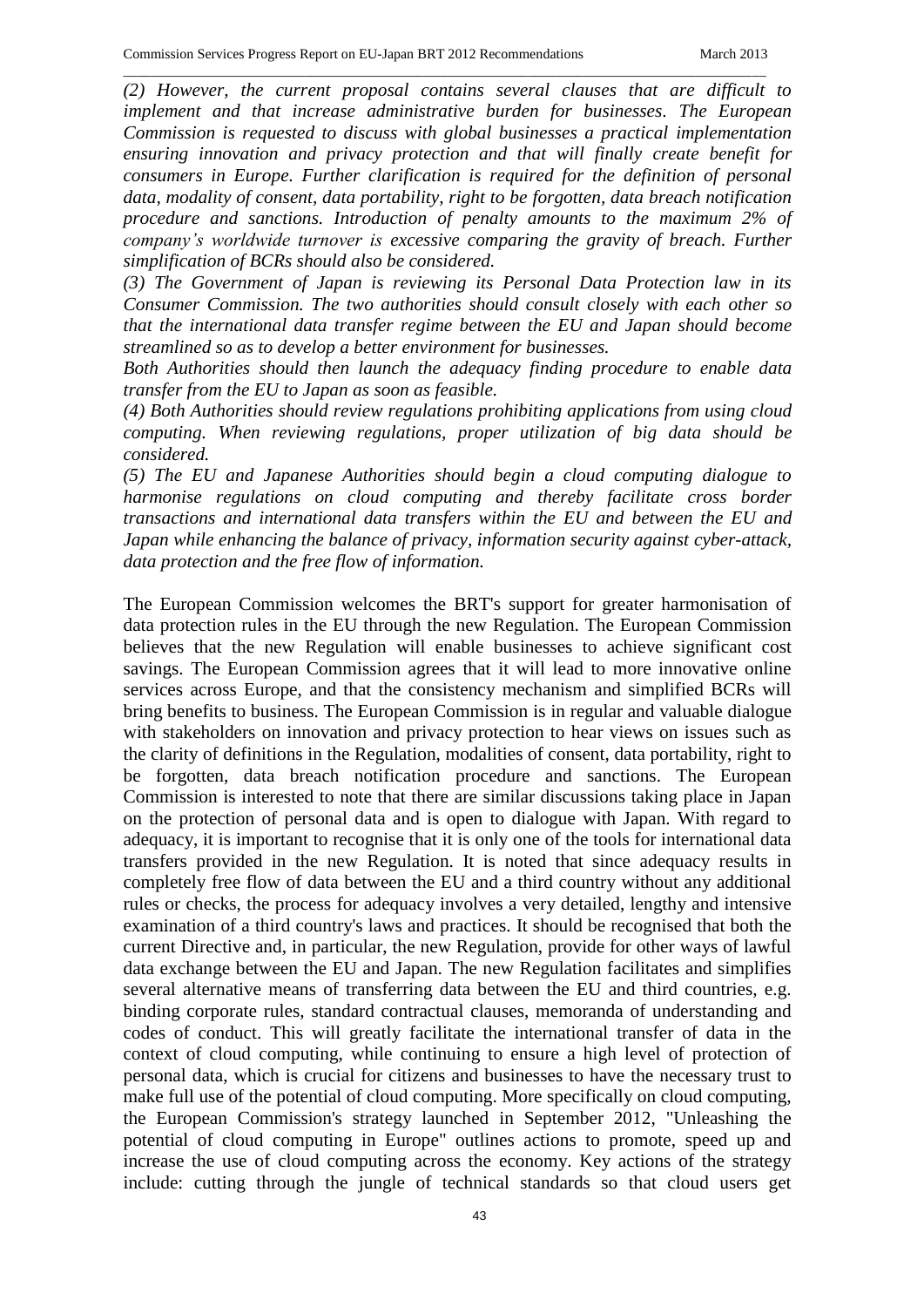interoperability, data portability and reversibility; support for EU-wide certification schemes for trustworthy cloud providers; and development of model 'safe and fair' contract terms for cloud computing contracts, including Service Level Agreements. The proposed data protection Regulation will also support the uptake of cloud computing by enhancing trust in innovative computing solutions and boosting a competitive digital economy where Europeans feel safe.

\_\_\_\_\_\_\_\_\_\_\_\_\_\_\_\_\_\_\_\_\_\_\_\_\_\_\_\_\_\_\_\_\_\_\_\_\_\_\_\_\_\_\_\_\_\_\_\_\_\_\_\_\_\_\_\_\_\_\_\_\_\_\_\_\_\_\_\_\_\_\_\_\_\_\_\_\_\_\_\_\_\_\_\_\_\_\_\_\_\_\_\_

Cloud computing: The second EU-Japan workshop on cloud computing was held in November 2012 in Tokyo. During the 2012 EU-Japan ICT Dialogue, also held in Tokyo, both sides presented an update of the respective policies promoting cloud computing services and discussed the way in which they could further enhance cooperation in areas of mutual interest and concern.

The EU side proposed to work together on standardisation issues and on service level agreements (contracts). While no clear reply was given by the Japan side, the possibility to work together on these items needs to be explored with the Japan mission in Brussels.

### *WP-C* / 08 / *EJ* to *EJ ITA expansion*

*The BRT recommends that both Authorities ensure that the current ITA is reviewed at the earliest opportunity and that additional electronic goods be granted duty-free status in addition to those that already have that status. The broadest possible expansion (including large portions of Chapters 84, 85 and 90) of the scope is needed so that current and future innovative technological developments should not cause product classification uncertainties.*

*(1) The EU should complete its implementation of the WTO panel in the ITA dispute without further delay to avoid new convergence technology of ITA products being reclassified as dutiable.*

*(2) The geographical coverage of the ITA should be expanded by encouraging more countries to join the ITA. Membership should be promoted as a means of boosting efficiency and productivity, improving the investment climate, helping bridge the digital divide and enabling the move to a more energy-efficient and climate-friendly society.*

*(3) Effective mechanisms (such as fora for industry to explain state of the art technology to government) are needed to ensure the ITA is kept up to date and reflects technological developments.*

The EU concurs that expansion of the ITA is an important objective for this year and a possible deliverable for the ITA-Ministerial. However, a distinction has to be made between a wider sectoral agreement on electronics, as previously proposed in NAMA by Japan and some other countries and an expansion of the existing ITA. Not all electronic products are necessarily ITA-related and including domestic appliances and all audiovisual products in an expanded ITA is not convincing. The first half of this year is the window of opportunity for the expansion of the ITA and insistence on sensitive products such as televisions would be counterproductive, as there is a trade-off to be made between timing and the level of ambition of the expansion.

1) The EU has by 1 July 2011 duly implemented the WTO ITA panel ruling and the implementing measures were accepted by the complainants.

With regard to point 2, it should be noted that the EU is making a big effort to help increase the geographical coverage of ITA by outreach meetings with countries such as Chile, Mexico, Kenya, South Africa and Qatar and encourages Japan to support these efforts. Also, the EU is engaging in outreach with existing members of ITA who have not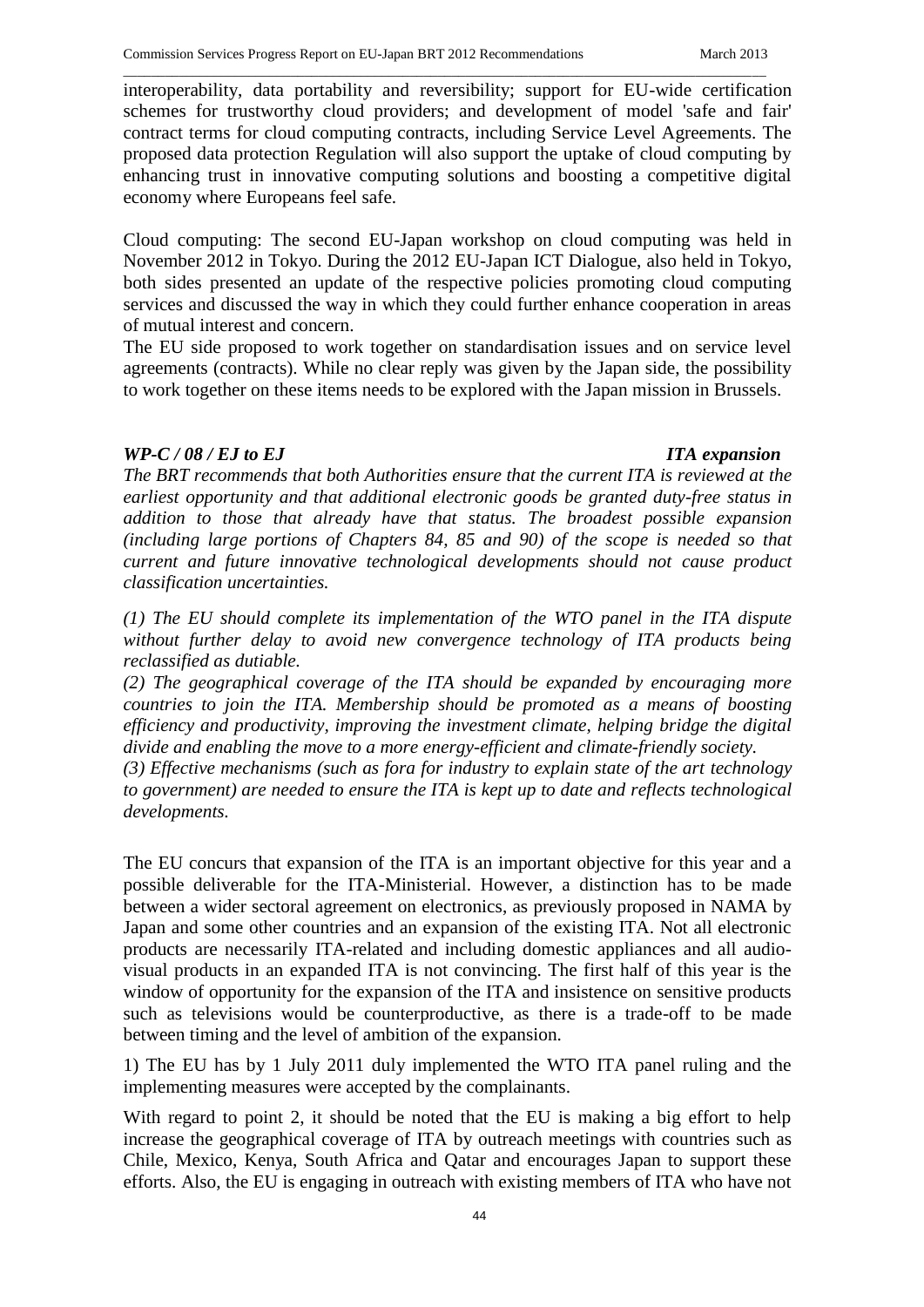yet joined the review process, including Indonesia, India and the countries of the Gulf Cooperation Council.

\_\_\_\_\_\_\_\_\_\_\_\_\_\_\_\_\_\_\_\_\_\_\_\_\_\_\_\_\_\_\_\_\_\_\_\_\_\_\_\_\_\_\_\_\_\_\_\_\_\_\_\_\_\_\_\_\_\_\_\_\_\_\_\_\_\_\_\_\_\_\_\_\_\_\_\_\_\_\_\_\_\_\_\_\_\_\_\_\_\_\_\_

With regard to point 3 the Commission agrees that mechanisms to keep the ITA up-todate also after the review are important and could benefit from industry-input.

From the EU side, the negotiations are led by DG Trade, whereas DG TAXUD provides technical support (mainly by assisting in obtaining correct, exact and for customs purposes manageable product descriptions). Currently, the negotiations are on-going and it is expected that the negotiations could be concluded in time for the WTO Ministerial Conference in December 2013.

### *WP-C / 9 / EJ to EJ Balancing of trade facilitation and security*

*The BRT recommends that both Authorities should cooperate and lead the international harmonisation of rules and operations to achieve efficient public and private sector operations, balance trade facilitation and the assurance of safety and security. Both Authorities should drive aggressively an initiative to remove barriers to realising a balance between trade facilitation and the ensure security. In particular:*

*Security regulations that have been tightened despite the existence of the MRA on AEOs should be examined and considered for deregulation.* (*e.g. In case of trade transaction between AEO program certified companies, several security requirement will be relaxed.*)

We would like to point out that the EU and Japan already act to strengthen trade facilitation and security. The Customs Cooperation and Mutual Assistance Agreement between the EU and Japan contains a provision (article 9) on developing and strengthening cooperation on topics of common interest with a view to facilitating discussions on customs matters in the framework of relevant international organisations, such as the WCO and the WTO.

### *WP-C / 10 / EJ to EJ Harmonization between the EU and Japan for M2M communication and ITS*

*Both Authorities should cooperate and lead the international harmonisation of M2M (Machine-to-Machine) communication and ITS (Intelligence Transport Systems) including standardization for technical specifications.*

The EU has sought international cooperation in the field of ITS in order to benefit consumers and industry and the public sector, to reduce developments costs, avoid duplication, and to get better access to global markets. What we focus on is aspects such as global harmonisation of standards, core applications and test tools, access to data from field trials and probe data (data collected by road vehicles).

DG Connect signed in 2011 a Memorandum of Cooperation with the Ministry of Land, infrastructure, Transport and Tourism (MLIT). This has led to the establishment of a working structure for trilateral cooperation between DG Connect, the US Department of Transportation (DoT), and the MLIT. The parties share results of ongoing research and trials, and each party participates as an observer in trilateral meetings.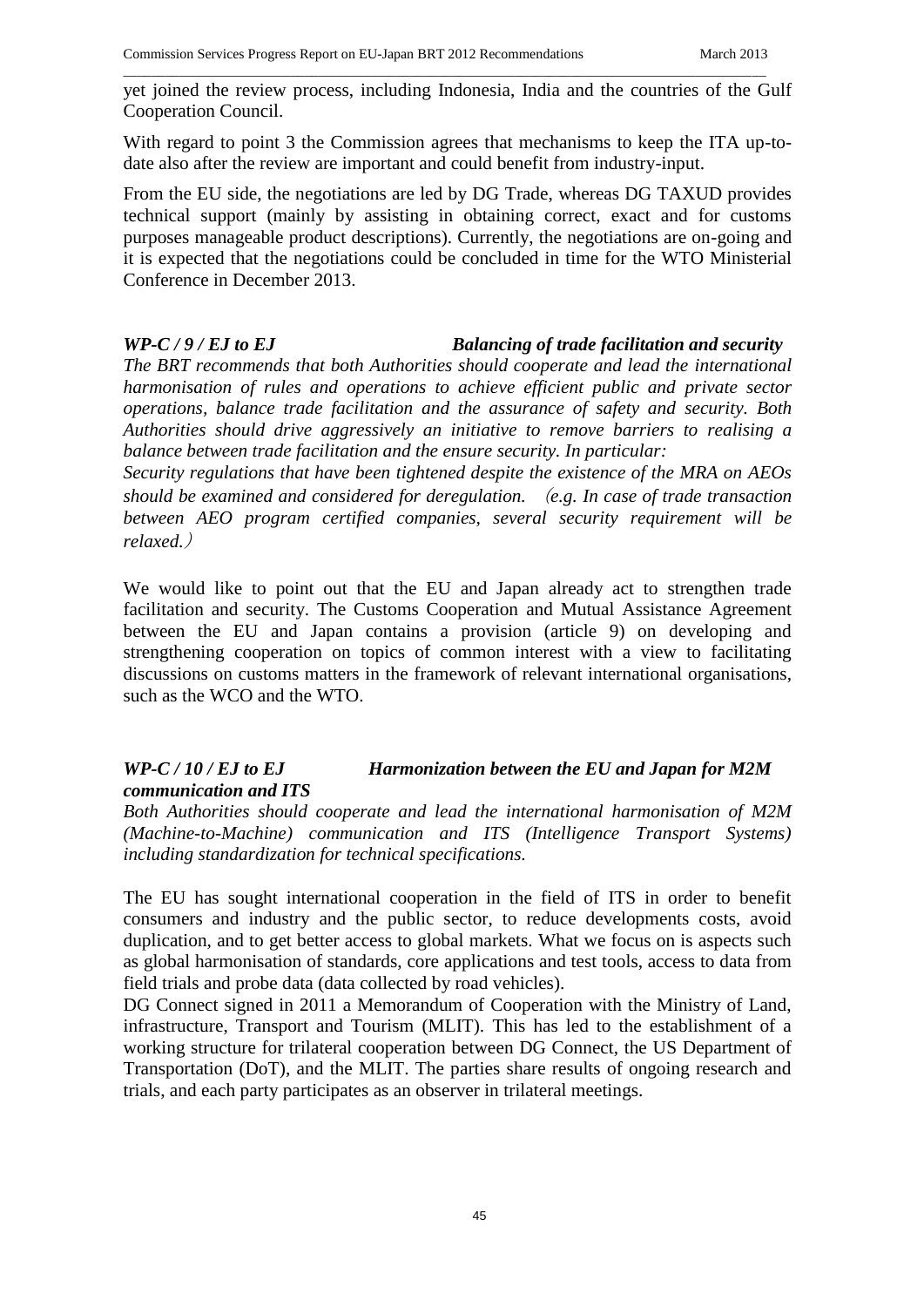*WP-C / 11 / EJ to E Fundamental Reform of the Private Copying Levy System (Compensation System for Private Copying)*

\_\_\_\_\_\_\_\_\_\_\_\_\_\_\_\_\_\_\_\_\_\_\_\_\_\_\_\_\_\_\_\_\_\_\_\_\_\_\_\_\_\_\_\_\_\_\_\_\_\_\_\_\_\_\_\_\_\_\_\_\_\_\_\_\_\_\_\_\_\_\_\_\_\_\_\_\_\_\_\_\_\_\_\_\_\_\_\_\_\_\_\_

*(1) The EU and Japan should cooperate / have a dialogue to reform fundamentally the private copying levy system and thereby promote the lawful use of licensed digital content.*

*(2) Any review for reform should consider, in a comprehensive manner, alternative methods – including new content distribution practices – available to secure compensation for rights' holders and creators from private copying as well as the development of licensed cloud-based content streaming models. Increasing the availability of lawful digital content will require a reform of the existing copyright regime in the EU as well as in Japan. The aim of the reform should be to; promote open and competitive markets in licensed digital content, with the aim to increase availability of more legitimate digital content, at prices which appeal to consumers and hereby promote innovation and growth of digital creative market. The goal should be to enable the establishment of a system which is transparent, fair and equitable to consumers, rights' holders, service and equipment providers, etc.*

*(3) The EU and Member-State Authorities should ensure that reform of the private copying levy system remains a priority issue for the wider copyright debate on the European digital economy agenda. EU-level action is required if transparency and legal certainty is to be achieved.*

EU Member States enjoy a large discretion on how to provide right-holders with fair compensation for acts of private copying. In view of the variety of national practices, the Commission has been working with all relevant stakeholders to consider a more coherent approach. In the Communication of 24 May 2011 on a single market for intellectual property (the "IPR Communication"), the Commission stated that the proper functioning of the internal market requires reconciliation of private copying levies with the free movements of goods and services. In order to achieve this, the Commission appointed a high level mediator to open a dialogue with stakeholders, and to explore new licencing opportunities in the digital environment as well as possible approaches with a view to improve the administration of levies, in particular in cross-border situations. At the end of 2011, Commissioner Barnier announced that Mr. Antonio Vitorino, former EU Commissioner, had been asked to act as the mediator on private copying levies. In spring 2012, Mr Vitorino invited stakeholders to send written contributions, followed by stakeholder meetings before and after the summer. The mediator is expected to issue recommendations to Commissioner Barnier before the end of 2012. Mr Vitorino´s recommendations will serve as a basis for the Commission´s further actions.

#### *WP-C* / 12 / *EJ* to *E Applying reduced VAT rate to e-Books*

*To end the unnecessary discrimination between e-Books and paper books, the BRT recommends e-Books should also be liable for the reduced VAT rate applied in the EU to "culturally-worthy" items and the rate charged should not exceed the rate applied to printed publications.*

The Commission is in the process of a review of the current VAT rates. A public consultation, which raises notably the issue of equal treatment of comparable products such as e-books and printed books, was made at the end of 2012. This review should result in a legislative proposal from the Commission by the end of 2013.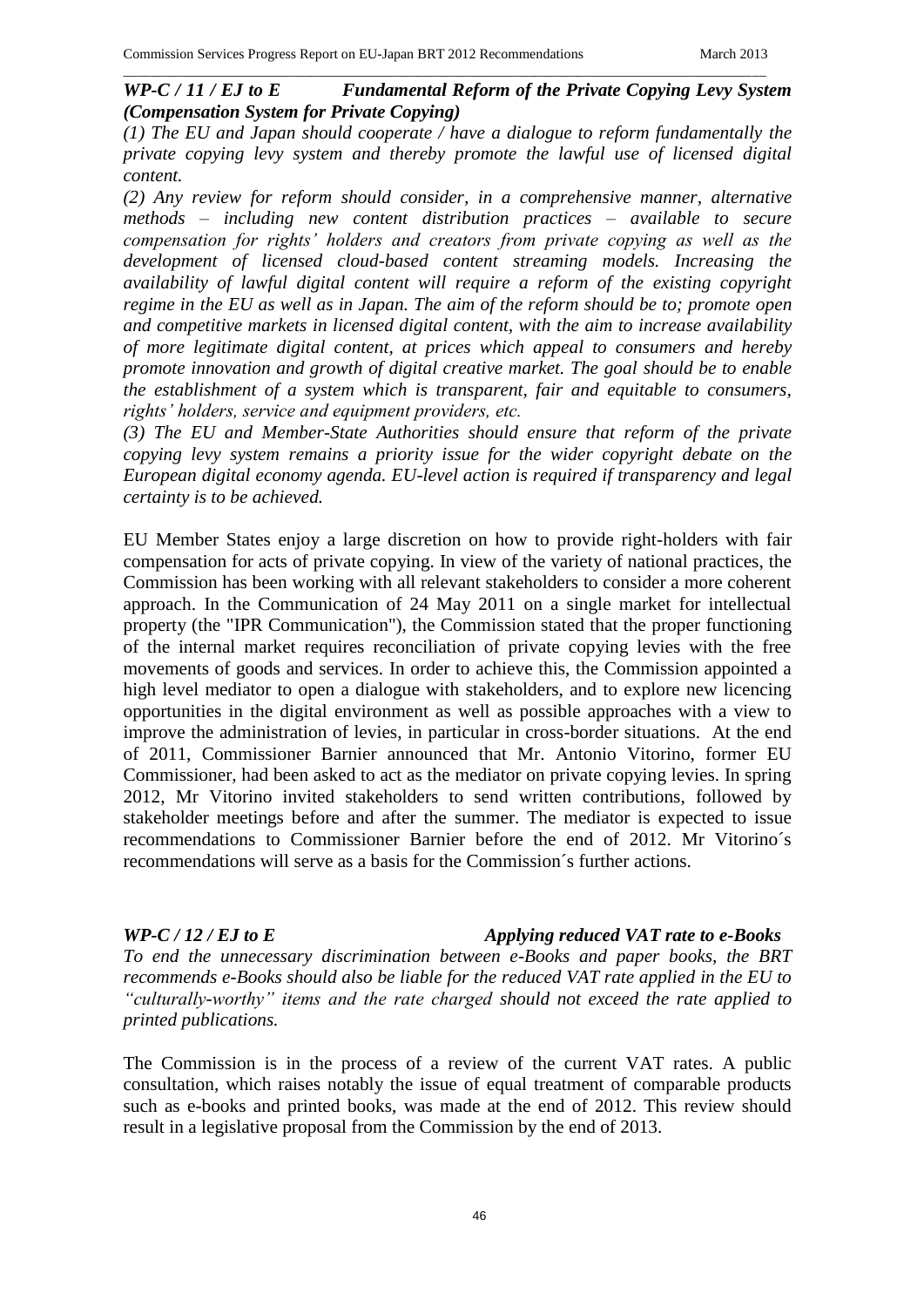#### *INNOVATION IN GENERAL*

\_\_\_\_\_\_\_\_\_\_\_\_\_\_\_\_\_\_\_\_\_\_\_\_\_\_\_\_\_\_\_\_\_\_\_\_\_\_\_\_\_\_\_\_\_\_\_\_\_\_\_\_\_\_\_\_\_\_\_\_\_\_\_\_\_\_\_\_\_\_\_\_\_\_\_\_\_\_\_\_\_\_\_\_\_\_\_\_\_\_\_\_

#### *WP-C / 13 / EJ to EJ Enhanced Cooperation between the EU and Japan on 21st Century societal challenges*

*(1) The BRT recommends that both sides' Authorities support flagship demo projects and innovative solutions to common societal challenges through deregulation, easing of investment, notably for SMEs, and inviting expertise from EU and Japanese industry.*

*(2) The BRT recommends further enhancement of joint R&D projects between the EU and Japan. Work towards international standardisation should gain particular attention for such projects.*

*(3) The EU, Member-States and Japan should continuously allocate strategic budgets to innovation investment particularly on education in science, technology, engineering and mathematics fields, and on developing competent human resources in S&T, as well as to R&D Infrastructures in national laboratories and universities. Strong ties with business should leverage this investment.*

*(4) Tax credits for R&D should be expanded to encourage private sector investment in R&D.*

Japan has high technological strength and innovation capacity and is a leader in ICT research, so it is therefore a strong partner for the EU in the field of ICT research. There are currently around 17 projects with the participation of partners from Japan in FP7. But in a way this is not indicative of the extent of our cooperation, as we also have over 90 projects which are taking or have taken place in FP7 involving European subsidiaries of Japanese companies. These projects cover a wide range of topics, including cognitive systems; robotics; Internet of things; Digital libraries; FET Open, etc. From a more strategic point of view, as opposed to the bottom-up nature of participation in FP7, the following activities should be mentioned:

- Coordinated call on Future Internet/New Generation networks mobilising 9mn Eur from the European side

- Memorandum of Cooperation on Smart Mobility signed with the Ministry of Land,

Infrastructure and Transport (which is being boosted by the hosting of an official from that Ministry)

- cooperation on e-Science data infrastructures (high speed research networks) in the Asian region

- active and healthy ageing projects.

The coordinated call mentioned above has been published this year in line with the description contained in the Work Programme ICT FP7 2013. This call has been planned over the last three or four years, backed by EU companies and research institutes, through the holding of annual conferences on Future Internet to which Japanese entities were invited. The activity was given political blessing during the 2011 ICT Dialogue, and at a 2012 meeting between VP Kroes and Minister Kawabata. It takes place in the overall context of the EU-Japan S&T agreement.

There are six topics targeted by this coordinated call:

a) Optical Communications

b) Wireless Communications

c) Cyber-security for improved resilience against cyber threats

d) Internet of Things and Cloud Computing services

e) Global scale experiments over federated testbeds, FIRE

f) Green & content centric networks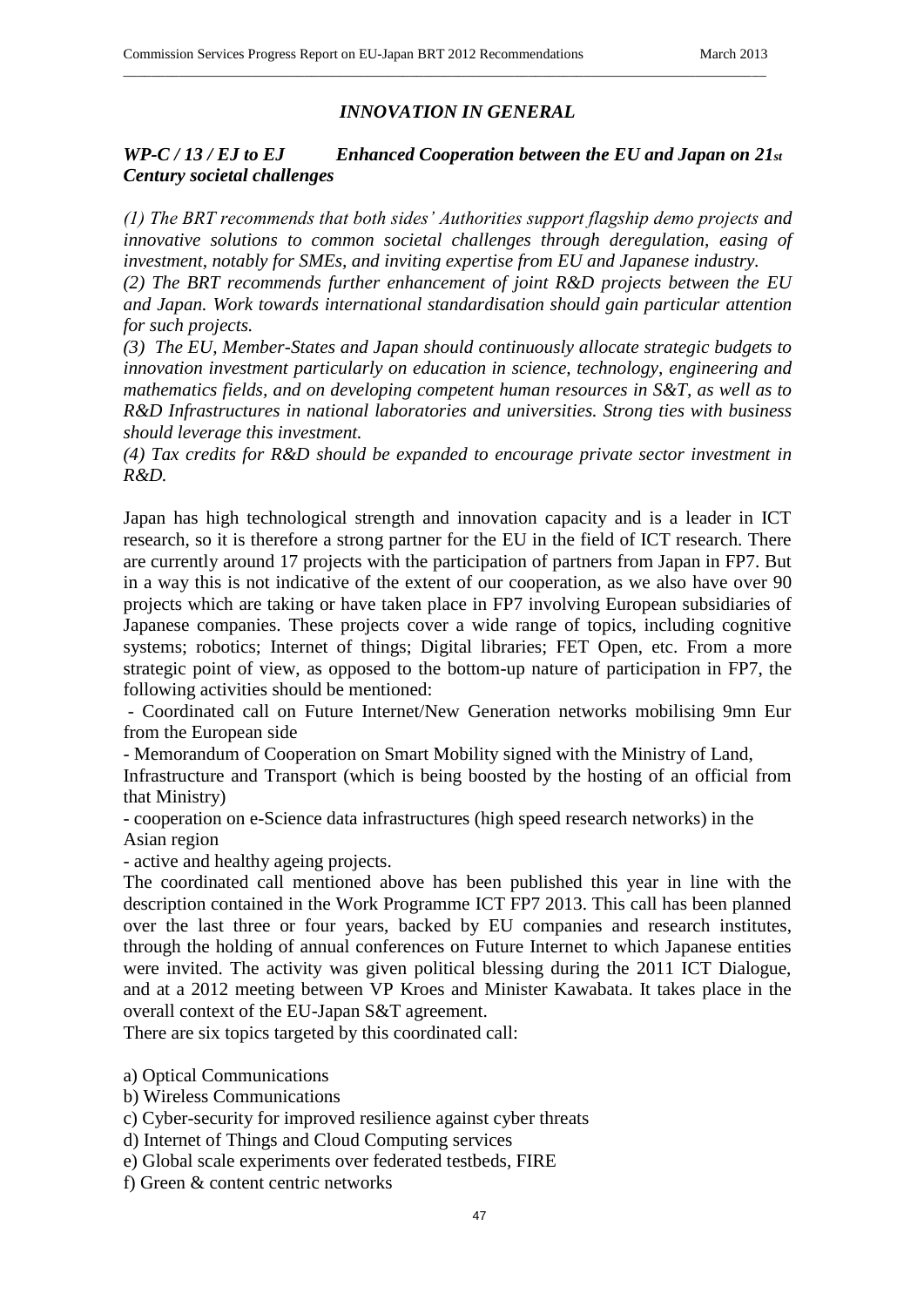*WP-C / 14 / EJ to EJ Business cooperation between EU and Japanese Clusters Strengthen business cooperation between EU and Japanese clusters. Specifically:*

\_\_\_\_\_\_\_\_\_\_\_\_\_\_\_\_\_\_\_\_\_\_\_\_\_\_\_\_\_\_\_\_\_\_\_\_\_\_\_\_\_\_\_\_\_\_\_\_\_\_\_\_\_\_\_\_\_\_\_\_\_\_\_\_\_\_\_\_\_\_\_\_\_\_\_\_\_\_\_\_\_\_\_\_\_\_\_\_\_\_\_\_

*(1) The Authorities of the EU and Japan should support the EU-Japan Centre for Industrial Cooperation and the European Cluster Collaboration Platform to further advance their cluster cooperation agenda.*

*(2) A more strategic use of clusters should be made to support SME internationalization and global competitiveness, especially in emerging industries where cluster cooperation would have a strong impact.*

*(3) The Authorities of the EU and Japan should intensify cooperation between EU and Japanese clusters by giving a stronger focus to concrete actions. In particular, both authorities should support and facilitate the organization of matchmaking events between EU and Japanese clusters in strategic areas of mutual interest.*

In view to reinforce more practical cluster cooperation between the EU and Japan, DG Enterprise and Industry organised the first EU-Japan Cluster Match-making event from 12 to 15 November 2012 in Tokyo. This was the first time that such an international cluster mission was organised at EU level. The event focused on green materials and clean technologies and was held at the occasion of the Green Innovation Expo 2012 at Tokyo Big Sight exhibition centre.

The event was co-organised with the EU-Japan Centre for Industrial Cooperation as part of the Memorandum of Understanding on cluster cooperation signed with the European Cluster Collaboration Platform and was facilitated by a consortium led by the Fondation Sophia Antipolis (France). The 4 day-mission allowed a delegation composed of 18 representatives from clusters & SME members from 7 European countries (incl. Germany, France, Sweden, Poland, Denmark, Spain, Italy) to initiate strategic partnerships and business cooperation with Japanese clusters and enterprises.

All in all, over 14 Cluster-to-Cluster meetings and 16 Business-to-Business meetings have been organised which generated great interest and scope for cooperation. Some cooperation agreements are concretely envisaged between European and Japanese clusters and numerous BtoB partnerships are being considered in distribution, storage, technology and knowledge cooperation which could be concretised through further exchanges including visits of Japanese companies in Europe in 2013.

Further cluster matchmaking events in Japan might be envisaged in other fields of mutual interest in 2014 by the EU Japan Centre and the European Cluster Collaboration Platform explores the possibility to facilitate the organisation of an incoming mission of Japanese clusters in Europe in 2013 with the support of the EU Japan Centre.

### *INNOVATION IN AERONAUTICS, SPACE AND DEFENCE*

### *Aeronautics*

*WP-C/ 15/ EJ to EJ Government-Led Industrial Cooperation in Aeronautics The Authorities of Japan and the EU should significantly upgrade the scale of E Japan industrial cooperation in aeronautics, stimulated by government funding. As shown in the GOJ's Progress Report, recent years have seen real progress in Research & Technology cooperation. The programmes involved, however, remain far below EU-Japan potential. Full-scale industrial cooperation remains scarce.*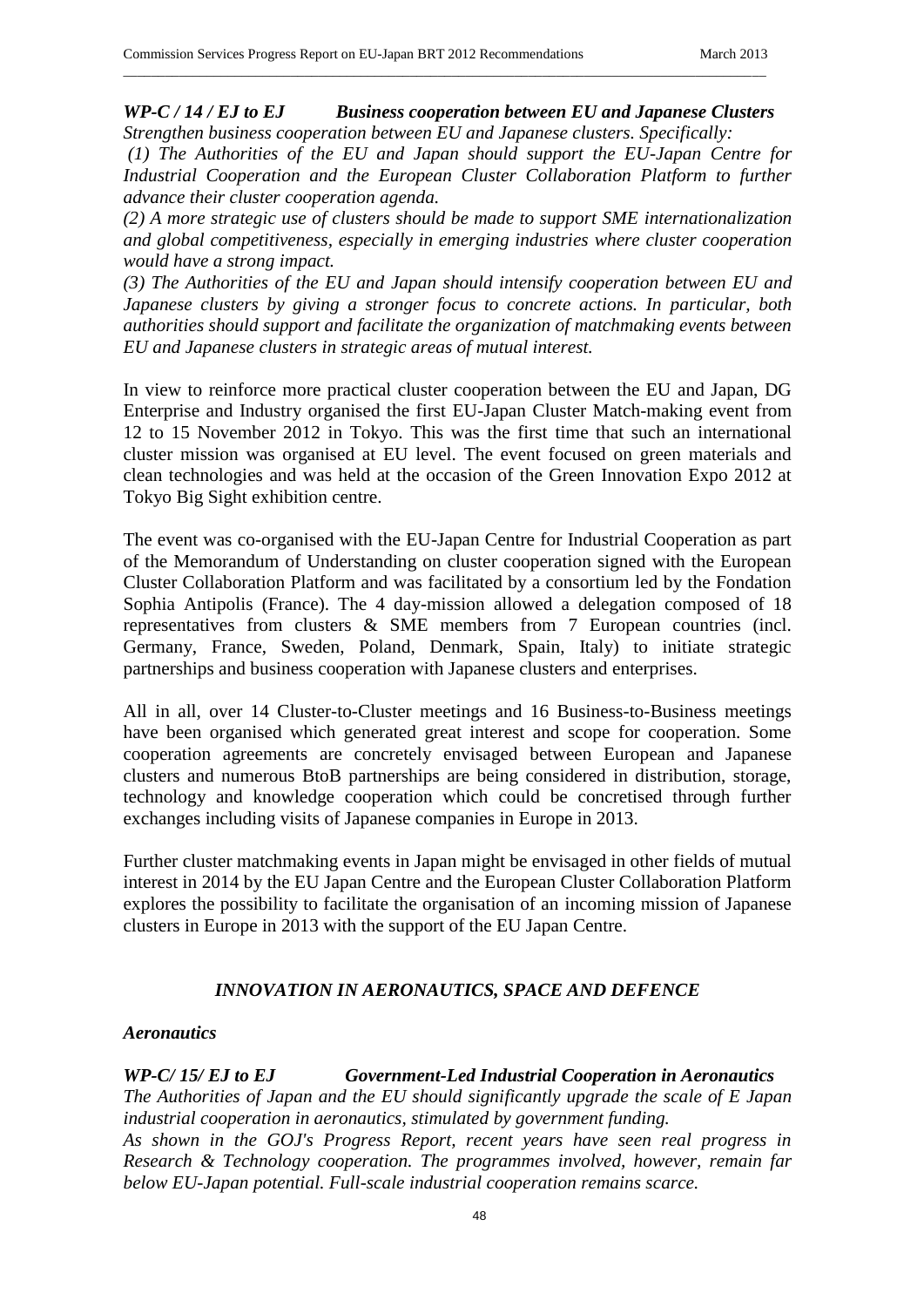*WP-C / 16 / EJ to EJ Environmental Issues in Aeronautics Technology The Authorities of Japan and Europe should establish broad bilateral cooperation on environmental issues.*

\_\_\_\_\_\_\_\_\_\_\_\_\_\_\_\_\_\_\_\_\_\_\_\_\_\_\_\_\_\_\_\_\_\_\_\_\_\_\_\_\_\_\_\_\_\_\_\_\_\_\_\_\_\_\_\_\_\_\_\_\_\_\_\_\_\_\_\_\_\_\_\_\_\_\_\_\_\_\_\_\_\_\_\_\_\_\_\_\_\_\_\_

*We do not see much recent progress. A small Japanese participation in initiatives under the EU Commission's Framework Programme budget, however, is a first but potentially important collaboration.*

#### *WP-C / 17 / EJ to EJ Cooperation in aircraft certification*

*Cooperation between Japanese and European aircraft certification authorities should be upgraded. Specifically, EU-Japan cooperation should be upgraded at the level of a full bilateral agreement. The use of English for all relevant documents should be permitted.*

#### *WP-C / 18 / EJ to EJ Cooperation on navigation regulations for helicopters Establish an increased level and better cooperation between Europe and Japan on the development of low altitude IFR routes and satellite based navigation regulations for helicopters.*

January 2009 marked a turning point in EU-Japan aviation relations, when representatives of Japan's Ministry of Transport (MLIT) and the EC signed a "Record of Consultations", laying down the process for restoring legal certainty to bilateral air services agreement between Japan and EU Member States. This process is practically completed.

At the EU-Japan Summit in May 2011, President Barroso suggested exploring the possibility of a comprehensive EU-Japan air transport agreement, in parallel to a future EU-Japan FTA. The EC has thus offered Japan to share in more depth the EU approach to international air transport liberalisation and our positive experiences with market opening and to hold informal exploratory consultations with MLIT about the potential benefits of an open aviation agreement between Japan and the EU.

Given the improved aviation relationship between Japan and EU, it is in our mutual interest to make progress on concrete dossiers like safety, security, environment and ATM (cooperation in the latter field established through a Memorandum to coordinate EU's SESAR programme and Japan's equivalent system CARATS).

Progress has also been made in the air safety area. Based on the July 2011 conclusions of the EU-Japan Transport Dialogue and following a Japanese proposal to open negotiations for an Agreement on civil aviation safety (the so-called 'BASA'), preliminary discussions at technical level took place in Cologne in January 2012 between EASA, the Civil Aviation Bureau of Japan (MLIT-JCAB) and the European Commission (DG MOVE- E3 Air Safety Unit). The aim of discussions was to explore the possible evolution of the EU-Japan relations towards a BASA as a next step in the cooperation in the area of aviation safety.

The EU delegation and JCAB agreed to focus next technical discussions on the area of Airworthiness (Certification, including Environment, and Production) and Maintenance. For the EU side, the proper development of this process should help the Commission to obtain a mandate from the Council of the EU to start formal BASA (Bilateral Aviation Safety Agreement) negotiations with Japan with the technical assistance of EASA. Technical teams from EASA and JCAB will need to present to each other their complete and detailed regulatory frameworks in the certification and maintenance domains and organise technical sessions in that sense in Japan as a next step in the process.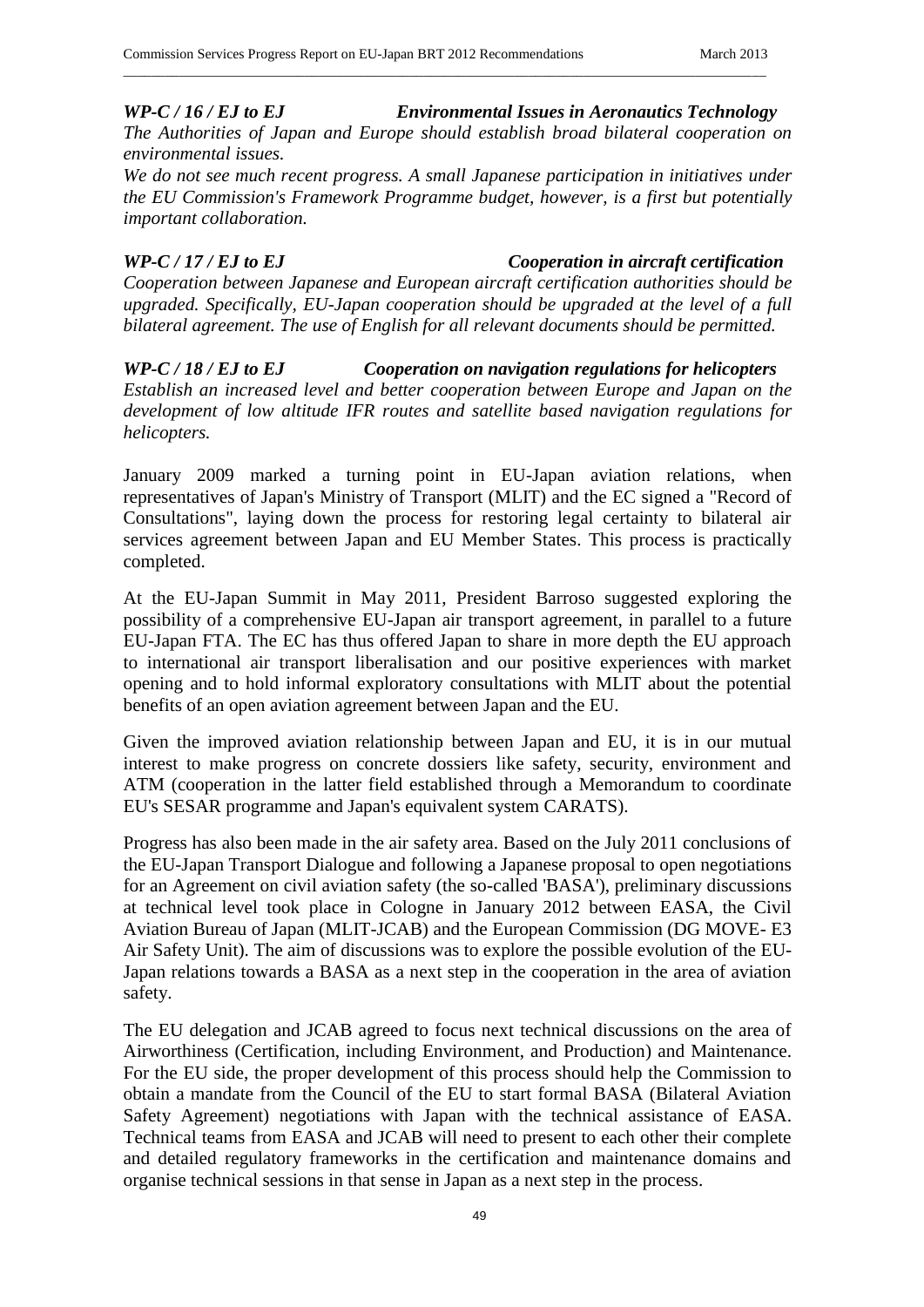A follow-up meeting involving representatives from the EC, EASA and JCAB took place during the June 2012 US/Europe International Aviation Safety Conference. From the JCAB side the willingness to proceed was reiterated, adding a wish to explore the (flight crew) licensing to a future BASA. The EC took careful note of this request, and reiterated from its side the willingness to proceed, noting however that progress on a comprehensive aviation agreement had not progressed in parallel, which it indicated could impact the progress towards a BASA.

\_\_\_\_\_\_\_\_\_\_\_\_\_\_\_\_\_\_\_\_\_\_\_\_\_\_\_\_\_\_\_\_\_\_\_\_\_\_\_\_\_\_\_\_\_\_\_\_\_\_\_\_\_\_\_\_\_\_\_\_\_\_\_\_\_\_\_\_\_\_\_\_\_\_\_\_\_\_\_\_\_\_\_\_\_\_\_\_\_\_\_\_

A third meeting (in Brussels) with the Japanese (aviation) representative to the EU took place on 21 June 2012. The message was clear that Japan did not want to proceed with talks on a comprehensive aviation agreement, but were strongly in favour of proceeding with a BASA.

The EC responded by conditioning progress towards a BASA on progress towards a comprehensive agreement in parallel. This is more logical as it would be difficult to reconcile the status as privileged partner on aviation that a BASA would give to Japan without establishing a solid relation in terms of mutual market access.

A positive development has been the set-up of the High-Level Aviation Dialogue on 30 October 2012 between the Director of Air Transport of the Commission and the Director General of civil aviation of Japan.

- The EC is satisfied with EU-Japan aviation safety cooperation. There is a smooth dialogue and technical sessions have been organised involving the EC, EASA and JCAB.

- The EC is very aware of the benefits that could be achieved through the establishment of a bilateral aviation safety agreement with Japan

- We believe this is a good time for EASA and JCAB to define and exchange information on technical elements that need to be assessed within each party's oversight system.

- To this end the EC has repeatedly indicated its willingness to progress this issue through informal contacts and mutually beneficial confidence building activities with the possibility/desirability that these initial steps could lead to negotiations for a BASA with the EU.

- We nevertheless believe broader cooperation would be in mutual interest. For this reason, at the EU-Japan Summit in 2011, Commission President Barroso suggested that we should look at the conclusion of a comprehensive air transport agreement.

- On this basis the EC has been very clear in its indications that an activity towards the development of a bilateral aviation safety agreement is clearly linked to progress made as regards an overarching EU/Japan comprehensive aviation agreement, where unfortunately it remains to be seen how and when both sides will agree on how to progress.

- The High-Level Aviation Dialogue between the EC and Japan started on 30 October 2012 at the level of Directors. The Commission believes it is of the essence to upgrade aviation relations with Japan and place it as a privileged partner. This status should be reflected in the establishment of a comprehensive aviation Agreement between the EU and Japan.

- A positive agreement in that sense may accelerate the discussions towards a BASA.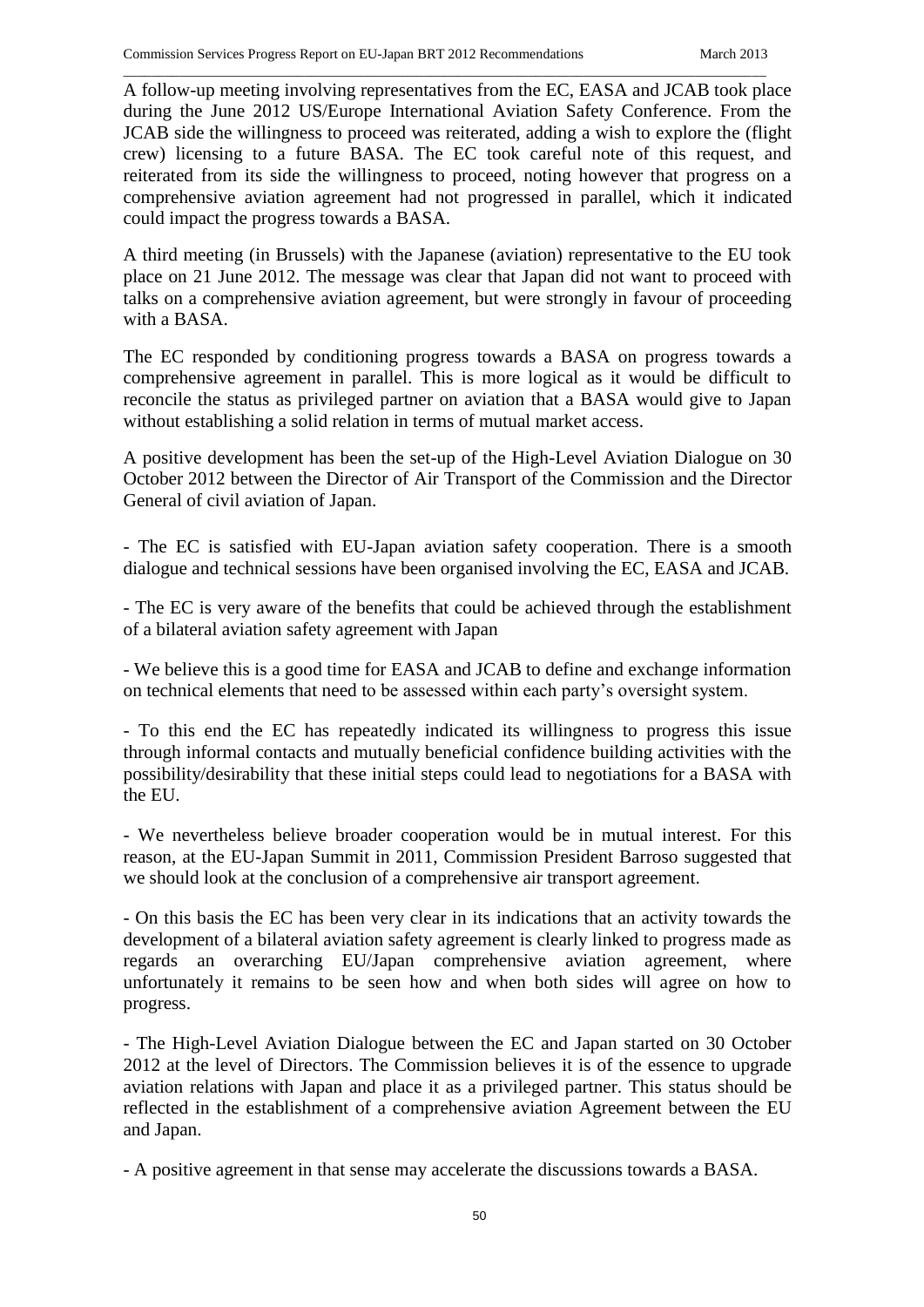#### *Space*

#### *WP-C / 19 / EJ to EJ Government-Led Industrial Cooperation in Space. The Authorities of Japan and the EU should significantly upgrade the scale of EU-Japan industrial cooperation in space, stimulated by government funding. Constructive work continues between METI and the European Commission, although the scope of cooperation is still very limited. Japanese companies have been involved in a small European Commission Framework Programme Call*

\_\_\_\_\_\_\_\_\_\_\_\_\_\_\_\_\_\_\_\_\_\_\_\_\_\_\_\_\_\_\_\_\_\_\_\_\_\_\_\_\_\_\_\_\_\_\_\_\_\_\_\_\_\_\_\_\_\_\_\_\_\_\_\_\_\_\_\_\_\_\_\_\_\_\_\_\_\_\_\_\_\_\_\_\_\_\_\_\_\_\_\_

The Commission considers with great interest the recommendations of the BRT in this area. Closer links will need to be developed to achieve more concrete results in the long term.

#### *WP-C / 20 / EJ to EJ Civil Purpose Satellite Technology*

*In the civil satellite technology field, Japanese space Authorities (at Cabinet level) and European space Authorities (EU Commission, European Space Agency, and Europe's national space agencies) should establish a common mechanism for a formal and permanent dialogue with the purpose of identifying further mutually beneficial subjects of cooperation. Of particular interest to both the EU and Japanese industries are advanced broadband and mobile communications services that would be applicable, among other cases, to the rescue of populations hit by a natural disaster.*

*There has been no progress on this issue. We welcome the GOJ's intention to consider this Recommendation internally and consult with European space Authorities.*

EU and Japan have an advanced space science and technology sector and a strong space industry.

Europe's priorities in Space lay in developing space related services for the civil society like Earth observation (GMES), Satellite navigation (Galileo) and Space science and technology for the exploration of the solar system and the Universe.

The Commission would welcome a stronger involvement of Japanese scientists in our programme. There are a number of promising areas for EU-Japan Space cooperation:

- o Earth observation and Climate change
- o Oceans monitoring
- o Support for the management of natural disasters
- o Securing space assets and the Earth from debris or Near Earth Objects like asteroids. Japanese expertise is welcome (Hayabusa Mission successfully touched down on an asteroid and brought material back to Earth)
- o Exploration of the Solar system and robotics in Space

There were 7 Japanese participations in the 5th call for proposals, from which 2 were successful (evaluations in Feb. 2012) in the technology field (good success rate; e.g. from the 30 US participations only 3 were successful).

The last call ended on 21 November 2012:

- Integration of satellite communication and satellite navigation solutions with space-based observing systems
- Research into reducing the vulnerability of space assets
- Security of space assets from in-orbit collisions
- Debris removal/mitigation concepts
- Processing and analysis of data obtained from space missions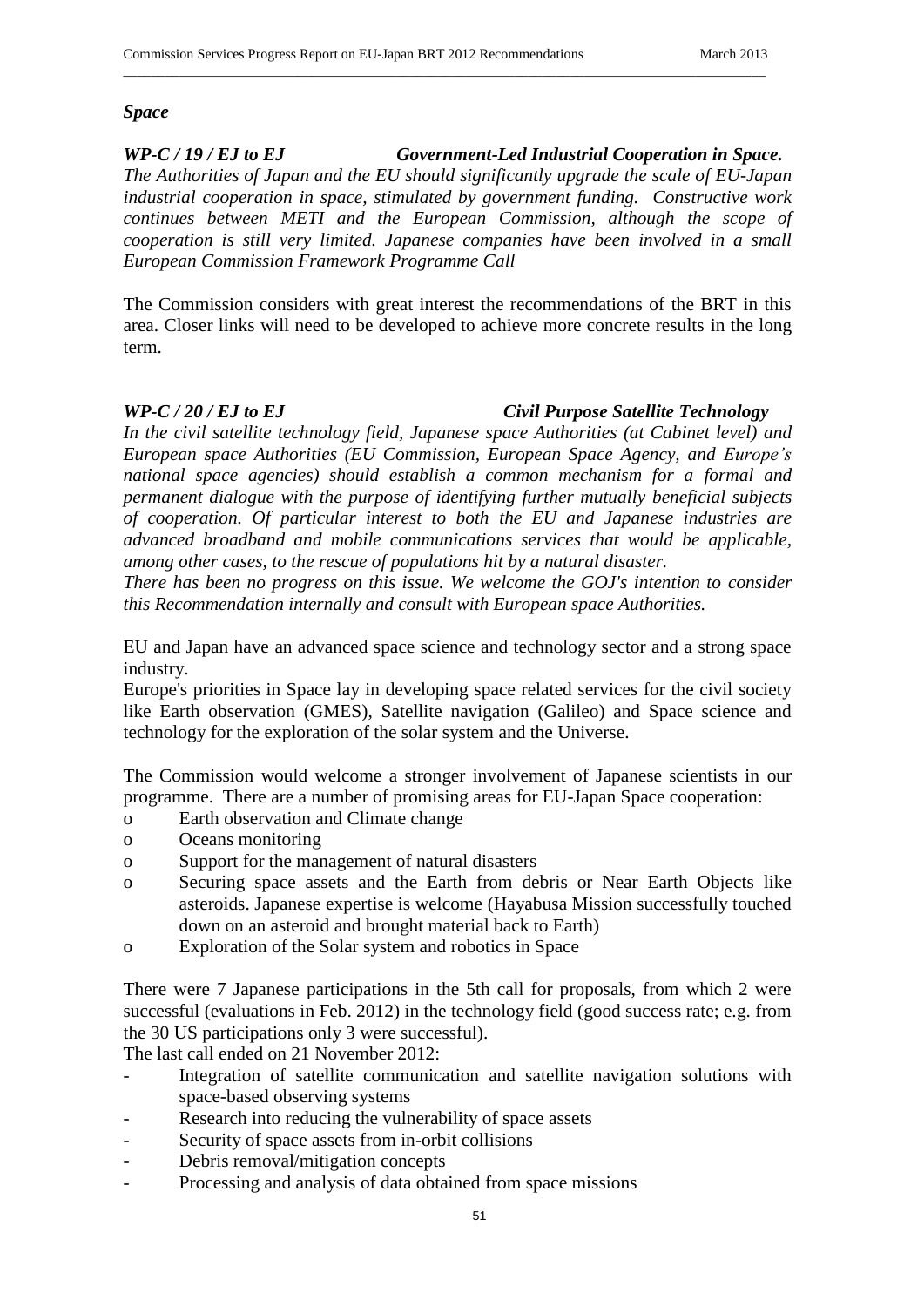Japan's participation is the highest since the start of 7th framework-programme - 20 organisations participate in proposals. The evaluation is ongoing.

\_\_\_\_\_\_\_\_\_\_\_\_\_\_\_\_\_\_\_\_\_\_\_\_\_\_\_\_\_\_\_\_\_\_\_\_\_\_\_\_\_\_\_\_\_\_\_\_\_\_\_\_\_\_\_\_\_\_\_\_\_\_\_\_\_\_\_\_\_\_\_\_\_\_\_\_\_\_\_\_\_\_\_\_\_\_\_\_\_\_\_\_

### *WP-C / 21 / EJ to EJ Mutual Backup of Government Satellite Launches Japanese and EU Authorities should bring about a mutual backup cooperation scheme of all government launches using their respective satellite launcher fleets. There has been no progress on this issue. The commercial arrangement between Mitsubishi Heavy Industries, Ltd. and Arianespace can be used in theory but is inadequate by itself in the case of government programs.*

No progress has been made at this stage but the Commission is ready to reconsider the case should the issue continue to exist.

*WP-C / 22 / EJ to EJ Cooperation on Satellite Navigation Systems EU and Japan Authorities should establish a close cooperation between Galileo and the Quasi-Zenith Satellite System. This should include frequency management, handset technology (receiver chips) development, and cooperation in GNSS meetings to set up service standards. Furthermore, the EU and Japan should develop cooperation on GNSS downstream applications.*

Japan is developing its own regional satellite navigation system called QZSS, which is intended to cover East Asia. It is a civilian system and their first satellite was launched in 2010. The initial plan was to have a 3-satellite constellation, but there are plans to extend this to 7 satellites. Full operational status with at least 4 satellites is expected by 2020.

The Commission is pleased to have a technical agreement to ensure radio frequency compatibility between the first QZSS satellite and Galileo. This agreement on technical compatibility was signed within the framework of the International Telecommunications Union (ITU). The agreement ensures radio frequency compatibility between the first QZSS satellite and Galileo. It was signed by the Japanese Space Agency JAXA and the European Commission.

We would wish to continue cooperation to guarantee compatibility and if possible interoperability between the full QZSS constellation and the deployed Galileo constellation.

#### *WP-C / 23 / EJ to EJ Cooperation on Active Space Debris Removal*

*EU and Japan Authorities should lead a global effort to remove space debris from low and geostationary Earth orbits. Near-term bilateral cooperation should include defining debris removal standards (or code) and developing debris removal technologies.*

The Commission considers with great interest the recommendations of the BRT in this area. Closer links will need to be developed to achieve more concrete results but this is a long term objective.

*Defence*

-

*WP-C/ 24/ EJ to EJ Defence Purpose Satellite Technology and Services The BRT recommends that the Authorities of Japan and EU Member States should establish a regular dialogue aimed at sharing experience on defence purpose satellites.*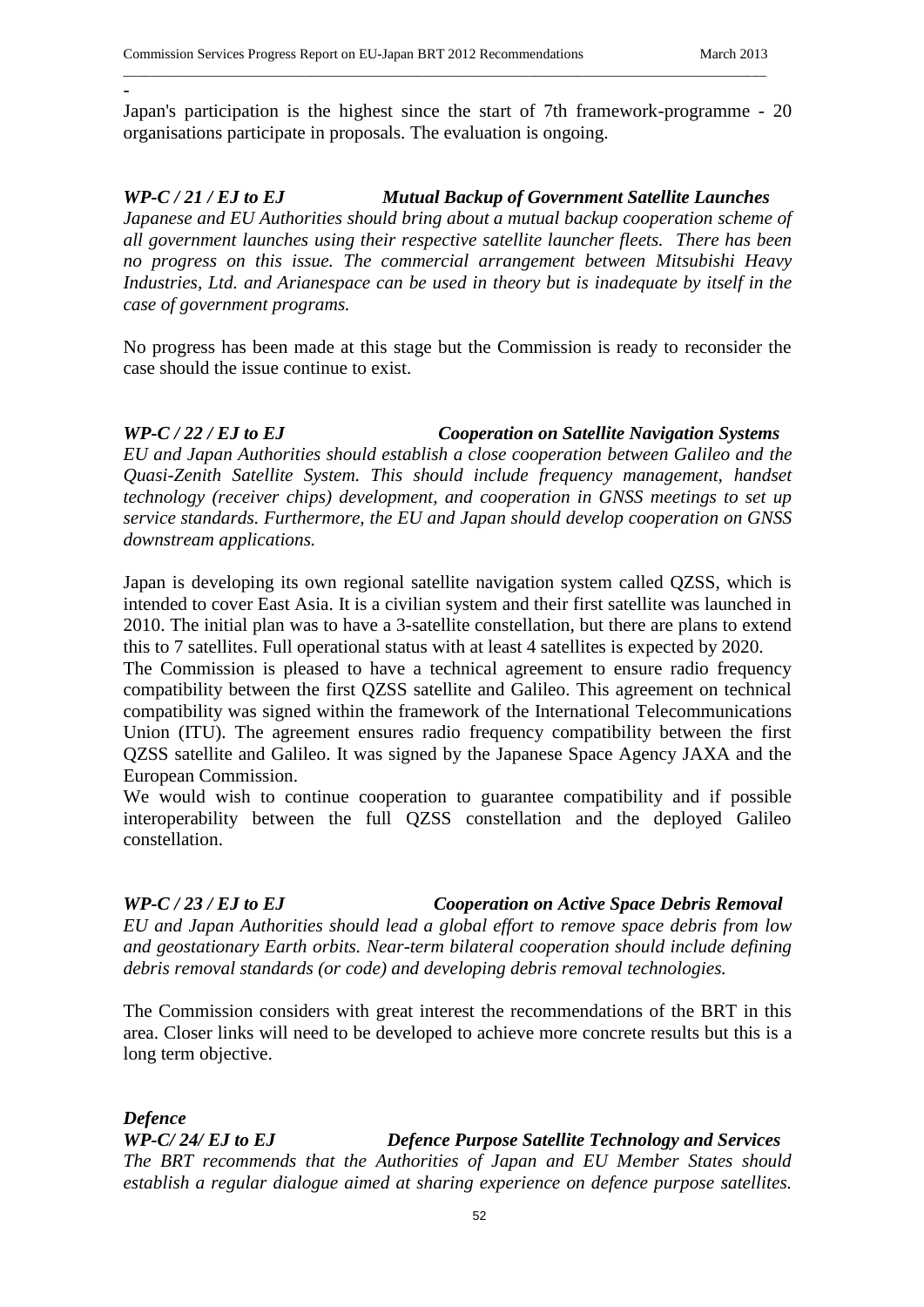*This should also include dialogue on the delivery of secure communications services (as PFI is evolving as a growing subject in the new economic environment).*

\_\_\_\_\_\_\_\_\_\_\_\_\_\_\_\_\_\_\_\_\_\_\_\_\_\_\_\_\_\_\_\_\_\_\_\_\_\_\_\_\_\_\_\_\_\_\_\_\_\_\_\_\_\_\_\_\_\_\_\_\_\_\_\_\_\_\_\_\_\_\_\_\_\_\_\_\_\_\_\_\_\_\_\_\_\_\_\_\_\_\_\_

The Commission welcomes measures to improve defence trade between EU Member States and Japan. Both the EU and Japan are facing a number of security challenges and have to meet these challenges at a time when defence budgets are under severe pressures. The Commission is supportive of an industry policy dialogue which could be invaluable not only in building contacts and identifying barriers to collaboration; but could also help build a framework of mutual confidence and trust which is so important in defence trade. The extent to which the Commission can be involved in taking forward this proposal will depend on the nature of the dialogue. The Commission will discuss this idea with the AeroSpace and Defence Industries Association of Europe and assess to what extent it can provide support.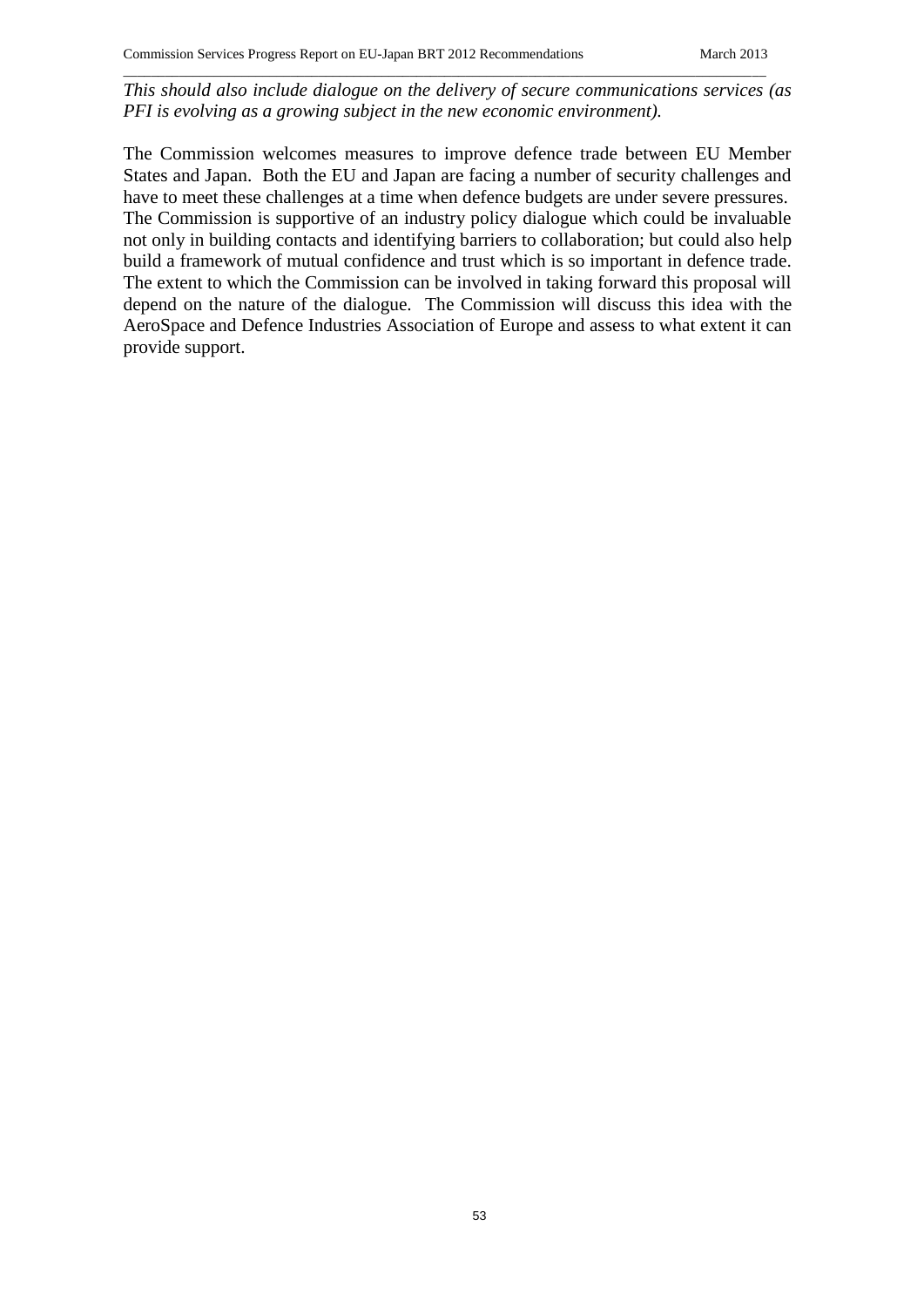## **Recommendations from only European Industry**

### *INNOVATION IN AERONAUTICS, SPACE AND DEFENC***E**

\_\_\_\_\_\_\_\_\_\_\_\_\_\_\_\_\_\_\_\_\_\_\_\_\_\_\_\_\_\_\_\_\_\_\_\_\_\_\_\_\_\_\_\_\_\_\_\_\_\_\_\_\_\_\_\_\_\_\_\_\_\_\_\_\_\_\_\_\_\_\_\_\_\_\_\_\_\_\_\_\_\_\_\_\_\_\_\_\_\_\_\_

#### *Aeronautics*

*WP-C / 29 / E to EJ Level Playing Field in Civil Aeronautics Markets The Authorities of Japan and Europe should encourage competition and facilitate the entry of each other's aircraft on their respective domestic markets on the basis of reciprocity. Airlines and other major customers should be encouraged to diversify their sources of supply. Cooperation in aeronautics should not be biased towards US industry, but should be significantly increased between the EU and Japan.*

See reply under WPC- 15, 16, 17 and 18

#### *Defence*

#### *WP-C / 35 / E to EJ Internationally recognized procurement processes for defence equipment and services*

*The following should be applied to all defence procurement processes. (1) Clear statements of requirements, communication of any changes (2) Advising of timelines and adherence to them (3) Notice of evaluation criteria and the weightings given each criterion (4) Acceptance of English-language documentation (5) Application of NATO standards (6) Full public disclosure of the basis of awards (7) Opportunities to appeal award decisions, without the requirement to withdraw from the competition.*

*The Japanese MOD should perform the selection of the equipment independently from the existence of local manufacturing capabilities. If a foreign company is selected, then the Japan MOD should separately select the local industrial partner based on a licenced production and modification package made available by the selected foreign company.*

Defence and sensitive procurement in the EU is subject to the rules of Directive 2009/81/EC. The Directive introduces at European level fair and transparent rules to help companies to access defence and security markets in other EU countries. It also guarantees flexibility for contracting authorities to negotiate in detail all features of complex contracts and to require safeguards that are necessary in the fields of defence and security, in particular on the protection of classified information and on security of supply.

The Directive covers contracts for military equipment, related works and services as well as for sensitive security equipment, works and services which involve access to classified information.

The deadline for transposition was August 2011. There have been delays in the transposition process. However, by January 2013 all Member States but one have notified to the Commission transposition of the Directive into their national legislation. The Commission is now committed to ensure that the Directive is correctly implemented and applied.

As regards third countries economic operators, the Directive leaves to Member States and their contracting authorities the choice whether to allow them participation in their procurement procedures under the Directive.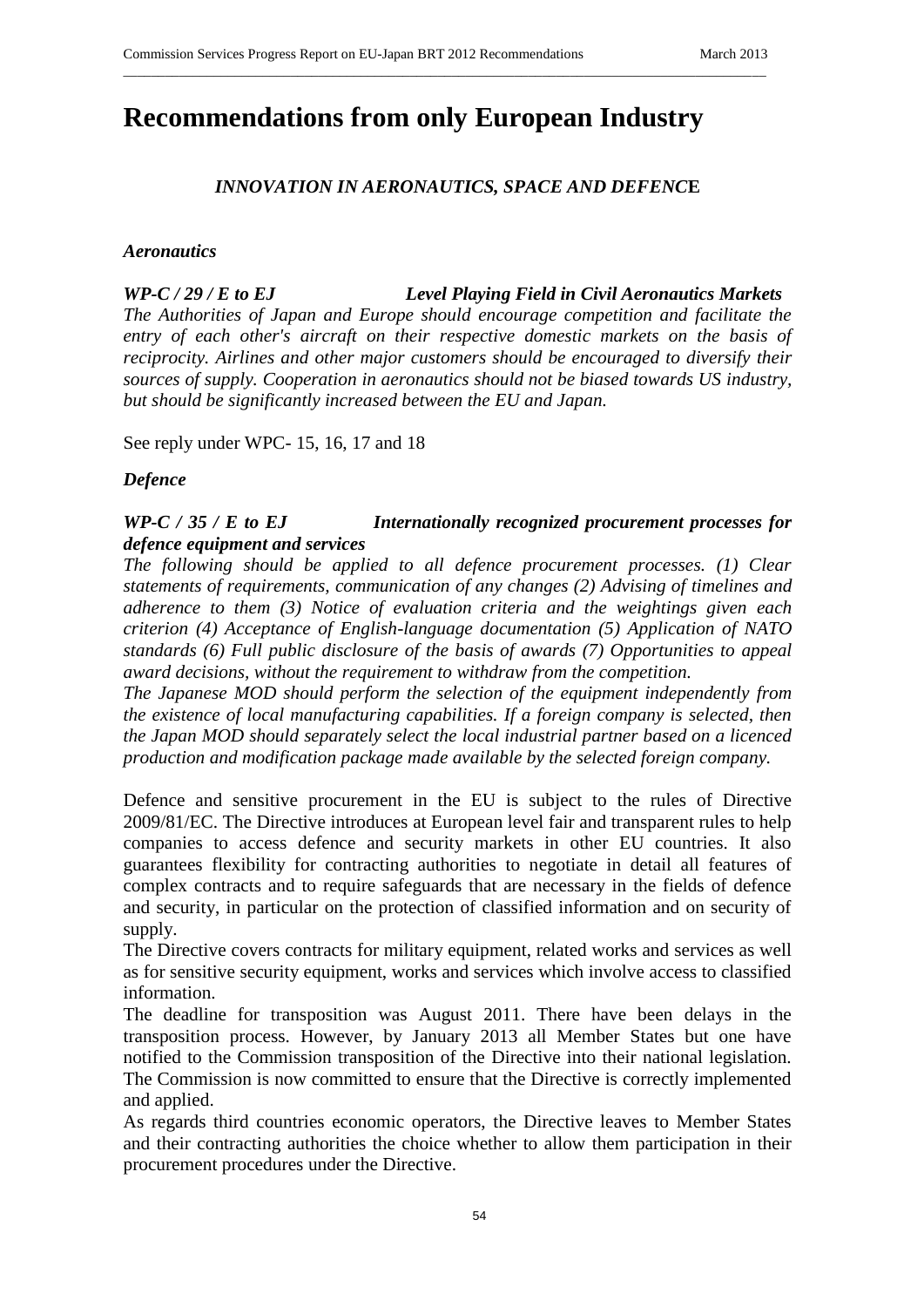Following the establishment of its "Defence Task Force" in November 2011, the Commission will adopt in 2013 a Communication on a comprehensive strategy to strengthen Europe's defence sector. The main objectives of the Communication are to strengthen the internal market for defence; support the competitiveness of the EU defence industry; promote synergies between civil and military research; and promote the efficient use of all relevant EU policies to strengthen the defence sector. The Communication will represent a significant Commission's contribution to the overall debate leading to the European Council dedicated to defence matters now scheduled for December 2013.

\_\_\_\_\_\_\_\_\_\_\_\_\_\_\_\_\_\_\_\_\_\_\_\_\_\_\_\_\_\_\_\_\_\_\_\_\_\_\_\_\_\_\_\_\_\_\_\_\_\_\_\_\_\_\_\_\_\_\_\_\_\_\_\_\_\_\_\_\_\_\_\_\_\_\_\_\_\_\_\_\_\_\_\_\_\_\_\_\_\_\_\_

*WP-C/ 36 / E to EJ Greater emphasis on life cycle life costs in awarding contracts The BRT recommends that Life Cycle Costs should form the basis of all relevant defence contract awards.*

Article 47(1)(a) of Directive 2009/81/EC of the European Parliament and of the Council of 13 July 2009 on the coordination of procedures for the award of certain works contracts, supply contracts and service contracts by contracting authorities or entities in the fields of defence and security, and amending Directives 2004/17/EC and 2004/18/EC, explicitly provides for lifecycle costs as award criterion for the MEAT (most economically advantageous tender).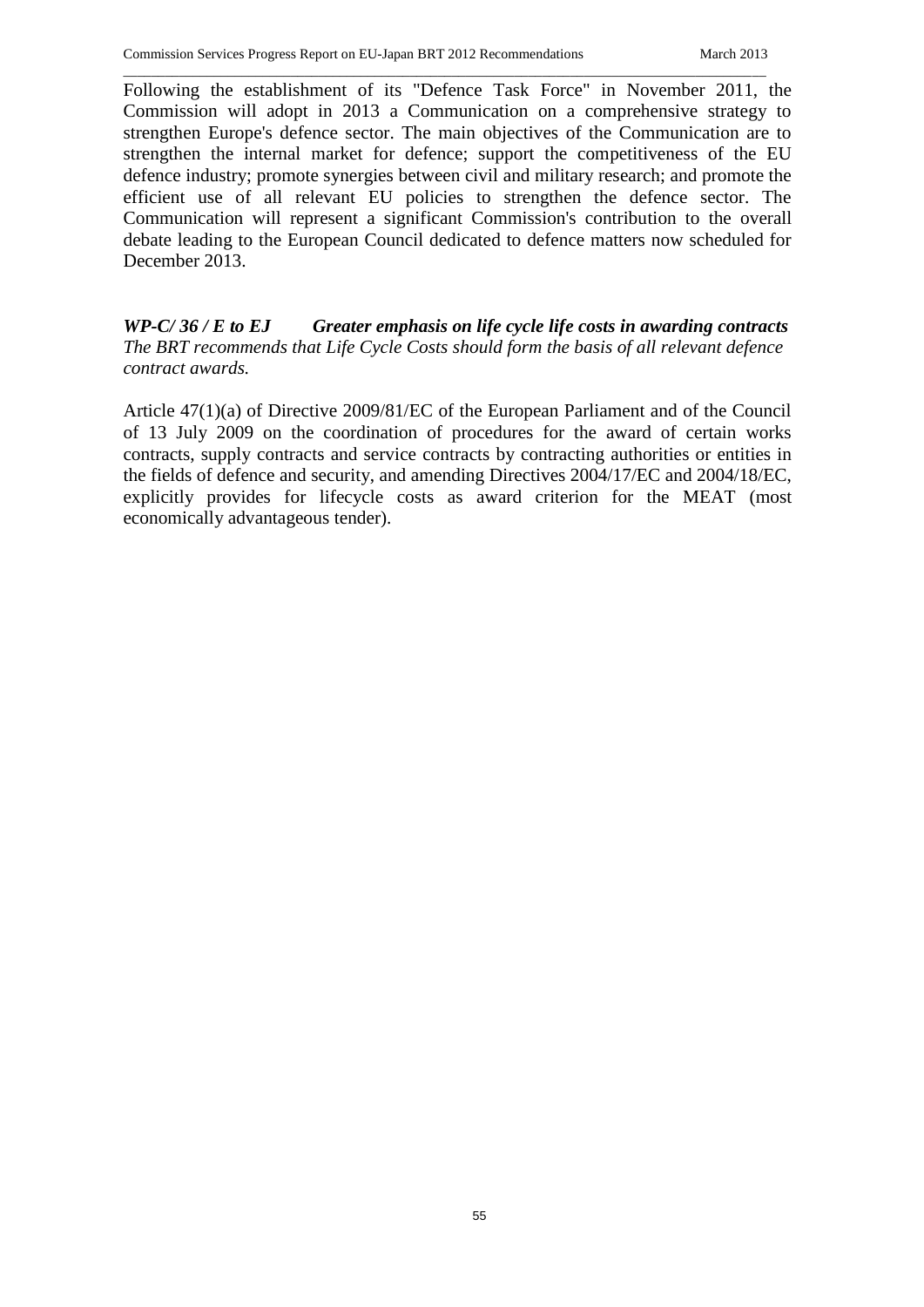\_\_\_\_\_\_\_\_\_\_\_\_\_\_\_\_\_\_\_\_\_\_\_\_\_\_\_\_\_\_\_\_\_\_\_\_\_\_\_\_\_\_\_\_\_\_\_\_\_\_\_\_\_\_\_\_\_\_\_\_\_\_\_\_\_\_\_\_\_\_\_\_\_\_\_\_\_\_\_\_\_\_\_\_\_\_\_\_\_\_\_\_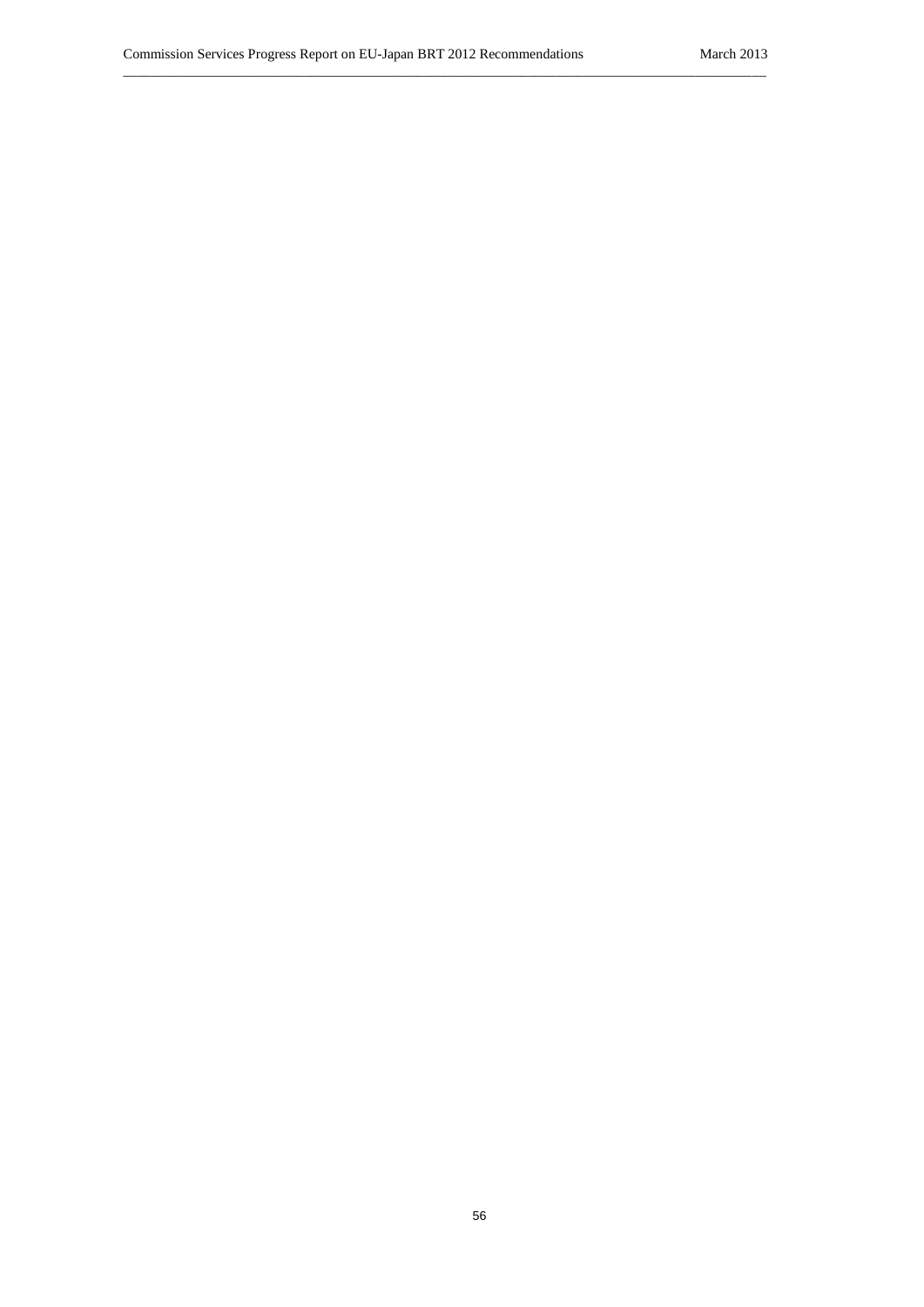# **Working Party D**

\_\_\_\_\_\_\_\_\_\_\_\_\_\_\_\_\_\_\_\_\_\_\_\_\_\_\_\_\_\_\_\_\_\_\_\_\_\_\_\_\_\_\_\_\_\_\_\_\_\_\_\_\_\_\_\_\_\_\_\_\_\_\_\_\_\_\_\_\_\_\_\_\_\_\_\_\_\_\_\_\_\_\_\_\_\_\_\_\_\_\_\_

# **Financial Services, Accounting and Tax Issues**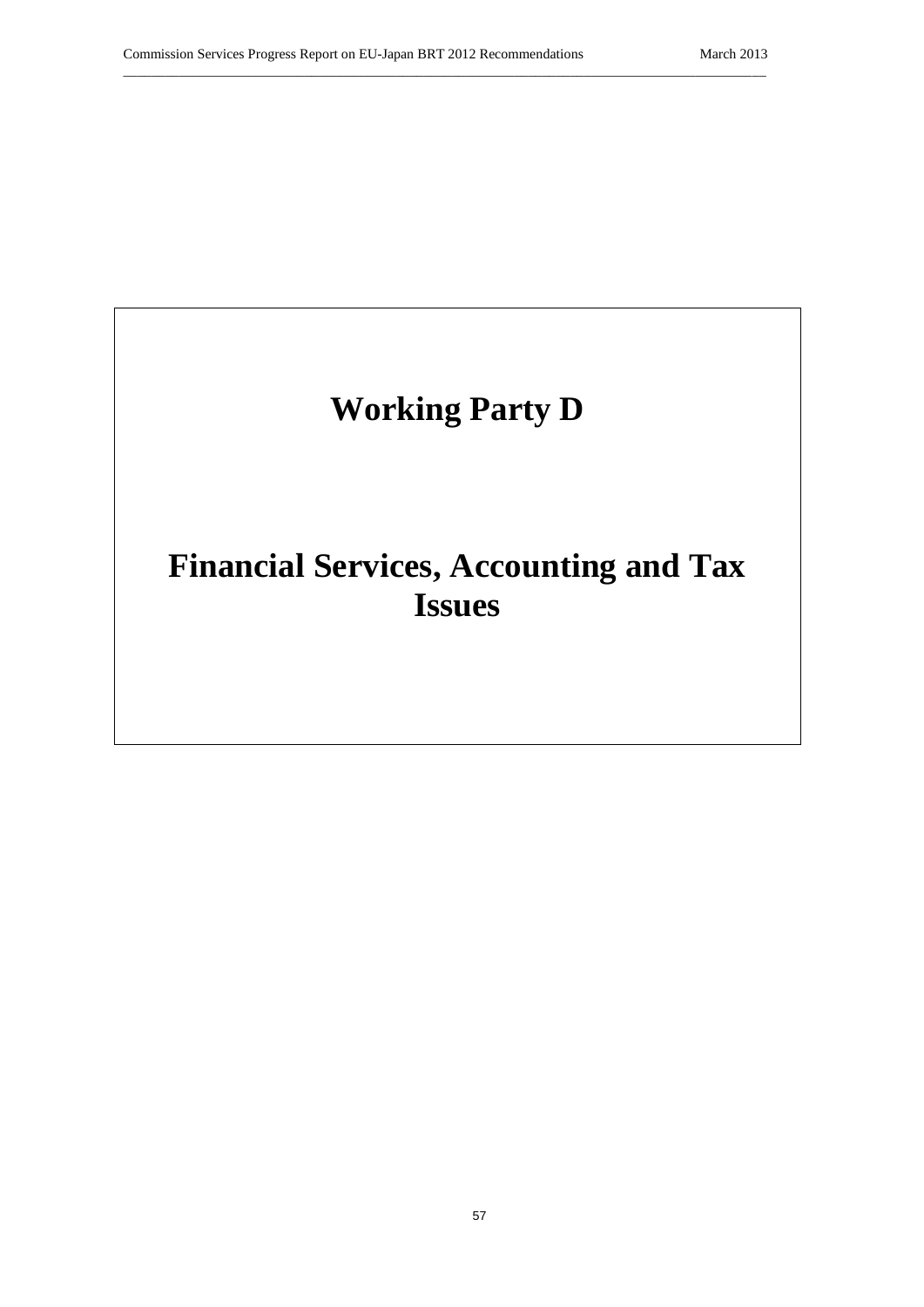## **Recommendations from both European and Japanese industries**

\_\_\_\_\_\_\_\_\_\_\_\_\_\_\_\_\_\_\_\_\_\_\_\_\_\_\_\_\_\_\_\_\_\_\_\_\_\_\_\_\_\_\_\_\_\_\_\_\_\_\_\_\_\_\_\_\_\_\_\_\_\_\_\_\_\_\_\_\_\_\_\_\_\_\_\_\_\_\_\_\_\_\_\_\_\_\_\_\_\_\_\_

### *WP- D* / 01 / *EJ* to *EJ Issues to be mindful of when proceeding with reform*

*- Regulation on the financial sector should be implemented looking ahead the broader economic implication*

*- An excessive 'ring-fencing' in each jurisdiction and duplication of regulations have to be avoided with effective supervision and international coordination*

*- Consider local specificities of each country and region when discussing regulation in a global context.*

The Commission is committed to adopt policy measures to support global growth, restore confidence in financial markets and enhance job creation. The EU is approaching the end of its largest ever programme of financial services reform. Around thirty targeted measures have been proposed after comprehensive impact assessments and consultations. Each proposal is carefully calibrated to be bearable for the financial sector and to support the real economy. The EU is also determined to move forward expeditiously on measures to support growth including through completing the Single Market.

In Los Cabos, in June 2012, G20 Leaders agreed to work collectively to strengthen demand and restore confidence with a view to supporting growth and fostering financial stability. They agreed on a coordinated *"Los Cabos Growth and Jobs Action Plan"* to achieve those goals. The Commission is committed to implement its regulatory reform agenda to enhance growth prospects and build more resilient financial systems. The Commission also calls for timely and effective implementation of G20 commitments by all Parties. Multilateralism and regulatory dialogues are of even greater importance in the current climate. G20 members recognised the need to take country-specific circumstances into account while promoting strong international standards when appropriate. The Commission supports the work of the Financial Stability Board and other international bodies setting up monitoring tools to ensure that reforms agreed by the G20 are implemented in all major jurisdictions. Regulatory dialogues, like the one with Japan FSA, enable a close follow up to ensure global consistency and to avoid regulatory arbitrage.

Regulatory diversity, where it exists, must neither open loopholes which undermine the effectiveness of our regulation, nor lead to market fragmentation. In this context, equivalence is the right approach to achieve global consistency. It ensures that operators are not subject to double requirements or overlaps, while allowing for the co-existence of different national standards.

The European Banking Authority ensures appropriate cooperation and coordination amongst national supervisors at the EU level, limiting undesirable consequences of national ring-fencing regulations. The Commission monitors these recent developments and is ready to enforce the free movements of capital rules as set in the Treaty on the Functioning of the European Union.

In Cannes (November 2011), the G20 endorsed the FSB's core recommendations for effective resolution *("Key Attributes of Effective Resolution Regimes for Financial Institutions"*) to be implemented by countries. Consequently and in order to ensure international consistency in addressing financial stability issues, on 6 June 2012, the Commission adopted a legislative proposal for bank recovery and resolution. The proposed framework sets out the necessary steps and powers to ensure that bank failures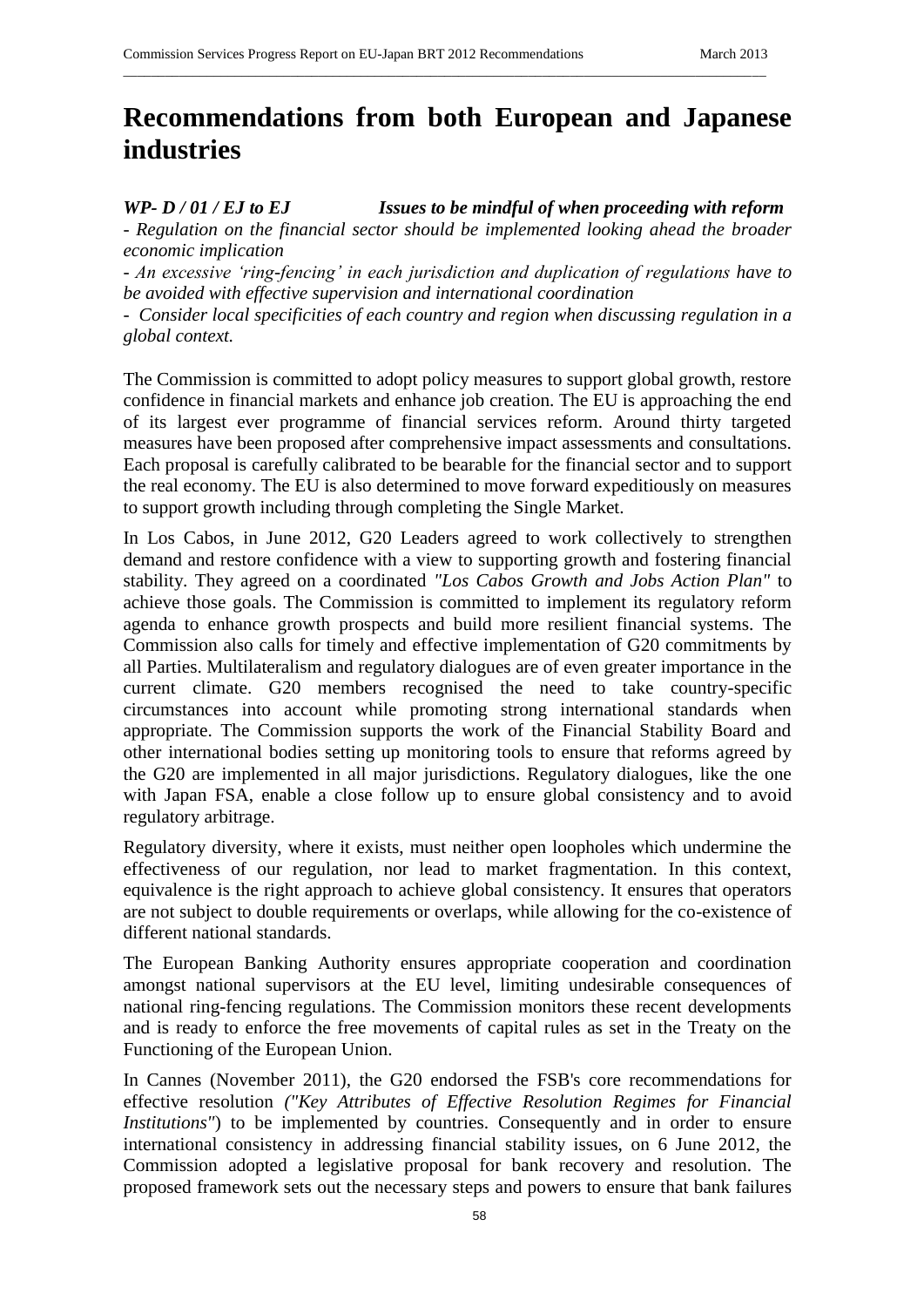across the EU are managed in a way which avoids financial instability and minimizes costs for taxpayers.

\_\_\_\_\_\_\_\_\_\_\_\_\_\_\_\_\_\_\_\_\_\_\_\_\_\_\_\_\_\_\_\_\_\_\_\_\_\_\_\_\_\_\_\_\_\_\_\_\_\_\_\_\_\_\_\_\_\_\_\_\_\_\_\_\_\_\_\_\_\_\_\_\_\_\_\_\_\_\_\_\_\_\_\_\_\_\_\_\_\_\_\_

#### *WP-*  $D / 02 / EJ$  to  $EJ$  US Regulations

*The European and Japanese authorities and industries should unite their efforts to ensure an internationally consistent and level-playing field implementation of US regulations while preventing excessive extra-territorial and other prejudicial application thereof.*

The Commission has recently rolled out a series of measures designed to enhance transparency and oversight in commodity derivatives markets in the reviews of the Markets in Financial Instruments Directive (MiFID) and the Market Abuse Directive (MAD). These proposals were adopted by the Commission on 20 October 2011 and are currently discussed in the EP and the Council.

They fully correspond with the latest principles of the International Organisations of Securities Commissions (IOSCO) – published in September 2011 - which has been working under a mandate from the G20 to improve the regulation of commodity derivatives. The IOSCO principles have been endorsed by the G20 at their last summit in Cannes in November 2011.

The review aims at improving further the transparency of trades and prices in commodity derivatives by setting conditions for when commodity derivative products (together with other derivatives) should trade exclusively on organised trading venues. It aims at obtaining more systematic and detailed information on the trading activities of different types of market participants in commodity derivatives, more comprehensive oversight by regulators of commodity derivative positions, including the need for imposing position limits when deemed necessary.

Regulators from EU and Japan are working closely together on the implementation of OTC derivatives reforms. Current international work streams aim at identifying any conflicts, gaps or inconsistencies in the implementation of OTC derivatives reforms in a cross-border context and finding solutions to avoid the duplicative application of differing rules. The EU and Japan continue to coordinate closely in the context of this work stream.

### *WP-*  $D / 03 / EJ$  *to*  $EJ$  *Liquidity in secondary markets Maintain liquidity in secondary markets*

It seems to be too early to assess the final impact of liquidity rules on the real economy.

At the international level, discussions are still on-going regarding the final calibration of the short term (LCR – *Liquidity Coverage Ratio*) and long term (NSFR – *Net Stable Funding Ratio*) liquidity ratios introduced by Basel III. The observation period for LCR will end in mid-2013, while for the NSFR, it will end in mid-2016 and, especially for the LCR, some issues are still under discussion.

At European level, the texts implementing these Basel liquidity rules, included in "the CRD IV package" (made up of a *Capital Requirements Directive* and a *Capital Requirements Regulation*), are still under negotiation in the framework of the co-decision legislative procedure (discussions between the Council and the European Parliament on the basis of the Commission proposal). The final version of the text is not available as of now, but one of its aims is to take full account of the observation period to define an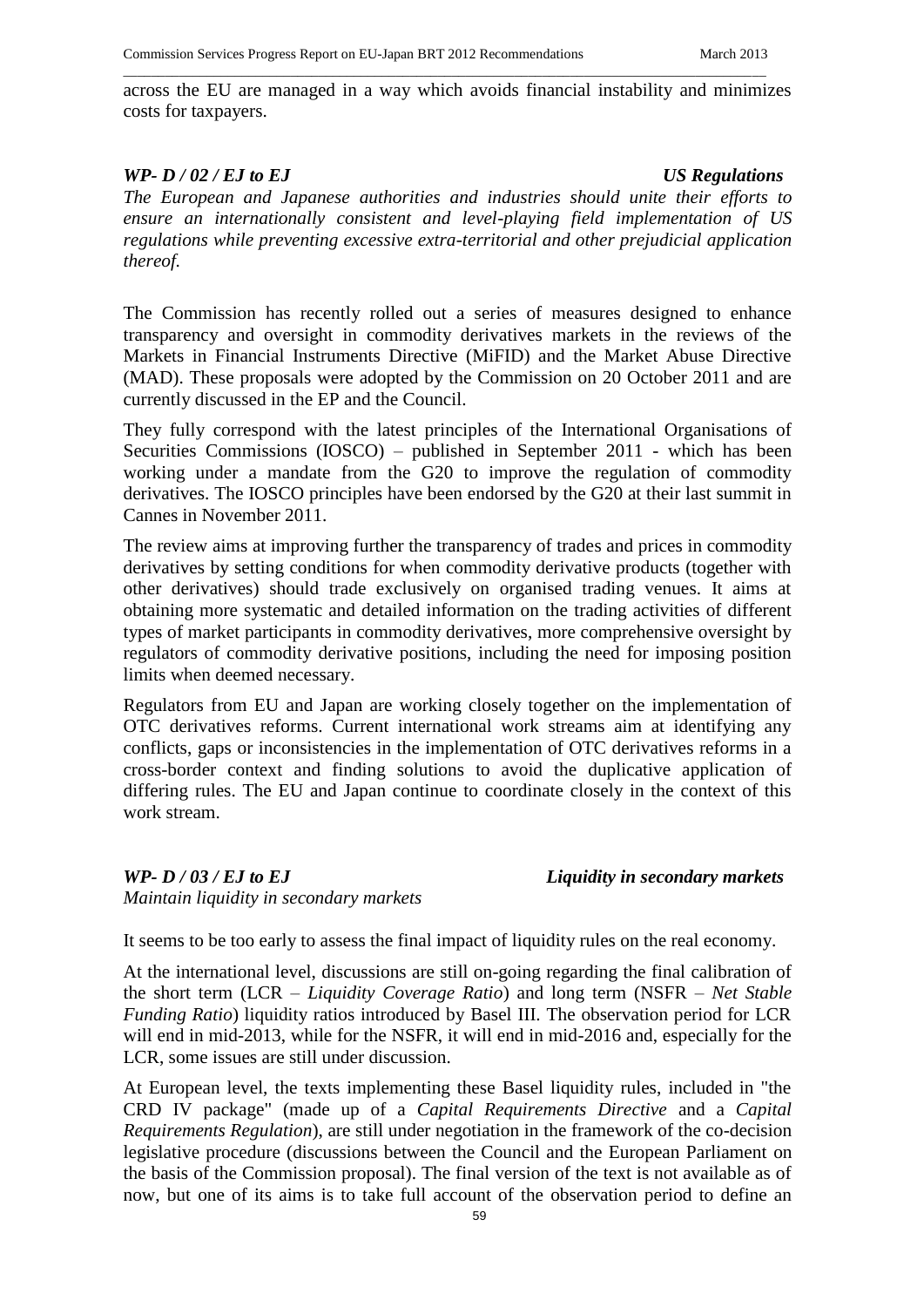appropriate calibration of the ratios (i.e. high quality liquid assets, inflows and outflows for the LCR). As a consequence, the definition of liquidity rules is not yet finalised and data gathered during the observation period on, for example, certain categories of equities will contribute to the final outcome.

\_\_\_\_\_\_\_\_\_\_\_\_\_\_\_\_\_\_\_\_\_\_\_\_\_\_\_\_\_\_\_\_\_\_\_\_\_\_\_\_\_\_\_\_\_\_\_\_\_\_\_\_\_\_\_\_\_\_\_\_\_\_\_\_\_\_\_\_\_\_\_\_\_\_\_\_\_\_\_\_\_\_\_\_\_\_\_\_\_\_\_\_

The Commission is fiercely committed to introducing new liquidity rules, as it recognises the impact of the lack of such rules during the last crisis. However, it is necessary to take fully into account the potential unintended consequences of these new rules on the real economy. At the end of the observation period, taking into account the data gathered and the international developments, it will be possible to design an appropriate calibration of the LCR and the NSFR to avoid any potential negative consequence on the real economy, especially for countries that do have specific financial systems.

#### *WP- D / 04 / EJ to EJ Accounting Issues in EU and Japan*

*- Net unrealised gain on available-for-sale securities recognised as other comprehensive income (OCI), dividend recognised as net income but realised gain as OCI, not net income.*

*- Actuarial gains and losses on employee benefits should be recycled.*

*- Operating and finance leases should be treated separately.*

*- The use of direct method in cash flow statement would not add benefit.*

The Commission attaches great importance to the global convergence of accounting standards. More and more jurisdictions are in the process of ensuring convergence between their nationally Generally Accepted Accounting Principles (GAAP) and IFRS or adopting IFRS directly. The preferred approach focus on the adoption of IFRS rather than on gradual convergence. Japan is therefore encouraged to take a positive decision regarding adoption of IFRS. Major economies like the US or Japan should demonstrate their strong commitment towards full adoption of IFRS, paving the way to establish IFRS as the global accounting language.

Many of the IFRS standards under development have broad economic impact. The IASB thus needs to develop high quality standards that need to be understandable and practicable. The IASB should consider all potential impacts of new standards and require proper impact assessments. The slow progress achieved towards the completion of the convergence programme between the IASB and the FASB poses some concerns. The effort to achieve convergence between the IASB and the FASB should not further delay the delivery of the major outstanding standards, in particular accounting for financial instruments. The IASB should therefore complete its work promptly to respect the G20 timing (mid-2013) and consider that convergence could be achieved with each board (the IASB and the FASB) issuing separate but consistent standards (same approaches but maintaining specificities in the final content of their respective standards).

On the four key projects (financial instruments, revenue recognition, leases and insurance):

1. The Commission closely follows the IASB work on revising the accounting requirements for financial instruments. The Commission considers all three phases of IFRS 9 (classification and measurement, impairment and hedging) need to be completed before a decision on the endorsement of IFRS 9 can be taken.

2. The IASB is working on the revision of the requirements for the accounting of leases. Previous proposals have not been supported in the EU. The general view is that the IASB should make an effort to better explain the overall objective of the project.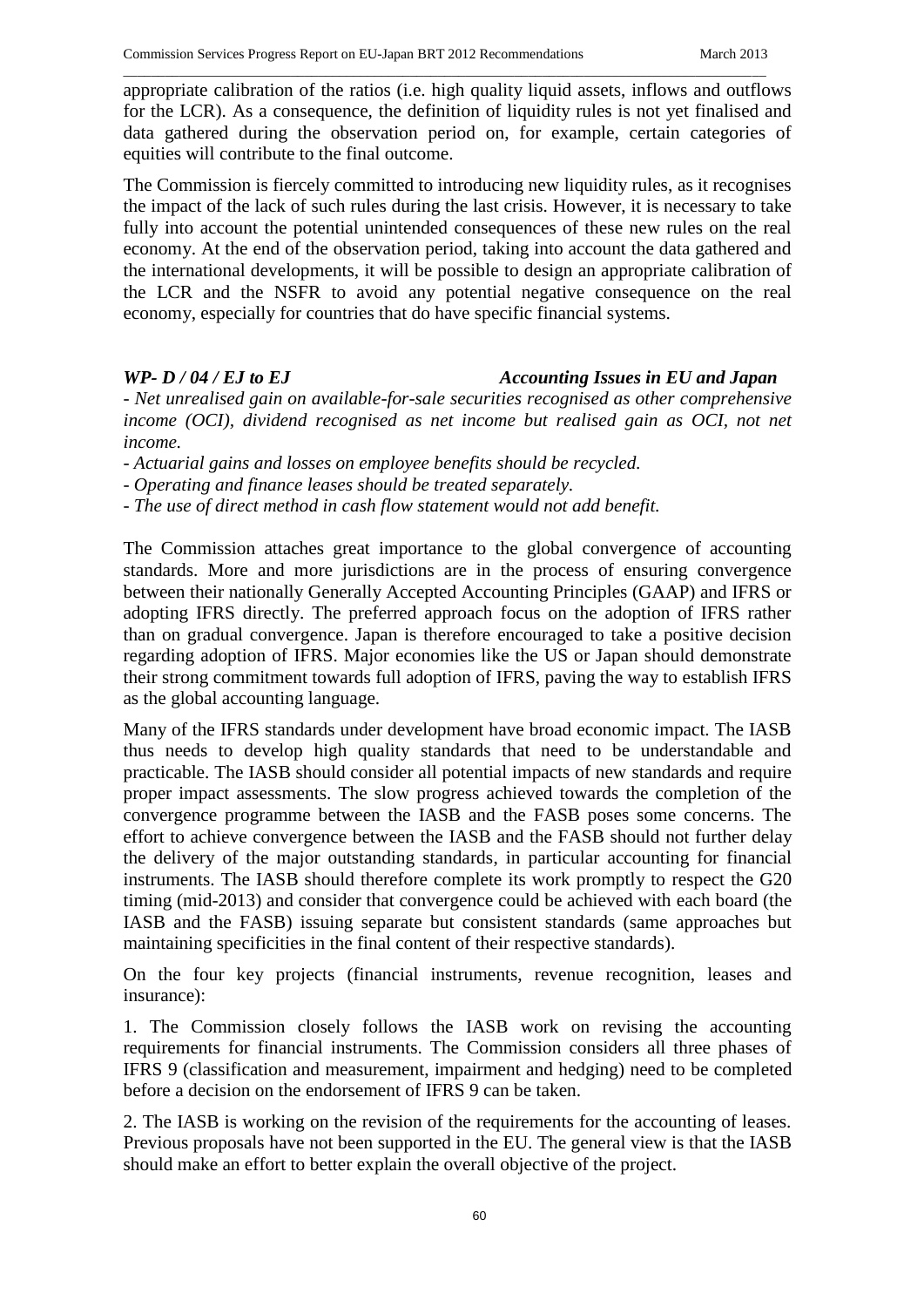3. The Commission is concerned about the potential impacts of the proposed changes to the requirements in the area of revenue recognition. The business model of some industries, in particular the telecom industry, might be impacted in a way that does not reflect the real activity performed by the companies. The IASB should carry out thorough effect studies before the standard is finalised.

\_\_\_\_\_\_\_\_\_\_\_\_\_\_\_\_\_\_\_\_\_\_\_\_\_\_\_\_\_\_\_\_\_\_\_\_\_\_\_\_\_\_\_\_\_\_\_\_\_\_\_\_\_\_\_\_\_\_\_\_\_\_\_\_\_\_\_\_\_\_\_\_\_\_\_\_\_\_\_\_\_\_\_\_\_\_\_\_\_\_\_\_

4. On the revision of IFRS 4 Insurance Contracts, the Commission is awaiting the revised proposal by the IASB.

The EU continues to timely adopt the IFRS standards issued by the IASB. In 2012, EU Member States voted in favour of adoption of the new rules on consolidation (IFRS 10, 11, 12), IFRS 13 Fair Value Measurement and amendments to IAS 32 and to IFRS 7 (offsetting).

The Commission intends to continue policy and technical dialogue with Japan in order to make sure that three is an on-going debate and exchange of views, e.g. regarding the issue of further convergence of accounting standards and necessary improvements regarding the governance of international standard setting bodies.

#### *WP- D / 05 / EJ to EJ Tax Issues in the EU and Japan*

*All EU Member States and Japan to modernise tax treaties. Tax treaties should ensure to the greatest possible extent that dividend, royalty and interest payments are exempted from withholdings taxes and provide for corresponding adjustments and arbitration.*

The Commission is in favour of a modernisation of the Tax Treaties. However, it is up to

Member States to re-negotiate their Double Tax Conventions.

Within its competence, the Commission has recently adopted a Recommendation addressing aggressive tax planning in the area of direct taxation C(2012) 8806 of December 6, 2012 in which it encourages Member States to include an appropriate antiabuse clause in their Double Tax Conventions. Such clause could read as follows:

"Where this Convention provides that an item of income shall be taxable only in one of the contracting States or that it may be taxed in one of the contracting States, the other contracting State shall be precluded from taxing such item only if this item is subject to tax in the first contracting State".

Moreover, in its Communication on Double Taxation in the Single Market (COM (2011) 712), the Commission recognises that the existing instruments are insufficient to address many of the double taxation situations not covered by the EU legislation (such as the Interest and Royalties Directive and the Parent-Subsidiary Directive) or by the Arbitration Convention of 23 July 1990 on the elimination of double taxation in connection with the adjustments of profits of associated enterprises. The Commission services are therefore considering possible solutions to the unsolved cases of double taxation within the Single Market. One of the possible policy options could be the recommendation to re-negotiate the Double Tax Conventions between Member States in order to include in the Mutual Agreement Procedure (MAP) the arbitration mechanism as foreseen in the new version of article 25 of the OECD Model.

*Harmonise and simplify documentary requirements in transfer pricing taxation and promote the conclusion of bilateral and multilateral Advanced Pricing Agreement (APAs).*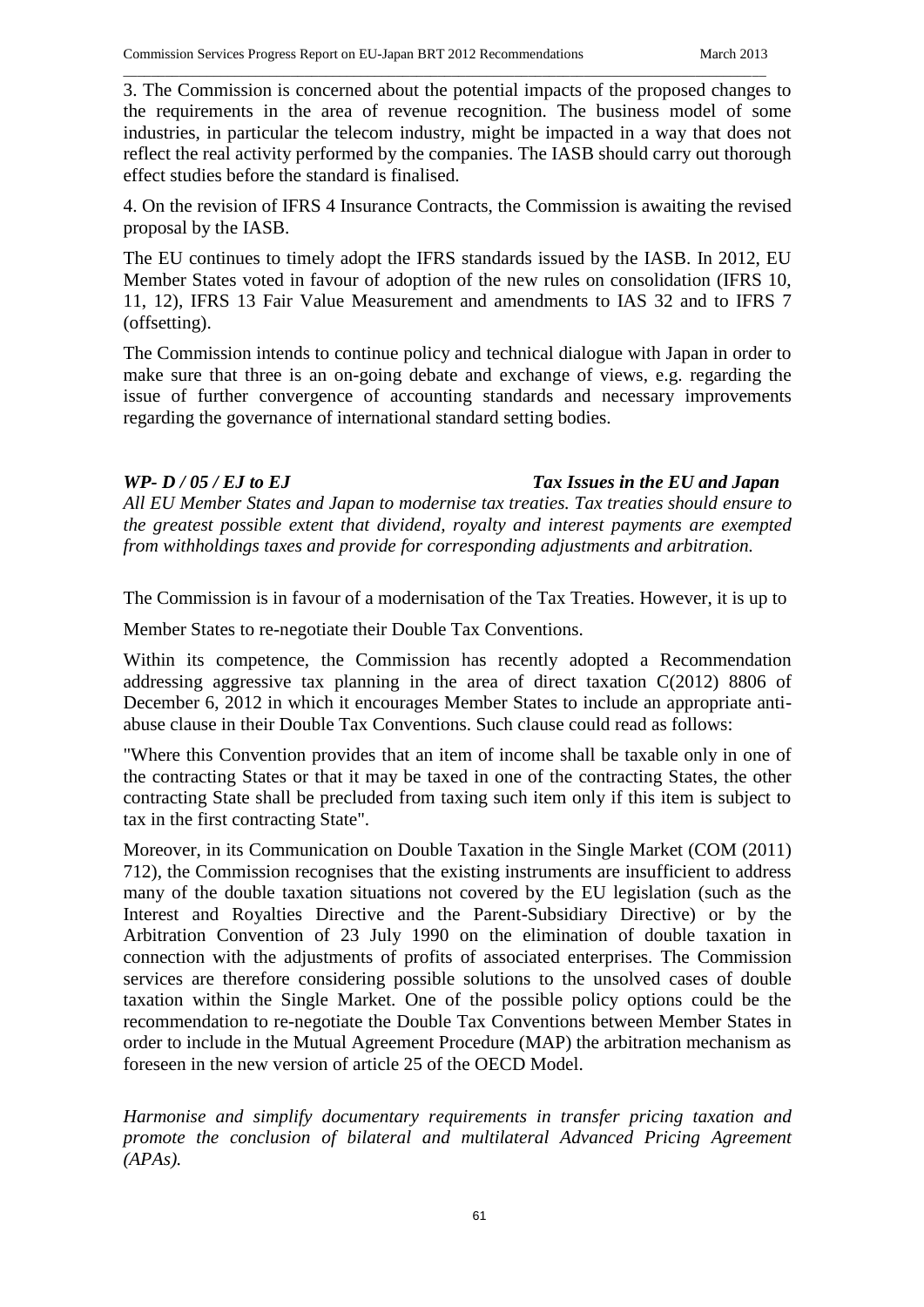Transfer pricing documentation is addressed in  $WP - A$ : 19 (3) above.

Promoting and facilitating bilateral and multilateral APAs is an area of work addressed by the EU Joint Transfer Pricing Forum. That work resulted in a Communication that included guidelines for Advanced Pricing Agreements within the EU. The Communication was subsequently welcomed by Council who noted the commitment of Member States to follow the guidelines and implement them in their national administrative practices as far as legally possible. The following Communication extracts are pertinent:

\_\_\_\_\_\_\_\_\_\_\_\_\_\_\_\_\_\_\_\_\_\_\_\_\_\_\_\_\_\_\_\_\_\_\_\_\_\_\_\_\_\_\_\_\_\_\_\_\_\_\_\_\_\_\_\_\_\_\_\_\_\_\_\_\_\_\_\_\_\_\_\_\_\_\_\_\_\_\_\_\_\_\_\_\_\_\_\_\_\_\_\_

"17. These guidelines focus on bi and multilateral APAs because they are considered as the most efficient tool to prevent double taxation. However the Guidelines also include a section on Unilateral APAs"; and

"63. Although there may be circumstances where the taxpayer has good reasons to believe that a unilateral APA is more appropriate than a bilateral, bilateral APAs are preferred over unilateral APAs. Where a unilateral APA may reduce the risk of double taxation to some degree, care must be taken that unilateral APAs are consistent with the arm's length principle in the same way as bilateral or multilateral APAs."

*Introduce participation exemption and exempt dividends and capital gains received from business investment from further corporate taxation.*

The Commission is aware that taxation of capital gains and dividends is problematic for business as it may result in a double taxation or trigger administrative burdens to recover the taxes paid. The Parent-subsidiary Directive is aimed at eliminating these risks for the corporate dividend distribution in the EU, but it requires at least a 10% shareholding. For portfolio dividends, as well as for capital gains, there are currently no provisions at EU level.

The current 2013-2014 Commission's plan does not envisage specific legislative proposals to tackle the taxation of capital gains and the 10% threshold in the Parentsubsidiary Directive.

However, the plan contains the announcement of a broader initiative for the treatment of portfolio dividends in the Single Market.

*Avoid introducing tax regulation focusing on specific industry or category of business, such as a Bank Tax, which could lead to distortion in the allocation of resources and economic activities in the private sector*

The Commission has adopted its proposal for a Council Directive establishing a common system of financial transactions tax (FTT) in the EU on 28 September 2011; two of the aims of the proposal were to ensure a level-playing field from a taxation point of view and to recoup a part of the costs related to the recent financial and economic crisis. Having in mind that the financial sector currently enjoys a favourable tax treatment (compared to other sectors) in the framework of VAT (estimated to around EUR 18 bn. per year in the impact assessment accompanying the Commission's proposal) and that the financial sector has benefited from support measures worth around EUR 1.6 tn. between 2008 and the beginning of 2012, the Commission has decided to direct this tax to the financial sector, i.e. making financial institutions liable to pay the tax.

Discussions on the FTT are continuing in the framework of the enhanced cooperation procedure.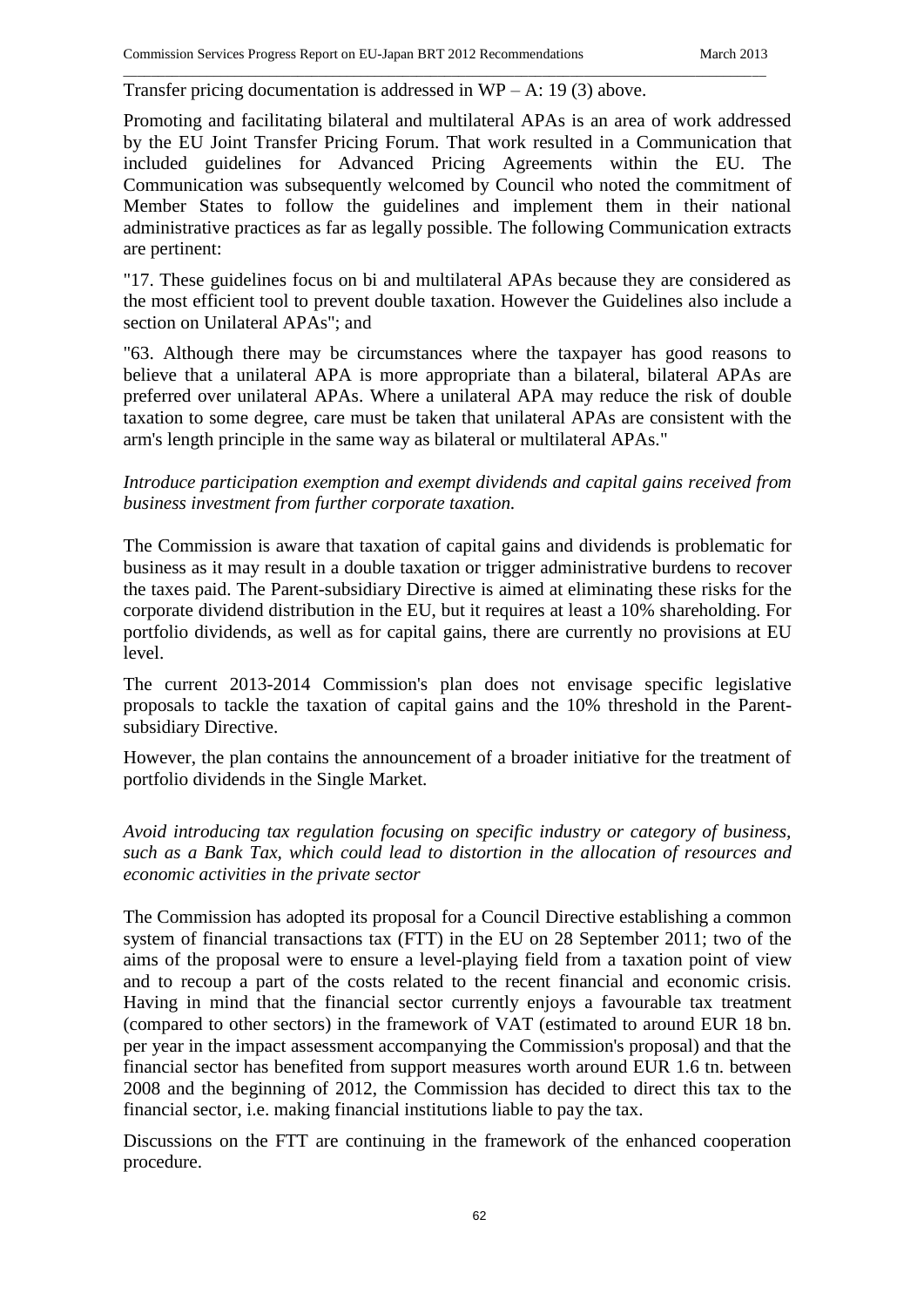*Japan and the EU have to work together to convince the United States to prevent the negative aspects of the Foreign Account Tax Compliance Act which is applying to foreign countries as well.*

\_\_\_\_\_\_\_\_\_\_\_\_\_\_\_\_\_\_\_\_\_\_\_\_\_\_\_\_\_\_\_\_\_\_\_\_\_\_\_\_\_\_\_\_\_\_\_\_\_\_\_\_\_\_\_\_\_\_\_\_\_\_\_\_\_\_\_\_\_\_\_\_\_\_\_\_\_\_\_\_\_\_\_\_\_\_\_\_\_\_\_\_

The European Commission has been following very closely the developments concerning the US Foreign Account Tax Compliance Act (FATCA) both within the EU and in third countries.

It has been in touch with Japan to exchange views on this issue.

The Commission welcomes the move made by the US to implement FATCA through administrative cooperation at governmental level. In particular, it welcomes the development of the Model 1 Agreement to Improve International Tax Compliance and to Implement FATCA which the US has elaborated in cooperation with five EU Member States. The Model simplifies the application of FATCA by financial institutions, addresses the legal issues raised by FATCA and is also a step forward in combating cross-border tax evasion. Two EU Member States (UK and DK) have already signed a bilateral agreement with the US, along the lines of this Model, and many other Member States are expected to do so in the coming months.

The Commission is aware that the US has also developed an alternative Model for facilitating the implementation of FATCA (Model 2) and that Japan intends to sign an agreement with the US along the lines of this Model. The Commission has noted with interest that Model 2 includes a provision which would allow countries to renegotiate a Model 2 agreement to convert it into a Model 1 agreement at some future date, should they wish to do so.

The Commission is interested in exchanging views and experience with the Japanese business on the technical issues related to the implementation of FATCA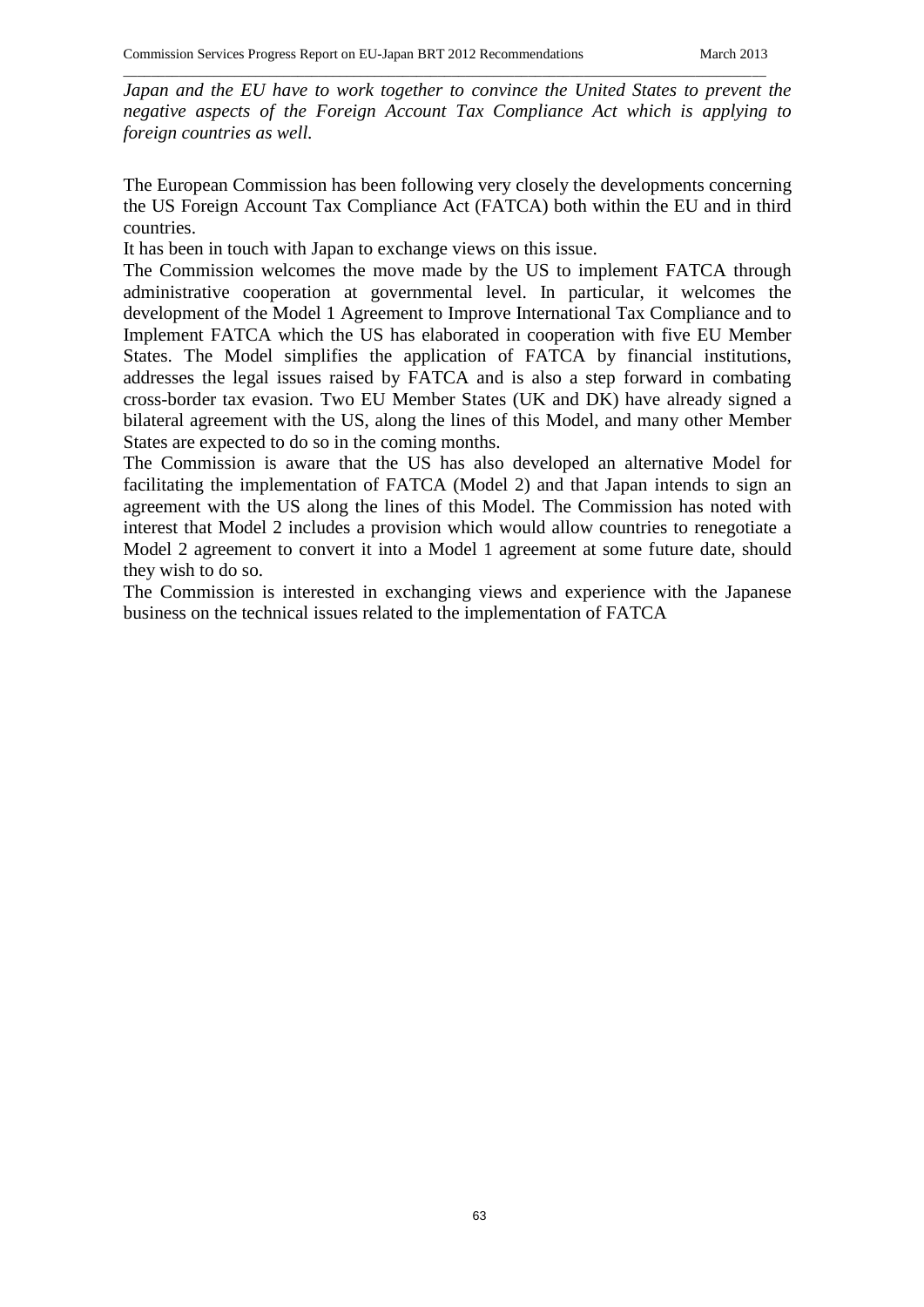# **Recommendations from both European and Japanese industries to the EU**

\_\_\_\_\_\_\_\_\_\_\_\_\_\_\_\_\_\_\_\_\_\_\_\_\_\_\_\_\_\_\_\_\_\_\_\_\_\_\_\_\_\_\_\_\_\_\_\_\_\_\_\_\_\_\_\_\_\_\_\_\_\_\_\_\_\_\_\_\_\_\_\_\_\_\_\_\_\_\_\_\_\_\_\_\_\_\_\_\_\_\_\_

*WP- D* / 11 / *EJ* **to** *E Issues to be mindful of when proceeding with reform Amongst the prevailing credit crisis in Europe the trend to tighten the regulations on financial institutions and to decrease the fiscal debt might be useful to avoid the foreseeable future's possible financial crisis. However, in the perspectives of coping with today's crisis, it might not only be least effective, but worsen the current situation. The European governments should cautiously make a decision when and how to introduce tighter regulations in order to minimize potential economic slowdown.*

The European economy is still facing difficult challenges. It is therefore essential for the EU to make every effort to rapidly implement measures to re-launch growth, investment and employment. The Commission works with a view to safeguarding the integrity and stability of the single market, to improving the functioning of financial markets and to breaking the feedback loop between sovereigns and banks.

The crisis exposed serious inadequacies**,** such as regulatory gaps; inadequate supervision; poor corporate governance; opaque markets and overly-complex products. Experiences during the crisis have clearly demonstrated that we need common EU rules, growthfriendly fiscal consolidation and further financial governance. The Commission is committed to pursue its reform programme on regulation and supervision of the financial sector, in line with G20 commitments. The EU is approaching the end of its largest ever programme of financial services reform. Around thirty targeted measures have been proposed after comprehensive impact assessments and consultations.

These reforms are based on a two-pillar approach: firstly we need to stabilise the financial sector and re-establish confidence; secondly, we need to put in place measures to ensure the financial sector supports healthy growth and investment. Each proposal is carefully calibrated to be bearable for the financial sector and to support the real economy.

The June 2012 European Council agreed on significant measures to address Europe's challenges. It agreed to a single banking supervision mechanism in the euro area,, increasing budgetary integration and achieving a genuine Economic and Monetary Union. In October 2012, the European Council reiterated its firm commitment to take resolute action to address financial market tensions and restore confidence. It welcomed progress made so far, and also called for swift, determined and result-oriented action to ensure the full and rapid implementation of the Compact for Growth and Job.

#### *WP-*  $D / 12 / EJ$  *to*  $E$  *Solvency margin regulation*

*- With respect to "Reinsurance" among three areas to be assessed, Japan received equivalence determination from the European Insurance and Occupational Pensions Authority (EIOPA).*

*- In the meantime, concerning the remaining areas, "Group supervision" and " Group solvency", assessment procedures expected to continue until 2015 should be conducted constructively*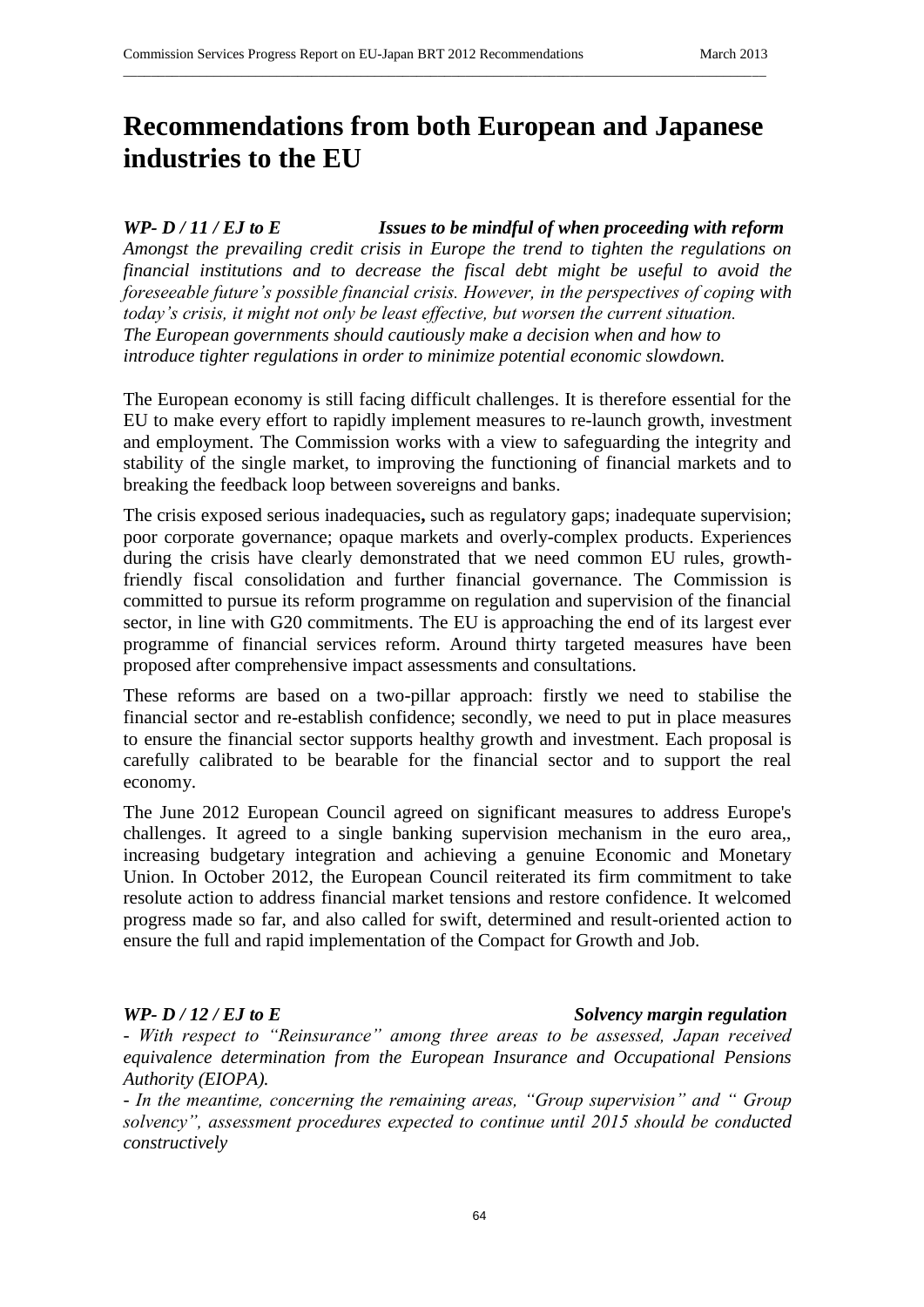The European Insurance and Occupational Pensions Authority (EIOPA) published technical advice in October 2011 concluding that Japan's solvency regime for undertakings carrying out reinsurance activities is equivalent to that set out in the Solvency II Directive but with some caveats. EIOPA's 2011 equivalence assessment is based on draft criteria. EIOPA will revisit its advice once the criteria for Solvency II are finalised in order to verify whether any amendments to the criteria or changes to the Japanese solvency regime affect the conclusions reached in its report. Once this review is complete, the European Commission will take a final decision on the equivalence of Japan's solvency regime.

\_\_\_\_\_\_\_\_\_\_\_\_\_\_\_\_\_\_\_\_\_\_\_\_\_\_\_\_\_\_\_\_\_\_\_\_\_\_\_\_\_\_\_\_\_\_\_\_\_\_\_\_\_\_\_\_\_\_\_\_\_\_\_\_\_\_\_\_\_\_\_\_\_\_\_\_\_\_\_\_\_\_\_\_\_\_\_\_\_\_\_\_

The implementation of Solvency II has been delayed by the on-going discussions on the Omnibus II Directive. This means that the European Commission's decision on the equivalence of the Japanese solvency regime will not now be taken in 2013, as previously envisaged.

The Commission and EIOPA are committed to continuing an open dialogue with the Japan FSA to ensure that an equivalence decision can be taken as soon as possible.

#### *WP- D / 13 / EJ to E Tax issues in the EU*

*Establish a tax system which will enable companies conducting business in the EU to enjoy fully the benefits of the Single Market. In particular,*

*Introduce a common consolidated corporate tax base as soon as possible.*

See comment under WP-A 19 (1) above

 *Amend the Merger Directive (Directive 90/434/EEC) to cover the transfer of real estate and other intangible assets in reorganisation and to abolish the requirements in certain Member States to maintain the holding of shares received in exchange of contributed assets for a specified number of years*

The holding period issue under the Merger Directive was brought up in the past by the Commission. However, since no agreement on abolishing the holding period requirement could be achieved, no action in this direction is envisaged by the Commission in its next legislative plans

 *Exemption from penalties related to non-compliance with documentation requirements and transfer pricing adjustments, and from interest related to a company submits an EU TPD in good faith and in a timely manner*

See comment under  $WP - A$ : 19 (3) above

 *Simplify and harmonise the VAT system to enable centralised VAT accounting in a cost-efficient manner.*

See comment under  $WP - A$ : 19 (4) above

*WP- D / 14 / EJ to E Tax on Financial Transaction The BRT insists that EU should not introduce tax on financial transactions. If EU*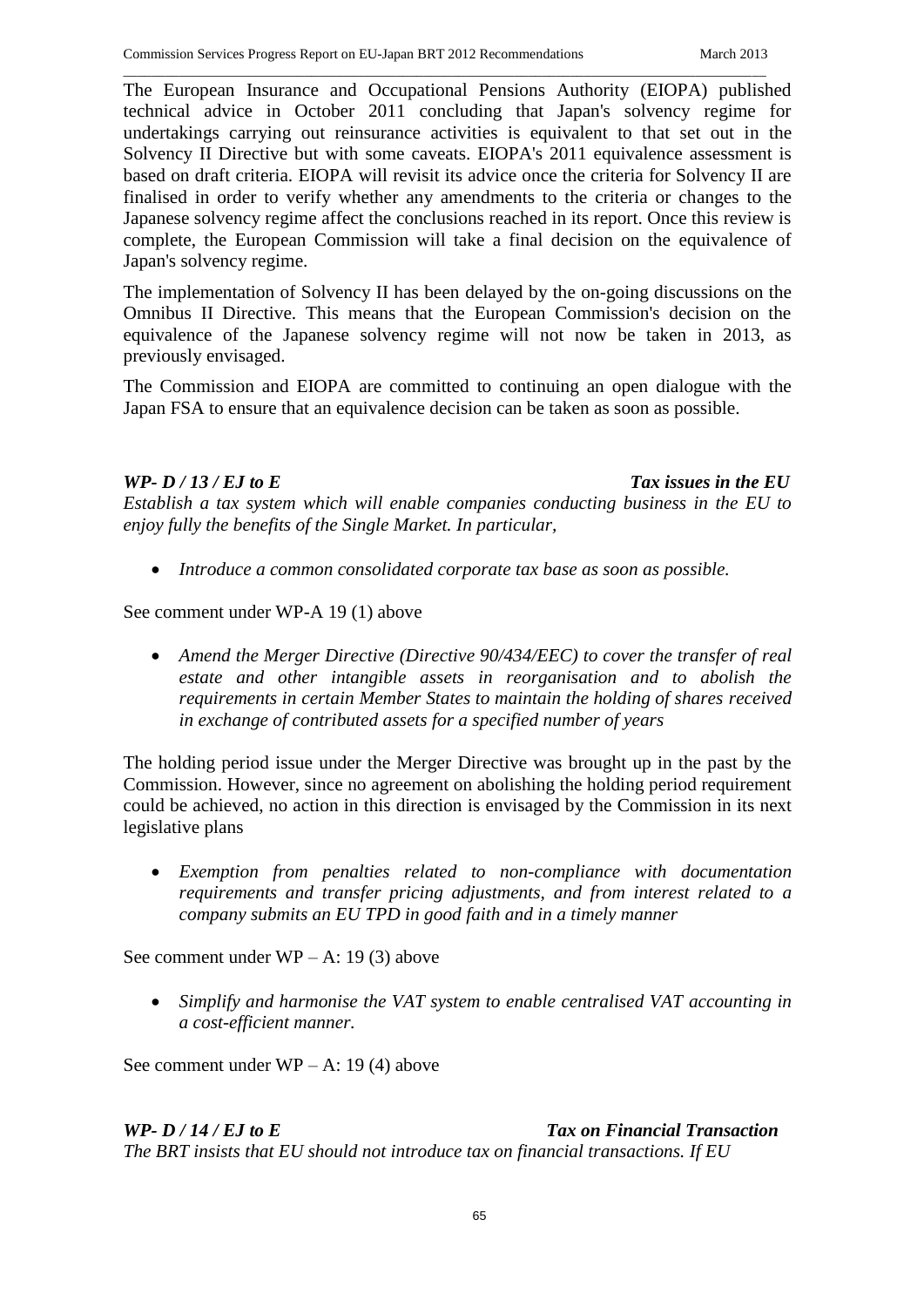*might introduce the tax on financial transactions, it would not only harm the potential growth rate of GDP, investors may execute its transactions on bonds/ equities/derivatives in the non-EU countries, instead of EU member countries.*

\_\_\_\_\_\_\_\_\_\_\_\_\_\_\_\_\_\_\_\_\_\_\_\_\_\_\_\_\_\_\_\_\_\_\_\_\_\_\_\_\_\_\_\_\_\_\_\_\_\_\_\_\_\_\_\_\_\_\_\_\_\_\_\_\_\_\_\_\_\_\_\_\_\_\_\_\_\_\_\_\_\_\_\_\_\_\_\_\_\_\_\_

*EU governments should also bear in mind that the tax on financial transaction may cause a lot of burden in the transaction through IT system, which could give a similar bad effect in the markets. As this could reduce the market liquidity, it is likely that market volatility would rather become bigger.*

The Commission's services are aware of the difficulties of introducing a financial transaction tax, but do not agree with the BRT's recommendation. The Commission has already published its proposal for a Council directive establishing a common system of FTT in the EU on 28 September 2011 in which such difficulties are taken into consideration. In a parallel proposal in November 2011 the Commission has proposed that two thirds of the FTT revenue obtained by using the minimum tax rates would go to the EU budget as an own resource. It was estimated that around EUR 57 billion would be collected in the whole EU.

After intense discussions during the Polish and Danish Presidencies, during the Council meetings of June and July it was ascertained that no agreement is foreseeable in the future on the basis of the Commission's Proposal. Between 28 September and 23 October 2012, 11 MS have sent official letters to the Commission, indicating that they are willing to work together, under the enhanced cooperation procedure, for establishing a common form of FTT. On 23 October 2012, the Commission has published its proposal for a Council decision authorizing enhanced cooperation in the area of FTT, which was has already received the consent of the European Parliament on 12 December and is now on the table of EU finance ministers.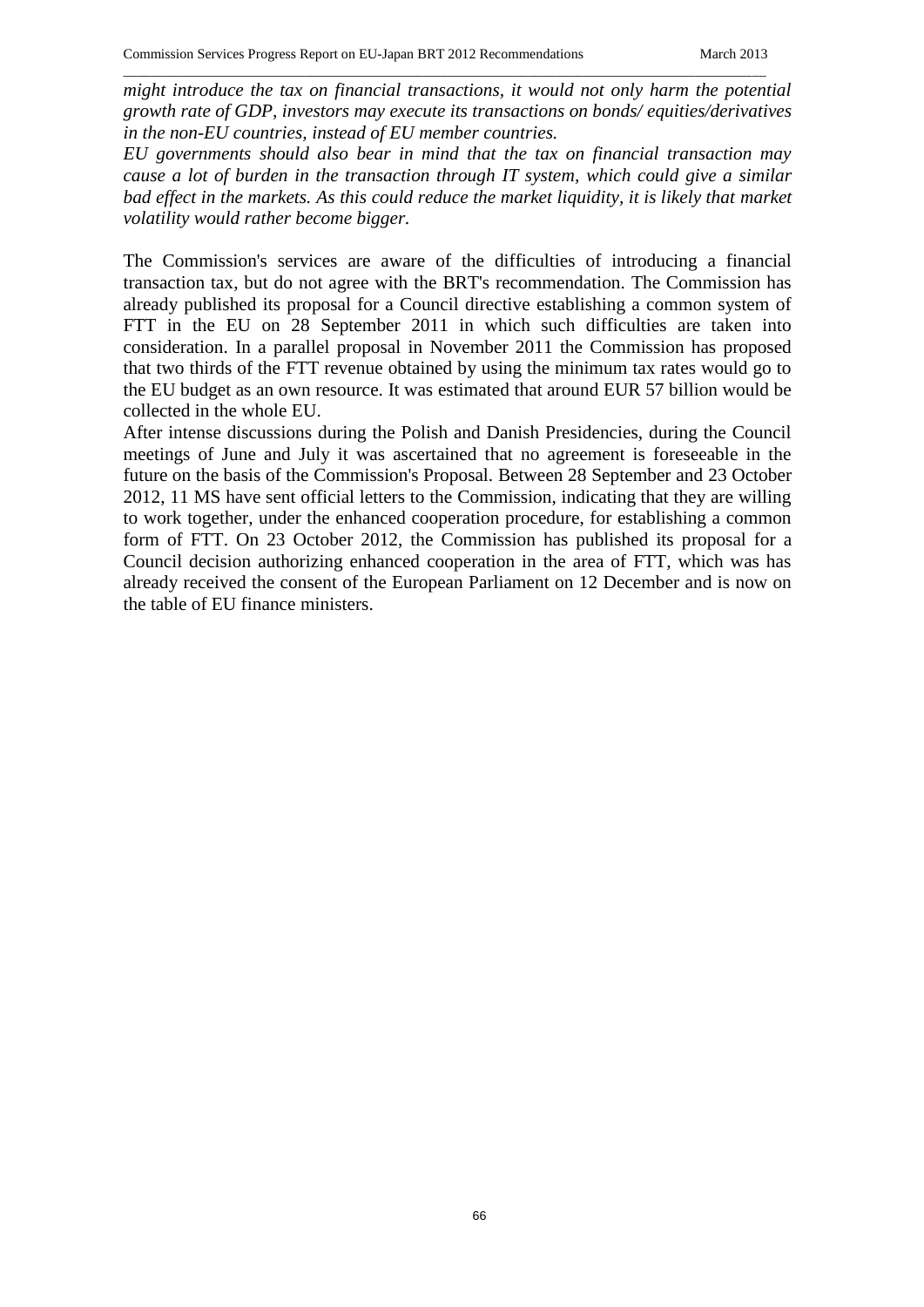# **Working Party E**

\_\_\_\_\_\_\_\_\_\_\_\_\_\_\_\_\_\_\_\_\_\_\_\_\_\_\_\_\_\_\_\_\_\_\_\_\_\_\_\_\_\_\_\_\_\_\_\_\_\_\_\_\_\_\_\_\_\_\_\_\_\_\_\_\_\_\_\_\_\_\_\_\_\_\_\_\_\_\_\_\_\_\_\_\_\_\_\_\_\_\_\_

# **Energy, Environment and Sustainable Development**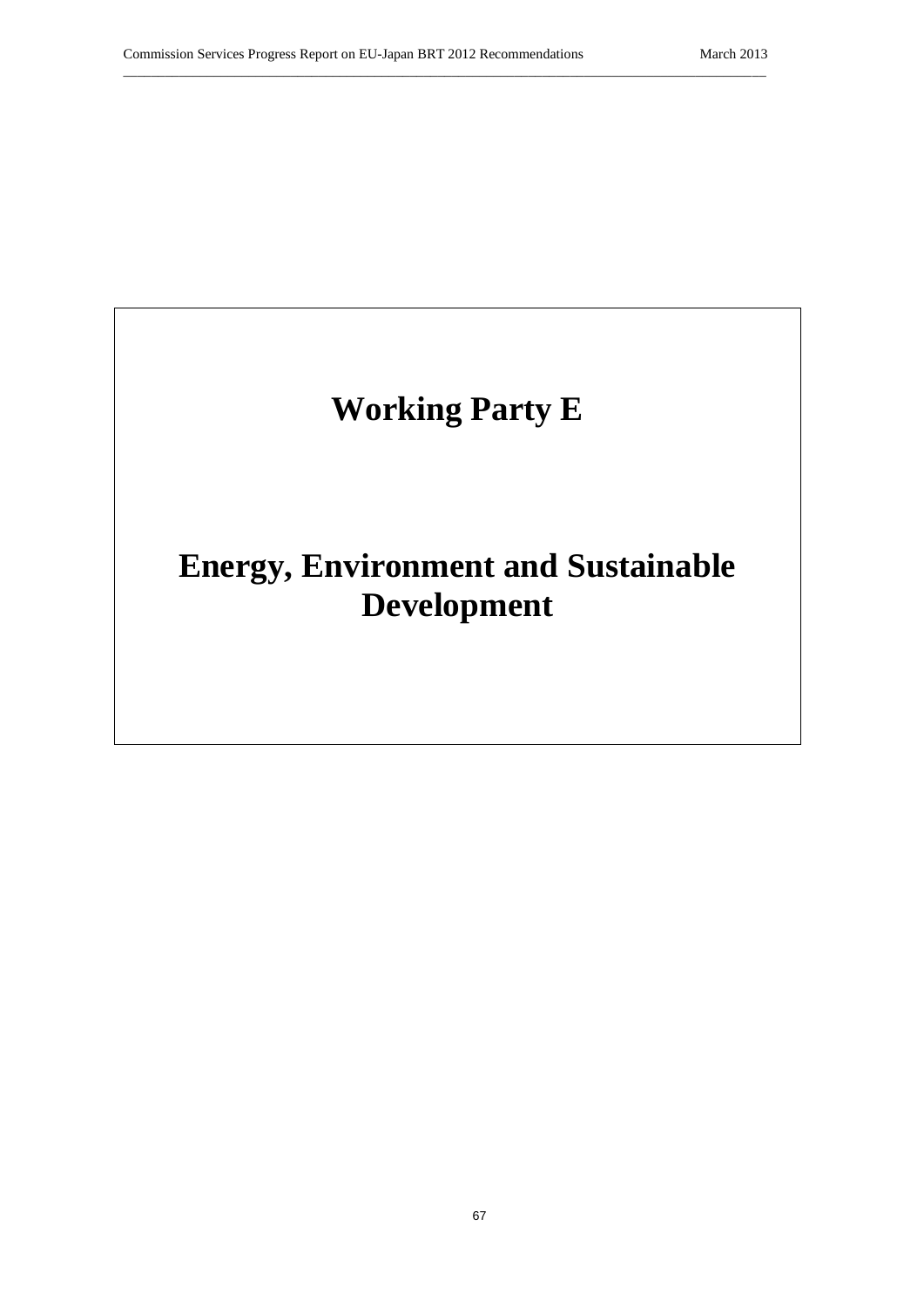## **Recommendations from both European and Japanese Industries**

\_\_\_\_\_\_\_\_\_\_\_\_\_\_\_\_\_\_\_\_\_\_\_\_\_\_\_\_\_\_\_\_\_\_\_\_\_\_\_\_\_\_\_\_\_\_\_\_\_\_\_\_\_\_\_\_\_\_\_\_\_\_\_\_\_\_\_\_\_\_\_\_\_\_\_\_\_\_\_\_\_\_\_\_\_\_\_\_\_\_\_\_

#### *Natural Disasters and Safety Measures*

*WP-E* / 01 / *EJ* to *EJ Identification and prevention measures for natural risks The EU and Japan should put in place appropriate mechanisms to identify the potential risks of natural disasters and the probability of their occurrence, and objectively verify their impact.*

*WP-E / 02 / EJ to EJ Facilitating international support in case of disaster International support is indispensable in times of a major natural disaster. The necessary measures need to be adopted to facilitate the swift acceptance of support from overseas.*

### *WP-E / 03 / EJ to EJ Strengthening international collaboration for "Post crisis" management*

*The EU and Japan should improve the sharing of know-how and expertise in specific fields for "post crisis" management. Such joint efforts will significantly speed up the recovery of the concerned population and area.*

The European Commission would firstly draw the EU-Japan business community's attention to the recent agreement between the European Commission's Humanitarian Aid and Civil Protection department (ECHO) and Japan's Ministry Land, Infrastructure, Transport and Tourism on cooperating on managing disasters which would seem to address a number of these concerns.

In so far as there may be additional expectations and difficulties experienced by the EU-Japan business community, the European External Action Service draws the Business Round Table's attention to its competence and capabilities in the areas of crisis response and crisis management following technological incidents or man-made and natural disasters and its willingness to discuss these topics with any and all relevant Japanese stakeholders. It is possible, however, that given the complex, fast moving and at sensitive nature of cooperation in these fields that fora other than the EU-Japan Business Round Table might be the most efficient for making progress on these topics.

#### **Alternative and Renewable Energies**

*WP-E / 04 / EJ to EJ: Enhancing high-level EU-Japan dialogue on energy The EU and Japan should enhance their dialogue on energy policy, including the setup of a dedicated high-level dialogue on nuclear energy.*

Energy cooperation has for a long time been on the agenda of bilateral cooperation between the EU and Japan. The two sides have established a regular energy dialogue at the level of Directors General following the commitment of the 2006 EU-Japan Summit. In 2012, the regular energy dialogue was held for the first time at the Ministerial level, between Commissioner for Energy Gunther Oettinger and Minister of Trade, Economy and Industry Yukio Edano. They reaffirmed commitment to reinvigorate energy cooperation and agreed to enhance cooperation in several areas, including on nuclear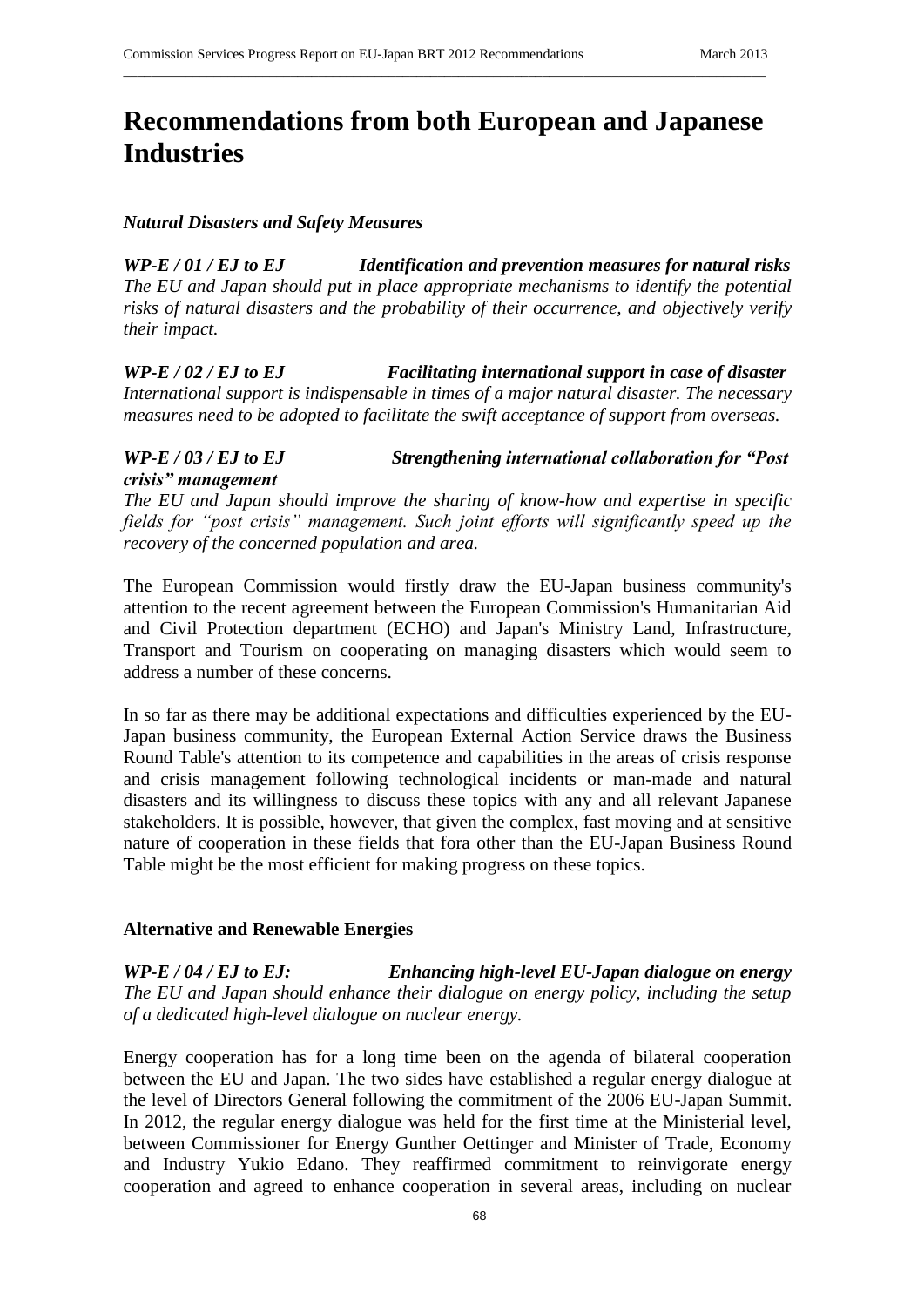safety and regulatory frameworks. Additionally, they agreed to strengthen cooperation in areas of reform of electricity markets, energy-related research and energy security.

\_\_\_\_\_\_\_\_\_\_\_\_\_\_\_\_\_\_\_\_\_\_\_\_\_\_\_\_\_\_\_\_\_\_\_\_\_\_\_\_\_\_\_\_\_\_\_\_\_\_\_\_\_\_\_\_\_\_\_\_\_\_\_\_\_\_\_\_\_\_\_\_\_\_\_\_\_\_\_\_\_\_\_\_\_\_\_\_\_\_\_\_

#### *WP-E / 05 / EJ to EJ Leadership role to establish world safety standards The EU and Japan should take a proactive, leading role in supporting the establishment of world safety standards for nuclear power plants through the IAEA and more generally promote international cooperation on nuclear energy.*

Ensuring and continuously improving nuclear safety in the Union and globally is a priority of the EU. The Euratom Community is a Contracting Party in the main instruments governing nuclear safety through the IAEA, in particular the Convention on Nuclear Safety (CNS), and the Convention on the Early Notification of a Nuclear Emergency. The extraordinary meeting of the Convention on Nuclear Safety in August 2012 agreed to set up a working group tasked with reporting in 2014 on a list of actions to strengthen the Convention and on proposals to amend it, if necessary, in which the Commission is actively participating.

On 25 January 2013, a new cooperation mechanism was established between the EU and the International Atomic Energy Agency (IAEA). The cooperation between the IAEA and the EU institutions has grown significantly over the last years, with the EU being a major contributor to the activities of the IAEA, both in terms of financing and technical expertise. While traditionally the cooperation has focused more on non-proliferation and ensuring that all nuclear material is used only for peaceful purposes, after the Fukushima accident, nuclear safety has gained more momentum. The new mechanism should help enhance cooperation in all areas relating to nuclear technologies, including safety and security of nuclear energy production and research activities.

*WP-E / 06 / EJ to EJ Nurturing skilled independent nuclear safety authority* Japan and EU member countries should maintain a highly skilled nuclear safety *authority in each country and ensure its independence.*

Japan and EU member countries should maintain a highly skilled nuclear safety authority in each country and ensure its independence.

One of the key lessons learnt from the Fukushima accident is that the effective independence of the national regulatory authorities must be ensured. The EU Nuclear Safety Directive adopted in 2009 foresees that EU Member States establish and maintain a competent regulatory authority in the field of nuclear safety of nuclear installations. The competent regulatory authority has to be functionally separate from any other body or organisation concerned with the promotion, or utilisation of nuclear energy, including electricity production, in order to ensure effective independence from undue influence in its regulatory decision making.

In March 2011, following the Fukushima accident, the European Council mandated the European Commission to review existing legal and regulatory framework for nuclear safety and propose any improvement that may be necessary. Taking account of the findings of that accident, the views of various stakeholders, and the findings of the EU comprehensive risk and safety assessments of nuclear power plants, implemented in the EU following the Fukushima accident, the Commission proposes to strengthen the regulatory requirements. Amongst other proposals, it indicates that the current provisions on regulatory separation and the effectiveness of nuclear regulatory authorities need to be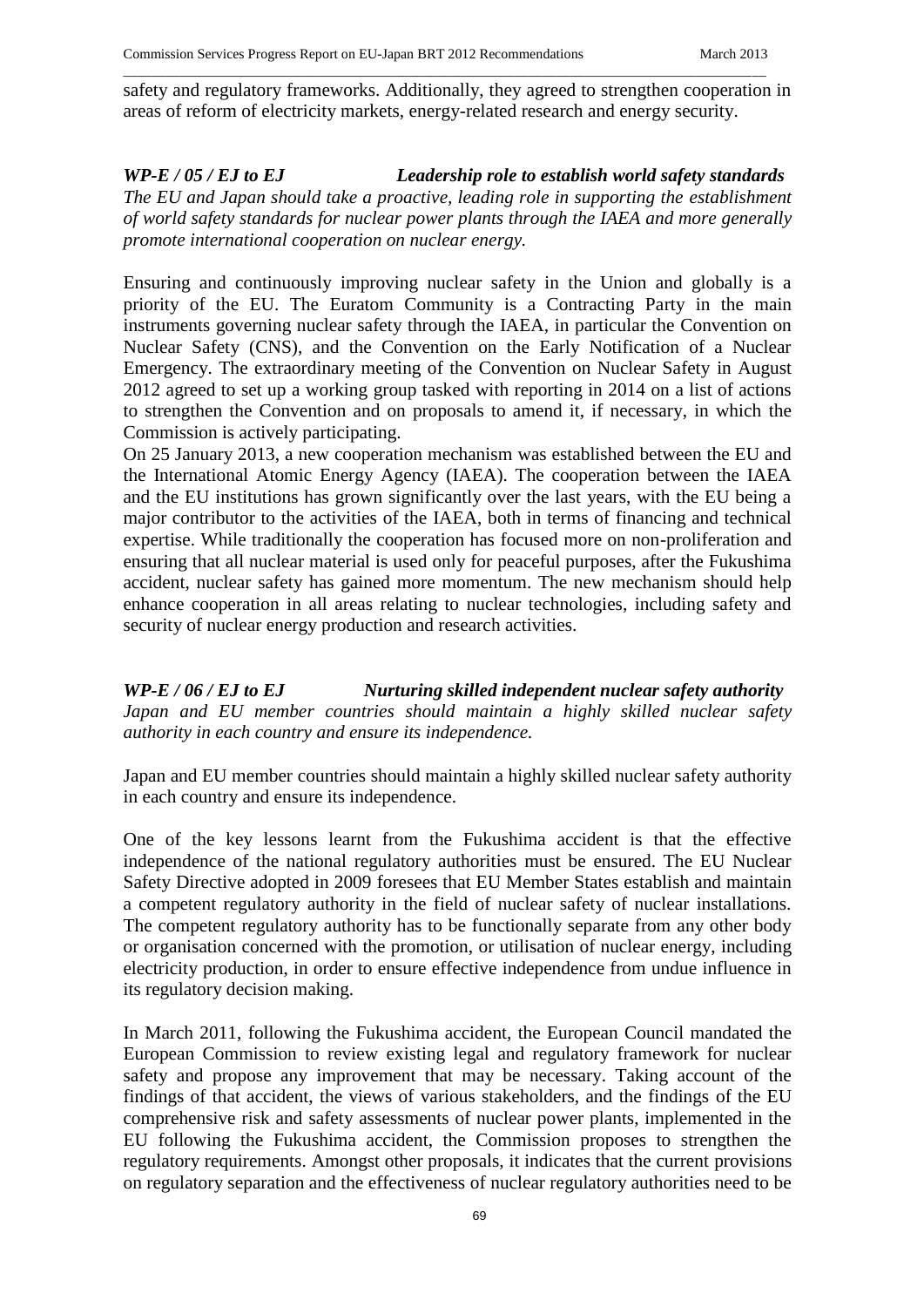strengthened to ensure the effective independence of these authorities and guarantee that they have the appropriate means of action. The Commission is currently working on a revision of the Nuclear Safety Directive, which will be presented in 2013.

\_\_\_\_\_\_\_\_\_\_\_\_\_\_\_\_\_\_\_\_\_\_\_\_\_\_\_\_\_\_\_\_\_\_\_\_\_\_\_\_\_\_\_\_\_\_\_\_\_\_\_\_\_\_\_\_\_\_\_\_\_\_\_\_\_\_\_\_\_\_\_\_\_\_\_\_\_\_\_\_\_\_\_\_\_\_\_\_\_\_\_\_

#### *WP-E / 07 / EJ to EJ Cooperation on renewable energy development Japan and the EU should cooperate on the development of renewable energies, such as wind and photovoltaic power generation, and on other low-carbon technologies such as carbon capture and sequestration (CSS).*

The regular energy dialogue between Ministry of Trade, Economy and Industry and the European Commission in 2012 provided an opportunity to discuss the latest developments in the field of renewable energy and respective policy frameworks. In the context of the new EU programme for research and innovation Horizon 2020 and the energy policy review in Japan, consideration is being given on how to take forward cooperation on research and innovation, building on the successful research cooperation on photovoltaic which is already underway.

The Japanese research and industry community is invited to develop international cooperation with the European Energy Research Alliance, the alliance of the leading EU energy research centres, in particular on wind, energy storage, smart grids, bioenergy and photovoltaic.

### *WP-E / 09 / EJ to EJ Sharing best practices for safety and regulation with emerging nuclear power countries*

*The EU and Japan should position nuclear power as an alternative energy and provide assistance to each other and to other countries, giving priority to sharing best practices in the fields of regulation and safety. The EU and Japan need to effectively support emerging nuclear power countries through a combination of bilateral, regional, and cooperative activities through international organisations.*

The Commission continues to encourage all EU neighbouring countries to strengthen its safety culture and emergency preparedness. In 2012, the European Commission held several meetings with representatives of EU neighbouring countries which operate or own nuclear installations or which have plans for the development of nuclear power – Armenia, Republic of Belarus, Republic of Croatia, Russian Federation, Swiss Confederation, Republic of Turkey and Ukraine. These countries agreed to undertake voluntary safety assessments taking into account the EU specifications and methodology, including the principle of peer reviews. Two of these countries – Switzerland and Ukraine – were fully integrated in the EU stress-test process. A Euratom loan is currently being considered for Ukraine, in order to speed up the implementation of its comprehensive safety upgrade programme.

#### *WP-E / 10 / EJ to EJ Promoting involvement of international institutions to finance capacity-building actions nuclear safety and more generally nuclear investment in the best conditions of safety and security*

*To facilitate nuclear investment and achieve a high level of safety, Japan and the EU should encourage the World Bank, the European Bank for Reconstruction and Development (EBRD), and the European Investment Bank (EIB) to consider loan and loan guaranties on nuclear investments and to allocate funds for, and to promote the establishment of, dedicated nuclear safety programmes.*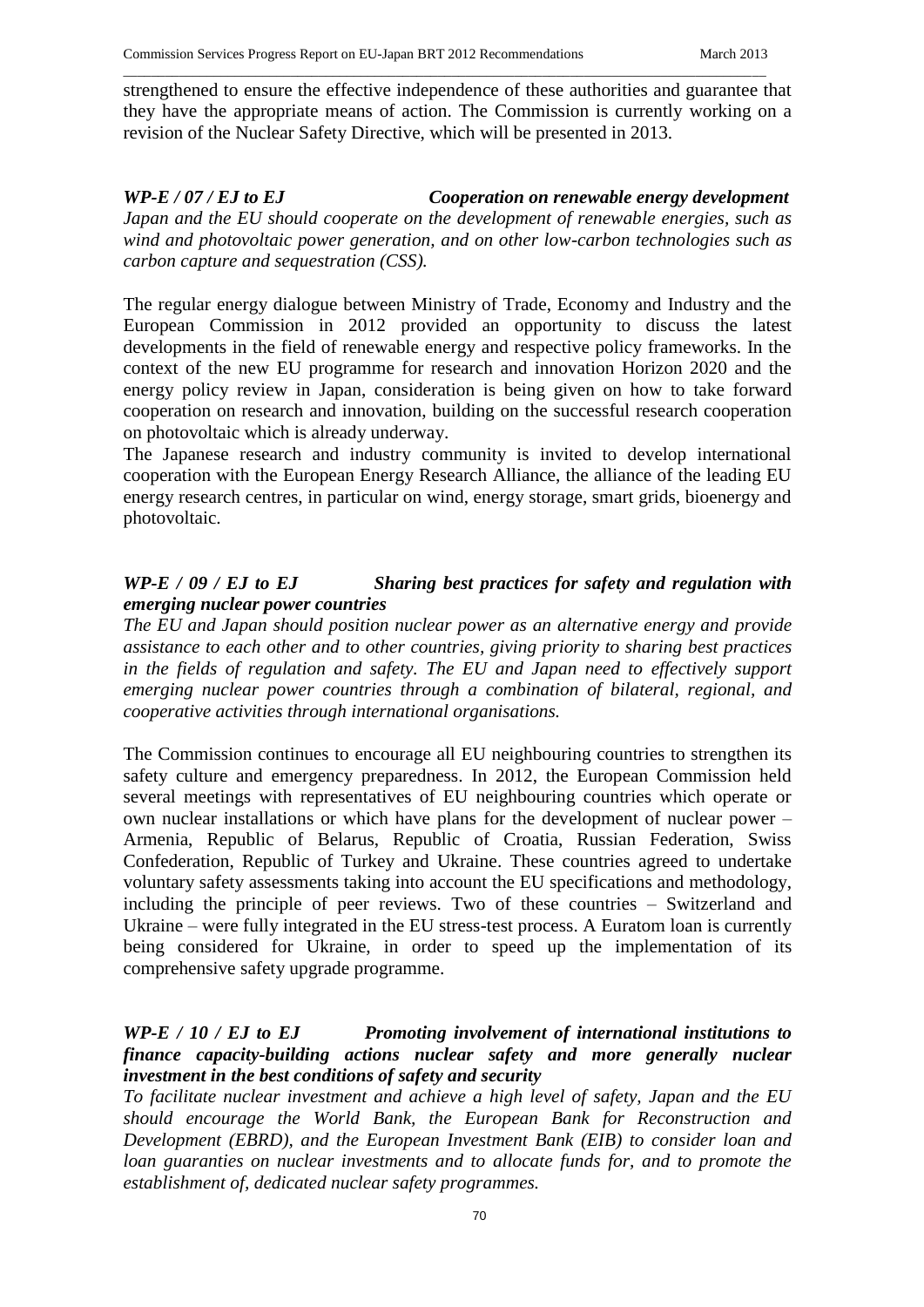The EU Instrument for Nuclear Safety Cooperation provides financial support for measures for improving nuclear safety in non-EU countries, particularly in terms of regulatory framework or management of nuclear plant safety (design, operation, maintenance, decommissioning), the safe transport, treatment and disposal of radioactive waste, remediation of former nuclear sites, protection against ionising radiation given off by radioactive materials, accident prevention and reaction in the event of an accident, or also the promotion of international cooperation. The financing takes the form of projects or programmes, grants to fund measures, contributions to guarantee funds and national or international funds, or even human or material resources.

\_\_\_\_\_\_\_\_\_\_\_\_\_\_\_\_\_\_\_\_\_\_\_\_\_\_\_\_\_\_\_\_\_\_\_\_\_\_\_\_\_\_\_\_\_\_\_\_\_\_\_\_\_\_\_\_\_\_\_\_\_\_\_\_\_\_\_\_\_\_\_\_\_\_\_\_\_\_\_\_\_\_\_\_\_\_\_\_\_\_\_\_

#### *WP-E* / 11 / EJ to EJ Ensuring fair competition in exports

*The EU and Japan need to create equally competitive fields for export industries, including fulfilment of world safety standards, and strictly adhere to the OECD's Arrangement to Officially Support Export Credits. The EU and Japan should request other countries to make every effort to also adhere to these provisions.*

The European Commission agrees on the importance of strictly adhering to the OECD's arrangement to officially support exports credits or to any equivalent set of disciplines which the EU and Japan might negotiate in the future with the other major international providers of export credits . The European Commission also agrees with the need to try to engage other countries to make efforts to adhere to provisions on export credits. In this context the Commission welcomes the creation last year of a new International Working Group to negotiate a new international agreement on export credits which should also include non-OECD countries.

### *WP-E / 12 / EJ to EJ Fostering international harmonization for EV safety and charging infrastructure*

*The EU and Japan should work together in UN-ECE WP 29 and others to develop internationally harmonized requirements for the safety and type approval of electrically charged vehicles and common standards for accessing the battery charging infrastructure.*

#### *WP-E / 13 / EJ to EJ Cooperating on pre-commercial development of batteries The EU and Japan should seek opportunities for partnerships between governments and research institutes to develop pre-competitive technologies for next-generation batteries (e.g. for lowering cost, improving battery life, enhancing safety, and raising energy density).*

*WP-E / 14 / EJ to EJ Sharing best practices for reuse and recycling of batteries The EU and Japan should share best practices with respect to the reuse and recycling of rechargeable batteries to enhance their secondary use.*

Regarding electric vehicles and batteries the European Commission informs that the regulatory authorities of Japan and the EU, together with those of the US and other parties, have launched specific work on these issues under the UNECE framework, based on the decision to closely cooperate on convergence of regulatory obligations related to electric vehicles in the global context. This work is expected to lead to cost savings through economies of scale for automotive manufacturers. Under the cooperating agreement two informal working groups on electric vehicles were set up under the 1998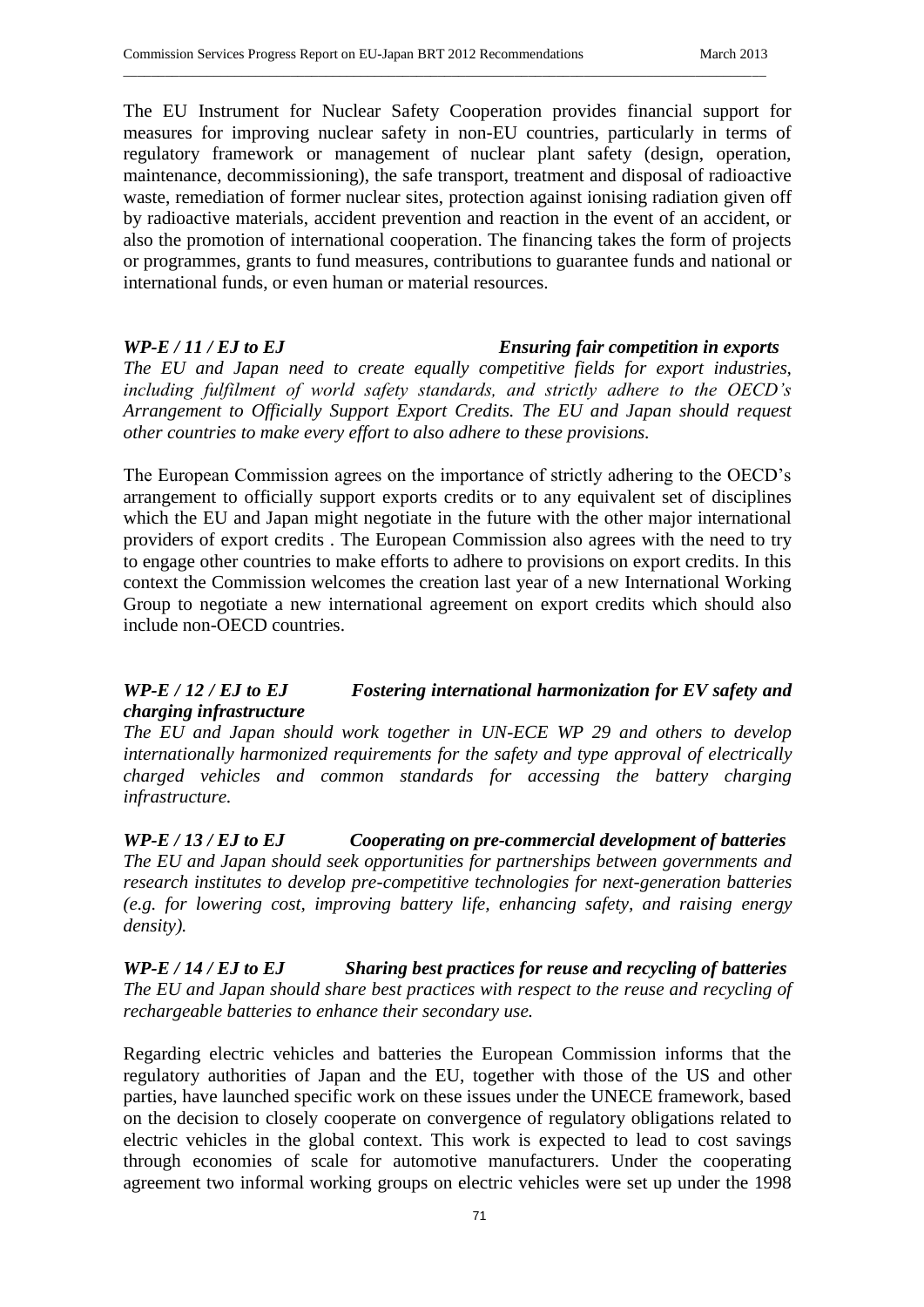Agreement on Global Technical Regulations. The initiative was taken by the European Commission, the National Highway Traffic Safety Administration (NHTSA) and the Environmental Protection Agency (EPA) in the United States and the Ministry of Land, Infrastructure, Transport and Tourism of Japan. The working groups are open to all countries that are contracting parties to the relevant UN Agreement.

\_\_\_\_\_\_\_\_\_\_\_\_\_\_\_\_\_\_\_\_\_\_\_\_\_\_\_\_\_\_\_\_\_\_\_\_\_\_\_\_\_\_\_\_\_\_\_\_\_\_\_\_\_\_\_\_\_\_\_\_\_\_\_\_\_\_\_\_\_\_\_\_\_\_\_\_\_\_\_\_\_\_\_\_\_\_\_\_\_\_\_\_

The first group is addressing the safety aspects of electric vehicles and their components, including the battery, covering the safety of occupants against electric shocks in-use, while recharging as well as after an accident. The second group is focusing on environmental aspects of regulations applied to electric vehicles.

*WP-E / 15 / EJ to EJ Further promoting demo projects of smart cities and smart grids The EU and Japan should further promote demonstration experiments of smart cities and smart grids with respect to rechargeable batteries and related products and should provide open access to allow each other's industry to participate in such experiments.*

On 10 July 2012, the European Commission launched the Smart Cities and Communities European Innovation Partnership. The partnership proposes to pool resources to support the demonstration of energy, transport and information and communication technologies (ICT) in urban areas. The energy, transport and ICT industries are invited to work together with cities to combine their technologies to address cities' needs. This will enable innovative, integrated and efficient technologies to roll out and enter the market more easily, while placing cities at the centre of innovation. The funding will be awarded through yearly calls for proposals:  $\epsilon$ 365 million for 2013. This Innovation partnership will be fully operational under "Horizon 2020", the new research and innovation funding framework under the next Multiannual Financing Framework (MFF 2014-2020).

The Stakeholder Platform for Smart Cities and Communities was launched in 2011. This Platform constitutes a forum for business, public authorities and the research community to engage in international and cross-sector cooperation.

### **Global-Warming Issues**

### *WP-E/* 16 / *EJ* to *EJ* Establishing in the near future a new, fair, and effective *international framework*

*The EU and Japan should promote a post-Kyoto framework that engages all major emitters of greenhouse gases to take a fair share of the burden of global CO2 emission stabilization and reduction.*

The European Union, like Japan, was instrumental to the success of the Climate Change Conference of the parties in Qatar in 2012. The Doha conference (COP18) implemented the achievement of the UN climate conference in Durban in 2011, paving the way for a future legally binding agreement with mitigation commitments by all Parties to be adopted by 2015 and be implemented from 2020.

The outcome of the Climate negotiations in Doha includes:

- Adoption of a second commitment period of the Kyoto Protocol from 2013 to 2020 and. closure of the negotiations cycle started in Bali in 2007 (the Bali Roadmap).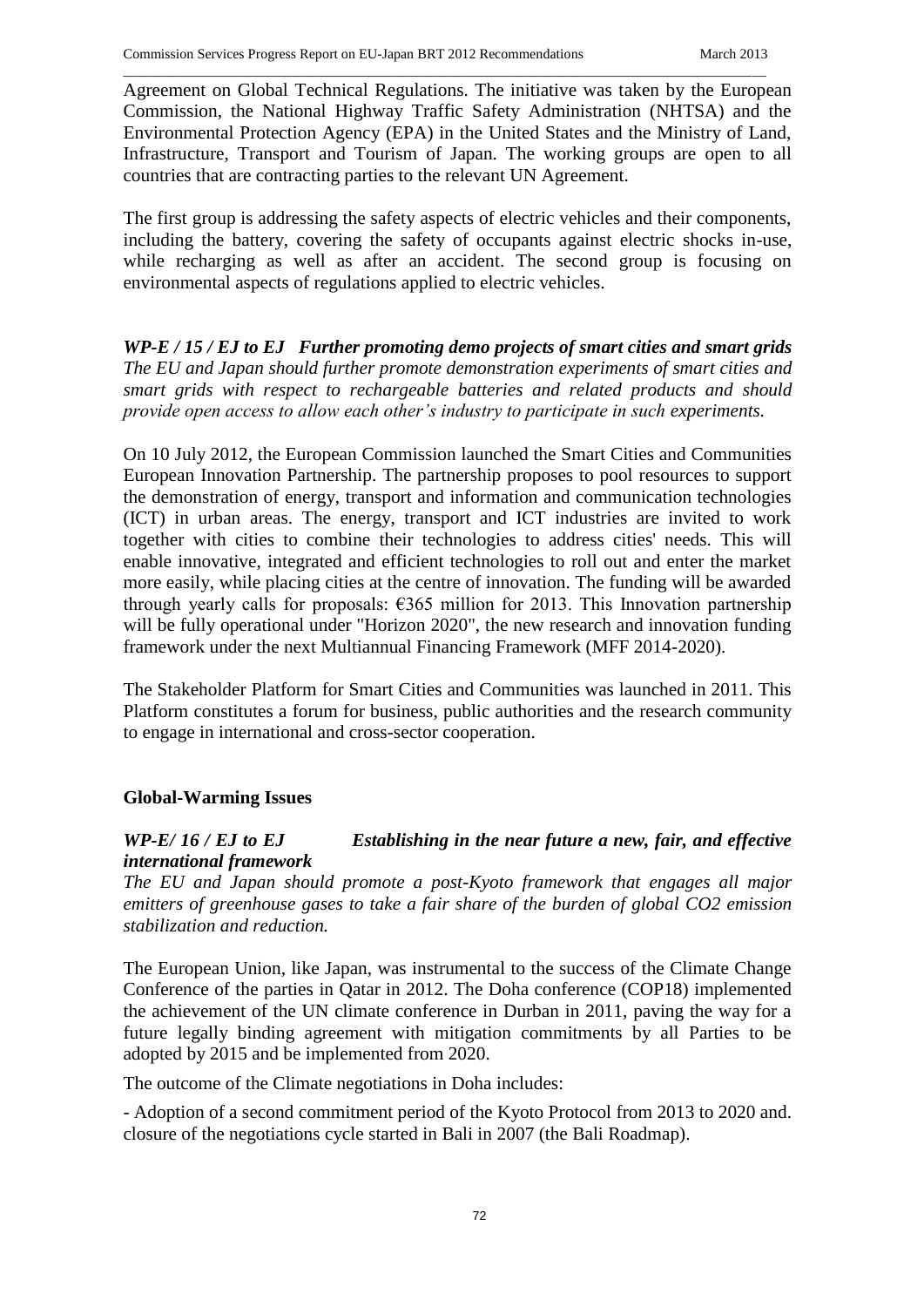- Agreement on the next steps towards adoption of the 2015 Agreement as well as on how to raise mitigation ambition before 2020 in the framework of the Ad Hoc Working Group on the Durban Platform for Enhanced Action (ADP).

\_\_\_\_\_\_\_\_\_\_\_\_\_\_\_\_\_\_\_\_\_\_\_\_\_\_\_\_\_\_\_\_\_\_\_\_\_\_\_\_\_\_\_\_\_\_\_\_\_\_\_\_\_\_\_\_\_\_\_\_\_\_\_\_\_\_\_\_\_\_\_\_\_\_\_\_\_\_\_\_\_\_\_\_\_\_\_\_\_\_\_\_

Since 2010 the international community has recognized the scientific evidence that global warming needs to be held below 2°C above the pre-industrial temperature in order to prevent climate change from reaching dangerous proportions. However, international action taken to date is still not sufficient to prevent this ceiling from being exceeded. Scientific evidence indicates that a temperature rise of more than 2°C could have irreversible and potentially catastrophic environmental consequences with high costs in human and economic terms.

The EU is successfully reducing its emissions of greenhouse gases, but worldwide emissions are continuing to grow. Global energy-related emissions of carbon dioxide (CO2), the main greenhouse gas, reached a record (30.4 gigatonnes) in 2010. The concentration of CO2 in the atmosphere is increasing annually and is at its highest level for 650,000 years, scientific research shows.

The EU is leading by example through its domestic action to tackle climate change. Despite economic growth of almost 40% since 1990, the EU-15 is well on track to achieve and exceed its 8% emissions cut under Kyoto. Taking all 27 EU Member States together, GHG emissions in 2010 were 15.5% lower than in 1990 while GDP was 41% higher. Full details can be found in the European Commission's annual progress reports.

The EU hopes that Japan will also maintain ambitious climate policies, including through maintaining is 25% emission reduction pledge by 2020.

The EU and Japan hold regular bilateral dialogues to further exchange views on these issues.

## *WP-E/ 17 / EJ to EJ Setting CO2 emission targets in a fair and transparent way*

*The EU and Japan, when setting national targets, should take into account their international fairness, feasibility, and social impact on citizens. The setting of such targets should be done with a high level of transparency and in consultation with stakeholders.*

In 2007, EU leaders - recognizing the benefits in terms of stimulating innovation, economic growth and jobs - committed the EU to becoming a highly energy-efficient, low-emission economy. Since then binding legislation has been put in place to cut emissions to 20% below 1990 levels by 2020. The EU has also inscribed this target in the second commitment period of the Kyoto protocol adopted at the Doha Climate Change Conference in 2012.

The EU is offering to increase this reduction to 30% if other major economies commit to take on their fair share of global action. In the longer term, the EU is committed to cutting its emissions by 80-95% below 1990 levels by 2050 as part of the effort required from the developed world as a whole. In March 2011 the European Commission published a roadmap that charts a cost-effective pathway for making the necessary transition to a competitive, low carbon European economy by mid-century.

This 'climate and energy package' was agreed by the European Parliament and Council in December 2008, after extensive, inclusive and transparent consultations with all stakeholders, and taking into account domestic circumstances. It then became law in June 2009. Future climate legislation will continue to be based e.g. on open consultation and full transparency, ands answering the findings of science.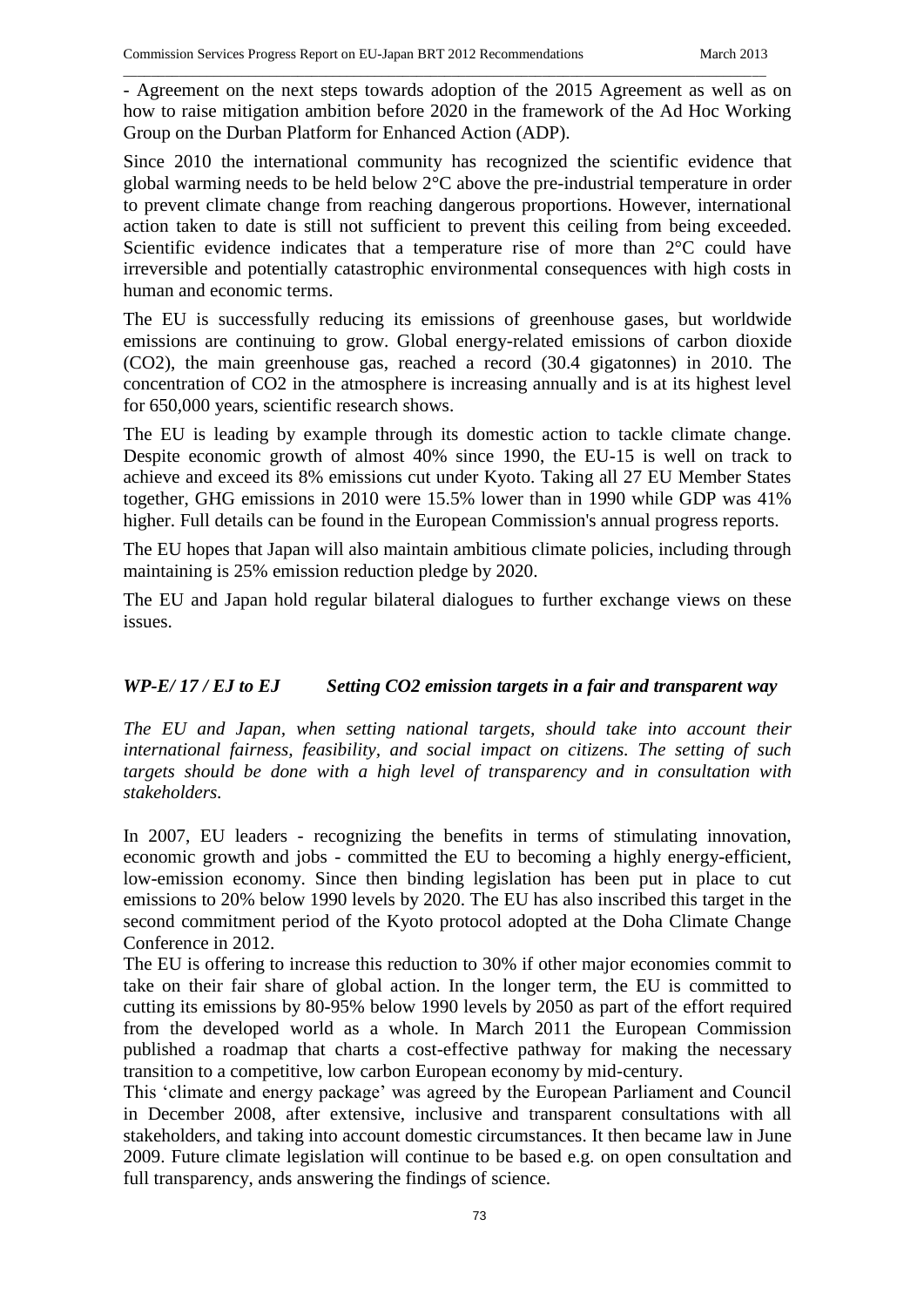# *WP-E/ 18 / EJ to EJ Facilitating transfers of green technologies*

*The EU and Japan should assist emerging economies in developing the necessary human resources and infrastructure so that they can smoothly absorb advanced technologies. To facilitate the transfer of technologies on a commercial basis, the EU and Japan should support the recipient countries in putting in place an appropriate regulatory framework and enforcement tools to ensure the protection of intellectual property rights.*

\_\_\_\_\_\_\_\_\_\_\_\_\_\_\_\_\_\_\_\_\_\_\_\_\_\_\_\_\_\_\_\_\_\_\_\_\_\_\_\_\_\_\_\_\_\_\_\_\_\_\_\_\_\_\_\_\_\_\_\_\_\_\_\_\_\_\_\_\_\_\_\_\_\_\_\_\_\_\_\_\_\_\_\_\_\_\_\_\_\_\_\_

The EU supports the objective of having an appropriate regulatory framework to ensure the protection of IPR. Regulatory convergence is often part of agreements that the EU negotiates or concludes with the Third countries. It entails at least the references to international standards and conventions in this field and in some cases encourage regulatory convergence towards EU standards. Particular attention should be paid to the enforcement of such rules.

### **Developing Energy Efficiency and Energy Savings**

*WP-E/ 20 / EJ to EJ Continuously improving incentives and regulations to promote the adoption of energy-efficient technologies and processes*

*The EU and Japan should continue to refine their regulations and incentives to promote the efficient use of energy (energy efficiency as well as energy savings). Setting mandatory principles for standards for building and house insulation plays a major role in reducing energy consumption and dependency and in achieving a significant reduction in CO2 emissions. Japan and the EU should also share best practices to implement energy efficiency regulations, Innovation processes, trainings, experimental programmes of construction and renovation regarding products and services.*

The EU adopted the Directive 2012/27/EU on energy efficiency on 25 October 2012; it entered into force on 4 December 2012. This Directive establishes a common framework of measures for the promotion of energy efficiency within the European Union to contribute to the achievement of the EU's headline target for energy efficiency of 20% by 2020 and paves the way for further energy efficiency improvements beyond that date. It lays down rules designed to overcome market failures that impede efficiency in the supply and use of energy, requires Member States to adopt indicative national energy efficiency targets for 2020 by April 2013. Member States are also required to take key decisions on the design of energy efficiency obligations, or alternatives, by October 2013; to adopt long-term strategies for mobilising investment in the renovation of the national building stock, including policies and measures to stimulate "cost-effective deep renovations", by April 2014; to assess the potential for improving energy efficiency in gas and electricity infrastructure by June 2015; and to assess the potential for district heating and cogeneration by December 2015. Member States must renovate 3% (by floor area) of their central government buildings each year, or adopt measures that achieve equivalent energy savings in these buildings. Moreover, central government purchasing under the public procurement directive should (with exceptions) be limited to products, services and buildings with high energy efficiency performance. The Directive also includes new obligations regarding energy audits, metering and billing, grid and demand response issues, and energy services.

Energy efficiency has been a regular topic on the agenda of the EU-Japan energy discussions. Joint work is also ongoing in the context of international organizations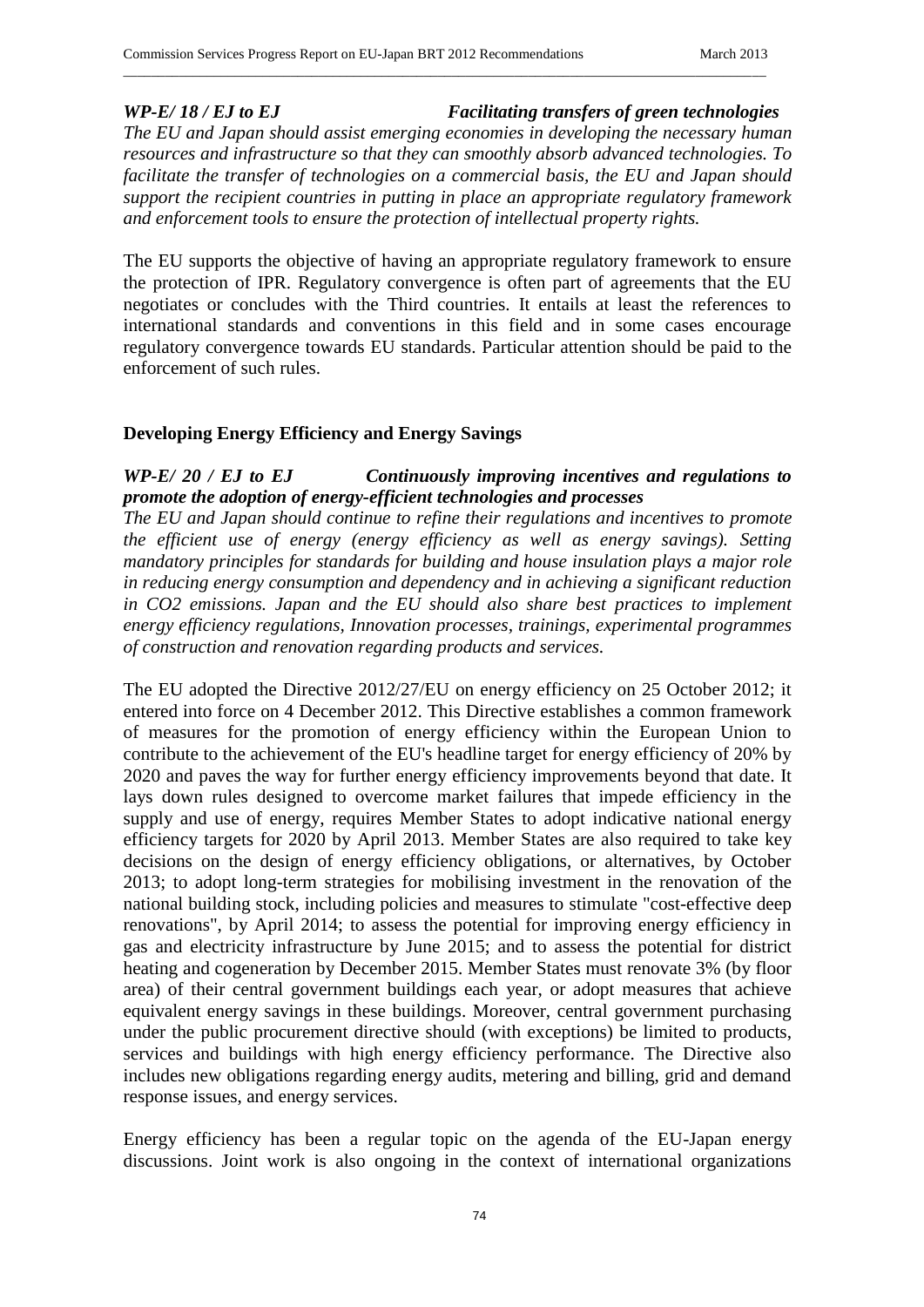addressing this policy issue, namely the International Energy Agency and the International Partnership on Energy Efficiency Cooperation.

\_\_\_\_\_\_\_\_\_\_\_\_\_\_\_\_\_\_\_\_\_\_\_\_\_\_\_\_\_\_\_\_\_\_\_\_\_\_\_\_\_\_\_\_\_\_\_\_\_\_\_\_\_\_\_\_\_\_\_\_\_\_\_\_\_\_\_\_\_\_\_\_\_\_\_\_\_\_\_\_\_\_\_\_\_\_\_\_\_\_\_\_

### **Securing Supply of Raw Materials**

*WP-E / 21 / EJ to EJ Promoting adhesion and enforcement of EITI The EU and Japan should work closely with other governments, industrial bodies, and NGOs to enable resource-producing countries to fulfil the EITI's "Principles and Criteria" and to advance from candidate to compliant EITI countries.*

Recent European Commission Communication on security of energy supply and international cooperation has called for increasing focus on the promotion of good governance in all EU's energy dialogues.

The EU is an official supporter of the EITI Initiative of the World Bank and its principles. In addition to the financial contributions of some EU Member States, the EU contributes financially to the EITI Multi-Donor Trust Fund (EITI MDTF). The European Commission also participates in the work of the EITI Board and in the Management Committee (MC) of the EITI Implementation Support Facility Trust Funds (EITI MDTF).

In October 2011, the Commission put forward a legislative proposal requiring the disclosure of payments to governments on a country and project basis by listed and large unlisted companies with activities in the extractive (oil, gas and mining) and forestry sectors. The proposed review of the Accounting Directive with a system of country-bycountry reporting (CBCR) would apply to EU privately-owned large companies or companies listed in the EU that are active in the oil, gas, mining or logging sectors. Reporting taxes, royalties and bonuses that a multinational pays to a host government will show a company's financial impact in host countries. This more transparent approach would encourage more sustainable businesses. The proposal is currently under negotiation between the European Parliament and the Council.

**WP-E/ 22/ EJ to EJ Promoting action to minimize commodity price** *volatility Japan and the EU should strive to reduce excessive price volatility in commodity markets and should accordingly identify common actions to take in international fora.*

The European Commission has actively participated in the G20 work on commodity market transparency and oversight. The relevant G20 experts groups have addressed issues of improving the transparency of physical markets, in particular through the JODI-Oil database, assessing the functioning of oil Price Reporting Agencies, strengthening the producer-consumer dialogue on oil markets, and extending the work on physical oil market transparency to physical markets for gas and coal.

In October 2011, the European Commission has put forward legislative proposals for a review of the Markets in Financial Instruments Directive (MiFID) and the Market Abuse Directive (MAD) on 20 October 2011 that include further targeted measures to improve the functioning of derivatives markets, with a particular emphasis on commodity derivatives. The measures will increase transparency of trading activity in commodity and other derivatives and ensure that relevant data on the activities of all key market participants will be more readily available. It will also prevent the abusive behaviour of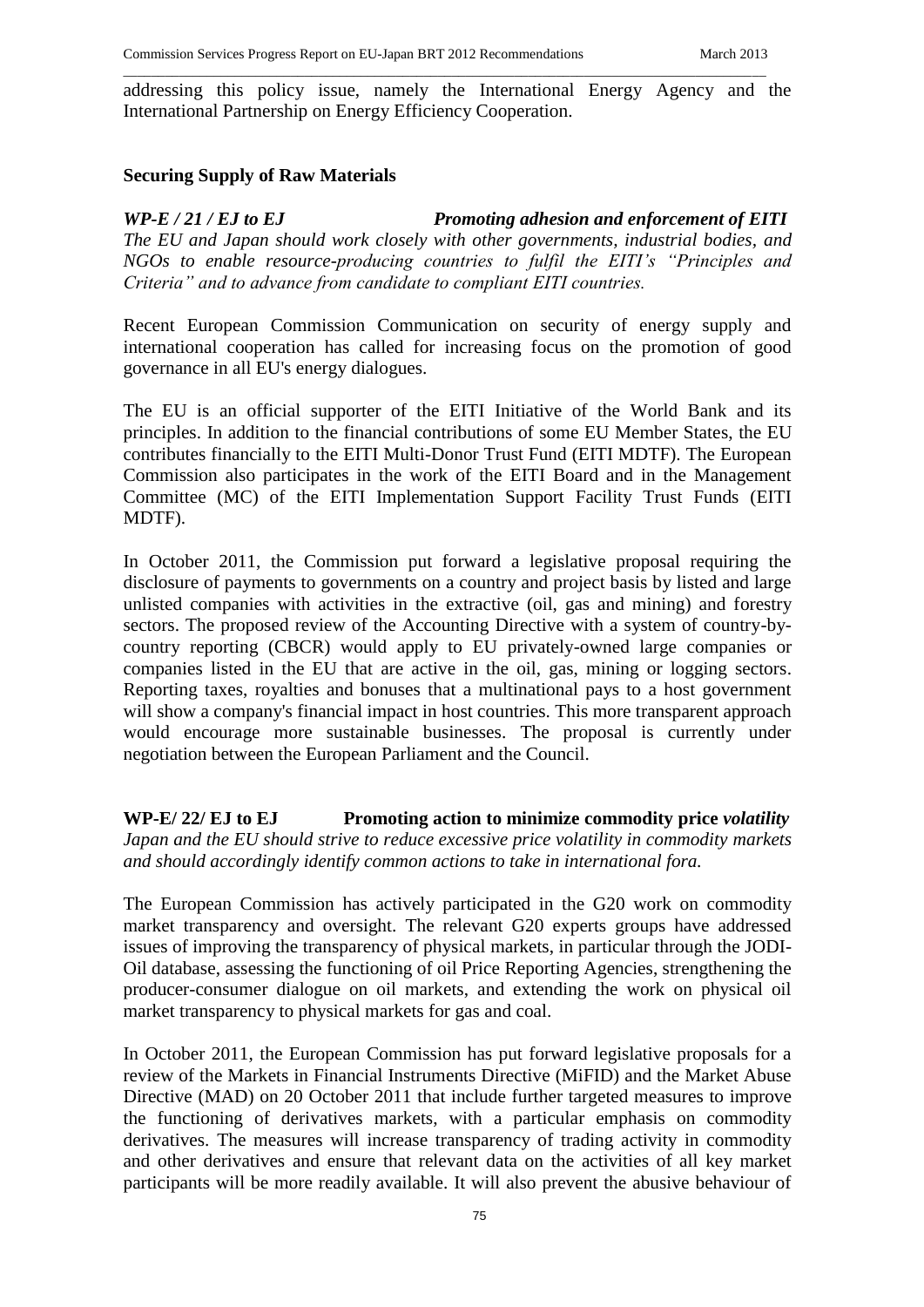\_\_\_\_\_\_\_\_\_\_\_\_\_\_\_\_\_\_\_\_\_\_\_\_\_\_\_\_\_\_\_\_\_\_\_\_\_\_\_\_\_\_\_\_\_\_\_\_\_\_\_\_\_\_\_\_\_\_\_\_\_\_\_\_\_\_\_\_\_\_\_\_\_\_\_\_\_\_\_\_\_\_\_\_\_\_\_\_\_\_\_\_ markets participants by covering all kinds of venues and transactions by pan-EU rules. The proposal is currently under negotiation between the European Parliament and the Council.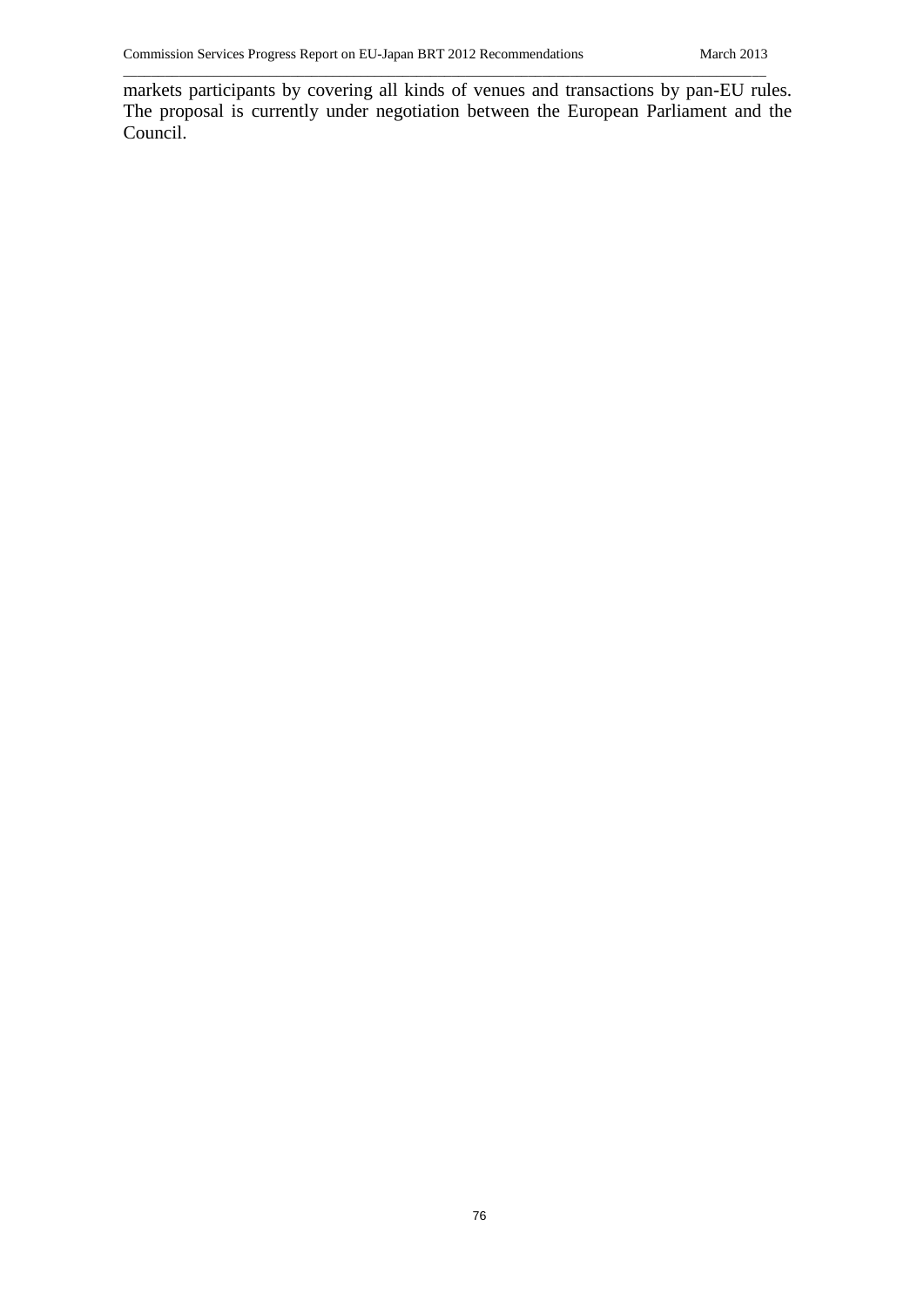*Annex*

#### Recommendations for which no reply is provided

\_\_\_\_\_\_\_\_\_\_\_\_\_\_\_\_\_\_\_\_\_\_\_\_\_\_\_\_\_\_\_\_\_\_\_\_\_\_\_\_\_\_\_\_\_\_\_\_\_\_\_\_\_\_\_\_\_\_\_\_\_\_\_\_\_\_\_\_\_\_\_\_\_\_\_\_\_\_\_\_\_\_\_\_\_\_\_\_\_\_\_\_

**WP-A-03-(5).** The two Authorities should create a framework between the EU and Japan in the development of practical application of new technologies, such as RFID and biometrics authentication technologies. This will enable and enhance cooperation among companies in the EU and Japan, and will also promote new international standardisation and lead to its dissemination.

**WP-B /08 / EJ to EJ**. Enhancement of cooperation with industry and academia. Enhance international cooperation in the development of plants with new beneficial traits/Promotion of industry & academia cooperation .

**WP-B / 20 / E to EJ** Mutual recognition of GMP and marketing authorization for animal health products. Mutual recognition of European and Japanese marketing authorizations and recognition of GMP certification for veterinary products. MAFF should work out harmonized regulations leading to the 1-1-1 concept.

**WP-B / 28 / J to E** Shorten the approval time to register new micro-organism and introduce new technology for producing seasonings and amino acids. Shortening the approval time needed for registration of new materials and introduction of new technologies which aim for product expansion, cost reduction, environmental concerns or diversification of the fermentation material. Clarification of the approval process is also requested.

**WP-E /08 / EJ to EJ** Promoting reciprocal access to R&D facilities. The EU and Japan should support joint R&D activities or mutual access to unique, capital intensive R&D facilities located in either the EU or Japan.

**WP-E/ 19 / EJ to EJ** Cooperation on long-term innovative R&D projects to reduce GHG emissions. The EU and Japan should cooperate on joint R&D efforts by industry, academia, and government to develop innovative technologies to reduce greenhouse gas emissions. They should also allow access by their industries to their domestic precompetitive, government-funded research projects because highly innovative technologies require lengthy timelines and very large budgets for basic research and development.